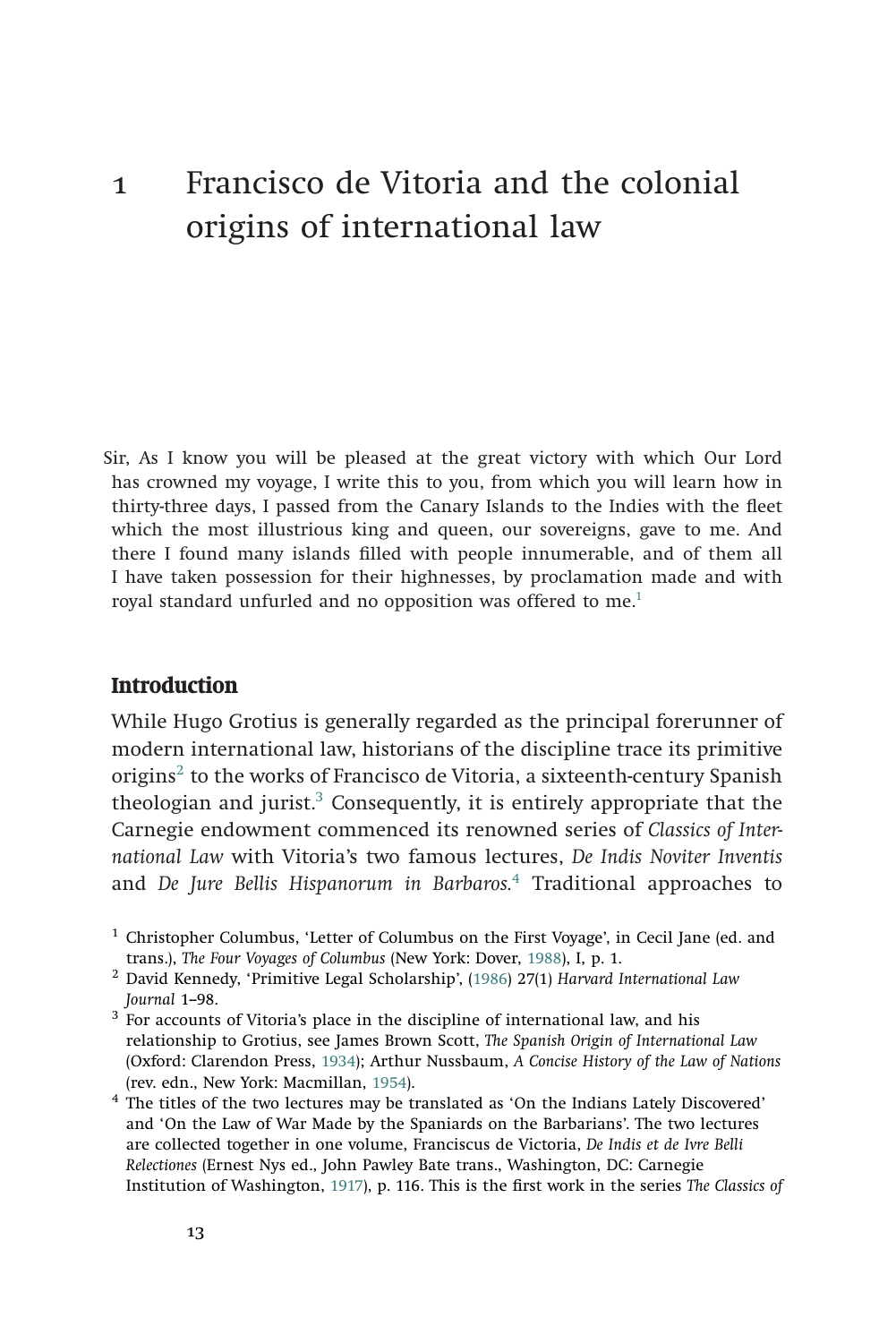Vitoria's work and his place within the discipline pointed, among other things, to Grotius' indebtedness to the teachings of Vitoria, $5$  to Vitoria's identification of certain fundamental theoretical issues confronting the discipline and to the enduring significance of Vitoria's thinking on the law of war and on the rights of dependent peoples.<sup>6</sup>

Vitoria's two lectures, as their titles suggest, are essentially concerned with relations between the Spanish and the Indians. Colonialism is the central theme of these two works designated as the founding texts of international law. It is hardly possible to ignore the fact that Vitoria is preoccupied with a colonial relationship.7 While traditional approaches to Vitoria duly acknowledge this fact, they fail to appreciate the extent to which Vitoria's jurisprudence is constructed around his attempts to resolve the unique legal problems arising from the discovery of the Indians. Instead, these traditional approaches essentially characterize Vitoria as extending and applying existing juridical doctrines developed in Europe to determine the legal status of the Indians. Thus, for example, Kooijmans argues that

the dealings of the Spaniards with the Indians were subject to the rules that apply to intercourse between states. Vitoria introduced an essentially new element in relentlessly drawing the consequences from the theories which until then had remained outside the European horizon . . . [T]he rules that apply to European inter-state intercourse also apply to the intercourse with the American-Indian political communities, because there is no intrinsic difference. The small Indian states are legal persons, they enjoy the same rights as European states.<sup>8</sup>

*International Law* published by the Carnegie Institution of Washington. 'Victoria' is more commonly referred to in the literature as 'Vitoria' and I have accordingly adopted the latter version.

- <sup>5</sup> Scott, *The Spanish Origin*, pp. 3-4.
- <sup>6</sup> For examples of his influence on the rights of dependent peoples, see Quincy Wright, *Mandates Under the League of Nations* (Chicago: University of Chicago Press, 1930); and Christopher G. Weeramantry, *Nauru: Environmental Damage Under International Trusteeship* (New York: Oxford University Press, 1992), p. 78.
- <sup>7</sup> For a brilliant analysis of Vitoria's justification of colonial relations, see Robert A. Williams, Jr., *The American Indian in Western Legal Thought: The Discourse of Conquest* (New York: Oxford University Press, 1990).
- <sup>8</sup> (Pieter Hendrik Kooijmans, *The Doctrine of the Legal Equality of States: An Inquiry into the Foundations of International Law*, Leyden, A. W. Sijthoff, 1964, p. 57). Kooijmans does make it clear, however, that for Vitoria, the Indians would acquire the rights of states once 'these communities correspond to the requirements laid down by him for the state'. *Ibid*.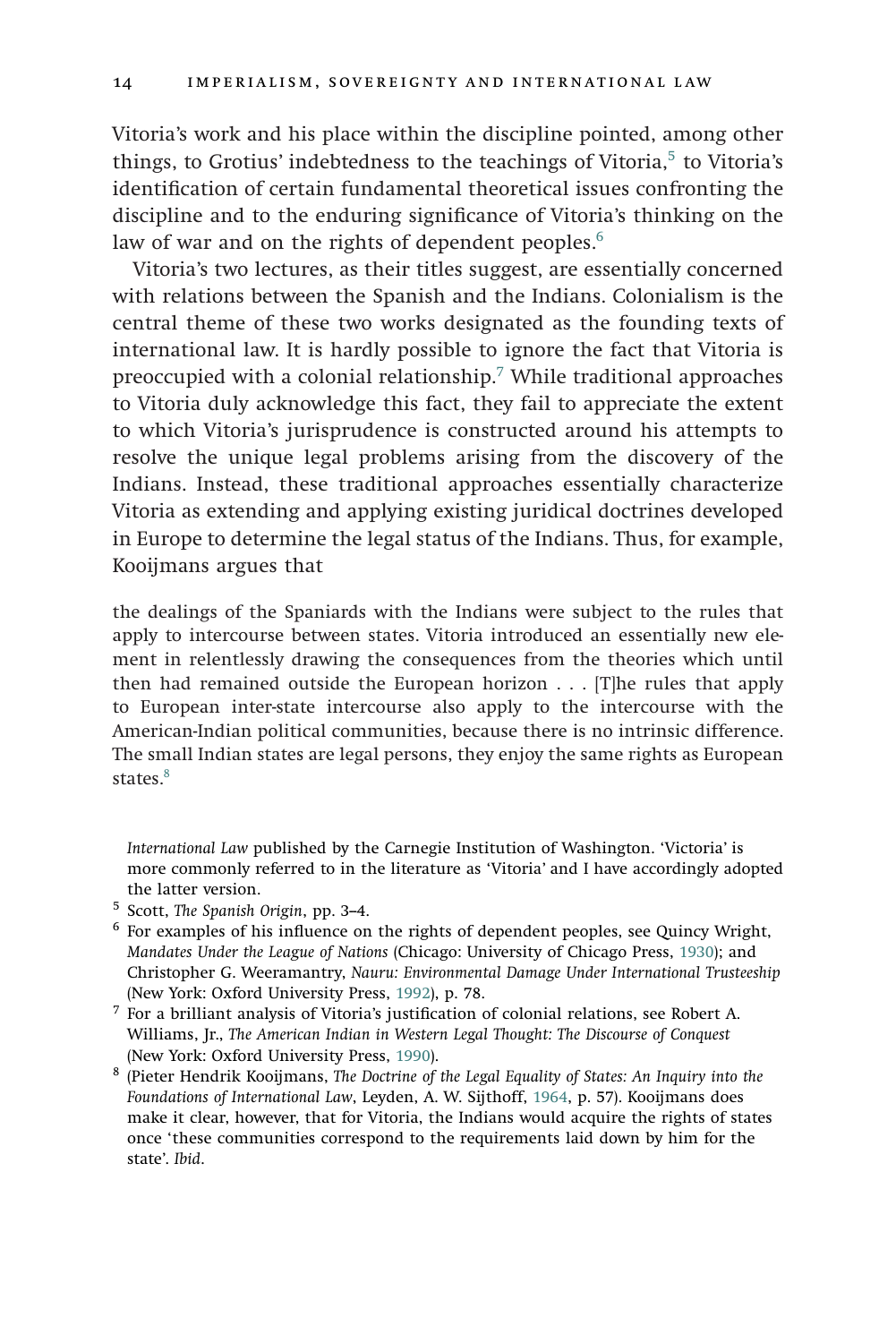My argument, in contrast, is that while Vitoria's jurisprudence relies in many respects on existing doctrines, he reconceptualizes these doctrines, or else invents new ones, in order to deal with the novel problem of the Indians. The essential point is that international law, such as it existed in Vitoria's time, did not *precede* and thereby effortlessly resolve the problem of Spanish-Indian relations; rather, international law was created out of the unique issues generated by the encounter between the Spanish and the Indians. It is in this context that the question arises: what is the relationship between the origins of international law and the colonial encounter in these, the first teachings on international law? Further, what does an examination of these origins suggest about the relationship between colonialism and international law as a whole, the relationship that is a central concern of this book?

The classical problem confronting the discipline of international law is the problem of how order is created among sovereign states. The identification of this problem as the defining dilemma of the discipline has encouraged scholars seeking to clarify Vitoria's place within the discipline to explore his work in terms of his understanding and treatment of this problem.<sup>9</sup> My argument is that Vitoria does not interpret the problem of Spanish-Indian relations as a problem of creating order among sovereign states. Vitoria's analysis does not proceed on the basis that both the Indians and Spaniards are sovereign, that sovereigns possess certain powers and that the interaction between the two parties is therefore regulated by the rules managing and limiting the exercise of such powers which he, the jurist, identifies, examines and applies. Rather, Vitoria's work addresses a prior set of questions. Who is sovereign? What are the powers of a sovereign? Are the Indians sovereign? What are the rights and duties of the Indians and the Spaniards? How are the respective rights and duties of the Spanish and the Indians to be decided?

In dealing with these issues, Vitoria focuses on the social and cultural practices of the two parties, the Spanish and the Indians. He assesses and formulates the rights and duties of the Indians, for example, by examining their rituals, customs and ways of life. The problem confronting

<sup>9</sup> For example, see Kooijmans, *The Doctrine of the Legal Equality.* Kennedy discusses this point at some length. As he notes: 'Most historians who treat primitive texts do so in a way which both presupposes and proves the continuity of the discipline of international law - reaffirming in the process that the project for international law scholars is and always was to construct a social order among autonomous sovereigns.' Kennedy, 'Primitive Legal Scholarship', 11.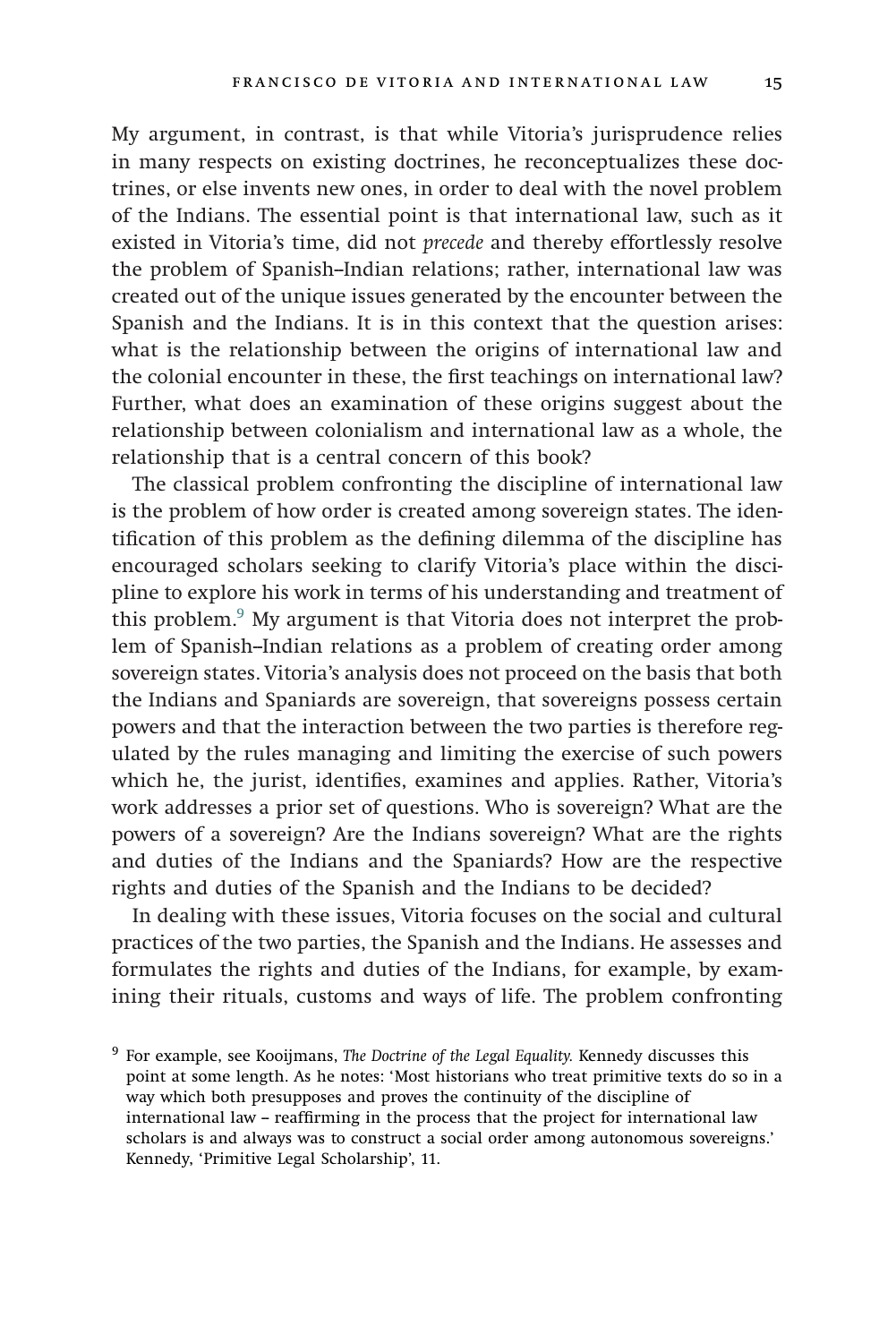Vitoria, then, was not the problem of order among sovereign states, but the problem of creating a system of law to account for relations between societies which he understood to belong to two very different cultural orders, each with its own ideas of propriety and governance.

This problem is suggested in Columbus' account of his 'taking possession' of the New World: what meaning could his legal ceremonies have for the people who were ostensibly to be bound by them; whose presence is acknowledged, if only through their silence, who offered no opposition to Columbus? In any event, what can hardly be disputed is the central significance of law to the whole colonial enterprise. Columbus' first sentence succinctly sketches the background to his voyage, due prominence being given to God and his sovereigns; his second sentence begins by relating his discovery of various undefined islands and peoples which are no sooner described than taken possession of by means of a legal ceremony that may or may not take cognizance of those peoples. Would it have legally mattered if the people had offered opposition? Or was the ceremony complete in itself, opposition indicating only the hostility of the natives? The passage raises several enduring issues concerning the connection between law and imperialism.<sup>10</sup>

Sovereignty doctrine  $-$  by which I broadly refer to the complex of rules deciding what entities are sovereign, and the powers and limits of sovereignty - was not already formulated and then simply applied by Vitoria to resolve the problem of creating order between different societies. Rather, for Vitoria, sovereignty doctrine emerges through his attempts to address the problem of cultural difference.

I explore the relationship between colonialism and international law, cultural difference and sovereignty doctrine, by focusing on four broad issues. First, I focus on Vitoria's repudiation of traditional techniques of accounting for relations between the Spanish and the Indians. Having dismissed the old medieval jurisprudence based on the notion that the Pope exercised universal authority, Vitoria clears the way for his own version of secular international law. Secondly, I focus on the techniques by which Vitoria creates a universally binding system of law by evoking a notion of natural law; this system resolves Vitoria's problem of creating a common framework binding both Spanish and Indian alike. Thirdly, I consider the rules and norms prescribed by this system, and the effect

<sup>10</sup> See Stephen Greenblatt, *Marvelous Possessions: The Wonder of the New World* (Chicago: University of Chicago Press, 1991), p. 54; for the more elaborate protocol of conquest later developed by Spain, see Patricia Seed, *Ceremonies of Possession in Europe's Conquest of the New World, 1492--1640* (New York, Cambridge University Press, 1995), p. 69.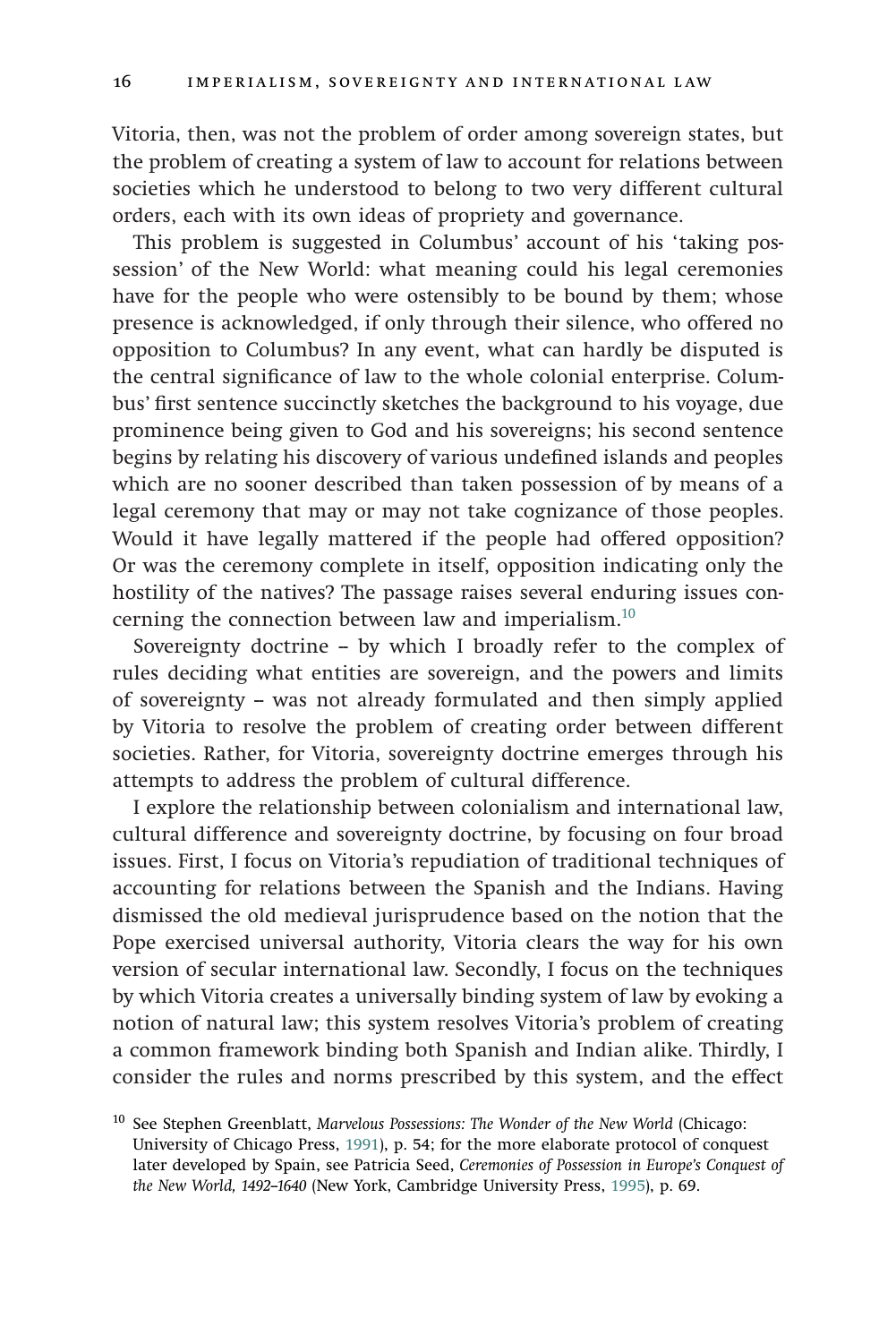of their application to Spanish--Indian relations. Finally, I examine the question of enforcement and the sanctions applied once the norms prescribed by natural law have been violated. In examining each of these areas, I attempt to delineate how Vitoria's understanding of cultural difference and the identity of the Indian shapes his jurisprudence, and how in turn this jurisprudence determines the Indians' legal status.

### **Vitoria and the problem of universal law**

The issue of accounting for Spanish title over the Indies was conventionally decided by applying the jurisprudence developed by the Church to deal with the Saracens to the Indies. Within this framework, the Indians could be characterized as Saracens, as heathens, and their rights and duties determined accordingly. Vitoria criticises this traditional framework, which had emerged out of the several centuries of interaction and confrontation between the Christian and heathen worlds, and replaces it with his own. The traditional framework relied basically on two premises. First, it was asserted that human relations were governed by divine law. As Vitoria's jurisprudence suggests, the medieval Western world relied on three different types of law; divine law, human law and natural law. $11$  Of these, divine law was asserted to be primary by many scholars and theologians of the fifteenth century. Secondly, it was argued that the Pope exercised universal jurisdiction by virtue of his divine mission to spread Christianity. Consequently, sovereigns, the rulers of Europe, relied upon the Pope's authority to legitimize their invasions of heathen territory; in expanding the Christian world by military conquest, these rulers were making real the jurisdiction which the Pope possessed in theory.<sup>12</sup> Pope Alexander VI's Papal Bull, which divided the world into Spanish and Portuguese spheres, exemplified the application of this set of doctrines: the rule of the sovereign was legitimate only if sanctioned by religious authority. $^{13}$ 

Vitoria vehemently denies each of these assertions, and in the course of refuting the conventional basis for Spanish title creates a new system of international law which essentially displaces divine law and its administrator, the Pope, and replaces it with natural law administered

<sup>11</sup> Alfred P. Rubin, 'International Law in the Age of Columbus' (1992) XXXIX *Netherlands* International Law Review 5-35 at 11-14.

<sup>12</sup> See Rubin, 'International Law' and Anthony Pagden, *Lords of All The World, Ideologies of Empire in Spain, Britain and France c. 1500--c.1800* (New Haven: Yale University Press, 1995).

<sup>13</sup> Pagden, *Lords of All The World*, p. 32.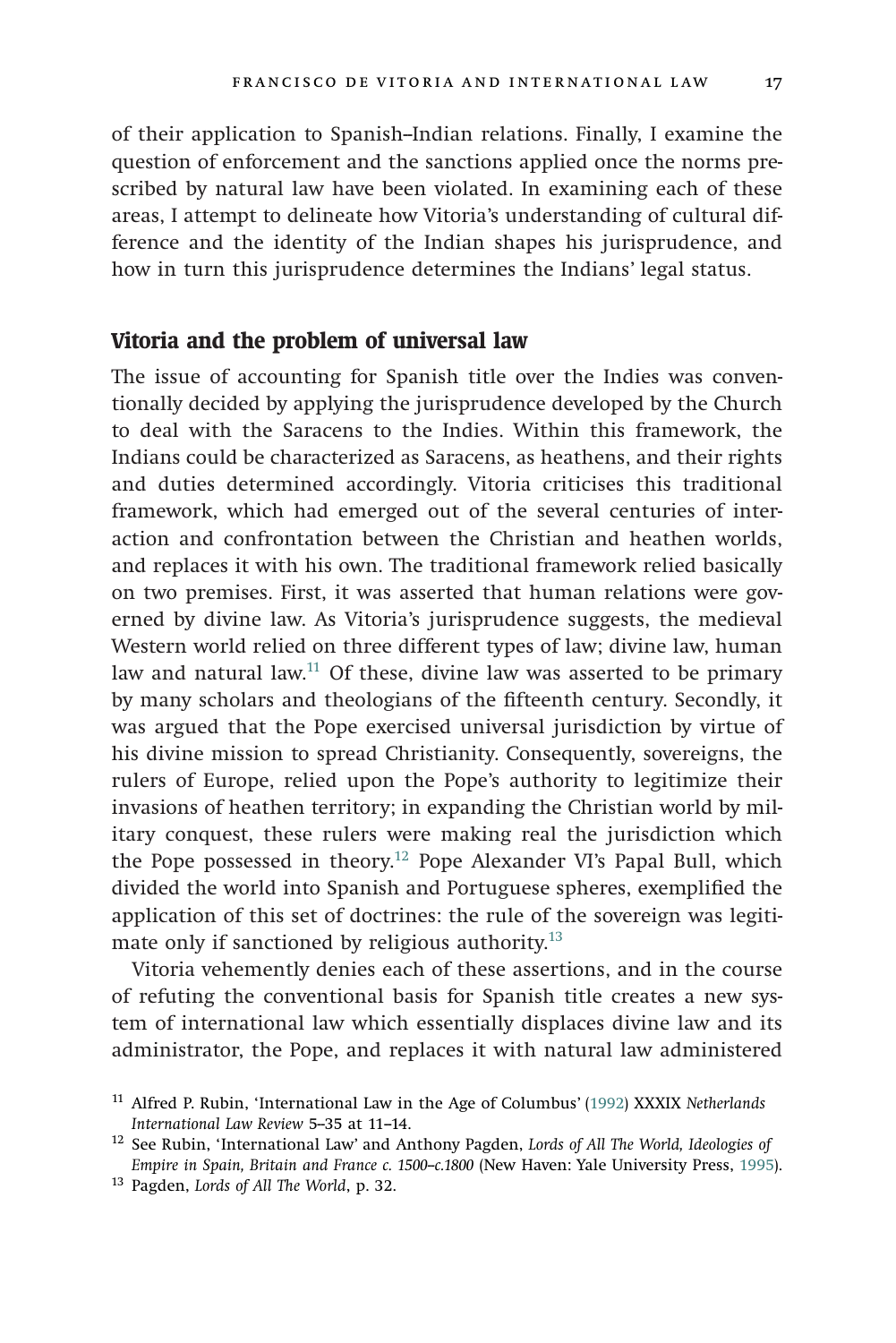18

by a secular sovereign. Thus, the emergence of a secular natural law  $$ the natural law which was proclaimed to be the basis of the new international law - is coeval with his resolution of the problem of the legal status of the Indian, for it is this problem which initiates Vitoria's inquiry.

Vitoria commences his construction of a new jurisprudence by posing the question of whether 'the aborigines in question were true owners in both private and public law before the arrival of the Spaniards'.<sup>14</sup> Could the Indians, the unbelievers, own property? Rather than adopt the traditional approach of dismissing the Indians as lacking in rights merely because of their status as unbelievers, Vitoria reformulates the relationship between divine, natural and human law. Having examined numerous theological authorities and incidents in the Bible, he concludes that whatever the punishments awaiting them in their after-life, unbelievers such as the Indians were not deprived of their property in the mundane realm merely by virtue of that status. Vitoria concludes:

Unbelief does not destroy either natural law or human law; but ownership and dominion are based either on natural law or human law; therefore they are not destroyed by want of faith.<sup>15</sup>

Crucially, then, Vitoria places questions of ownership and property in the sphere of natural or human law, rather than divine law. As a consequence of the inapplicability of divine law to questions of ownership, the Indians cannot be deprived of their lands merely by virtue of their status as unbelievers or heretics.<sup>16</sup> Vitoria's argument that vital issues of property and title are decided by secular systems of law - whether natural or human - inevitably diminishes the power of the Pope, for these secular systems of law are administered by the sovereign rather than the Pope.

Vitoria further undermines the position of the Church by refuting another justification for Spanish conquest of the Indies: the argument that 'the Emperor is lord of the whole world and therefore of these barbarians also'.<sup>17</sup> Vitoria's emphasis here shifts to the Christian emperors of Europe whose authority was related in various complex ways to

<sup>14</sup> Vitoria, *De Indis*, p. 120. <sup>15</sup> *Ibid.*, p. 123.

<sup>&</sup>lt;sup>16</sup> 'From all this the conclusion follows that the barbarians in question cannot be barred from being true owners, alike in public and private law, by reason of the sin of unbelief or any other mortal sin, nor does such sin entitle Christians to seize their goods and land.' Vitoria, *De Indis*, p. 125, note x.

<sup>17</sup> Vitoria, *De Indis*, p. 130.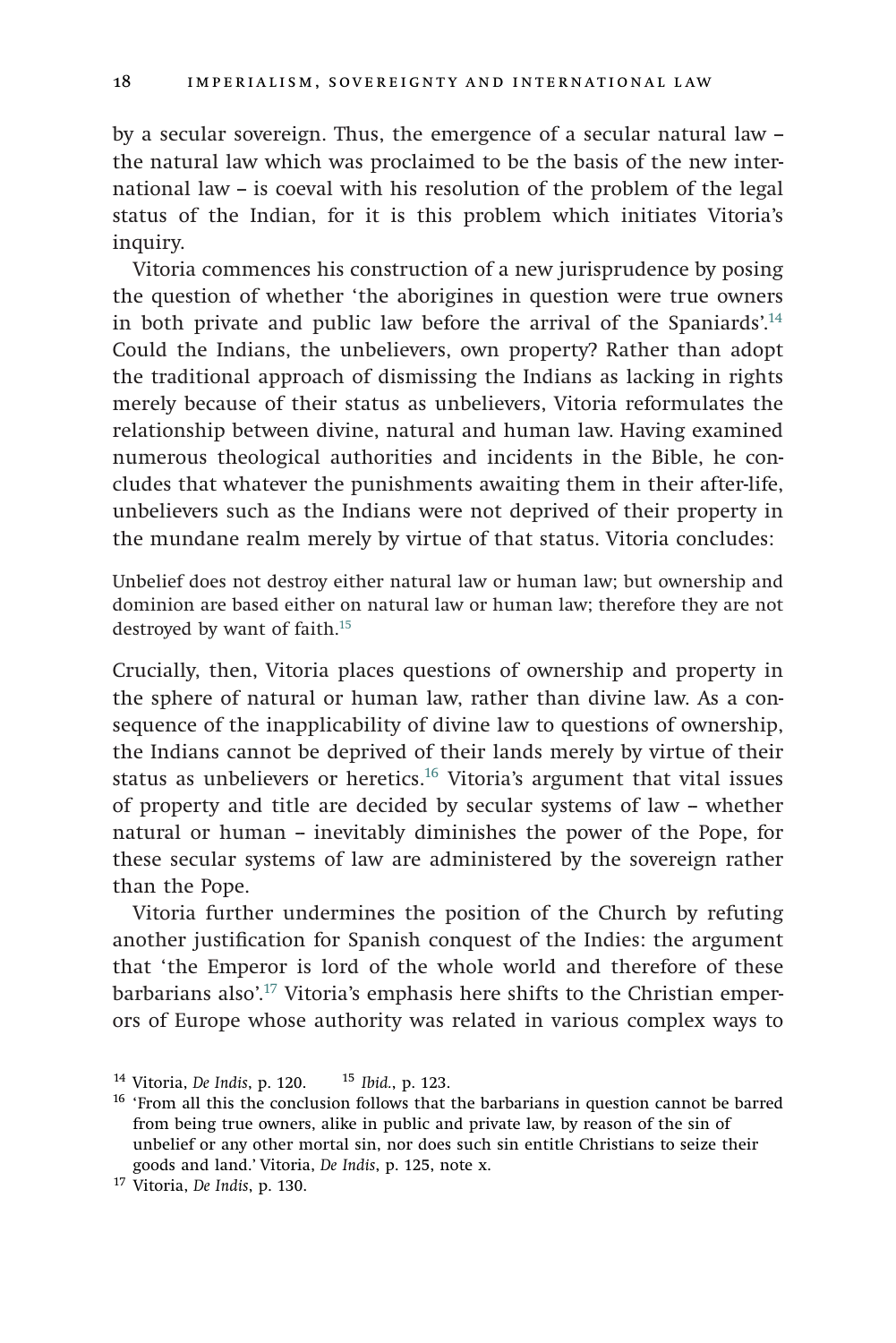the authority of the Church.18 Vitoria denies that the sovereign, the Emperor, could have acquired universal temporal authority through the universal spiritual authority of Christ and the Pope. He questions whether divine law could provide the basis for temporal authority, methodically denies a number of assertions of Papal authority and concludes that 'The Pope is not civil or temporal lord of the whole world in the proper sense of the words "lordship" and "civil power"<sup>19</sup> and goes even further to assert that even in the spiritual realm, the Pope lacks jurisdiction over the unbelievers.<sup>20</sup> The Pope's authority is partial, limited to the spiritual dimension of the Christian world.

Vitoria's rejection of the argument that the Pope exercised universal authority which empowered sovereigns to pursue military action against heathens and infidels such as the Indians results in a novel problem:

Now, in point of human law, it is manifest that the Emperor is not lord of the world, because either this would be by the sole authority of some law, and there is none such; or if there were, it would be void of effect, inasmuch as law presupposes jurisdiction. If, then, the Emperor had no jurisdiction over the world before the law, the law could not bind someone who was not previously subject to it. $21$ 

The Spanish and the Indians are not bound by a universal, overarching system; instead, they belong to two different orders, and Vitoria interprets the gap between them in terms of the juridical problem of jurisdiction. The resolution of this problem is crucial both for Vitoria's new jurisprudence and his construction of a common legal framework which would enable him to resolve the problem of the Indians' status. The two techniques by which Vitoria addresses the issue of jurisdiction comprise essentially two related parts: first, his complex characterization of the personality of the Indians and, second, his elaboration of a novel system of universal natural law.

Vitoria first focuses on the issue of Indian personality. As his own work suggests, the writers of the period appear to have characterized the Indians as being, among other things, slaves, sinners, heathens, barbarians, minors, lunatics and animals. Vitoria repudiated these claims, humanely asserting instead that

<sup>&</sup>lt;sup>18</sup> Vitoria was writing during the reign of Charles V of Spain, who was designated the Holy Roman Emperor. This was a time of massive Spanish imperial expansion. See Pagden, *Lords of All the World*, p. 32.

<sup>19</sup> Vitoria, *De Indis*, p. 153. <sup>20</sup> *Ibid.*, p. 136. <sup>21</sup> *Ibid.*, p. 134.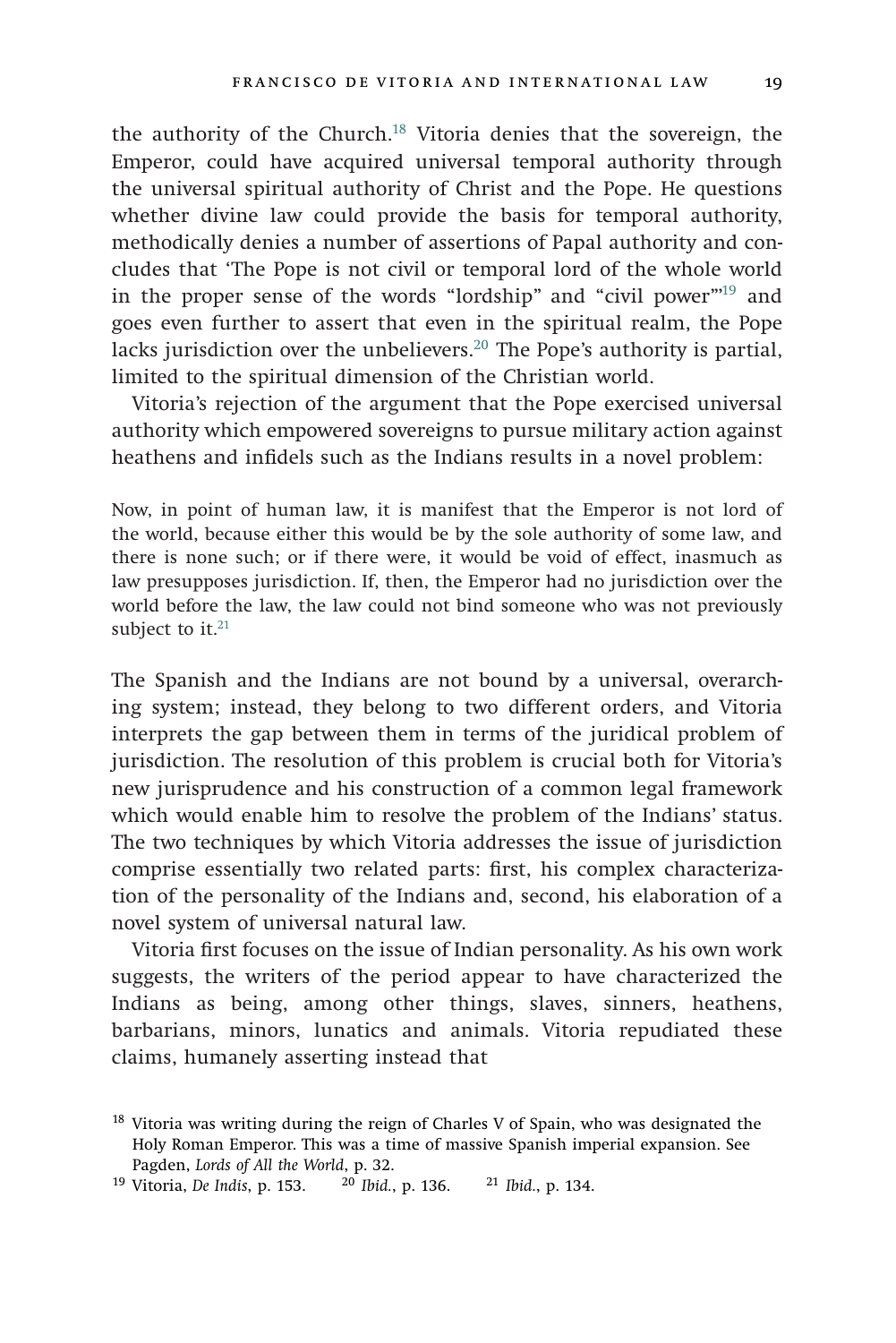the true state of the case is that they are not of unsound mind, but have, according to their kind, the use of reason. This is clear, because there is a certain method in their affairs, for they have polities which are orderly arranged and they have definite marriage and magistrates, overlords, laws and workshops, and a system of exchange, all of which call for the use of reason; they also have a kind of religion. Further, they make no error in matters which are self-evident to others; this is witness to their use of reason. $22$ 

It is precisely because of his insistence that the Indians are human beings that Vitoria is lauded as a protector of native peoples against colonial exploitation. For Vitoria, then, the Indians established their own versions of many of the institutions found in Vitoria's world, in Europe itself.<sup>23</sup> They are governed by a political system which has its own coherence, and possess the reason necessary, not only to create institutions, but to determine moral questions which are 'self-evident' to others.

Vitoria's characterization of the Indians as human and possessing reason is crucial to his resolution of the problem of jurisdiction. He argues that 'What natural reason has established among all nations is called *jus gentium*'.<sup>24</sup> The universal system of divine law administered by the Pope is replaced by the universal natural law system of *jus gentium* whose rules may be ascertained by the use of reason. As a result, it is precisely *because* the Indians possess reason that they are bound by *jus gentium.* Vitoria hardly mentions the concept of *jus gentium* in his earlier discussion. Nevertheless, the problem of jurisdiction is resolved by his simple enunciation of this concept which he elaborates primarily by demonstrating how it creates doctrines which govern Spanish--Indian relations. Natural law administered by sovereigns rather than divine law articulated by the Pope becomes the source of international law governing Spanish--Indian relations.

The character of this natural law is illuminated in Vitoria's argument that the Spanish have a right under *jus gentium* to travel and sojourn in the land of the Indians; and that providing the Spanish do not harm the Indians, 'the natives may not prevent them'. Vitoria argues that:

it was permissible from the beginning of the world (when everything was in common) for any one to set forth and travel wheresoever he would. Now this was not to be taken away by the division of property, for it was never the intention of peoples to destroy by that division the reciprocity and common user which prevailed among men, and indeed, in the days of Noah, it would have been inhuman to do so. $25$ 

<sup>22</sup> *Ibid.*, p. 127. <sup>23</sup> Pagden, *Lords of All the World*. <sup>24</sup> Vitoria, *De Indis*, p. 151. <sup>25</sup> *Ibid.*, p. 151.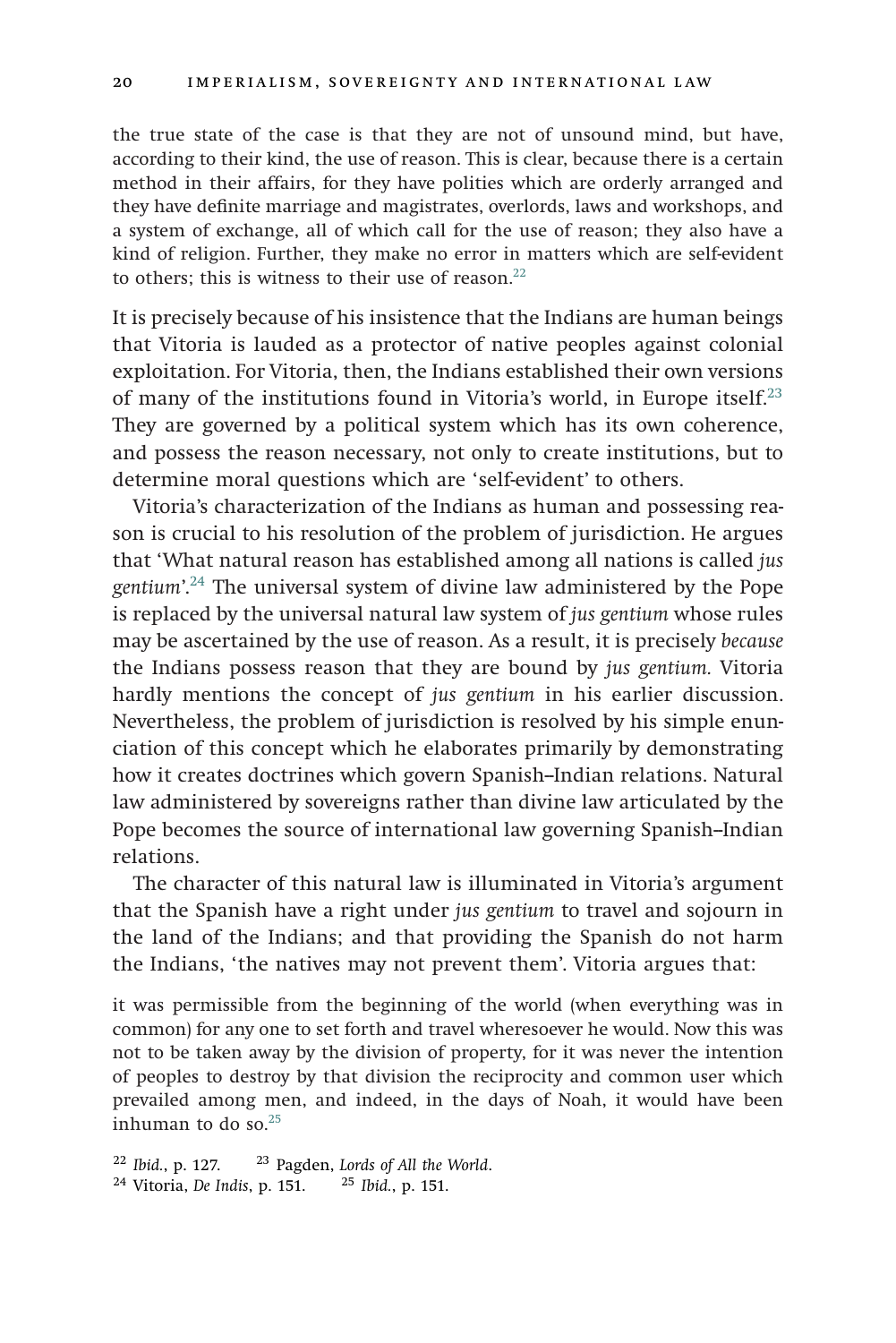The natural law which solves the problem of jurisdiction is based on something akin to a secular state of nature existing at 'the beginning of the world'. As this passage suggests, *jus gentium*, naturalizes and legitimates a system of commerce and Spanish penetration. Spanish forms of economic and political life are all-encompassing because ostensibly supported by doctrines prescribed by Vitoria's system of universal law. The gap between the two cultures now ceases to exist in that a common framework by which both Spanish and Indian behaviour may be assessed is established. Equally importantly, an idealised version of the particular cultural practices of the Spanish assume the guise of universality as a result of appearing to derive from the sphere of natural law.

The Indians seem to participate in this system as equals. The Spanish trade with the Indians 'by importing thither wares which the natives lack and by exporting thence either gold or silver or other wares of which the natives have abundance'.<sup>26</sup> The exchange seems to occur between equals entering knowledgeably into these transactions, each meeting the other's material lack and possessing, implicitly, the autonomy to decide what is of value to them. The Indian who enters the universal realm of commerce has all the acumen and independence of market man, as opposed to the timid, ignorant child-like creatures Vitoria presents earlier. The fairness of the system and the equal status of the Indians are further suggested by Vitoria's argument that the Indians are subject to the same limitations imposed on Christian nations themselves: 'it is certain that the aborigines can no more keep off the Spaniards from trade than Christians can keep off other Christians'.27 Reciprocity, it seems, would permit the Indians to trade in Spain.

While appearing to promote notions of equality and reciprocity between the Indians and the Spanish, Vitoria's scheme must be understood in the context of the realities of the Spanish presence in the Indies. Seen in this way, Vitoria's scheme finally endorses and legitimizes endless Spanish incursions into Indian society. Vitoria's apparently innocuous enunciation of a right to 'travel' and 'sojourn' extends finally to the creation of a comprehensive, indeed inescapable system of norms which are inevitably violated by the Indians. For example, Vitoria asserts that 'to keep certain people out of the city or province as being enemies, or to expel them when already there, are acts of war'.28 Thus any Indian attempt to resist Spanish penetration would amount to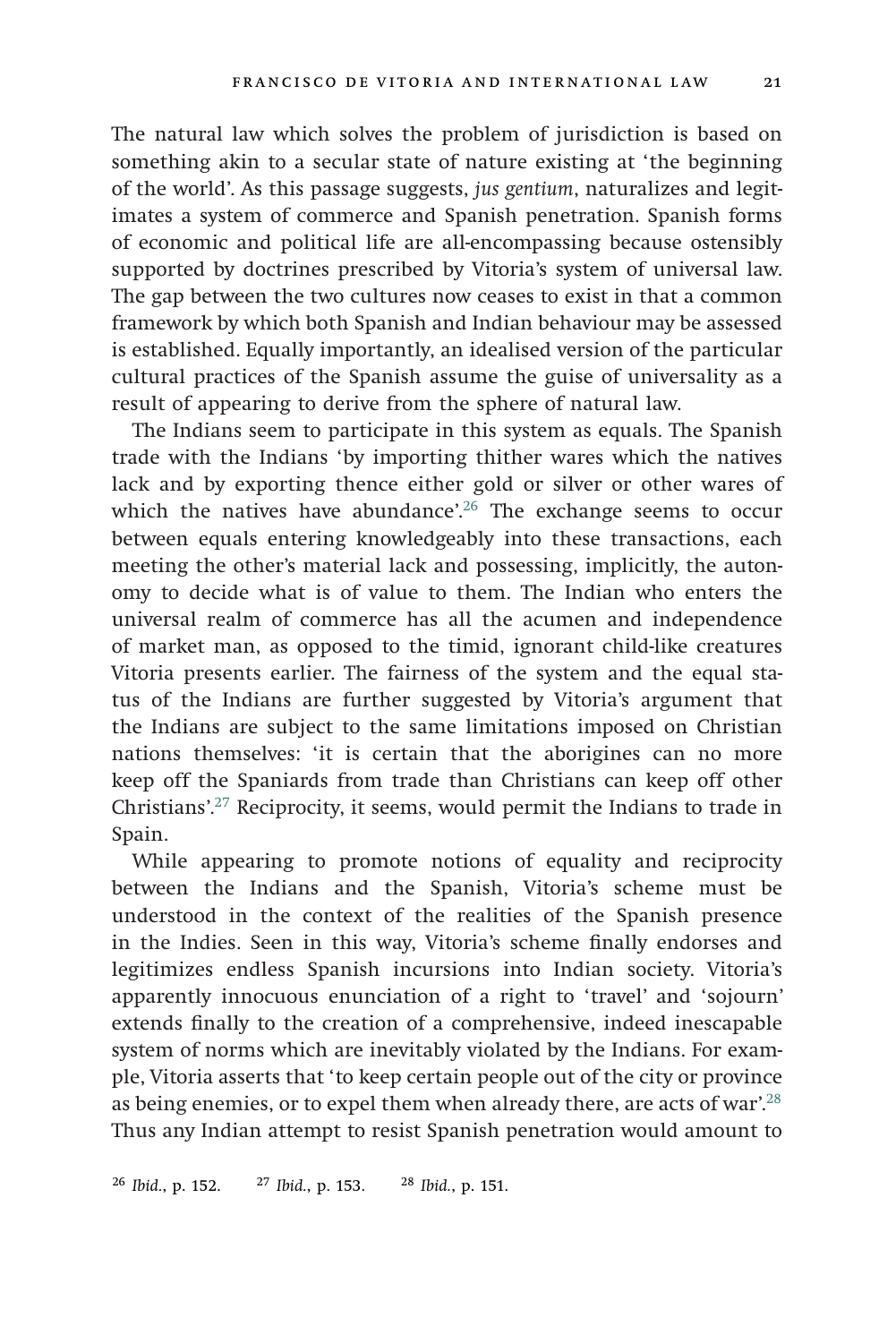an act of war, which would justify Spanish retaliation. Each encounter between the Spanish and the Indians therefore entitles the Spanish to 'defend' themselves against Indian aggression and, in so doing, continuously expand Spanish territory, as discussed below.

Vitoria further endorses the imposition of Spanish rule on the Indians by another argument, which relies explicitly on the *cultural differences* between the Spanish and the Indians. In establishing his system of *jus gentium*, Vitoria characterizes the Indians as having the same ontological character as the Spanish. This is a crucial prerequisite for his elaboration of a system of norms which he presents as neutral, and founded upon qualities possessed by all people. According to Vitoria, Indian personality has two characteristics. First, the Indians belong to the universal realm like the Spanish and all other human beings because, Vitoria asserts, they have the facility of reason and hence a means of ascertaining *jus gentium* which is universally binding. Secondly, however, the Indian is very different from the Spaniard because the Indian's specific social and cultural practices are at variance from the practices required by the universal norms -- which in effect are Spanish practices -- and which are applicable to both Indian and Spaniard. Thus the Indian is schizophrenic, both alike and unlike the Spaniard. The gap between the Indian and the Spaniard  $-$  a gap that Vitoria describes primarily in cultural terms by detailed references to the different social practices of the Spanish and the Indians - is now internalized; the ideal, universal Indian possesses the capacity of reason and therefore the potential to achieve perfection. This potential can only be realized, however, by the adoption or the imposition of the universally applicable practices of the Spanish. The discrepancy between the ontologically 'universal' Indian and the socially, historically, 'particular' Indian must be remedied by the imposition of sanctions which effect the necessary transformation. Indian will regarding the desirability of such a transformation is irrelevant: the universal norms Vitoria enunciates regulate behaviour, not merely between the Spanish and the Indians, but among the Indians themselves; thus the Spanish acquire an extraordinarily powerful right of intervention and may act on behalf of the people seen as victims of Indian rituals: 'it is immaterial that all the Indians assent to rules and sacrifices of this kind and do not wish the Spaniards to champion them.'29 Thus Spanish identity or, more broadly, an idealised Western

<sup>29</sup> Vitoria, *De Indis*, p. 159. Indeed, for Vitoria, it would suffice for these purposes if the Spaniards were obstructed in their attempts to convert the Indians. This affected the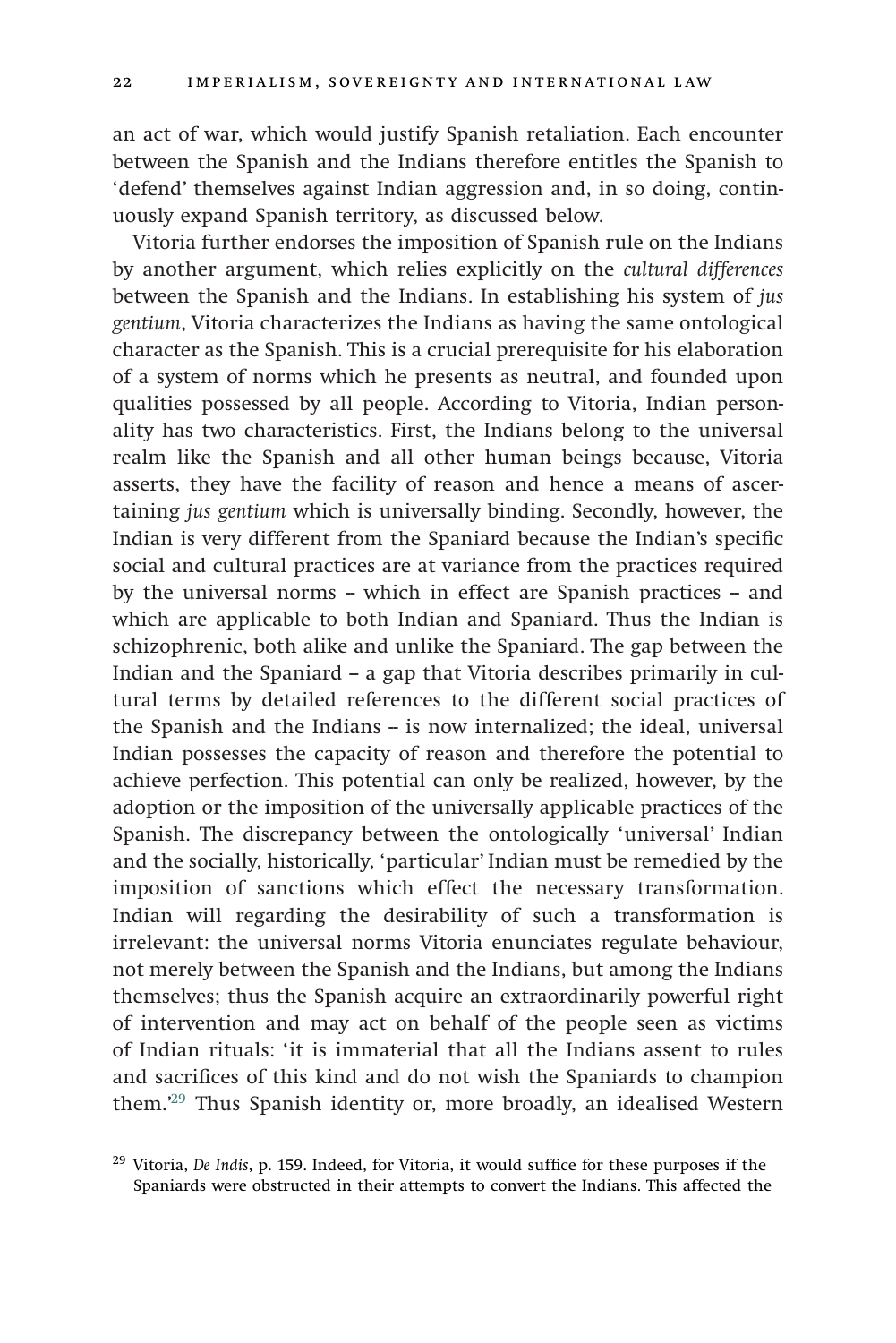identity, is projected as universal in two different but connected dimensions of Vitoria's system; Spanish identity is both externalized, in that it acts as the basis for the norms of *jus gentium*, and internalized in that it represents the authentic identity of the Indian.

# **War, sovereignty and the transformation of the Indian**

War, the central theme of Vitoria's second lecture, is vitally important to an understanding of his jurisprudence - first because the transformation of the Indian is to be achieved by the waging of war and secondly because Vitoria's concept of sovereignty is developed primarily in terms of the sovereign's right to wage war.

War is the means by which Indians and their territory are converted into Spaniards and Spanish territory, the agency by which the Indians thus achieve their full human potential. Vitoria, I have argued, displaces the realm of divine law and thereby diminishes the power of the Pope. Nevertheless, once Vitoria outlines and consolidates the authority of a secular *jus gentium*, which is administered by the sovereign, he reintroduces Christian norms within this secular system; proselytising is authorised now, not by divine law, but the law of nations, and may be likened now to the secular activities of travelling and trading. Vitoria elegantly presents the crucial transition:

ambassadors are by the law of nations inviolable and the Spaniards are the ambassadors of the Christian peoples. Therefore, the native Indians are bound to give them, at least, a friendly hearing and not to repel them.<sup>30</sup>

Thus all the Christian practices which Vitoria dismissed earlier as being religiously based, as limited in their scope to the Christian world and therefore inapplicable to the Indians, are now reintroduced into his system as universal rules. This astonishing metamorphosis of rules, condemned by Vitoria himself as particular and relevant only to Christian peoples, into universal rules endorsed by *jus gentium* is achieved simply by recharacterizing these rules as originating in the realm of the universal *jus gentium.* Now, Indian resistance to conversion is a cause for war, not because it violates divine law, but the *jus gentium* administered by the sovereign.

<sup>&#</sup>x27;welfare of the Indians themselves', in which event the Spanish might intervene 'in favor of those who are oppressed and suffer wrong' (*ibid.*, p. 157).

<sup>30</sup> *Ibid.*, p. 156.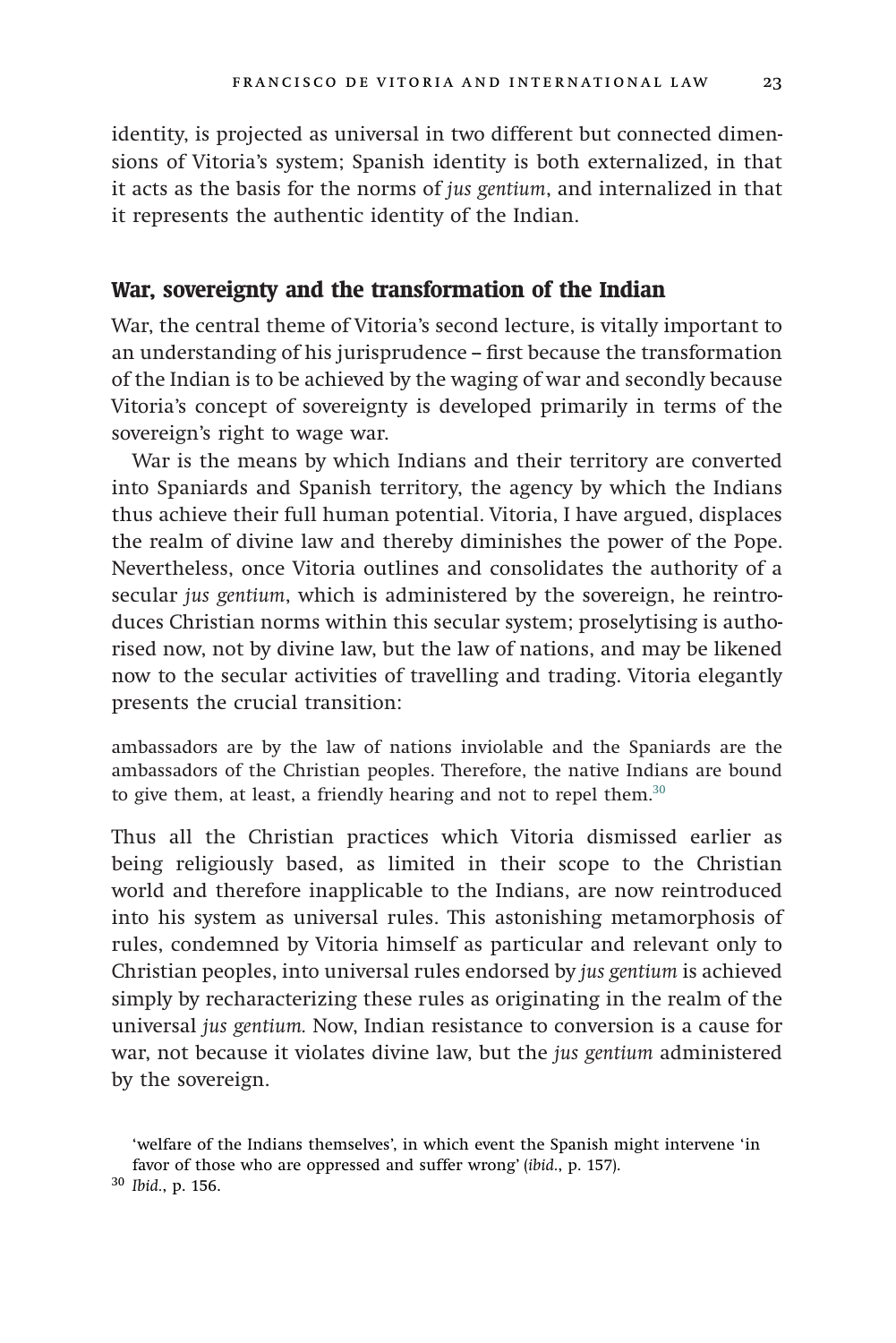Vitoria elaborates on the many situations in which war is now justified:

If after the Spaniards have used all diligence, both in deed and in word, to show that nothing will come from them to interfere with the peace and well-being of the aborigines, the latter nevertheless persist in their hostility and do their best to destroy the Spaniards, they can make war on the Indians, no longer as on innocent folk, but as against forsworn enemies and may enforce against them all the rights of war, despoiling them of their goods, reducing them to captivity, deposing their former lords and setting up new ones, yet withal with observance of proportion as regards the nature of the circumstances and of the wrongs done to them.<sup>31</sup>

Given that any Indian resistance to Spanish presence is a violation of the law of nations, which would justify sanctions, Spanish war against the Indians is inevitable and endless. The Indian is ascribed with membership within an overarching system of *jus gentium*, with intention and volition; as a consequence of this, violence originates within Vitoria's system through the Indians' deviance.

Vitoria's exploration of the law of war raises many of the traditional questions which still occupy international lawyers: Who may wage war?, When can war be waged?, What limits must be observed in the waging of war?, What constitutes a just war?, and so forth. Furthermore, war is a special phenomenon, because it is the ultimate prerogative of the sovereign. Vitoria's most sustained and explicit exploration of sovereignty doctrine thus occurs in the context of his examination of the law of war.

Vitoria understands sovereignty, in part, as a *relationship* - the sovereign has a duty towards his people and the state and has certain prerogatives - the right to wage war and to acquire title being among the most prominent. The sovereign, the prince, is the instrumentality of the state, posited almost as the metaphysical embodiment of the people. $32$ 

for the prince only holds his position by the election of the State. Therefore he is its representative and wields its authority; aye, and where there are already lawful princes in a State, all authority is in their hands and without them nothing of a public nature can be done either in war or in peace.

(Vitoria, *De Indis*, p. 169)

Vitoria later concludes: 'Such a state, then, or the prince thereof, has authority to declare war and no one else.' *Ibid.*, p. 169.

<sup>31</sup> *Ibid.*, p. 155.

<sup>&</sup>lt;sup>32</sup> The prince is the entity in whom all power is vested: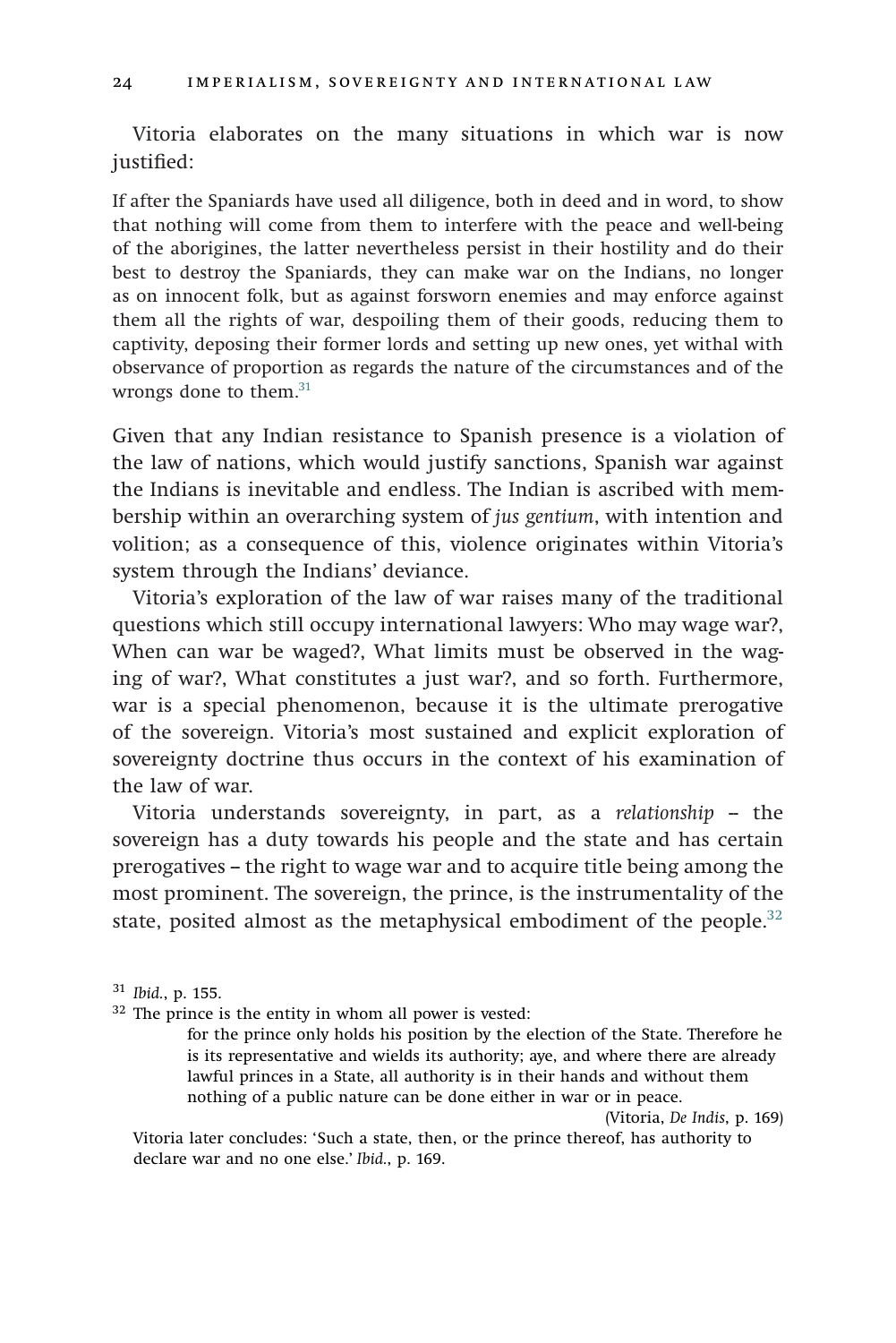The prince expands the state, as the successful waging of war brings people outside the state within its scope.<sup>33</sup>

While Vitoria thus defined the powers of the sovereign, he had greater difficulty in identifying the sovereign himself. 'Now the whole difficulty is in the questions: What is a State and who can properly be called a sovereign prince?'34 Sovereigns cannot be defined independently of states. The state, claims Vitoria, 'is properly called a perfect community'.35 But then 'the essence of the difficulty is in saying what a perfect community is'.<sup>36</sup> Vitoria's answer is tautologous: 'By way of solution be it noted that a thing is called perfect when it is completed whole, for that is imperfect in which there is something wanting, and, on the other hand, that is perfect from which nothing is wanting.<sup>37</sup> Neither does it help to define the sovereign as the ultimate authority within the community, for even this proposition is subject to complex qualifications; the complicated hierarchies of the time defy Vitoria and he acknowledges that a doubt may well arise whether, when a number of states of this kind or a number of princes have one common lord or prince they can make war of themselves without the authorization of their superior lord.38 Amid this confusion, Vitoria finally resorts to empiricism, citing as examples of sovereignty the kingdoms of Castile and Aragon, communities, which have their own laws and councils.

The foregoing suggests that the power of the state has not been consolidated in any significant way. Authority is too dispersed and hierarchies, while established theoretically, are too confusing and uncertain for Vitoria to use them convincingly as a means of structuring sovereignty doctrine. Vitoria's discussion of sovereignty is at its most detailed, however, in his analysis of the laws of war, as a consequence of the fact that it is the sovereign who declares war and exercises all the rights of war. Just war doctrine is a crucial aspect of the whole complex of issues relating to the law of war. Even if the sovereign authority can be properly identified, does the sovereign's subjective belief in the justice of the war ensure that the war is indeed 'just'?<sup>39</sup>

<sup>&</sup>lt;sup>33</sup> 'It is, therefore, certain that princes can punish enemies who have done a wrong to their State and that after a war has been duly and justly undertaken the enemy are just as much within the jurisdiction of the prince who undertakes it as if he were their proper judge.' Vitoria, *De Indis*, p. 172.

<sup>34</sup> Vitoria, *De Indis*, p. 169. <sup>35</sup> *Ibid.*, p. 169. <sup>36</sup> *Ibid.*, p. 169.

<sup>37</sup> *Ibid.*, p. 169. <sup>38</sup> *Ibid.*, p. 169. <sup>39</sup> Vitoria, *De Indis*, p. 173.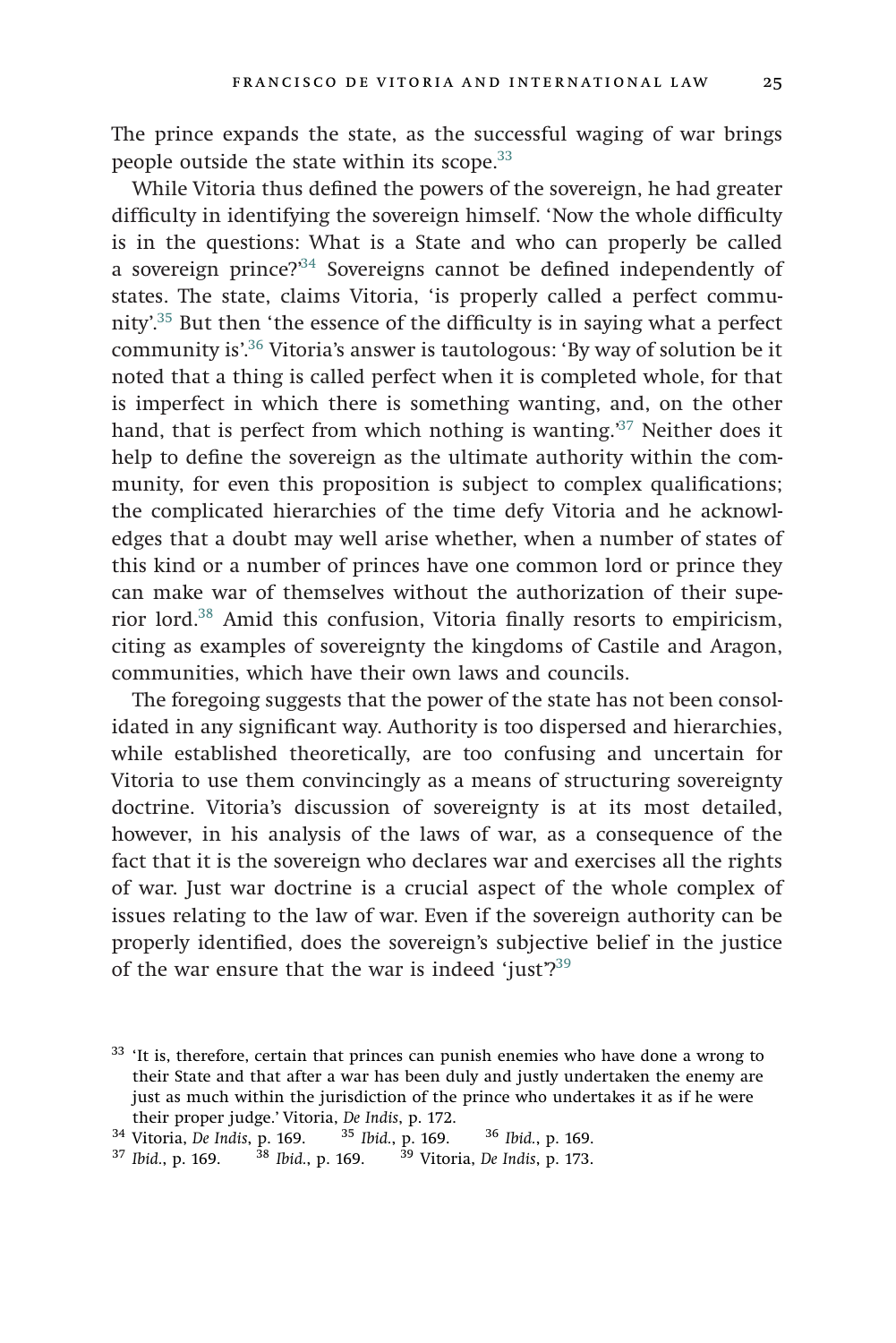Vitoria rejects the argument that subjective belief in the 'justness' of a war would suffice to render it truly just because 'were it otherwise, even Turks and Saracens might wage just wars against Christians, for they think they are thus rendering God service'. $40$  Instead of examining the issues of subjective belief and just war doctrine and then deciding whether or not they applied to the Saracens, Vitoria arrives at his conclusion by first establishing the proposition, the fundamental premise of his argument, that *the Saracens are inherently incapable of waging a just war.* The initial exclusion of the Saracens - and, in this case, by extension, the Indians -- then, is fundamental to Vitoria's argument. In essence, only the Christians may engage in a just war; and, given Vitoria's argument that the power to wage war is the prerogative of sovereigns, it follows that the Saracens can never be truly sovereign, that they are at best, partially sovereign because denied the ability to engage in war.

Earlier, in his first lecture, Vitoria had argued that the Indians too possess their own form of rulership, that they 'have polities which are orderly arranged and they have definite marriage and magistrates, overlords, laws and workshops'.<sup>41</sup> Such a passage may suggest that Indian communities are governed by sovereigns; but Vitoria's insistence, in his analysis on just war, that only Christian subjectivity is recognized by the laws of war, ensures that the Indians are excluded from the realm of sovereignty and exist only as the objects against which Christian sovereignty may exercise its power to wage war.

The task of identifying sovereign authority and defining the powers wielded by such an authority, in the complex political systems of Renaissance Europe, proved extraordinarily difficult, and the techniques and conceptual distinctions used by Vitoria for this purpose were problematic and ambiguous. The distinction between the Indians and the Spanish, however, was emphatic and well developed. Indeed, in the final analysis, the most unequivocal proposition Vitoria advances as to the character of the sovereign is that the sovereign, the entity empowered to wage a just war, cannot, by definition, be an Indian.

Since the Indians are by definition incapable of waging a just war, they exist within the Vitorian framework only as violators of the law. The normal principles of just war, which would prohibit the enslaving of women and children, do not apply in the case of the pagan Indians: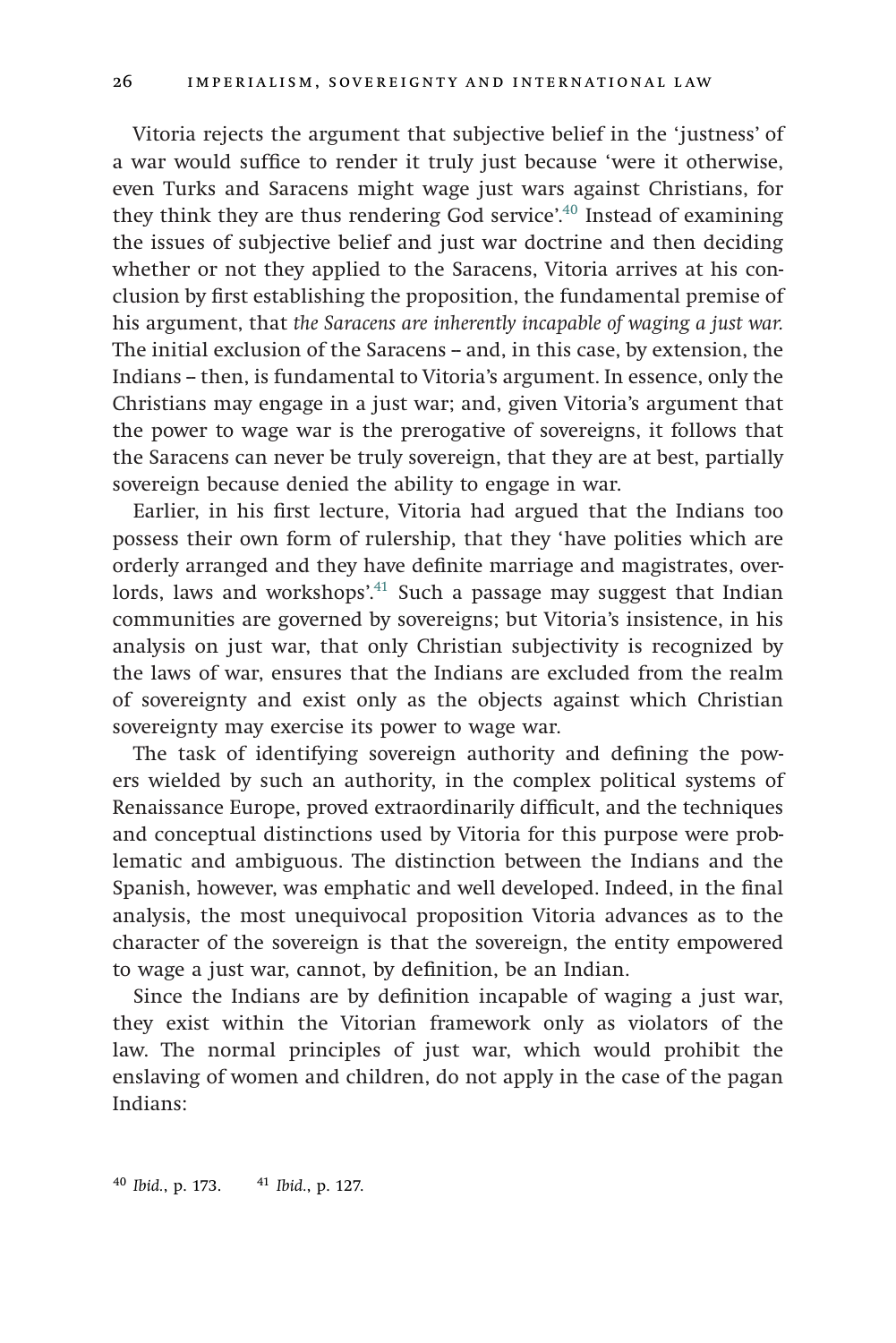And so when the war is at that pass that the indiscriminate spoliation of all enemy-subjects alike and the seizure of all their goods are justifiable, then it is also justifiable to carry all enemy-subjects off into captivity, whether they be guilty or guiltless. And inasmuch as war with pagans is of this type, seeing that it is perpetual and that they can never make amends for the wrongs and damages they have wrought, it is indubitably lawful to carry off both the children and women of the Saracens into captivity and slavery.<sup>42</sup>

Once fault is established, as the above passage suggests, the war waged against the Indian is, in Vitoria's phraseology, 'perpetual'. Similarly, in his discussion of whether it is lawful and expedient to kill all the guilty, Vitoria suggests that this may be necessary because of the unique case of the unredeemable Indian:

and this is especially the case against the unbeliever, from whom it is useless ever to hope for a just peace on any terms. And as the only remedy is to destroy all of them who can bear arms against us, provided they have already been in  $f_{211}1 + 43$ 

A certain respect is extended to sovereignty in the case of wars between European powers as the 'overthrow of the enemy's sovereignty and the deposition of lawful and natural princes' are 'utterly savage and inhumane measures<sup>',44</sup> In the case of the Indians, however, such a deposition of sovereigns is not merely permitted but necessary in order to save the Indians from themselves. These conclusions stand in curious juxtaposition to other parts of Vitoria's work, where he emphasizes the humanity of the Indians. Simply, war waged against the Indians acquires a meta-legal status.45 Many of the legal doctrines of consent, limits and proportion that Vitoria outlines earlier, cease to apply to the Indian once the all-encompassing and inescapable obligations of *jus gentium* are breached.

In summary, then, there are two essential ways in which sovereignty relates to the Indian: in the first place, the Indian is excluded from the sphere of sovereignty; in the second place, it is the Indian who acts as the object against which the powers of sovereignty may be exercised in

<sup>42</sup> *Ibid*., p. 181. It is notable that Vitoria refused to characterize the Indians as slaves in his first lectures. Now, however, with respect to war and the new scheme of natural law he outlines, he achieves much the same result: the enslavement of the whole Indian population, including women and children.<br>Vitoria,  $De$  Indis, p. 183.  $44$  Ibid., p. 186.

<sup>43</sup> Vitoria, *De Indis*, p. 183. <sup>44</sup> *Ibid.*, p. 186.

<sup>45</sup> Onuma Yasuaki, *A Normative Approach to War: Peace, War, and Justice in Hugo Grotius* (Oxford, Clarendon Press, 1993), pp. 383-384.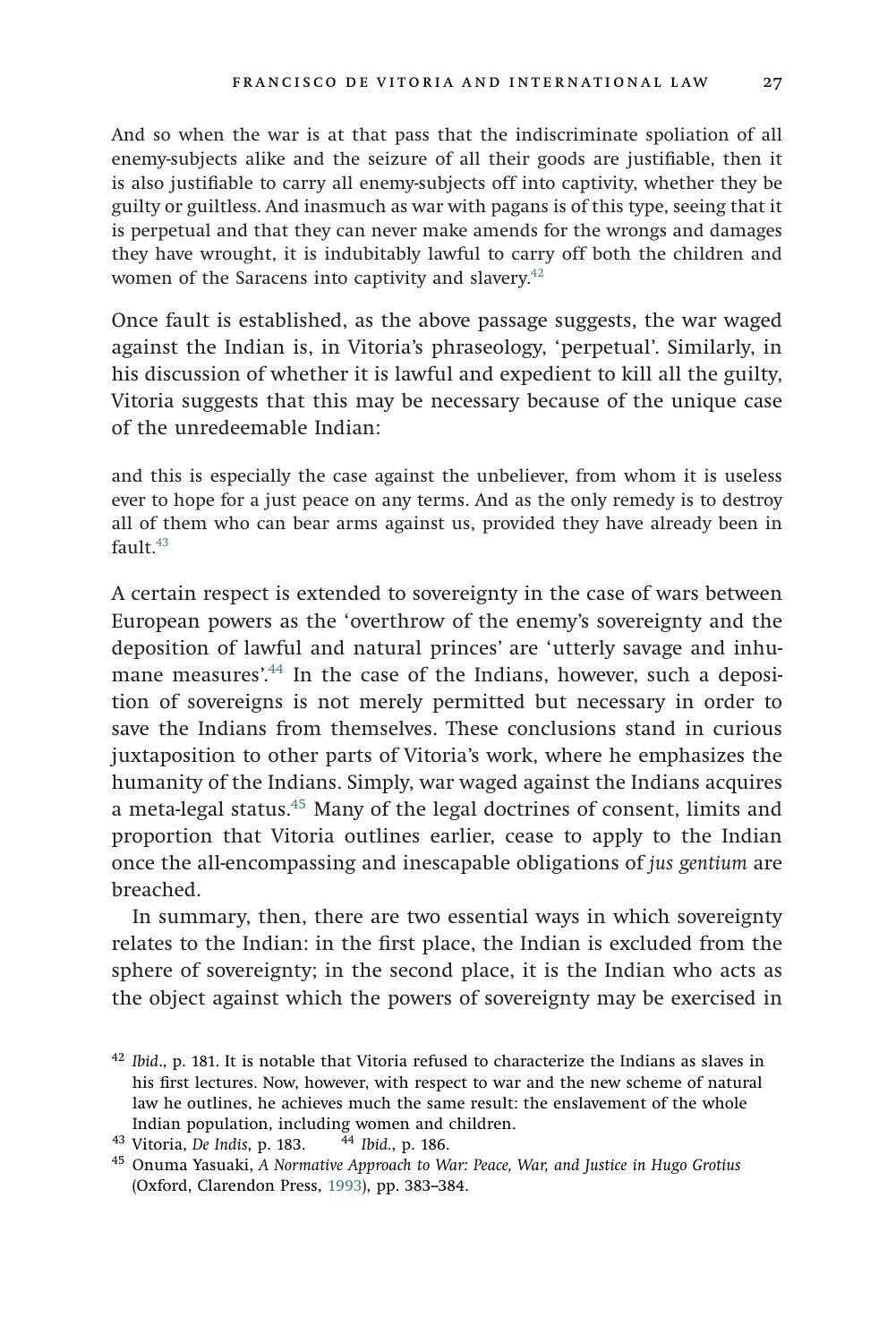the most extreme ways. Perhaps even more profoundly, it is through its application to the Indian that new aspects, powers and techniques of sovereignty can be discovered, as few limits are imposed on sovereignty when it is applied to the Indian. The most characteristic and unique powers of the sovereign, the powers to wage war and acquire title over territory and over alien peoples are defined in their fullest form by their application to the non-sovereign Indian.

#### **Conclusion**

Vitoria is an extremely complex figure. A brave champion of the rights of the Indians in his time, $46$  his work could also be read as a particularly insidious justification of their conquest precisely because it is presented in the language of liberality and even equality. Vitoria continuously alludes to the theme of the novelty of the discovery of the Indians: thus his work addresses the controversy generated by 'the aborigines of the New World, commonly called the Indians, who came forty years ago into the power of the Spaniards, not having been previously known to our world'.47 Later he argues 'at the time of the Spaniards' first voyages to America they took with them no right to occupy the lands of the indigenous population'. In these different ways, Vitoria seizes upon the discovery of the Indians to claim that traditional understandings of law were inadequate to deal with such a novel situation; in so doing, Vitoria clears the way for his own elaboration of a new, secular, international law.

My argument, then, is that Vitoria is concerned not so much with the problem of order among sovereign states but the problem of order among societies belonging to two different cultural systems. Vitoria resolves this problem by focusing on the cultural practices of each society and assessing them in terms of the universal law of *jus gentium.* Once this framework is established, he demonstrates that the Indians are in violation of universal natural law.

The problem of cultural difference plays a crucial role in structuring Vitoria's work -- his notions of personality, *jus gentium* and, indeed, sovereignty itself. Vitoria's jurisprudence can be seen to consist of three primary elements connected with this problem. First, a difference is

<sup>46</sup> Georg Cavallar, *The Rights of Strangers: Theories of International Hospitality, the Global Community and Political Justice Since Vitoria* (Aldershot: Ashgate, 2002), pp. 75--121.

<sup>47</sup> Vitoria, *De Indis*, p. 116.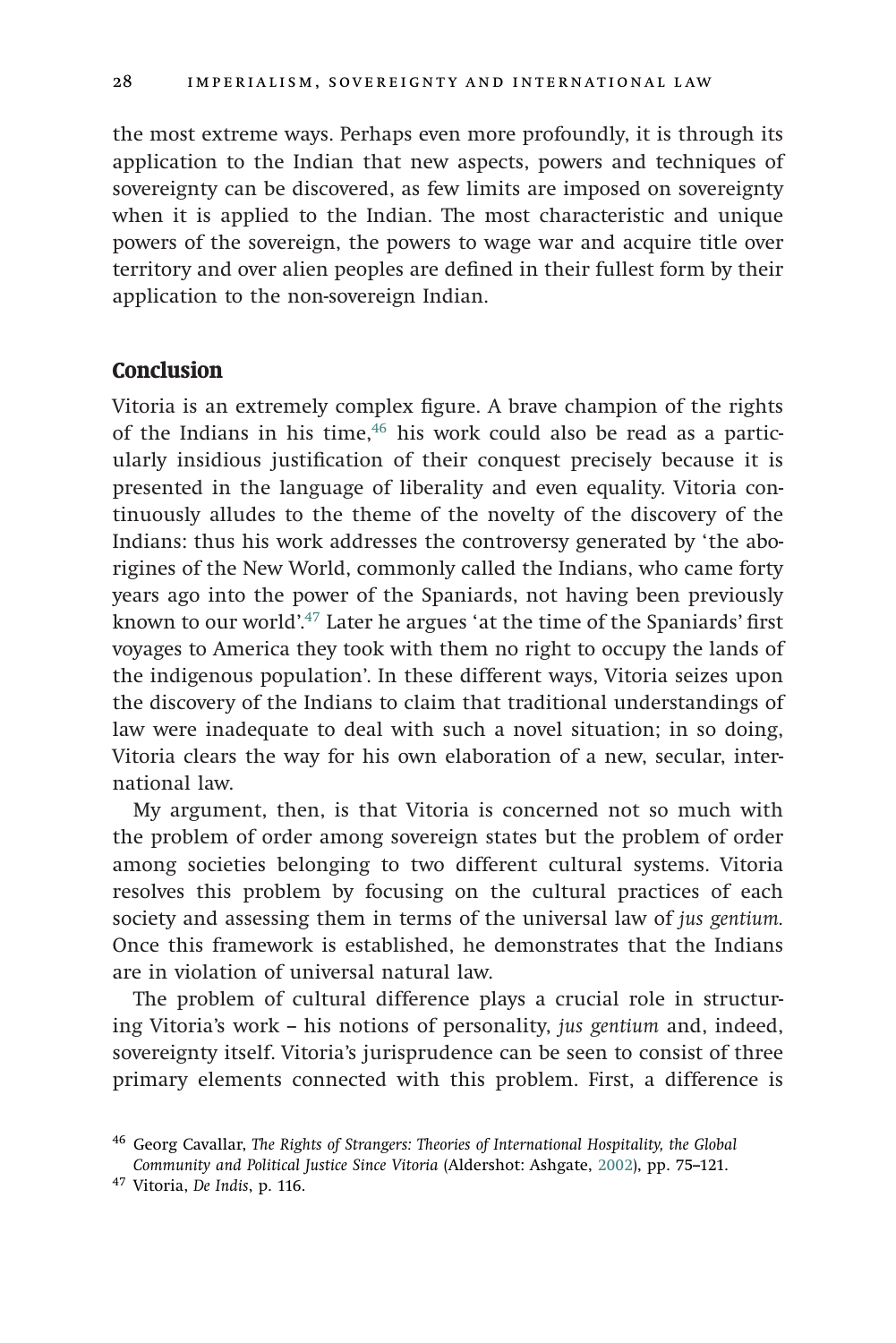postulated between the Indians and the Spanish, a difference which is rendered primarily in terms of the different social practices and customs of each society. Secondly, Vitoria formulates a means of bridging this difference, through his system of *jus gentium* and his characterization of the Indian as possessing universal reason and therefore capable of comprehending and being bound by the universal law of *jus gentium.* Thirdly, the Indian - possessing universal reason and yet backward, barbaric, uncivilized - is subject to sanctions because of his failure to comply with universal standards. It is precisely whatever denotes the Indian to be different – his customs, practices, rituals – which justify the disciplinary measures of war, which is directed towards effacing Indian identity and replacing it with the universal identity of the Spanish. These sanctions are administered by the sovereign Spanish to the non-sovereign Indians.

Cultural difference is also crucial to Vitoria's version of sovereignty doctrine. Vitoria's attempts to outline a coherent vision of sovereignty doctrine in the shifting political conditions of Renaissance Europe encountered a number of difficulties which he tried to resolve by proposing various distinctions -- between, for example, the public and the private, the municipal and international spheres. Each of these attempts fails,<sup>48</sup> however, and ultimately, the one distinction which Vitoria insists upon and which he elaborates in considerable detail is the distinction between the sovereign Spanish and the non-sovereign Indians. Vitoria bases his conclusions that the Indians are not sovereign on the simple assertion that they are pagans. In so doing he resorts to exactly the same crude reasoning which he had previously refuted when denying the validity of the Church's claim that the Indians lack rights under divine law because they are heathens. Despite this apparent contradiction, Vitoria's overall scheme is nevertheless consistent: the Indians who inevitably and invariably violate *jus gentium* are denied the status of the all-powerful sovereign who administers this law.

Clearly, then, Vitoria's work suggests that the conventional view that sovereignty doctrine was developed in the West and then transferred to the non-European world is, in important respects, misleading. Sovereignty doctrine acquired its character through the colonial encounter. This is the darker history of sovereignty which cannot be

<sup>48</sup> In the final analysis, as Kennedy argues, Vitoria 'does not locate the sovereign between a distinct municipal and international legal order, nor does he distinguish internal and external or private and public sovereign identities'. Kennedy, 'Primitive Legal Scholarship', 35.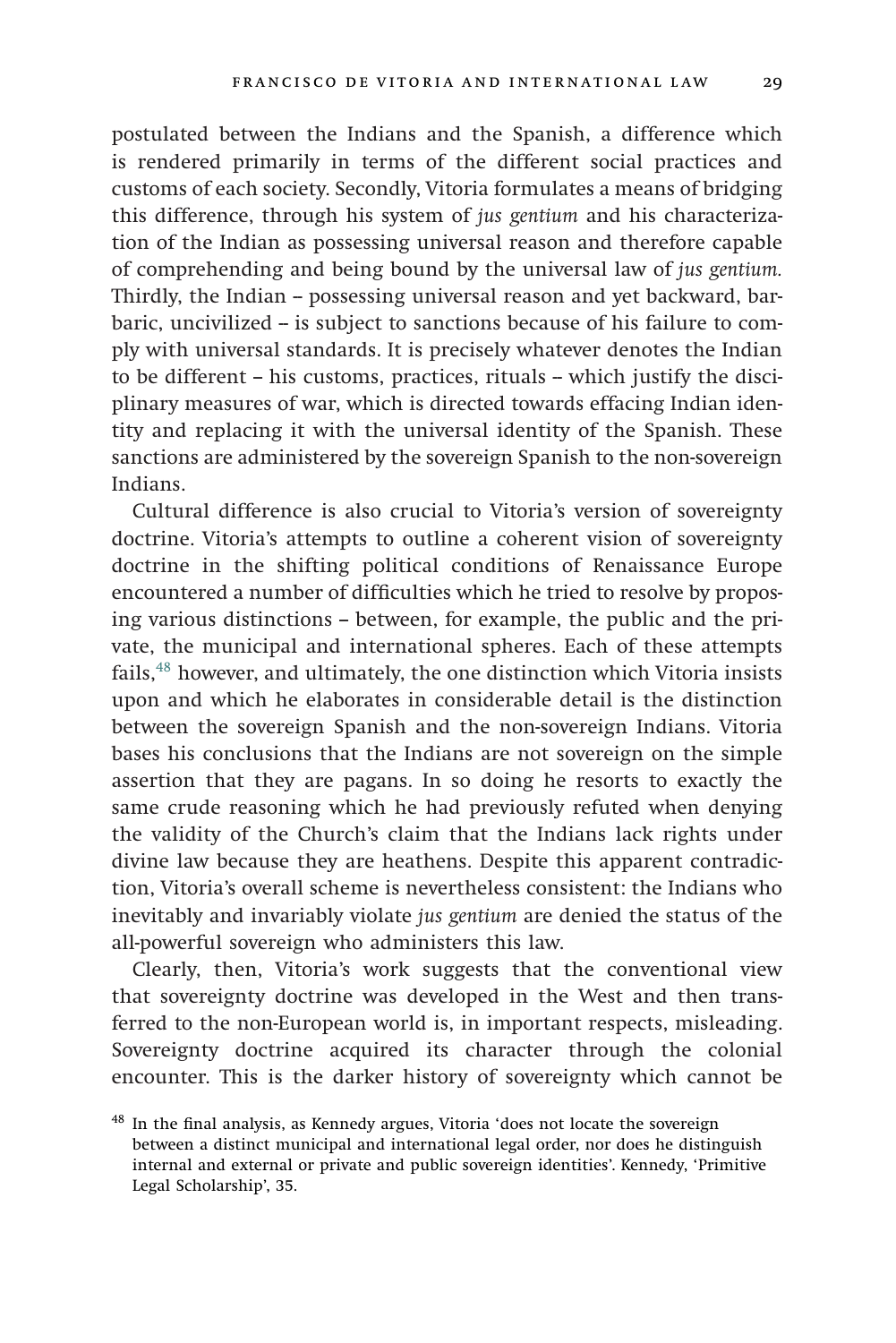explored or understood by any account of sovereignty doctrine assuming the existence of sovereign states.

My argument, then, is that Vitoria is indeed a seminal figure in the history of international law on account of his intimation of certain fundamental problems of the discipline and his attempt to resolve them. The problem Vitoria identifies and explores is the problem of legally accounting for relations between two radically different societies. In addressing this issue, Vitoria develops a number of concepts and relationships regarding divine and natural law, sovereignty and culture, particularism and universalism - which are then constituted into a jurisprudence which executes a formidable series of manoeuvres by which an idealised form of particular Spanish practices become universally binding, Indians are excluded from the realm of sovereignty, and Indian resistance to Spanish incursions becomes aggression which justifies the waging of a limitless war by a sovereign Spain against non-sovereign Indians. The colonial encounter is central to the formulation of Vitoria's jurisprudence whose significance extends to our own times.

The classic question of how order is created among sovereign states and the framework of inquiry it suggests lends itself to a peculiarly imperialist version of the discipline as it prevents any searching examination of the history of the colonial world which was explicitly excluded from the realm of sovereignty. The interactions Vitoria examines occur not between sovereign states, but between the sovereign Spanish and nonsovereign Indians. The crucial issue, then, is how it was decided that the Indians were not sovereign in the first place.

Once the initial determination had been made and accepted that the colonial world was not sovereign, the discipline could then create for itself, and present as inevitable and natural, the grand redeeming project of bringing the marginalized into the realm of sovereignty, civilizing the uncivilized, and developing the juridical techniques and institutions necessary for this great mission. Within this framework, the history of the colonial world would comprise simply the history of the civilizing mission.

Vitoria's account of the inaugural colonial encounter suggests that an alternative history of the colonial world may be written by adopting a different framework and posing a different set of questions. How was it determined that the colonial world was non-sovereign in the first place? How were the ideas of universality and particularity used for this purpose? How did a limited set of ideas which originated in Europe present themselves as universally applicable? How, armed with these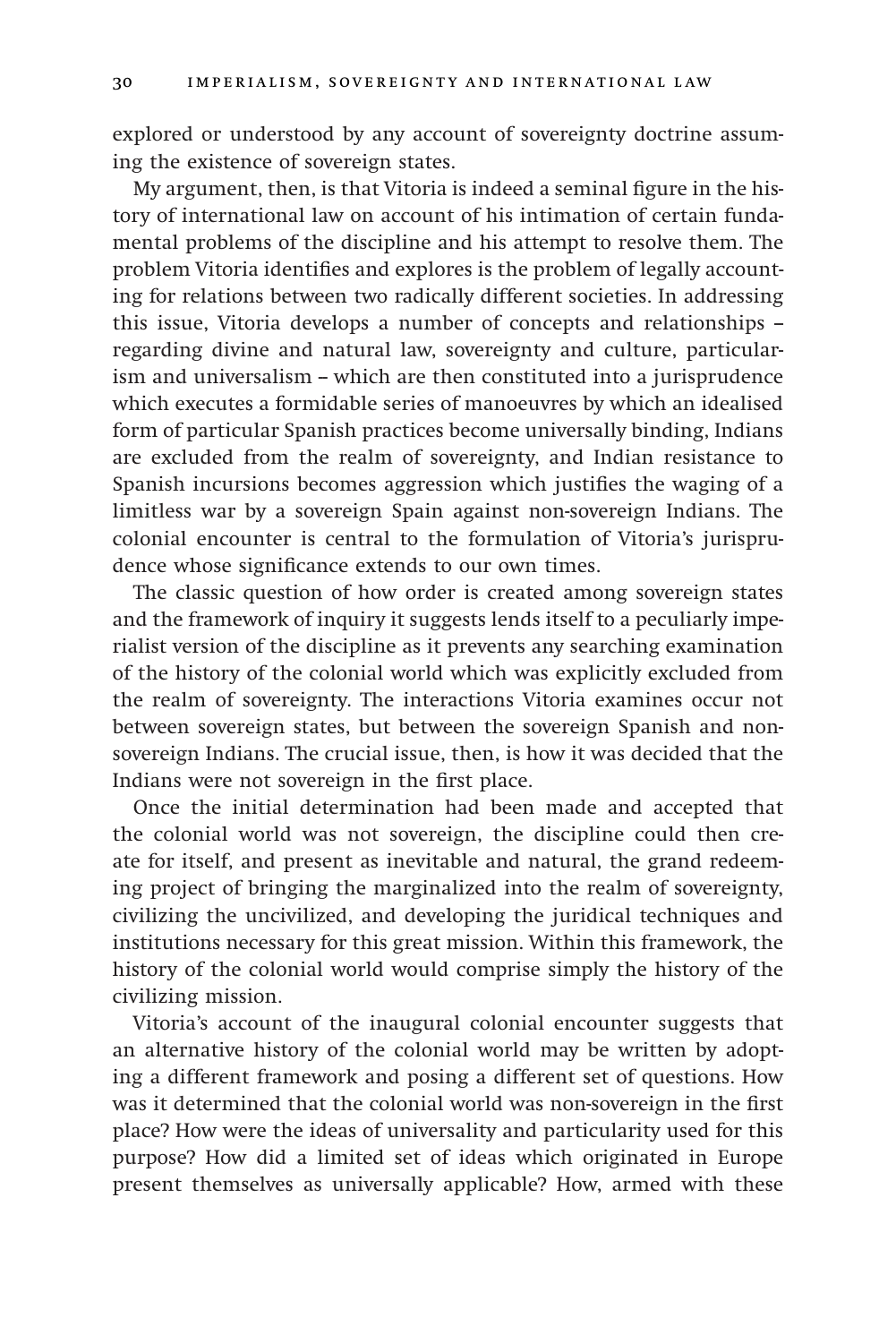concepts, did European empires proceed to conquer and dominate non-European territories? How does resistance to colonialism -- for a close reading of Vitoria does suggest, however subtly, the powerful presence of Indian resistance -- become a further justification for imperialism? Furthermore, if sovereignty is so intimately connected with the problem of cultural difference, and if it is shaped in such a manner as to authorize certain cultures while suppressing others, vital questions must arise as to whether and how sovereignty may be utilised by these suppressed cultures for their own purposes.

In raising these issues, we may better understand the difficulties colonized peoples have encountered in entering the realm of sovereignty, the compromises they have made for the purposes of doing so and the limitations from which they suffer in attempting to pursue their interests and aspirations through a 'universal' language of international law which, arguably, was devised specifically to ensure their disempowerment and disenfranchisement. In examining these issues it may finally become possible to write a different history of the relationship between colonialism and international law and, thereby, of international law itself.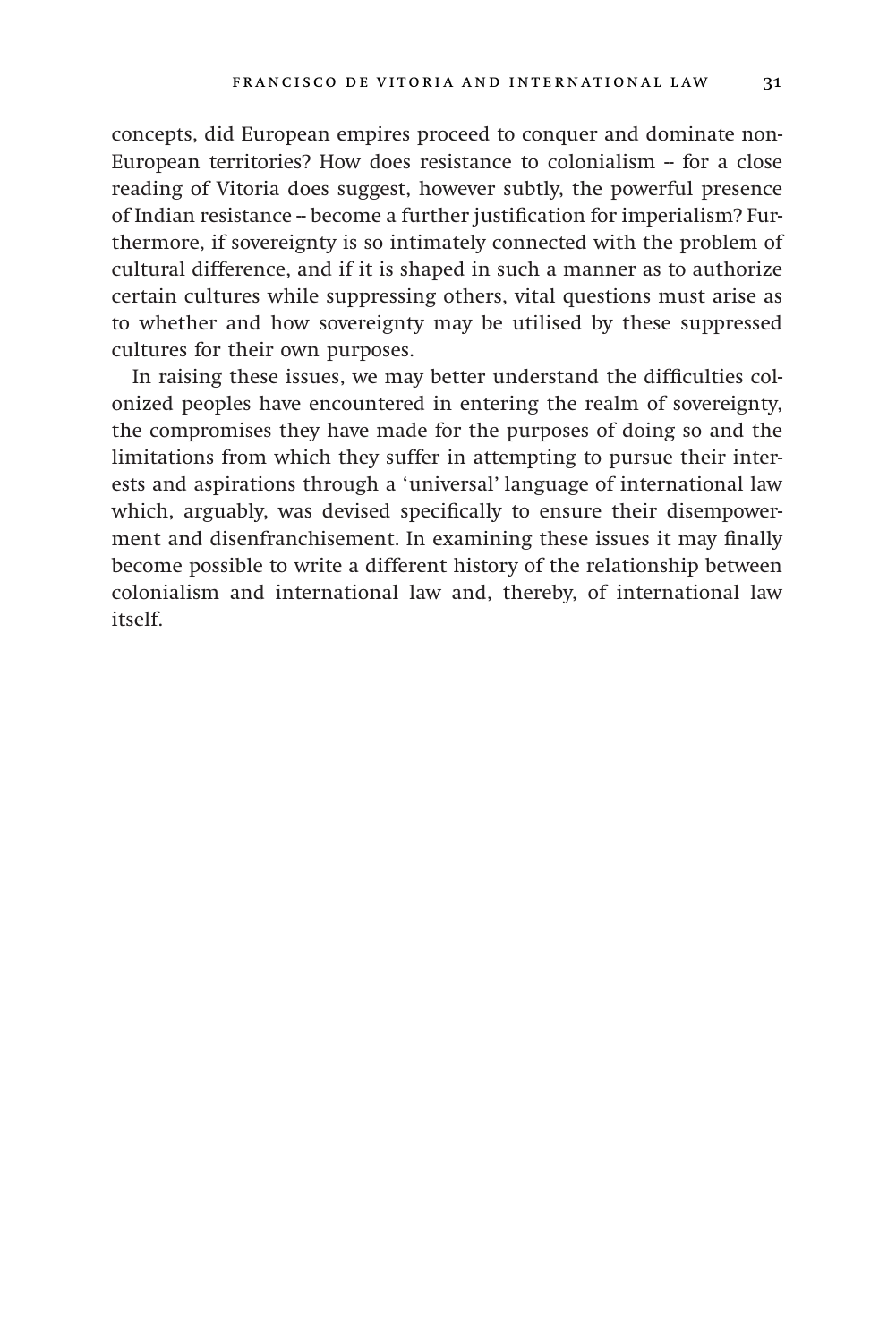# $\mathcal{D}_{\mathcal{L}}$  Finding the peripheries: colonialism in nineteenth-century international law

By the simple exercise of our will we can exert a power for good practically unbounded $<sup>1</sup>$ </sup>

### **Introduction**

International law is universal. It is a body of law which applies to all states regardless of their specific and distinctive cultures, belief systems and political organizations. It is a common set of doctrines which all states, whether from Europe or Latin America, Africa or Asia use to regulate relations with each other. The association between international law and universality is so ingrained that pointing to this connection appears tautologous; it is today hard to conceive of an international law which is not universal. And yet, the universality of international law is a relatively recent development. It was not until the end of the nineteenth century that a set of doctrines was established as applicable to all states, whether these were in Asia, Africa or Europe.

The universalization of international law was principally a consequence of the imperial expansion which took place towards the end of the 'long nineteenth century'.<sup>2</sup> The conquest of non-European peoples for economic and political advantage was the most prominent feature of this period termed, by one eminent historian, the 'Age of Empire'. By

<sup>1</sup> Joseph Conrad, 'Heart of Darkness', in Morton Dauwen Zabel (ed.), *The Portable Conrad* (rev. edn., New York: Penguin Books, 1976), p. 561.

<sup>2</sup> Historians of the period tend to see the nineteenth century as extending up to 1914; it is the commencement of the First World War that marks the end of the century. See Eric Hobsbawm, *The Age of Empire, 1875--1914* (New York: Pantheon Books, 1987).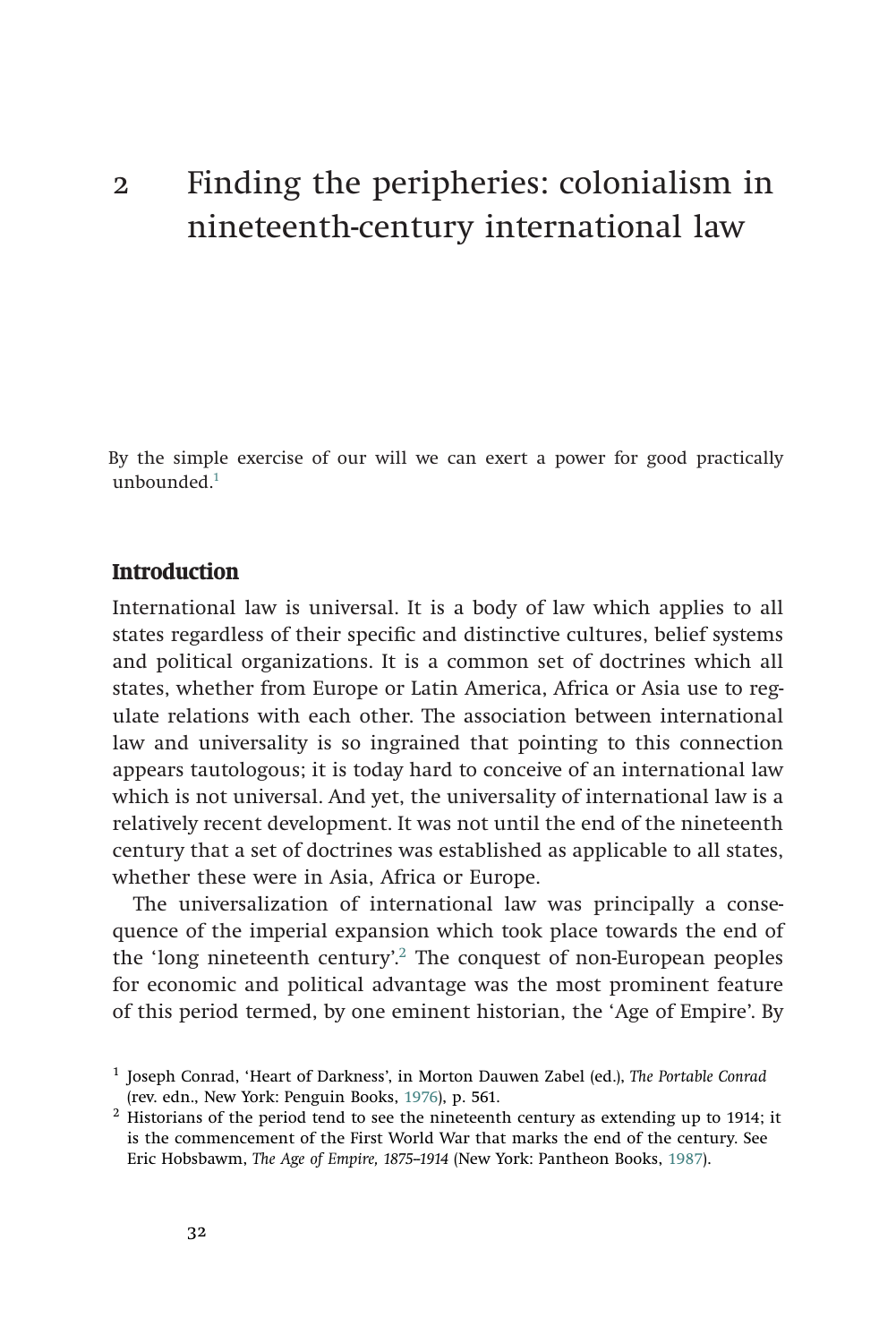1914, after numerous colonial wars, virtually all the territories of Asia, Africa and the Pacific were controlled by the major European states and this resulted in the assimilation of all these non-European peoples into a system of law which was fundamentally European in that it derived from European thought and experience. The late nineteenth century was also the period in which positivism decisively replaced naturalism as the principal jurisprudential technique of the discipline of international law. The sovereign is the foundation of positivist jurisprudence, and nineteenth-century jurists sought to reconstruct the entire system of international law as a creation of sovereign will. Positivism was the new analytic apparatus used by the jurists of the time to account for the events which resulted in this dramatic development, the universalization of international law and the formulation of a body of principles which was understood to apply globally as a result of the annexation of 'unoccupied' territories such as the continent of Australia, the conquest of large parts of Asia and the partitioning of Africa.

This chapter focuses on the relationship between positivism and colonialism. My interest lies in examining the way in which positivism managed the colonial confrontation: what were the techniques, the doctrines, the legal methodologies developed to account for the expansion of European Empires and the various peoples and societies they dispossessed? In studying this relationship I seek not only to outline an architecture of the legal framework, but to question extant understandings of the relationship between colonialism and positivism, and the significance of the nineteenth-century colonial encounter for the discipline as a whole. This task requires an understanding of two bodies of scholarship, that relating to positivism and that relating to the application of positivism to the colonial encounter.

Positivist jurisprudence is based on the notion of the primacy of the state; and, despite subsequent attempts to reformulate the foundations of international law, the basic positivist position, that states are the principal actors of international law and they are bound only by that to which they have consented, continues to operate as the basic premise of the international legal system. Positivism, furthermore, has generated the problem which has governed the major theoretical inquiries into the discipline. That problem is: how can legal order be created among sovereign states? As I have previously suggested, the attempts to resolve this problem, and the critiques of these attempts, have, on the whole, constituted the central theoretical debate of the discipline over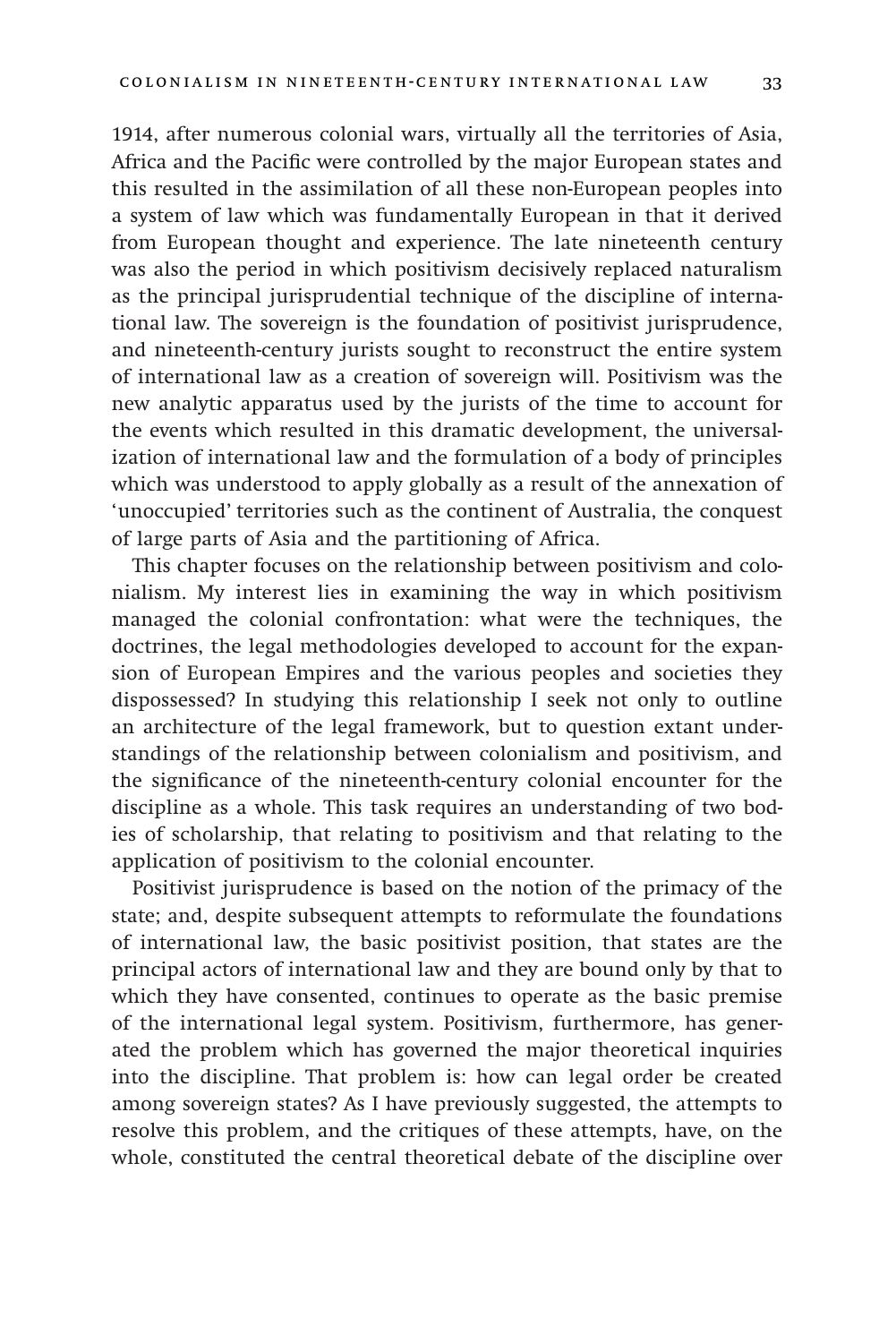the twentieth century.<sup>3</sup> Indeed, it was in the nineteenth century that this problem took on the particularly challenging form that has marked the discipline ever since, this as a consequence of the emergence of positivism, and John Austin's famous criticism, explored in more detail below, of international law as failing to meet the requirements of international law properly so called. Colonialism features only very incidentally within this scheme. This appears inevitable, as the colonial confrontation was not a confrontation between two sovereign states, but between a sovereign European state and a non-European state which, according to the positivist jurisprudence of the time, was lacking in sovereignty. Such a confrontation poses no conceptual difficulties for the positivist jurist who basically resolves the issue by arguing that the sovereign state can do as it wishes with regard to the non-sovereign entity which lacks the legal personality to assert any legal opposition. This resolution was profoundly important from a political point of view as its operation resulted in the universalization of international law. However, it poses no theoretical difficulties; hence, the colonial world is relegated to both the geographical and theoretical peripheries of the discipline. This is the history I am examining; not with a view to furthering it but in an attempt to question its assumptions and its exclusions, and to point to the 'ambivalences, contradictions, the use of force, and the tragedies and ironies that attend it'.<sup>4</sup>

Certainly, colonies were often exasperatingly troublesome, in terms of both their governance and international jurisprudence; but for the international lawyers, colonial problems constituted a separate and distinct set of issues which were principally of a political character - how

 $3$  I am indebted to a number of important recent works which examine the importance of the nineteenth century to international law, as seen within this framework. These include Anthony Carty, *The Decay of International Law?: A Reappraisal of the Limits of Legal Imagination in International Affairs* (Manchester: Manchester University Press, 1986); David Kennedy, 'International Law and the Nineteenth Century: History of an Illusion', (1997) 17 *Quinnipiac Law Review* 99; Martti Koskenniemi, *From Apology to Utopia: The Structure of International Legal Argument* (Helsinki: Finnish Lawyers' Publishing Co., 1989); Martti Koskenniemi, 'Lauterpacht: The Victorian Tradition in International Law', (1997) 2 *European Journal of International Law* 215. I am also indebted to major works which deal with the entry of colonial states into the international system: James Crawford, *The Creation of States in International Law* (New York: Oxford University Press, 1979); Gerrit Gong, *The Standard of 'Civilization' in International Society* (New York: Oxford University Press, 1984).

<sup>4</sup> Dipesh Chakrabarty, 'Postcoloniality and the Artifice of History: Who Speaks for "Indian" Pasts?', (1992) 37 *Representations* 1, extracted in Bill Aschcroft, Gareth Griffiths and Helen Tiffin (eds.), *The Post-Colonial Studies Reader* (London: Routledge, 1995), p. 386.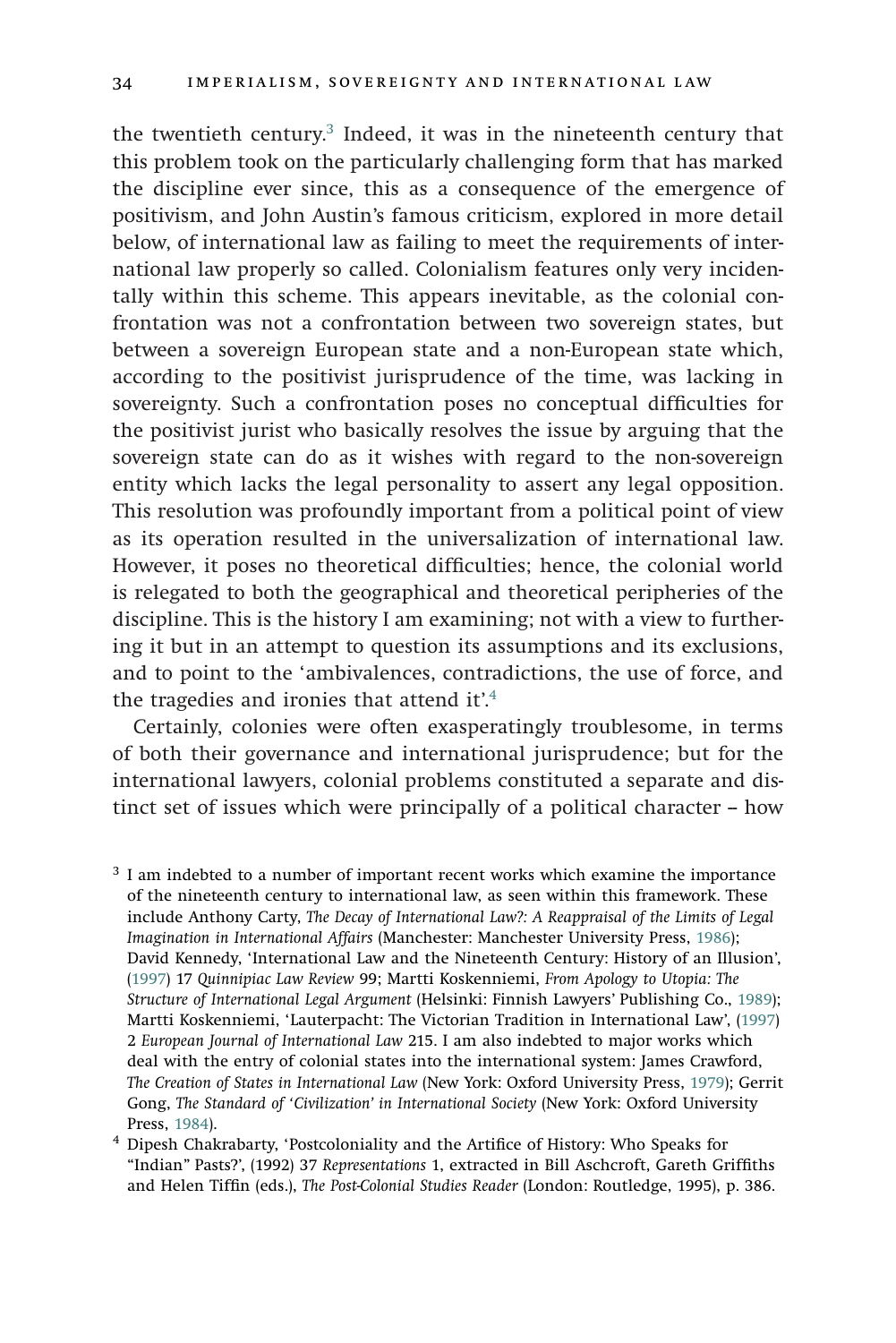should the people be governed, what role should international law play in decolonization -- issues which did not generally impinge in any significant way on the core theoretical concerns of the discipline.

Even when the colonies were perceived to challenge some of the fundamental assumptions of the discipline, as in the case of the doctrine of self-determination which was used in the 1960s and 1970s for the purpose of effecting the emergence of colonial territories into sovereign states, these challenges were perceived as threatening to disrupt a stable and established system of international law which was essentially and ineluctably European and which was now faced with the problem of accommodating these outsiders. The conceptualization of the problem in this way suggested again that the non-European world was completely peripheral to the discipline proper; and it was only the disconcerting prospect of Africans and Asians acquiring sovereignty in the 1950s and 1960s that alerted international lawyers to the existence of a world which was suddenly discovered to be multicultural.<sup>5</sup>

Scholars focusing on the colonial world naturally adopted a very different approach to the issue. The principal concern of these scholars was to show how positivist international law disenfranchised and subordinated non-European peoples. The naturalist international law which had applied in the sixteenth and seventeenth centuries asserted that a universal international law deriving from human reason applied to all peoples, whether European or non-European. By contrast, positivist international law distinguished between civilized states and noncivilized states and asserted further that international law applied only to the sovereign states which comprised the civilized 'family of nations'.

<sup>5</sup> For an examination of this period see, for example, Adda B. Bozeman, *The Future of Law in a Multicultural World* (Princeton: Princeton University Press, 1971); Réné-Jean Dupuy (ed.), *The Future of International Law in a Multicultural World: Workshop, The Hague, 17--19 November 1983* (London: Martinus Nijhoff, 1984). The axiomatically European character of international law has been often proclaimed. In his monumental work on the history of the discipline, Verzijl, for example, states:

> Now there is one truth that is not open to denial or even to doubt, namely that the actual body of international law, as it stands today, not only is the product of the conscious activity of the European mind, but has also drawn its vital essence from a common source of beliefs, and in both of these aspects it is mainly of Western European origin.

( J. H. W. Verzijl, *International Law in Historical Perspective*, 10 vols., Leyden: A. W. Sijthoff, 1968, I, pp. 435-436)

It is not entirely surprising, then, that colonialism features only very incidentally even in much more recent works; see, for example, Jens Bartelson, *A Genealogy of Sovereignty* (New York: Cambridge University Press, 1995).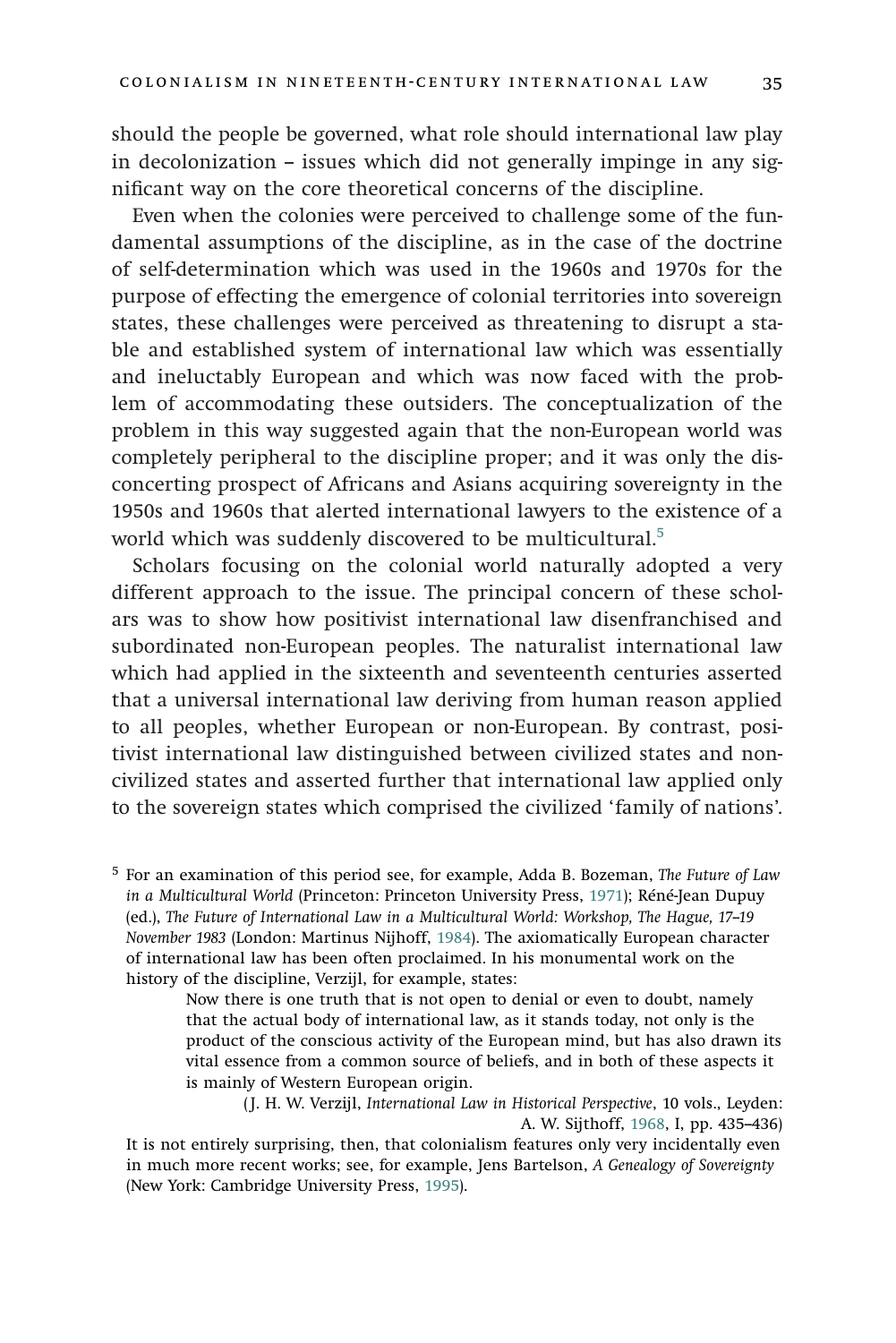The important work of these scholars focused, then, on the complicity between positivism and colonialism.<sup>6</sup> Although the traditional view of the discipline downplays the importance of the colonial confrontation for an understanding of the subject as a whole, it is clear that much of the international law of the nineteenth century was preoccupied with colonial problems. It is explicitly recognised that special doctrines and norms had to be devised for the purpose of defining, identifying and placing the uncivilized, and this was what the jurists of the period proceeded to do when listing among the modes of acquiring territory, 'conquest' and 'cession by treaty'. While analysing and critiquing these doctrines and their effects, however, distinguished scholars such as Alexandrowicz tend implicitly to treat the colonial encounter as marginal to the discipline by studying it in terms of the effects of positivism on the colonial state.

My approach both borrows from and differs from these two broad approaches to the relationship between international law and the colonial confrontation. My argument is that the colonial confrontation is central to an understanding of the character and nature of international law, but that the extent of this centrality cannot be appreciated by a framework which adopts as the commencing point of its inquiry the problem of how order is created among sovereign states. In attempting to demonstrate this centrality I have focused not on the problem of how order is created among sovereign states, but on an alternative problem,

<sup>6</sup> The most notable scholar of this area is C. H. Alexandrowicz, whose extensive and pioneering body of work includes *An Introduction to the History of the Law of Nations in the East Indies* (Oxford: Clarendon Press, 1967) and *The European--African Confrontation: A Study in Treaty Making* (Leiden: A. W. Sijthoff, 1973). Many Third World scholars have examined the effect of the nineteenth century in their broader treatment of the relationship between colonialism and international law, e.g., R. P. Anand, *New States and International Law* (New Delhi: Vikas Publishing House, 1972), Taslim O. Elias, *Africa and the Development of International Law* (Leiden: A. W. Sijthoff, 1972) and Mohammed Bedjaoui, *Towards a New International Economic Order* (New York: Holmes & Meier, 1979). These works were written at a time when the newly independent states of Africa and Asia were assessing the history of the international system of which they were now full members. Other recent important works which deal with the issue of the significance of nineteenth-century colonialism to international law include Georges Abi-Saab, 'International Law and the International Community: The Long Road to Universality', in Ronald St John Macdonald (ed.), *Essays in Honor of Wang Tieya* (Dordrecht: Martinus Nijhoff, 1994), p. 31; Annelise Riles, 'Aspiration and Control: International Legal Rhetoric and the Essentialization of Culture', (1993) 106 *Harvard Law Review* 723; Siba N'zatioula Grovogui, *Sovereigns, Quasi Sovereigns and Africans: Race and Self-Determination in International Law* (Minneapolis, MN: University of Minnesota Press, 1996); Martti Koskenniemi, *The Gentle Civilizer of Nations: The Rise and Fall of International Law 1870--1960* (Cambridge: Cambridge University Press, 2002).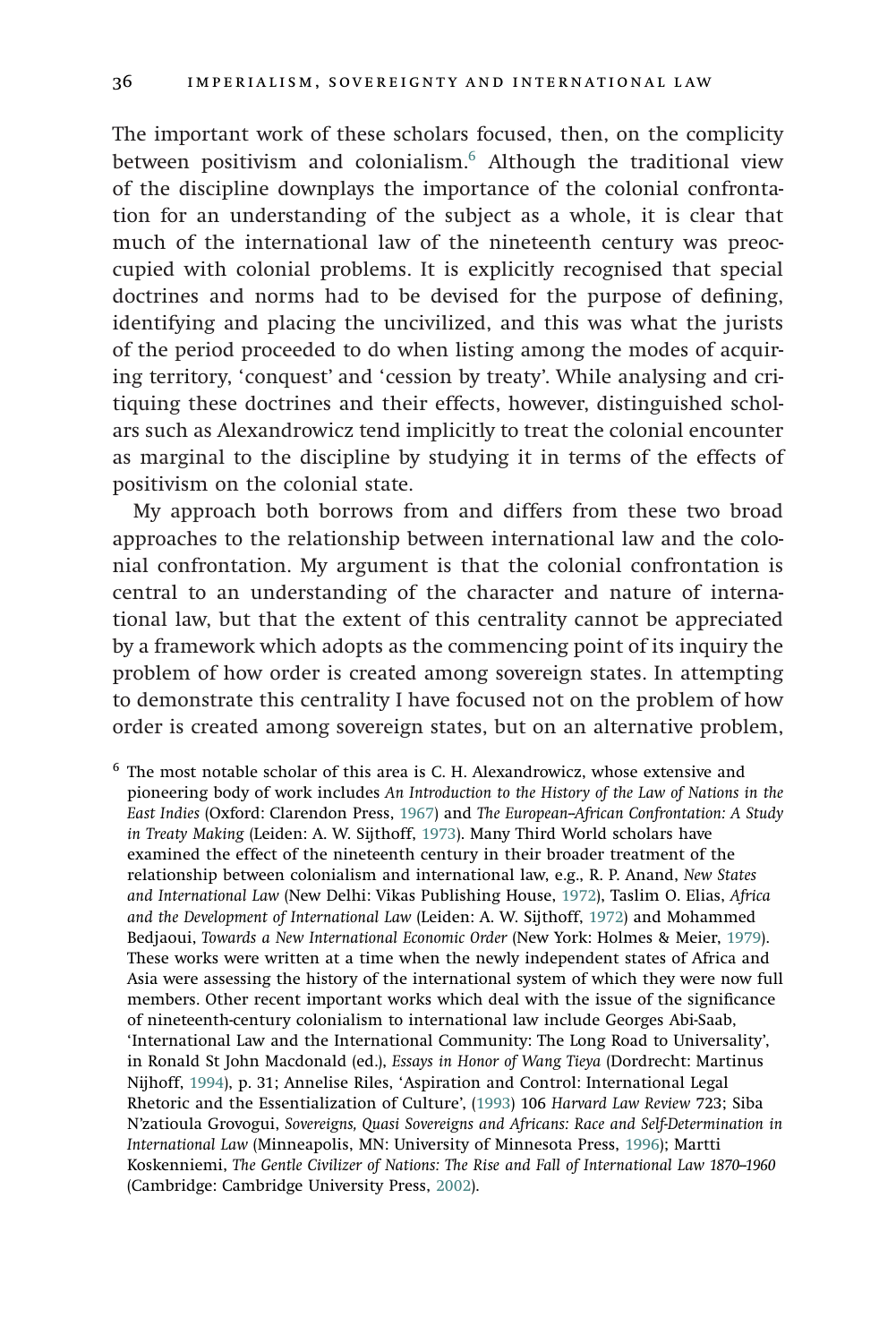that of how order is created among entities characterized as belonging to entirely different cultural systems, the framework I sketched in chapter [1.](#page-0-0) I suggest, then, that the manoeuvres engaged in by positivist jurists with respect to colonialism may be best understood in terms of what might be termed the 'dynamic of difference': jurists using the conceptual tools of positivism postulated a gap, understood principally in terms of cultural differences, between the civilized European and uncivilized non-European world; having established this gap they then proceeded to devise a series of techniques for bridging this gap, of civilizing the uncivilized.

Such an approach enables an exploration of the relationship between ideas of culture and sovereignty, and the ways in which sovereignty became identified with a specific set of cultural practices to the exclusion of others. By adopting this framework I hope to inquire into a series of related problems: what does it mean to say that international law consists of rules to which sovereigns have acquiesced when certain societies were denied sovereign status? What are the processes by which this denial was justified and enforced? How does an understanding of these processes of denial offer a means of reinterpreting contemporary understandings of sovereignty doctrine and of positivism itself?

My broader and further goal is to contest the received and traditional understandings of positivism and of sovereignty doctrine which treat each of these ideas as independently and completely constituted within European thought and history. Within this framework, the relationship between positivism and colonialism is understood principally in terms of the disempowering effect that an already established positivism had on non-European peoples. Similarly, sovereignty doctrine is understood as a stable and comprehensive set of ideas which extended inexorably and imperiously with Empire into darkest Africa, the inscrutable Orient and the far reaches of the Pacific, acquiring control over these territories and peoples and transforming them into European possessions. The effects of the operation of these doctrines is no insignificant thing. My interest lies, however, not only in the important point that positivism legitimized conquest and dispossession, but in the reverse relationship, in identifying how positivism itself, sovereignty itself, were shaped by the encounter. In contrast to the view that the colonial confrontation illuminates a minor and negligible aspect of sovereignty doctrine, my argument is that no adequate account of sovereignty can be given without analyzing the constitutive effect of colonialism on sovereignty.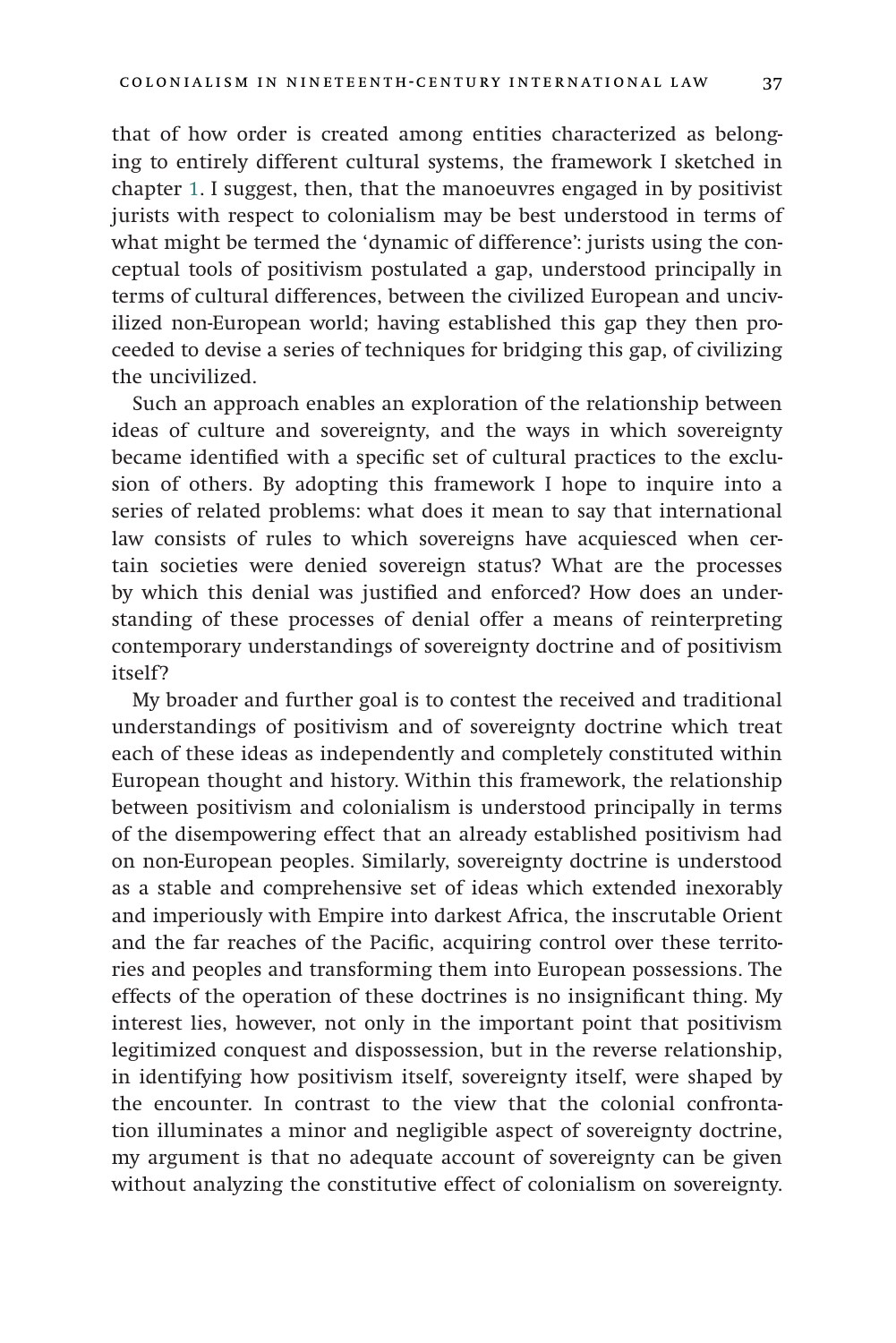Colonialism was not an example of the application of sovereignty; rather, sovereignty was constituted through colonialism.<sup>7</sup>

In attempting to sketch this alternative history, I depart from the tendency, even among writers such as Alexandrowicz who are sympathetic to the injustices of colonialism, to focus on positivism's triumphant suppression of the non-European world. The violence of positivist language in relation to colonialism is hard to overlook. Positivists developed an elaborate vocabulary for denigrating non-European people, presenting them as suitable objects for conquest, and legitimizing the most extreme violence against them, all in the furtherance of the civilizing mission, the discharge of the white man's burden. $8$  Despite this, it is incorrect to see the colonial encounter as a series of problems that were effortlessly resolved by the simple application of the formidable intellectual resources of positivism. Rather, I argue, positivists were engaged in an ongoing struggle to define, subordinate and exclude the native; my argument, further is that colonial problems posed a significant and, in the end, insuperable set of challenges to positivism and its pretensions to develop a set of doctrines which could coherently account for native personality, a task which was crucial to the positivist self-image. The brutal realities of conquest and dispossession can hardly be ameliorated by the assertion that the legal framework which legitimized this dispossession was contradictory and incoherent. But it is perhaps by pointing to these inconsistencies and ambiguities, by interrogating how it was that sovereignty became the exclusive preserve of Europe, by questioning this framework, even while describing how it came into being, that it might be possible to open the way not only towards a different history of the discipline, but to a different understanding of the workings and effects of colonialism itself. $9$  This in turn is part of a larger project which has been the preoccupation of many jurists of the non-European

- $7$  This is to follow, with a little adaptation, Edward Said's concern to 'regard imperial concerns as constitutively significant to the culture of the modern West'. See Edward Said, *Culture and Imperialism* (New York: Knopf, 1993), p. 66.
- <sup>8</sup> This corresponds exactly with Said's notion of Orientalism: 'Orientalism can be discussed and analysed as the corporate institution for dealing with Orient - dealing with it by making statements about it, authorizing views of it, describing it, by teaching it, settling it, ruling over it: in short, Orientalism as a Western style for dominating, restructuring, and having authority over the Orient.' Edward Said, *Orientalism* (New York: Pantheon Books, 1978), p. 3.
- <sup>9</sup> The broad attempt, then, is to begin in some way the problematic task, which Dipesh Chakrabarty has formulated, of 'provincializing Europe'. 'Who Speaks for "Indian" Pasts?', p. 383. To attempt this project is paradoxical given that what I am examining is the process by which European international law became universal; as Chakrabarty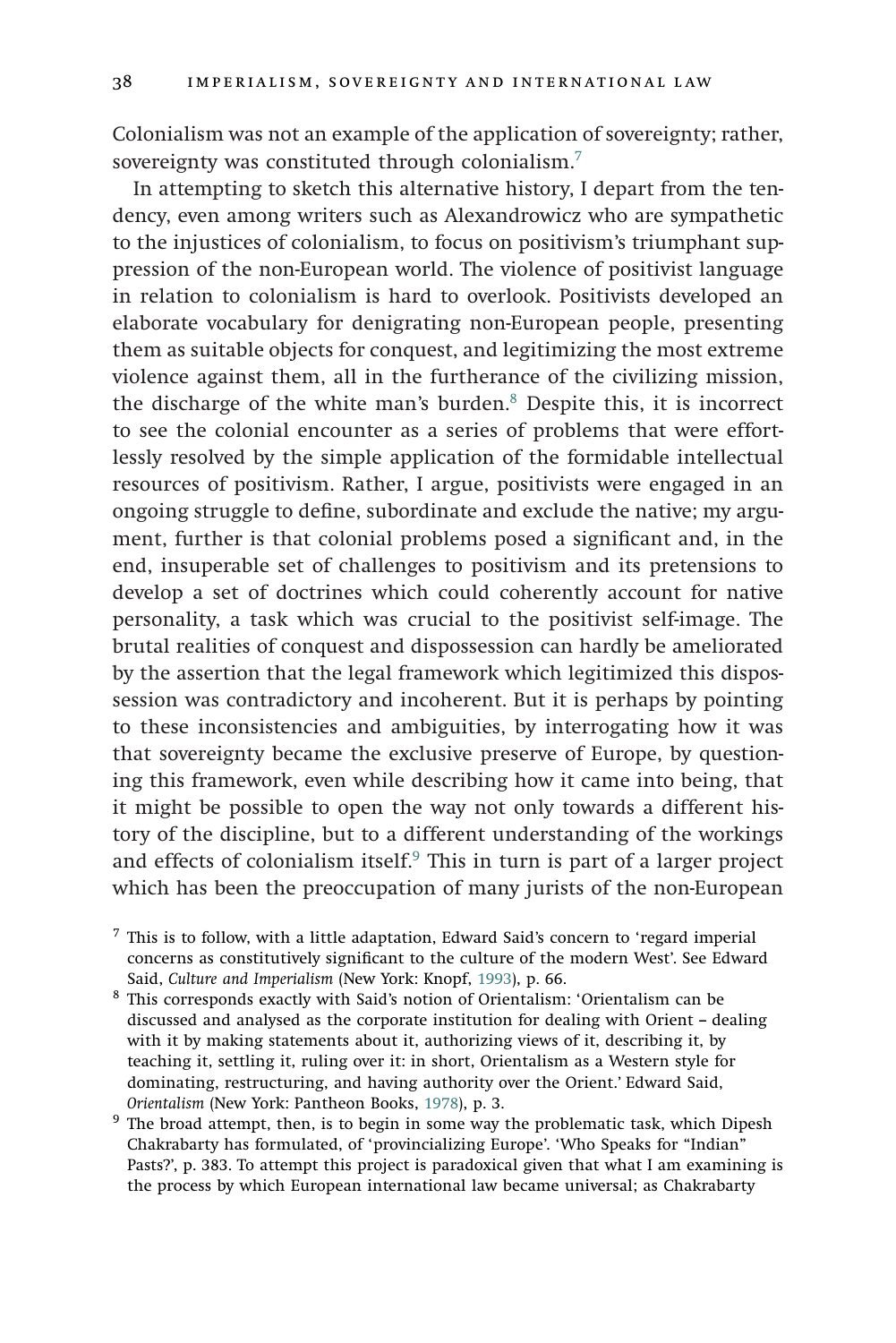world: to understand the relationship between international law and colonialism in order to better formulate the potential of the discipline to transform the enduring inequities and imbalances which resulted from the colonial confrontation.

This inquiry is conducted through an analysis of the works of prominent jurists of the nineteenth century; $10$  these include James Lorimer,<sup>11</sup> W. E. Hall,<sup>12</sup> John Westlake,<sup>13</sup> Thomas Lawrence,<sup>14</sup> and Henry Wheaton.15 I have also considered the works of later jurists such as Lassa Oppenheim<sup>16</sup> and M. F. Lindley,<sup>17</sup> who wrote in the 1920s, but whose work adopts and elaborates the nineteenth-century framework.<sup>18</sup>

notes, 'The project of provincializing "Europe" refers to a history which does not yet exist'. *Ibid*., p. 385.

- $10$  For a searching exploration of how European international lawyers as a community responded to issues of colonialism, see Koskenniemi, *The Gentle Civilizer of Nations*.
- <sup>11</sup> James Lorimer, *The Institutes of the Law of Nations: A Treatise of the Jural Relations of Separate Political Communities* (Edinburgh: Blackwood & Sons, 1883).
- <sup>12</sup> W. E. Hall, *A Treatise on International Law* (2nd edn., Oxford: Clarendon Press, 1884), the first edition of which was published in 1880 and which was revised on numerous occasions, was the major English treatise on the subject prior to the appearance of Oppenheim's *International Law in 1905*.
- <sup>13</sup> Westlake was Whewell Professor of International Law in the University of Cambridge in 1894, at the time of the publication of his work, *Chapters on the Principles of International Law* (Cambridge: Cambridge University Press, 1894). It is notable that, for a work which purports to be general in scope, three of the eleven chapters deal quite explicitly with issues regarding the status and treatment of colonies and natives.
- <sup>14</sup> Thomas Lawrence, *The Principles of International Law* (Boston: D.C. Heath, 1895).
- <sup>15</sup> Henry Wheaton, *Elements of International Law* (Boston: Little, Brown & Co., 1866). Wheaton's work, which passed through several editions, was widely respected and used at this time.

<sup>16</sup> The first edition of Lassa Oppenheim's magisterial *International Law* was published in 1905. The work could be regarded as a superb embodiment of positivist jurisprudence. The analysis of this chapter is based on *International Law: A Treatise* (2nd edn., London: Longmans, Green & Co., 1912). This is perhaps the last great international law text of the long nineteenth century. Subsequent editions have been edited by a series of extremely eminent international lawyers, and Oppenheim's *International Law* continues to be, in all likelihood, the most authoritative and distinguished treatise on international law in the English language.

- <sup>17</sup> M. F. Lindley, *The Acquisition and Government of Backward Territory in International Law: Being A Treatise on the Law and Practice Relating to Colonial Expansion* (New York: Negro Universities Press, 1969).
- <sup>18</sup> For comprehensive accounts of the broader political contexts in which these judicial developments occurred, see Gong, *The Standard of 'Civilization'*; Hedley Bull and Adam Watson (eds.), *The Expansion of International Society* (New York: Oxford University Press, 1984); Adam Watson, *The Evolution of International Society: A Comparative Approach* (London: Routledge, 1992). For other useful but shorter works dealing with the same themes, see David Strang, 'Contested Sovereignty: The Social Construction of Colonial Imperialism', in Thomas J. Biersteker and Cynthia Weber (eds.), *State Sovereignty as Social Construct* (Cambridge: Cambridge University Press, 1996), pp. 22--50.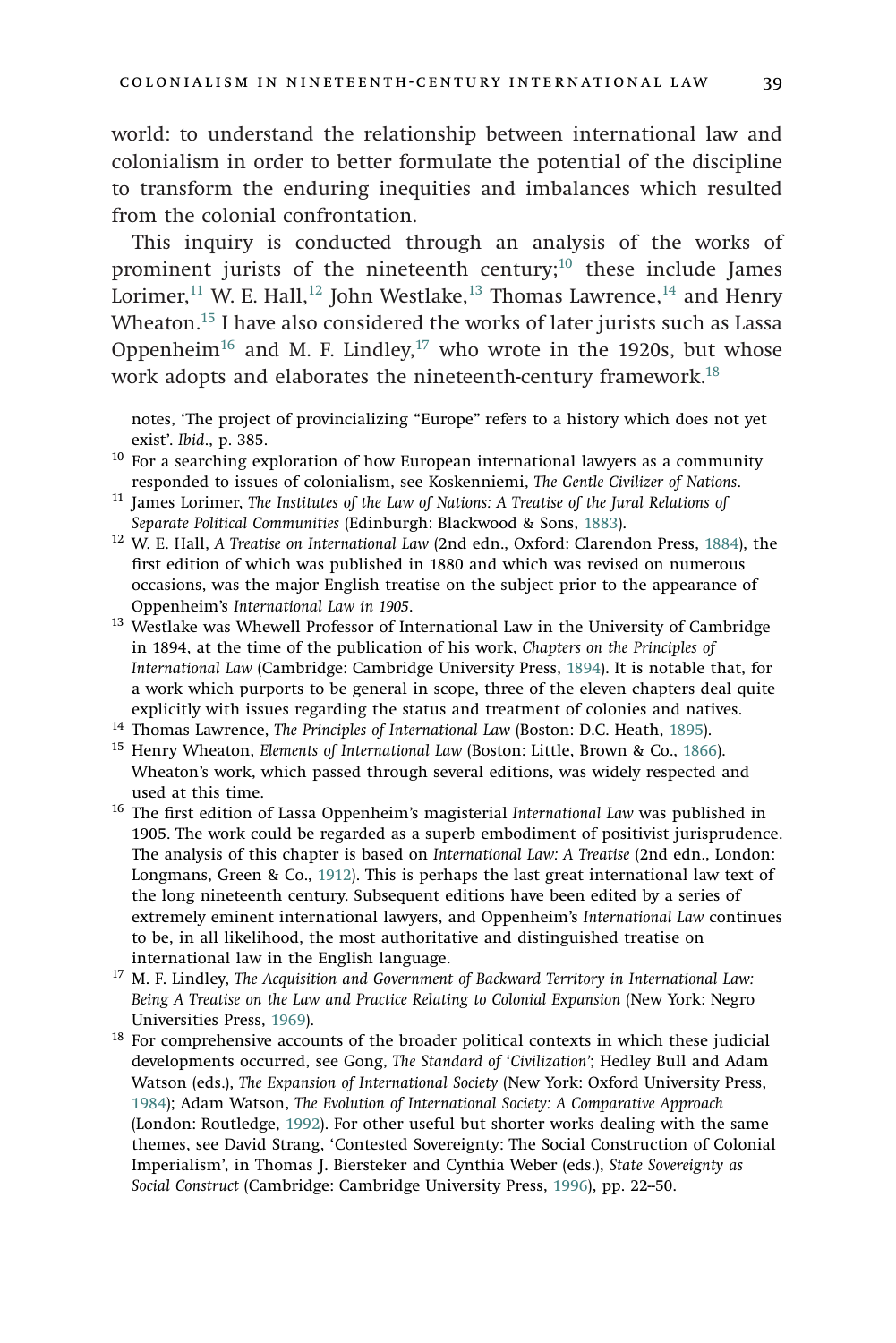The second section of this chapter focuses on the basic elements of positivism, the analytical tools, methods and ambitions of positivist jurists, this in order to examine how issues of race and culture were always central to the very conceptualization and project of positivism, rather than a set of issues for which an established positivism developed an ancillary vocabulary. Furthermore, in studying the ambitions and methods of positivists, it becomes possible to appreciate the importance that these jurists placed on establishing the intellectual coherence and rigour of their discipline and, thereby, the significance of positivist attempts to coherently account for the colonial confrontation. The third section of this chapter explores the first step in the dynamic of difference, the process by which a gap is postulated between European and non-European peoples; it examines how cultural distinctions became the basis for establishing a legal status, and how sovereignty doctrine is constituted by the elaboration of these distinctions in such a way as to exclude non-European peoples from the realm of sovereignty.

The [next section](#page-39-0) examines the process by which the gap is bridged and the non-European world is brought into the realm of international law. It focuses, first, on the techniques of assimilation and secondly, on the Berlin Africa Conference of 1885 which provides an example of the broader diplomatic and political contexts in which these doctrines were applied. The final section offers a reinterpretation of the significance of the nineteenth century to the discipline in the context of the previous analysis.19

# **Elements of positivist jurisprudence**

#### *Introduction*

Positivists such as Westlake, Lawrence and Oppenheim, using a familiar technique, begin their works by providing a brief history of international law up to the time of their writing, this in order to better demonstrate how they differed from naturalists. These jurists distanced themselves from the inadequacies of naturalism by elaborating a positivism which, they asserted, was scientific, precise, comprehensive and capable of

 $19$  The language of the period is replete with racial aspersions to the 'uncivilized', 'natives', 'backward' and so forth, but I have refrained from placing these terms in quotations as I hope it is understood that the appearance of these terms in this work does not reflect my acceptance of them.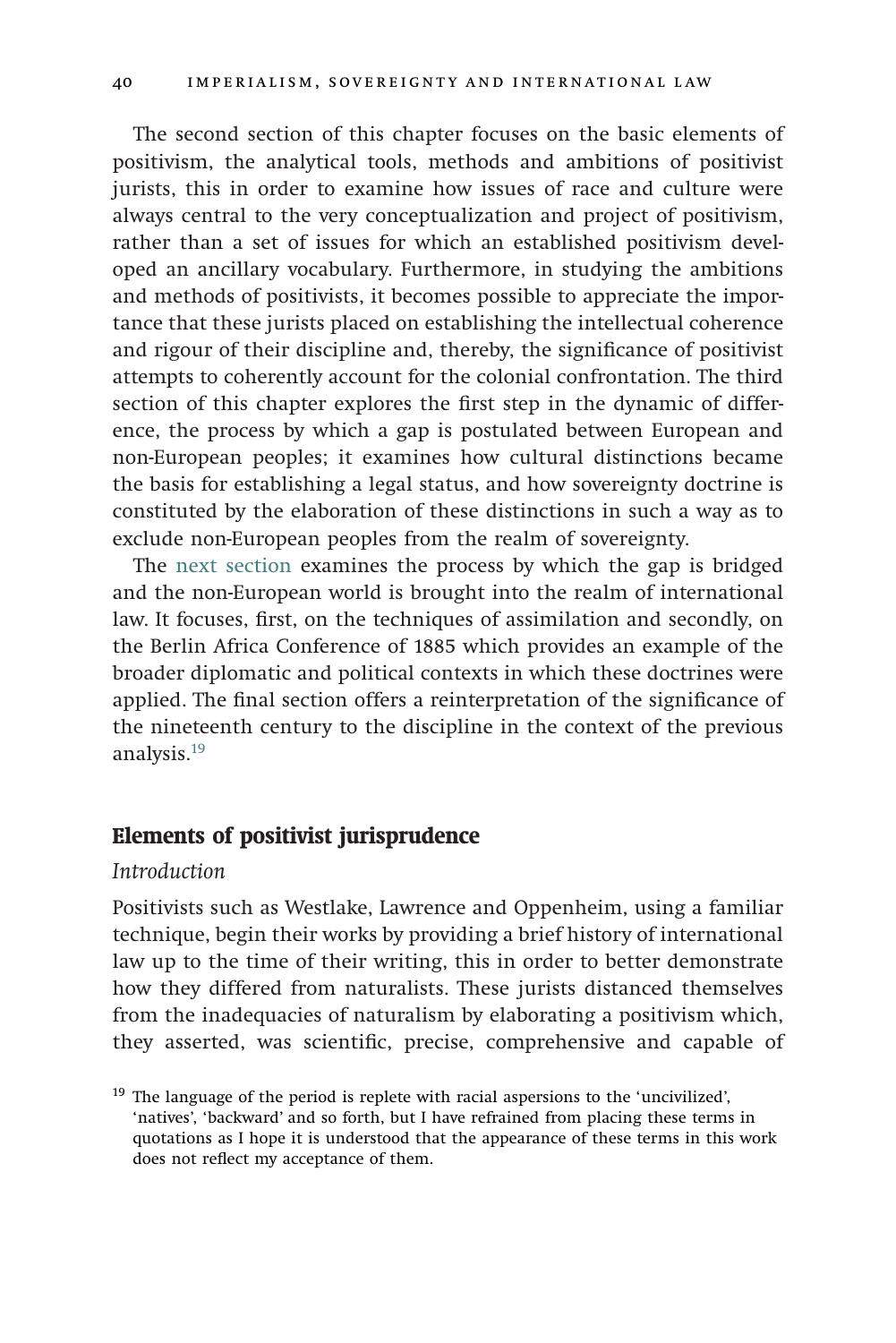providing clear and coherent answers to any legal dispute it had to resolve. To these positivists, law was an abstract set of principles which was in important respects autonomous.

The philosophy of positivism provided the primary jurisprudential resource for the jurists of the late nineteenth century. In the naturalist scheme, the sovereign administered a system of natural law by which it was bound. Positivism, by way of contrast, asserts, not only that the sovereign administers and enforces the law, but that law itself is the creation of sovereign will. The sovereign is the foundation of positivist jurisprudence; and nineteenth-century positivist jurists essentially sought to reconstruct the entire system of international law based on their new version of sovereignty doctrine. Two additional factors are important to an understanding of the positivist project. Positivist international lawyers were heavily influenced by the English jurist, John Austin, who questioned whether international law could be regarded as law at all. International lawyers thus attempted to develop a jurisprudence which could address these objections. Finally, positivists sought to present their discipline as 'scientific' in character. Each of these factors was an important aspect of the positivist self-image, and played an important role in the development of positivist jurisprudence. Not only did positivism establish the legal framework that dealt with international disputes but, more broadly, it established the vocabulary, the set of constraints and considerations, which both shaped and were shaped by sovereignty doctrine.

# *Positivism and the shift from natural law*

Positivist jurists generally commenced their campaign of articulating their new, distinctive versions of international law by employing the very traditional technique of sketching the histories of their discipline up to their own time, this as a means of distinguishing themselves from their naturalist predecessors. As discussed previously, even early jurists such as Francisco de Vitoria made a distinction between 'natural law' and 'human law'. In broad terms, natural law consisted of a set of transcendental principles which could be identified through the use of reason. Human law, on the other hand, as the term suggests, was created by secular political authorities, and positivism was an extended elaboration of this framework. Natural law was strongly identified with principles of justice, with the notion that all human activity was bound by an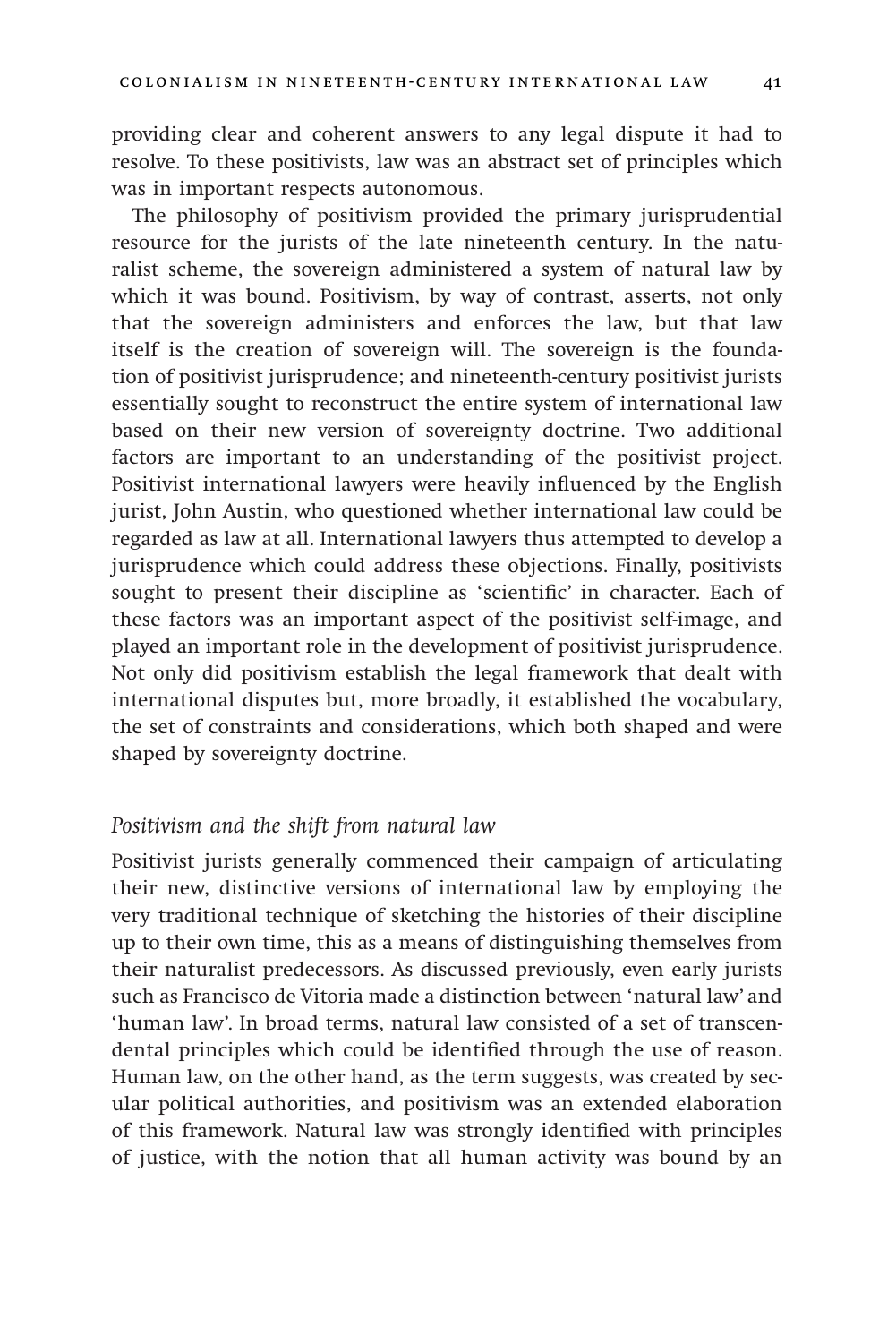overarching morality. Thus within the naturalist framework, sovereign states were bound by the principles of natural law. $20$ 

The techniques of naturalist jurists are illustrated by jurists such as Grotius who argued that reason revealed a set of rules which governed relations between nations. Nineteenth-century writers such as Wheaton understood Grotius's science $^{21}$  to have been.

First, to lay down those rules of justice which would be binding on men living in a social state, independently on any positive laws of human institution; or, as is commonly expressed, living together in a state of nature; and,

Secondly, to apply those rules, under the name of Natural Law, to the mutual relations of separate communities living in a similar state with respect to each other $22$ 

Naturalists did not completely ignore the importance of man-made laws, 'the positive laws of human institution' which were manifested in forms such as state practice, the customs observed among nations and the treaties into which they entered. Essentially, however, custom was still approached through the naturalist framework which examined and assessed the validity of state behaviour with reference to the transcendental principles originating from the 'state of nature', the model society whose laws could be identified and elaborated by reason and which, ideally, governed state behaviour. A gradual shift in this approach is evident from the mid-seventeenth century onwards. Vattel, whose major work, *The Law of Nations*, <sup>23</sup> first appeared in 1758, is a pivotal figure in this shift towards positivism; while Vattel retained many aspects of naturalist thinking, he emphasized the power and authority of the sovereign to an extent which raised doubts as to whether international law could ever bind the sovereign. $24$  Jurists in the late eighteenth century and early nineteenth century combined positivism and naturalism in various

- $21$  The discussion here of naturalist jurisprudence is based on nineteenth-century understandings of this jurisprudence, rather than on my own analysis of the original works of jurists such as Grotius.
- <sup>22</sup> Wheaton, *Elements of International Law*, chapter 1.1.
- <sup>23</sup> Emer de Vattel, *The Law of Nations or Principles of Natural Law Applied to the Conduct and to the Affairs of Nations and of Sovereigns* (Charles G. Fenwick trans., Washington, DC: Carnegie Institution of Washington, 1916).
- <sup>24</sup> See Koskenniemi, *From Apology*, pp. 85-98; Carty, *The Decay of International Law*, pp. 71--74; for a short and general treatment of Vattel, see Arthur Nussbaum, *A Concise History of the Law of Nations* (rev. edn., New York: Macmillan, 1954), pp. 156-158.

<sup>&</sup>lt;sup>20</sup> However, as Richard Tuck has shown, naturalist techniques could be used to provide the sovereign with extensive powers. See Richard Tuck, *The Rights of War and Peace: Political Thought and the International Order From Grotius to Kant* (New York: Oxford University Press, 1999).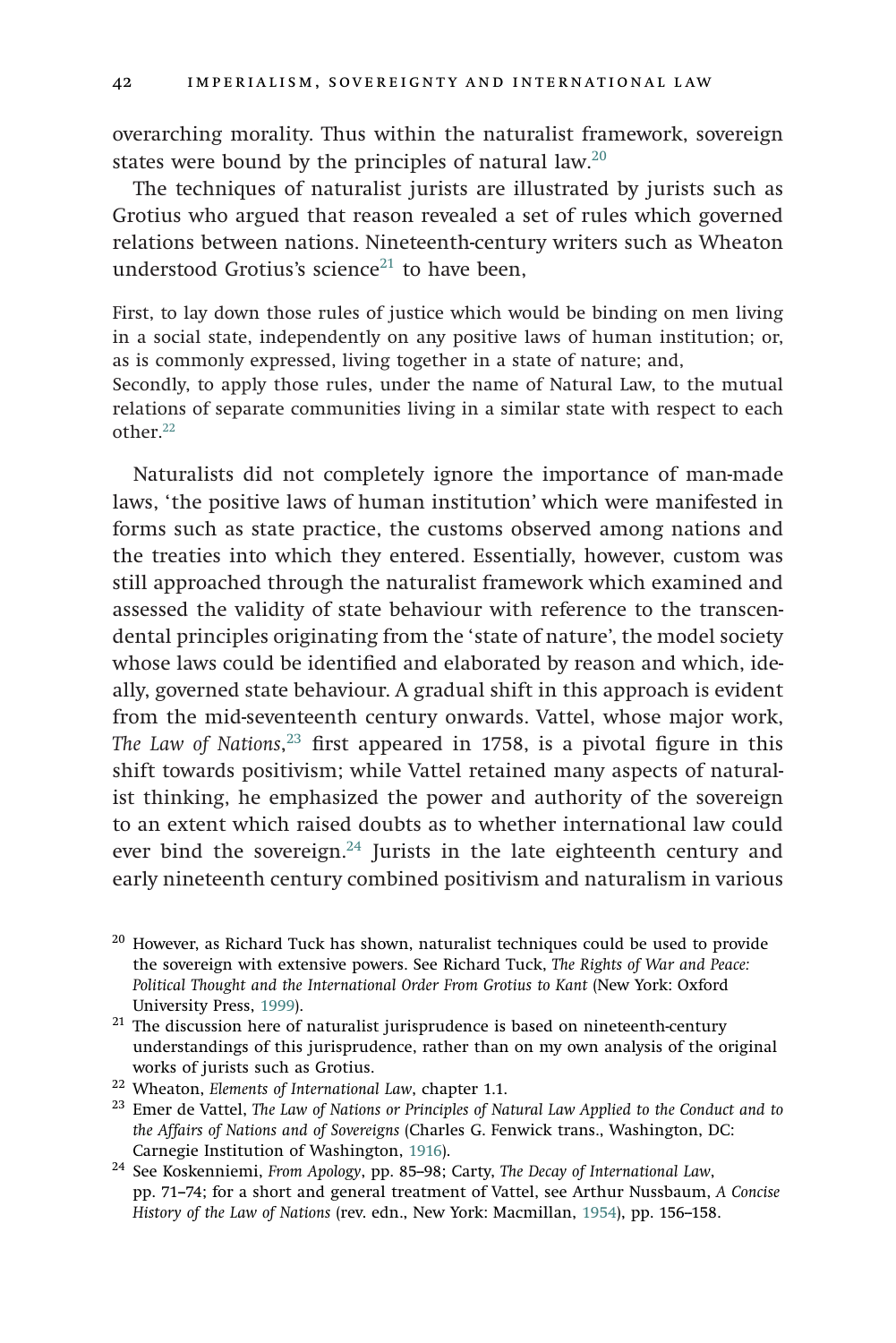ways, arguing, for example, that while a certain universal natural law applied to all nations without distinction between civilized and noncivilized, a considerable body of positive law specific to Europe was also emerging.

Positivist law consisted of those rules which had been agreed upon by sovereign states, either explicitly or implicitly, as regulating relations between them. $25$  Several late eighteenth-century jurists such as von Ompteda, Moser, Surland and Martens, noting the powerful emergence of positivist law, attempted to reconcile positivism and naturalism into an overall scheme of international law.<sup>26</sup> Traces of this reconciliatory approach may be found in some nineteenth-century jurists such as Lorimer who accepted that the law of nations comprised treaties and customs, but who argued that the overall purpose of the law of nations, derived from the law of nature, $27$  was that of securing and furthering liberty.28 Overall, however, the most influential late nineteenth-century positivists such as Westlake and Hall were emphatically and exclusively positivist. This trend was such that by 1908, Oppenheim, probably the most eminent scholar of his time, emphasized that 'we are no longer justified in teaching a law of nature and a "natural" law of nations'.<sup>29</sup>

For positivists, the sovereign state was the foundation of the entire legal system, and their broad project was to reconstitute the entire framework of international law based on this premise. Thus positivists rejected completely the naturalist notions that sovereign states were bound by an overarching natural law or that state action had to be guided by a higher morality. The sovereign was the highest authority, and could be bound only to that which it had agreed. Thus for positivists, the rules of international law were to be discovered not by speculative inquiries into the nature of justice or teleology, but by a careful study of the actual behaviour of states and the institutions and laws which they created.

Thus Westlake, for example, outlines his own approach in criticizing Pufendorff's argument that the rules relating to the immunities of ambassadors may be sought in natural law; Pufendorff.

<sup>25</sup> *See* C. H. Alexandrowicz, 'Doctrinal Aspects of the Universality of the Law of Nations', (1961) 37 *British Yearbook of International Law* 506--515 at 506.

<sup>26</sup> See *ibid*.

<sup>&</sup>lt;sup>27</sup> Lorimer insisted on 'the exceptional dependence of the law of nations on the law of nature'. Lorimer, *The Institutes of the Law of Nations*, p. 23.

<sup>&</sup>lt;sup>28</sup> See *ibid.*, pp. 19-27.

<sup>29</sup> Lassa Oppenheim, 'The Science of International Law: Its Task and Method', (1908) 2 *The American Journal of International Law* pp. 313, 328.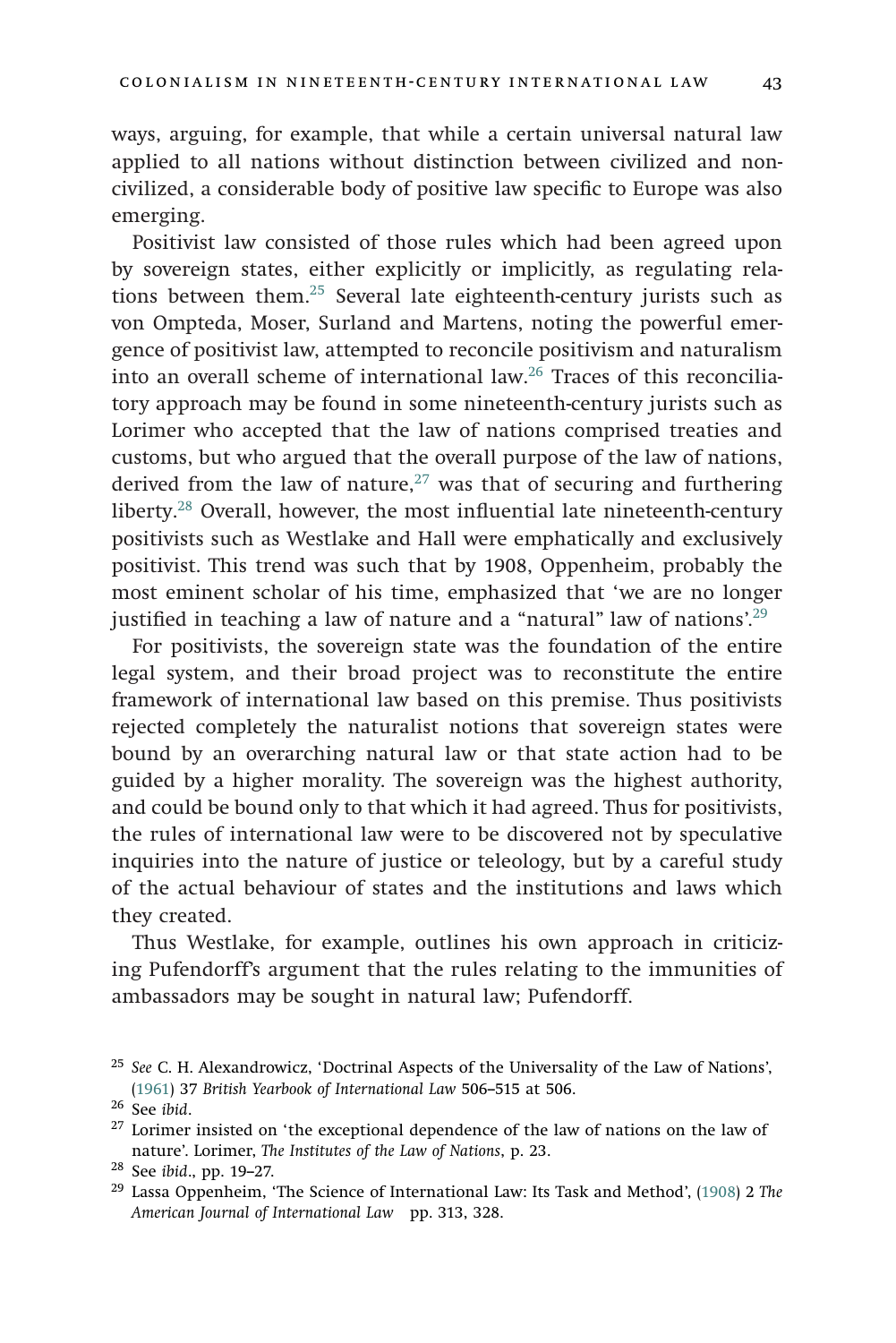while insisting much on the social nature of man as the source of his duties . . . missed the essential facts that, if society is to exist, it must establish rules free from such undefinable elements as the principal purpose of an ambassador's residence, and those rules must be acquiesced in by the members of the society.<sup>30</sup>

The teleological basis of Pufendorff's rule was unacceptable to positivists, for whom treaties and custom had replaced natural law as the exclusive and primary source of international law. Treaties were an expression of sovereign will. Furthermore, positivists argued, the practice of states was also a manifestation of sovereign will and could suggest consent -- either expressly or impliedly -- to a set of customary laws. Thus, for positivists, treaties and the developing body of custom was the best guide to the proper rules of international behaviour.

In focusing on the sovereign as the exclusive and ultimate source of law, positivist international jurists were following a long tradition which had been notably developed by eminent political philosophers such as Thomas Hobbes and Jean Bodin. The English jurists of the late nineteenth century, however, were most influenced by John Austin, the foremost spokesman for positivism at the time, who asserted famously that 'Laws properly so called are a species of commands. But, being a command, every law properly so called flows from a determinate source. $31$ The source is, for Austin, as for international jurists, a sovereign.

International law could conform in many respects to Austin's notion of law: international lawyers based their legal framework on sovereign behaviour and, like Austin, insisted on the distinction between law and morality or justice.<sup>32</sup> However, the international system lacked the global sovereign crucial to Austin's scheme. Given his premise that all authority derived from a determinate source and the acknowledged absence in international relations of an overarching international sovereign, Austin argued that 'the law obtaining between nations is not positive law: for every positive law is set by a given sovereign to a person or person in a state of subjection to its author'.<sup>33</sup>

Positivist international lawyers prided themselves on having rid the discipline of insupportable arguments regarding 'natural law' and its associated idea of a higher morality. Austin, however, intent on

<sup>30</sup> Westlake, *Chapters on the Principles of International Law*, p. 63.

<sup>31</sup> John Austin, *The Province of Jurisprudence Determined* (New York: Noonday Press, 1954), p. 133.

<sup>&</sup>lt;sup>32</sup> While Austin critiqued international law, in other respects, of course, Austin and positivist international law were in close agreement.

<sup>33</sup> Austin, *The Province of Jurisprudence*, pp. 133, 201.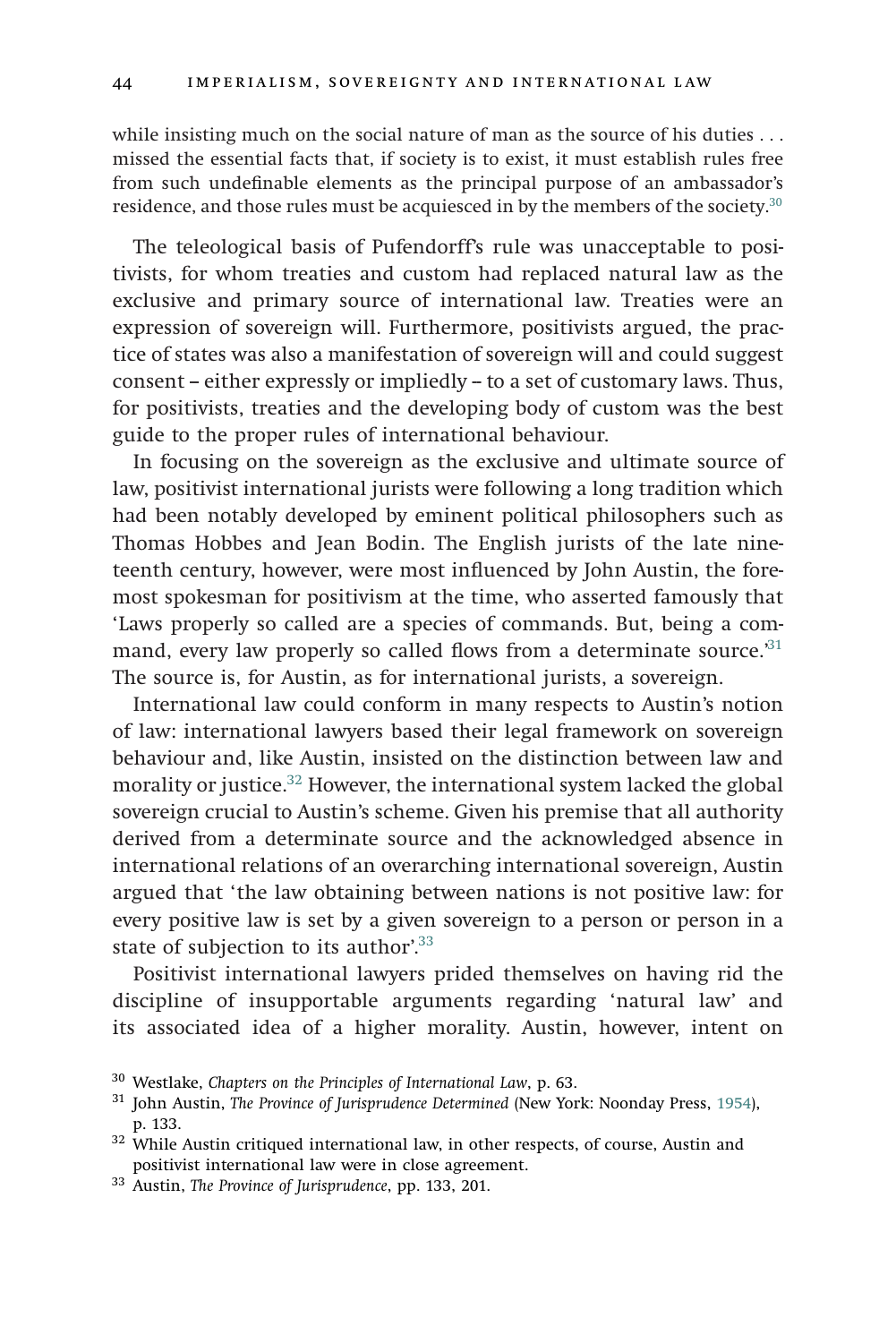defining law in such a manner as to establish a sound basis for a science of jurisprudence, and rescuing it from the muddy speculations of naturalists, threatened such pretensions by his categorical assertion that international law itself was nothing more than morality.

Austin's challenge was taken up, not only by the international lawyers of succeeding generations, but by his contemporaries. Westlake,  $34$ Lawrence, $35$  Oppenheim<sup>36</sup> and Walker, $37$  for example, commence their works with attempts to refute or qualify Austin. In effect, these responses present a modified and more specific version of what law and positivism meant to international lawyers who set about establishing why international law was law despite its failure to meet Austinian criteria.

International jurists used both analytical and historical arguments, <sup>38</sup> often in combination, to refute Austin. The analytical argument questioned the adequacy of Austin's definition of law itself. Lawrence, for example, meets Austin's objection by arguing that his definition of law is not authoritative, and that alternative definitions should also be taken into account. Thus Lawrence argues 'If we follow Austin and hold that all laws are commands of superiors, International Law is improperly so called. If we follow Hooker and hold that whatever precepts regulate conduct are laws, International Law is properly so called.'<sup>39</sup> Lawrence seems to argue, in effect, that law can be said to exist as long as states observe a set of norms; it is irrelevant whether or not these norms are enunciated by some supreme, sovereign authority. Oppenheim similarly argued that Austin failed to take into account the reality of unwritten or customary law.40 This law did not originate from a sovereign and hence failed to meet Austin's definition, and yet, even within national systems, such customary laws were recognised and administered by municipal  $counts$ <sup>41</sup>

- <sup>34</sup> See generally Westlake, *Chapters on the Principles of International Law*, preface and chapter 1.
- <sup>35</sup> See generally Lawrence, *The Principles of International Law*, chapters 1, 2.
- <sup>36</sup> See generally Oppenheim, *International Law*, p. 5.
- <sup>37</sup> Thomas Alfred Walker, *A History of the Law of Nations: From the Earliest Times to the Peace of Westphalia* (Cambridge: Cambridge University Press, 1899).
- <sup>38</sup> Analytical arguments focused on the consistency and adequacy of definitions; historical arguments drew on what had been revealed by historical researches into other societies. For an outline of what the two approaches constituted for international jurists, see Westlake, *Chapters on the Principles of International Law*, pp. vii-ix.
- <sup>39</sup> Lawrence, *The Principles of International Law*, p. 25.
- <sup>40</sup> See Oppenheim, *International Law*, p. 5.
- <sup>41</sup> See *ibid*.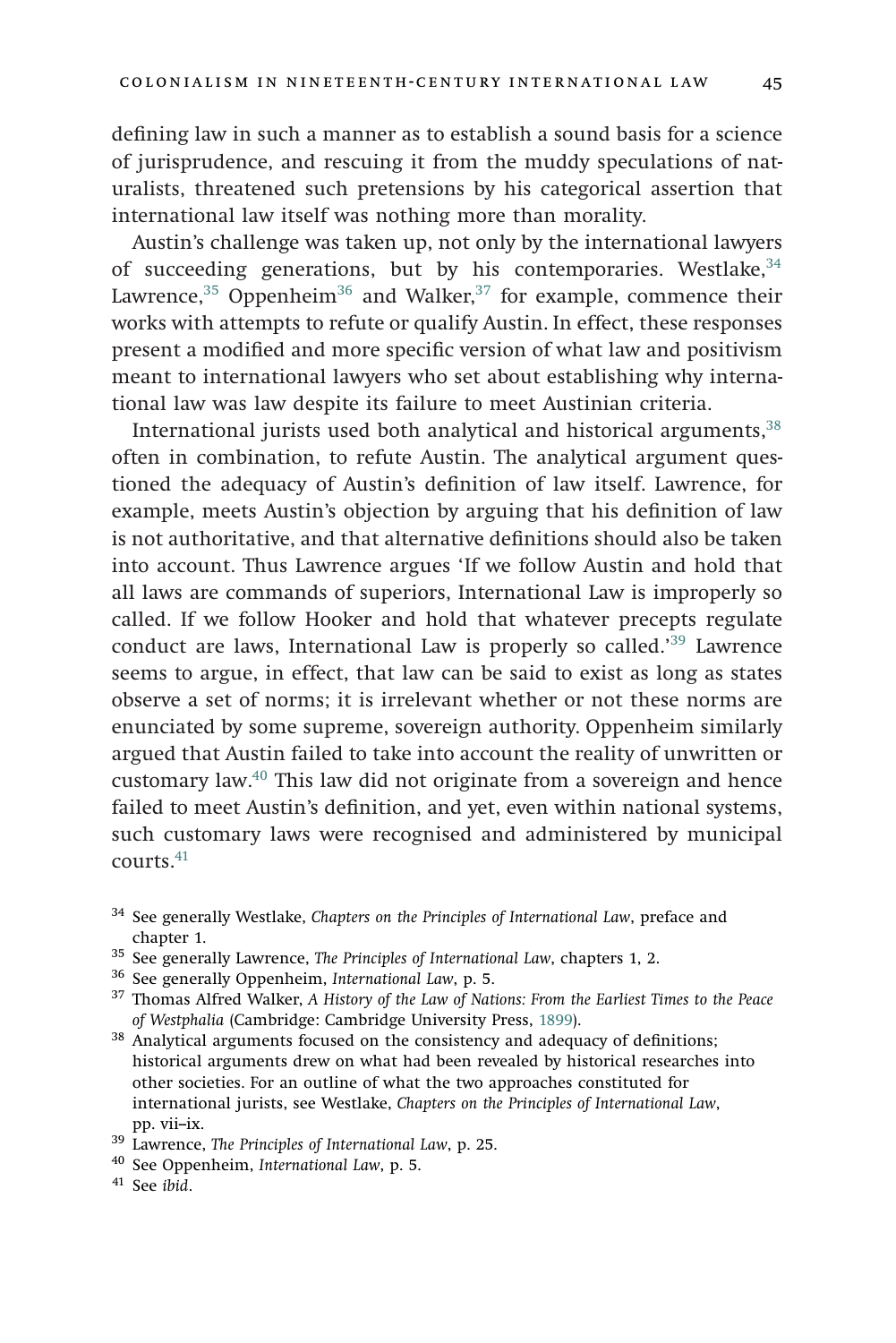The reality and efficacy of customary law was further illustrated by the historical work of writers such as Sir Henry Maine. Maine adopted a distinctive approach to the relationships between law and society.<sup>42</sup> He had been a consistent critic of Austin and his fellow positivist Jeremy Bentham, and his works such as *Ancient Law* suggested powerfully that Austin's view of law was very limited and that societies had generally been governed by conceptions of law which differed markedly from those defined by Austin.<sup>43</sup> International jurists such as Walker<sup>44</sup> and Lawrence<sup>45</sup> seized upon Maine's researches, the 'hard facts of History<sup>46</sup> to point to the inadequacy of Austin's definition. International jurists, furthermore, had a particular interest in stressing the importance of customary law, as customary law was one of the principal, if not the principal, sources of international law.

Austin had anticipated such criticisms by explicitly arguing that custom was not a proper source of law. Referring to the existence of custom in a domestic setting, Austin argued:

At its origin, a custom is a rule of conduct which the governed observe spontaneously, or not in pursuance of a law set by a political superior. The custom is transmuted into positive law, when it is adopted as such by the courts of justice, and when the judicial decisions fashioned upon it are enforced by the power of the state. But before it is adopted by the courts and clothed with the legal sanction, it is merely a rule of positive morality: a rule generally observed by the citizens or subjects but deriving the only force, which it can be said to possess, from the general disapprobation falling on those who transgress it. $47$ 

This passage illustrates not only the indispensability of a sovereign to Austin's scheme, but the extent to which his whole concept of law is based on a very specific idea of society and political arrangements. The debate remained - and remains - unresolved. But to the extent that international jurists could make a case, it depended largely on establishing that a functioning system of rules governed the behaviour of states, as exemplified by the operation of customary international law.

<sup>42</sup> Carl Landauer, 'From Status to Treaty: Henry Sumner Maine's International Law', (2002) XV(2) *Canadian Journal of Law and Jurisprudence* 219--254.

<sup>43</sup> Sir Henry Sumner Maine, *Ancient Law: Its Connection with the Early History of Society and Its Relation to Modern Ideas* (1st American edn., New York: C. Scribner, 1864), p. 6.

<sup>44</sup> Walker, *A History of the Law of Nations*, pp. 8--19.

<sup>45</sup> For a discussion of Lawrence's use of Maine, see Riles, 'Aspiration and Control', 723.

<sup>46</sup> Walker, *A History of the Law of Nations*, p. 8.

<sup>47</sup> Austin, *The Province of Jurisprudence*, p. 31.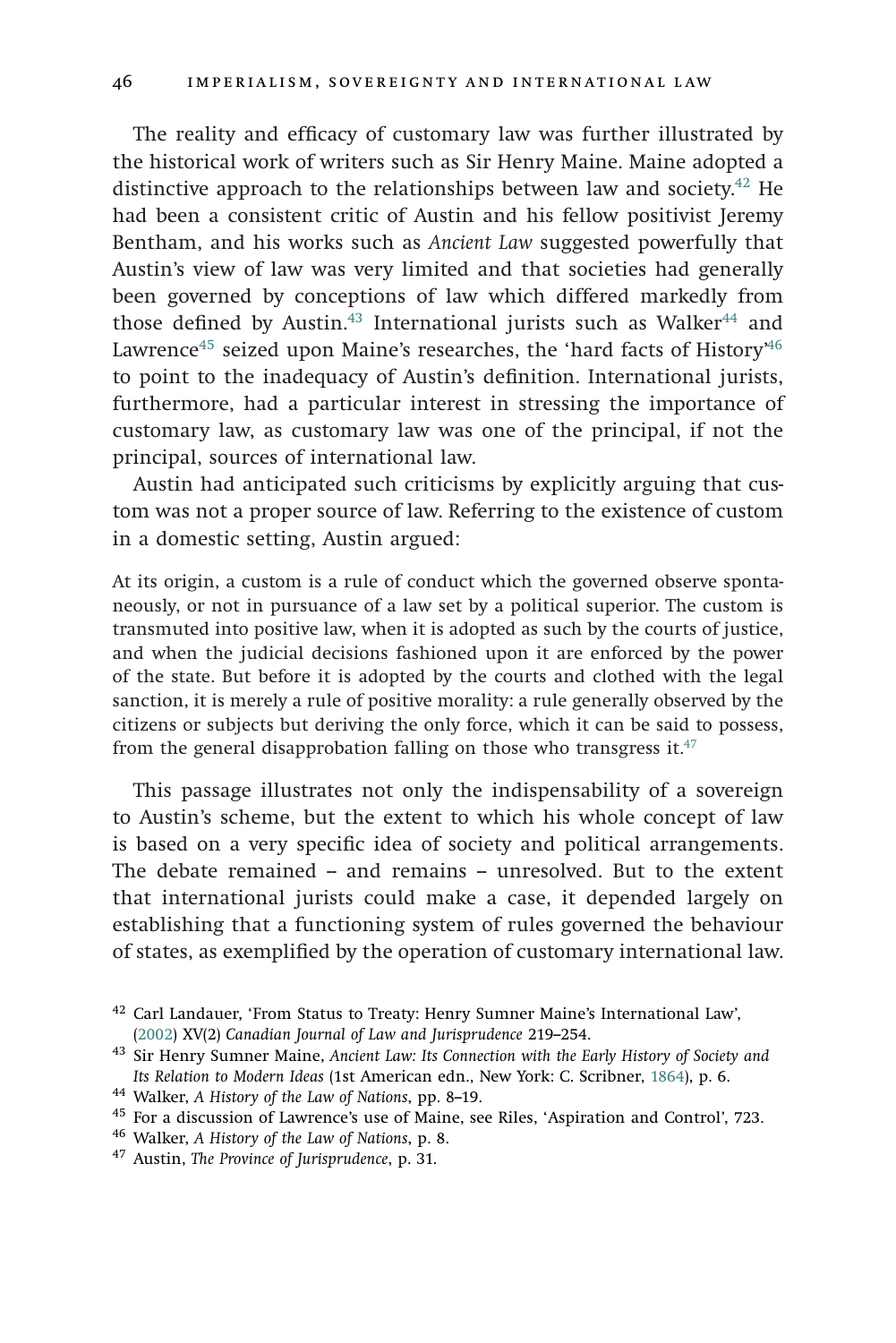This raised a further question for the jurist: in what circumstances, among which actors, could custom be said to arise in the dispersed international context? Custom, to international jurists, presupposed the existence of society. And 'society' is the metaphor, the central concept used elsewhere by Lawrence and by virtually all international lawyers of this period in their efforts to credibly suggest the existence of rules which are observed even in the absence of a supreme authority. 'International law', proclaims Westlake, 'is the body of rules prevailing between states'.<sup>48</sup> He proceeds to explain this to mean that

states form a society, the members of which claim from each other the observance of certain lines of conduct, capable of being expressed in general terms as rules and hold themselves justified in mutually compelling such observance, by force if necessary; also that in such society the lines of conduct in question are observed with more or less regularity, either as the result of compulsion or in accordance with the sentiments which would support compulsion in case of need.49

Within this scheme, sovereignty is important, inasmuch as society is constituted by sovereign states. Equally, however, it is because these states exist in society that international law can claim to be law. The interaction of the members of this society gives rise to rules which are regularly observed and which are enforced by sanctions. Consequently, society constituted law and law constituted society. It is through a complicated inter-play between law and society that the result is circularly achieved, that international order is maintained and international law created:

Without society no law, without law no society. When we assert that there is such a thing as international law, we assert that there is a society of states: when we recognize that there is a society of states, we recognize that there is international law.[50](#page-69-0)

When focusing on the idea of law, Westlake writes that

perhaps no better account can be given of what is commonly understood by law than that it is a body of rules expressing the claims which, in a given society, are held to be enforceable and are more or less commonly observed.<sup>51</sup>

Westlake unsurprisingly deviates here from the Austinian approach of looking to the source of these laws in order to locate the single

<sup>48</sup> Westlake, *Chapters on the Principles of International Law*, p. 1.

<sup>49</sup> *Ibid*., p. 2. <sup>50</sup> *Ibid*., p. 3. <sup>51</sup> *Ibid*., p. 2.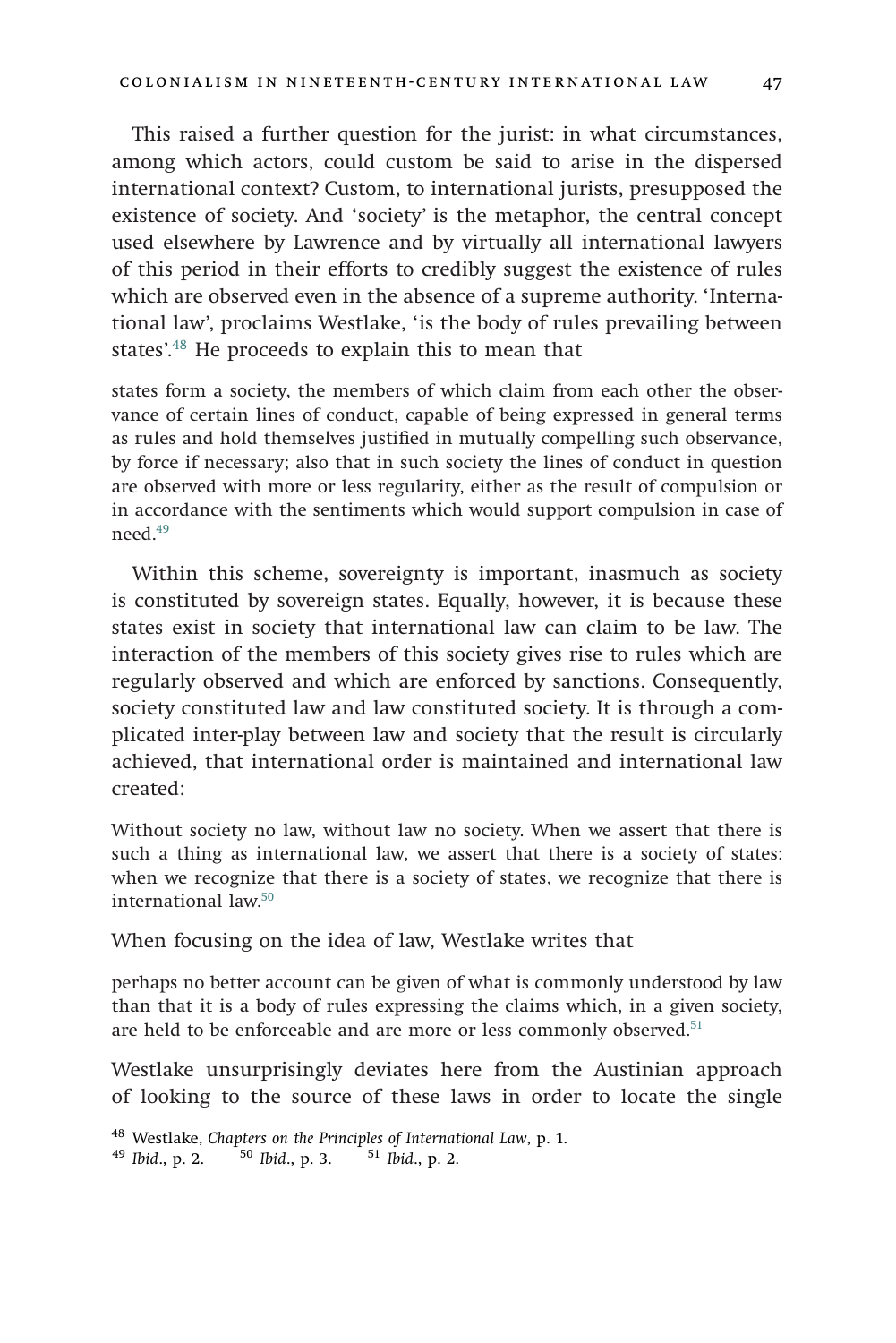authority, the sovereign, from whom they should all properly emanate. Law is not imposed from above by a sovereign but agreed upon by the relevant entities. Law exists where there is a regularity in dealings, when the members of the society regard themselves as bound by the rules, and where sanctions of some sort would follow a breach. The notion of a 'community', 'society' or a 'family'52 becomes fundamental to the definition of law, as illustrated by Oppenheim's argument that 'law is a body of rules for human conduct within a community which by common consent of this community shall be enforced by external law'.<sup>53</sup>

Thus, society, rather than sovereignty, is the central concept used to construct the system of international law. Despite the positivist claims that the sovereign was the exclusive basis for the international system, it was only if society was introduced into the system that positivists could approximate the idea of 'law' to which they urged adherence. Society, then, provides the matrix of ideas, the analytical resources which, allied with sovereignty, could establish a positivist international legal order. This is an important shift: for implicit in the idea of society is membership; only those states accepted into society and which agree upon principles regulating their behaviour can be regarded as belonging to society. The concepts of society, furthermore, enabled the formulation and elaboration of the various cultural distinctions that were crucial to the constitution of sovereignty doctrine.

#### *International law as science*

The decisively important status accorded to natural sciences such as physics and biology profoundly influenced both domestic and international law. The epistemological validity of the scientific method was demonstrated, not only by the triumph of Darwin's ideas<sup>54</sup> on natural selection, but the massive success of the industrial revolution which had been made possible by scientific discoveries.<sup>55</sup> While jurists understood

- <sup>52</sup> The terms 'family of nations' or 'community of nations' are used quite interchangeably by positivist jurists.
- <sup>53</sup> Oppenheim, *International Law*, p. 8. For Oppenheim's general discussion on 'community', see *ibid.*, pp. 8-9. 'Innumerable are the interests which knit all the individualised civilized States together and which create constant intercourse between these States as well as between their subjects.' *Ibid*., p. 10. (The creation of unity among European states.)
- <sup>54</sup> On the importance of Darwin for validating the new 'scientific method', see J. M. Roberts, *A History of Europe* (Oxford: Helicon, 1996), pp. 342--344.
- <sup>55</sup> On the place of science in society at the end of the nineteenth century, see generally Hobsbawm, *The Age of Empire*, chapters 10-11.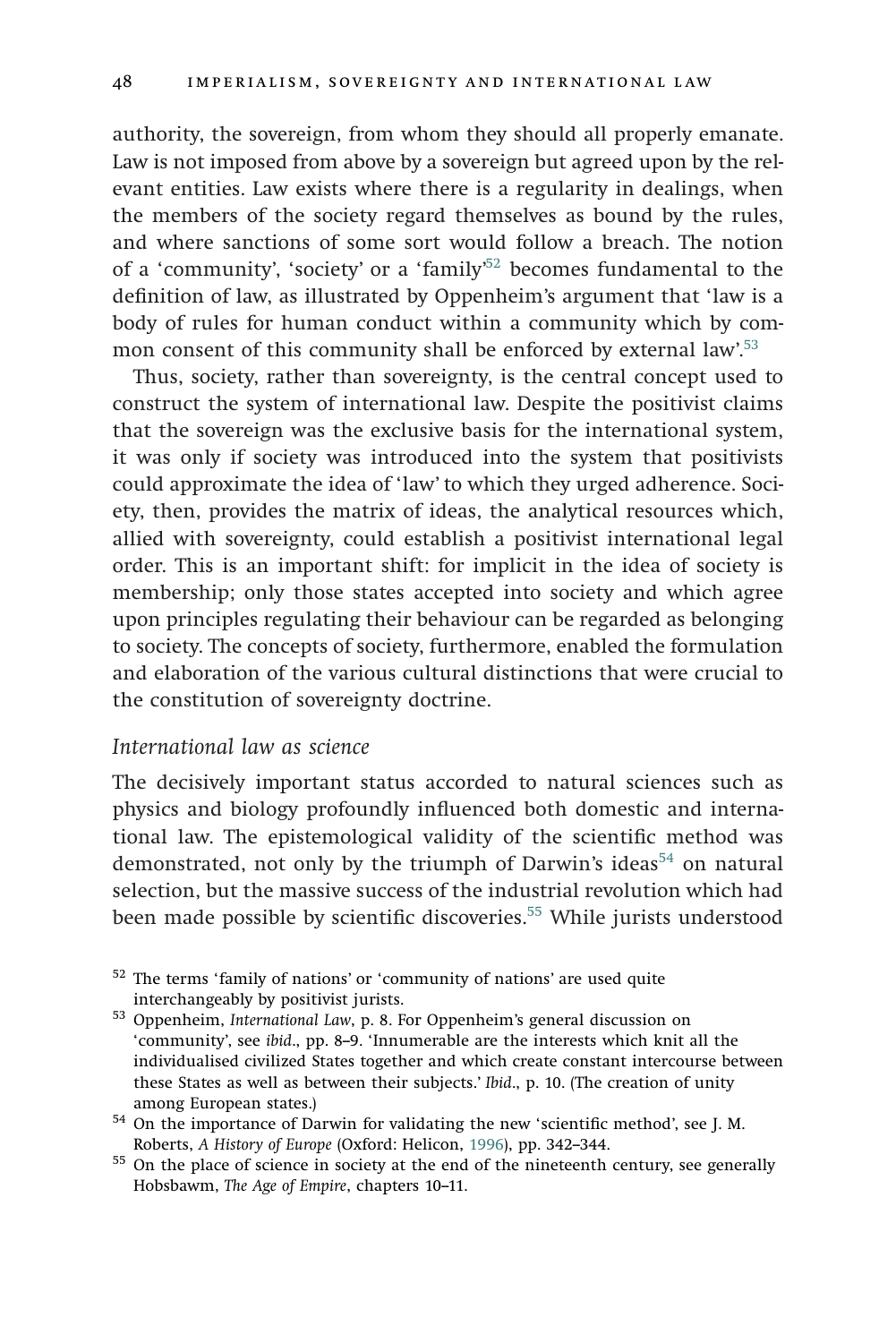<span id="page-36-0"></span>that jurisprudence could not achieve the same results as the natural sciences, it was important for them to be engaged in a 'scientific inquiry'; this involved redefining their disciplines in ways which appeared compatible with the scientific framework in an attempt to elevate not only their discipline, but their profession.<sup>56</sup> The human sciences, of which international law was a part, could not, of course be studied in the same way as natural sciences: but while asserting that international law is not a natural science, Westlake nevertheless introduces his work as considering 'the place of international law among the sciences',<sup>57</sup> and international lawyers of the period invariably refer to the 'science' of international law.<sup>58</sup> The positivist selfimage of being engaged in a scientific inquiry - and all that suggested in terms of rigour, consistency and precision -- played an important role in the method, elaboration and application of nineteenth-century jurisprudence. The positivists sought to develop a scientific methodology to identify and interpret relevant forms of state behaviour in the midst of the general flux and confusion of international relations. Thus Lawrence writes of the great international lawyers of the nineteenth century as producing 'order from chaos, and made International Law into a science, instead of a shapeless mass of undigested and sometimes inconsistent rules'[.59](#page-71-0)

The term 'science' was used in very varied and complex ways by different international lawyers, but some of the core ideas as to the science of international law are illustrated by Lawrence, who

regards International Law, not as an instrument for the discovery and interpretation of a transcendental rule of right binding upon states as moral beings whether they observe it or not in practice, but as a science whose chief business it is to find out by observation the rules actually followed by states in their mutual intercourse, and to classify and arrange these rules by referring them to certain fundamental principles on which they are based. $60$ 

<sup>56</sup> This issue is explored by David Sugarman, '"A Hatred of Disorder": Legal Science, Liberalism and Imperialism', in Peter Fitzpatrick (ed.), *Dangerous Supplements* (Durham, NC: Duke University Press, 1991), p. 47. As Koskenniemi notes: 'By [the] early 19th century, international law has become a science, an academic discipline taught separately from, on the one hand, theology, philosophy and natural law and, on the other, civil law.' Koskenniemi, *From Apology*, p. 98 (footnotes omitted).

<sup>57</sup> Westlake, *Chapters on the Principles of International Law*, p. vi.

<sup>58</sup> Thus Oppenheim's notable attempt to define the project of international law is titled *The Science of International Law: Its Task and Method*, see Oppenheim, *The Science of International Law*.

<sup>&</sup>lt;sup>59</sup> Lawrence, *The Principles of International Law*, p. 94. <sup>60</sup> *Ibid.*, p. 1.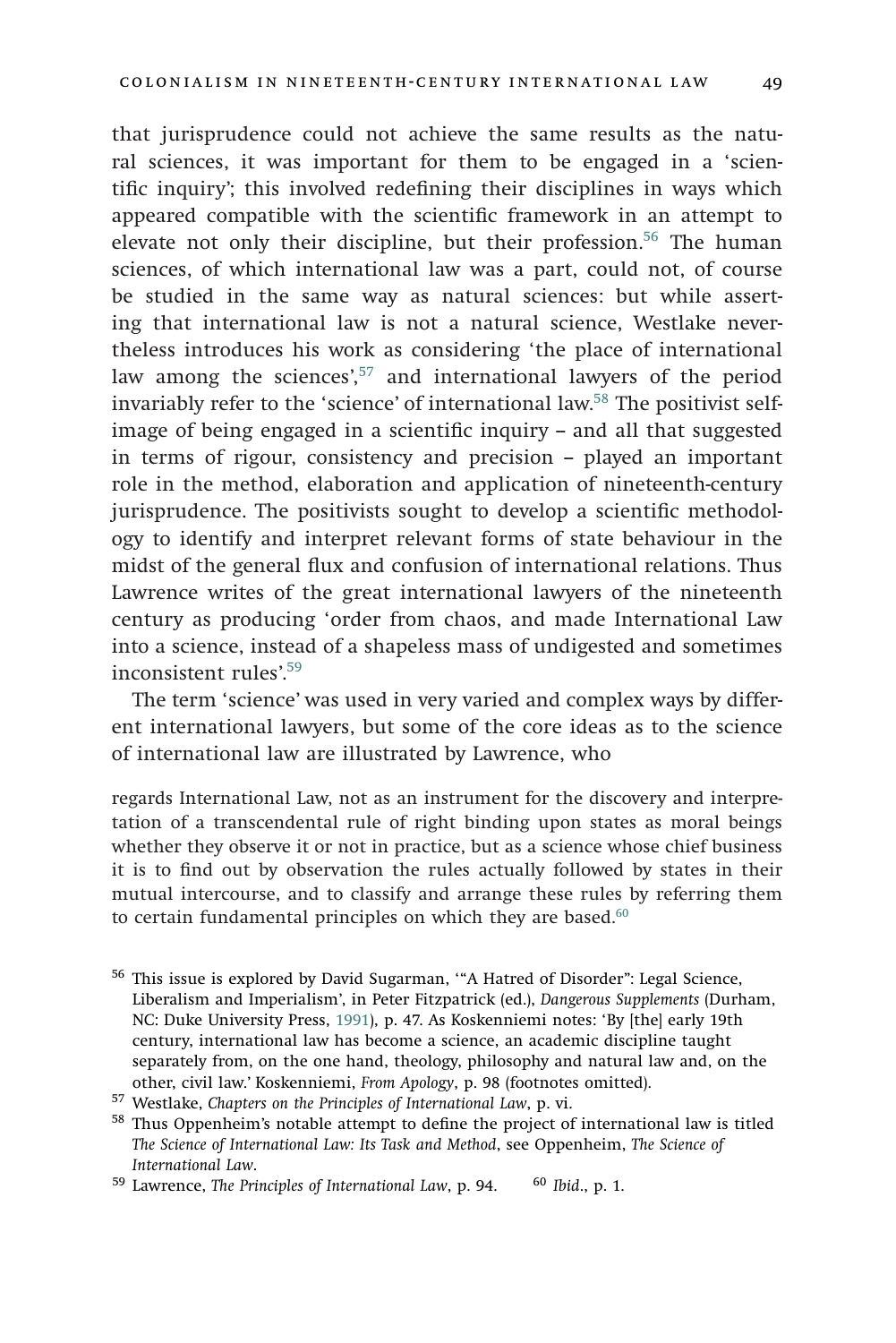50

Order could be established through classification, of both the legal phenomena of state behaviour and of the rules of international law itself. Law is concerned, according to Westlake, with the 'classification of institutions or facts',  $61$  furthermore, it is 'with law as an institution or fact that the legal student has to deal. $62$  Facts having been classified and the rules of international law having been identified, the further and broader task was to 'classify and arrange these rules' in an effort to develop a coherent and overarching international law.

This endeavour pointed to a further tension in positivist jurisprudence. On the one hand, as its reliance on custom demonstrated, this jurisprudence encompassed the idea of flux and development. As the needs of states changed, so too would the treaties they entered into and the practices they engaged in. The positivist differed from the naturalist precisely in asserting that there were no immutable, transcendent laws. At the same time, however, positivists argued that whatever the changes in international law, all the rules emerging from such developments referred back to certain 'fundamental principles', to use Lawrence's terminology. Thus, whatever the haphazardness, flux and uncertainty of state practice, it was ordered and understood by a fixed set of principles which classified and processed the raw material of practice and reconstituted it into a coherent and complete legal framework.

The origins and character of the ordering mechanism which performed these vital tasks, however, assumed a transcendental quality which seemed beyond history and beyond inquiry. Indeed, to adopt any approach which denied the fixed quality of these principles could undermine the entire system of law. For many jurists, it was only by adopting an historical approach that international law could overcome Austinian objections. Nevertheless, once established as a discipline, international law repudiated the historical approach which had the potential to challenge the implicit assumption that the principles used by jurists to order

Nineteenth-century legal thought was overwhelmingly dominated by categorical thinking -- by clear, distinct, bright-line classifications of legal phenomena. Late nineteenth-century legal reasoning brought categorical modes of thought to their highest fulfilment.

(Morton J. Horwitz, *The Transformation of American Law 1870--1960: The Crisis of Legal Orthodoxy*, New York: Oxford University Press, 1992, p. 17) <sup>62</sup> Westlake, *Chapters on the Principles of International Law*, p. 12.

<sup>61</sup> Westlake, *Chapters on the Principles of International Law*, p. 12. Horwitz's comments on the American jurisprudence of the period apply no less accurately to the international jurists of the time: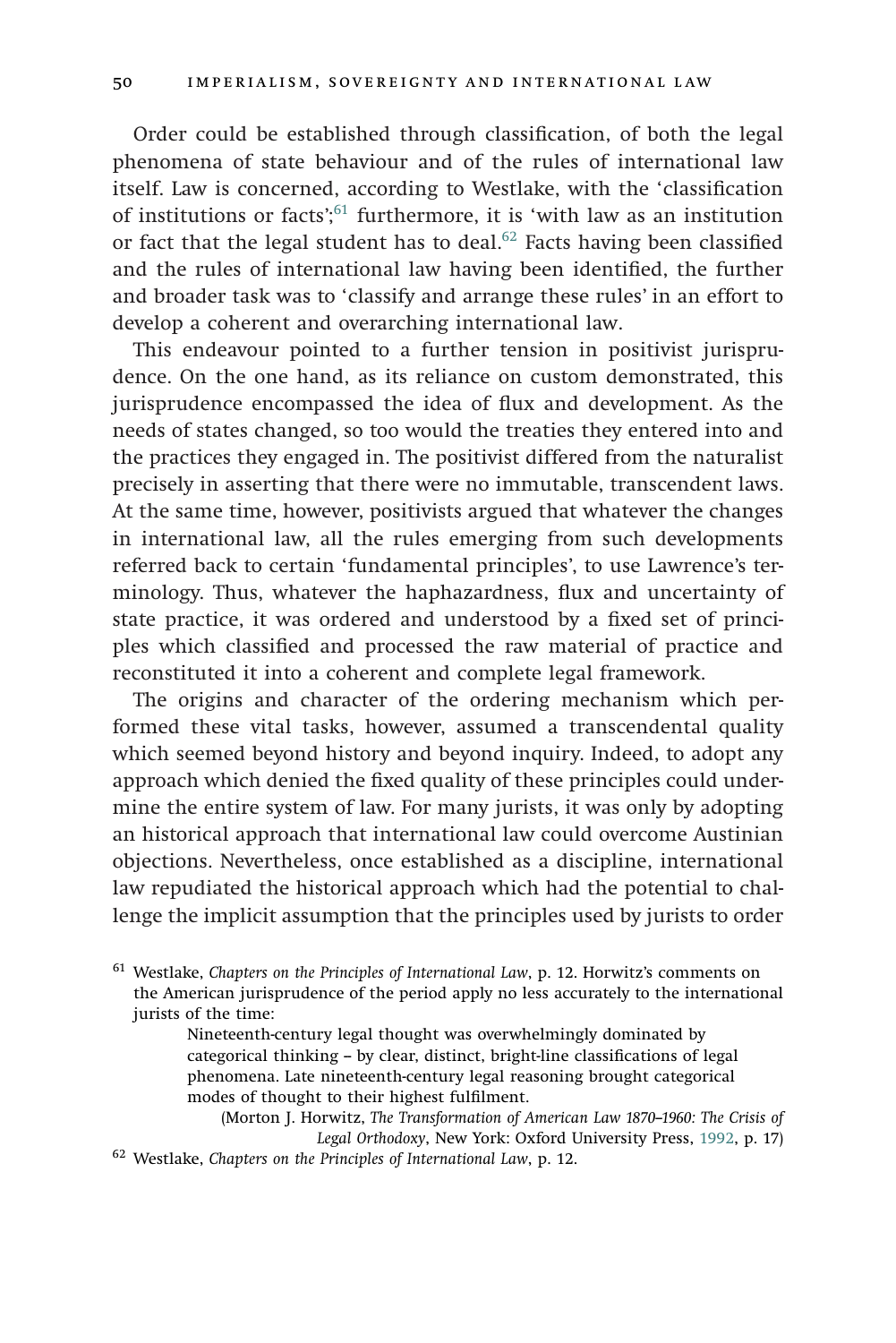the world of legal phenomena were in some way eternal, beyond history. The danger of adopting such an approach was evident even to lawyers in the domestic sphere. Adoption of the historical or literary approach would result in a debilitating awareness of flux and contingency, warned Frederick Harrison, Professor of Jurisprudence at the Inns of Court in 1879:

It would lead to the utmost confusion of thought . . . if we come to regard historical explanations as the substantial or independent part of jurisprudence. From history we always get ideas of . . . constant development, of instability. But in law, at any rate for the purposes of the practical lawyer, what we need are ideas of fixity, of uniformity. It is so great a strain upon the mind to build up and retrace the conception of a great body of titles reducible to abstract and symmetrical classification, and capable of statement as a set of consistent principles - and this is what I take jurisprudence to be -- that we are perpetually in danger of giving to law a literary instead of a scientific character, and in slipping in our thoughts from what the law is into speculating upon the coincidences which make it what it once was.<sup>63</sup>

This scientific methodology favoured, then, a movement towards abstraction -- a propensity, to rely upon a formulation of categories and their systematic exposition as a means of preserving order and arriving at the correct 'solution' to any particular problem. Legal science in the latter half of the nineteenth century was conceived of, even in the municipal sphere, as a struggle against chaos which could be won only by ensuring the autonomy of law, and establishing and maintaining the taxonomies and principles which existed in fixed relations to each other. What Harrison warns against is any attempt to examine the manner in which a particular mode of classification or system of law came into being; it is precisely this inquiry, however, that the 'historical approach' which he condemns would advocate.<sup>64</sup> Thus, within the

<sup>63</sup> Cited in Sugarman, '"A Hatred of Disorder"', p. 51.

 $64$  It must be noted that other nineteenth-century writers such as Lawrence espoused the historical approach. See Lawrence, *The Principles of International Law*, p. 16, where he raises the issue of whether the inquiry into international law should be based on an *a priori* or historical method. As Lawrence himself makes clear, however, he uses these terms to signify the distinction between 'what the rules of international intercourse ought to be, or an historical investigation of what they are'. *Ibid*. There is no inconsistency between Lawrence and Harrison, then, as they use the term 'historical' in different respects. The larger historical challenge was presented by writers such as Sir Henry Maine, who pointedly criticized Austin's attempt to outline a system of law based on logic rather than history. Maine himself elaborated the Historical approach in his own famous work *Ancient Law* (1864).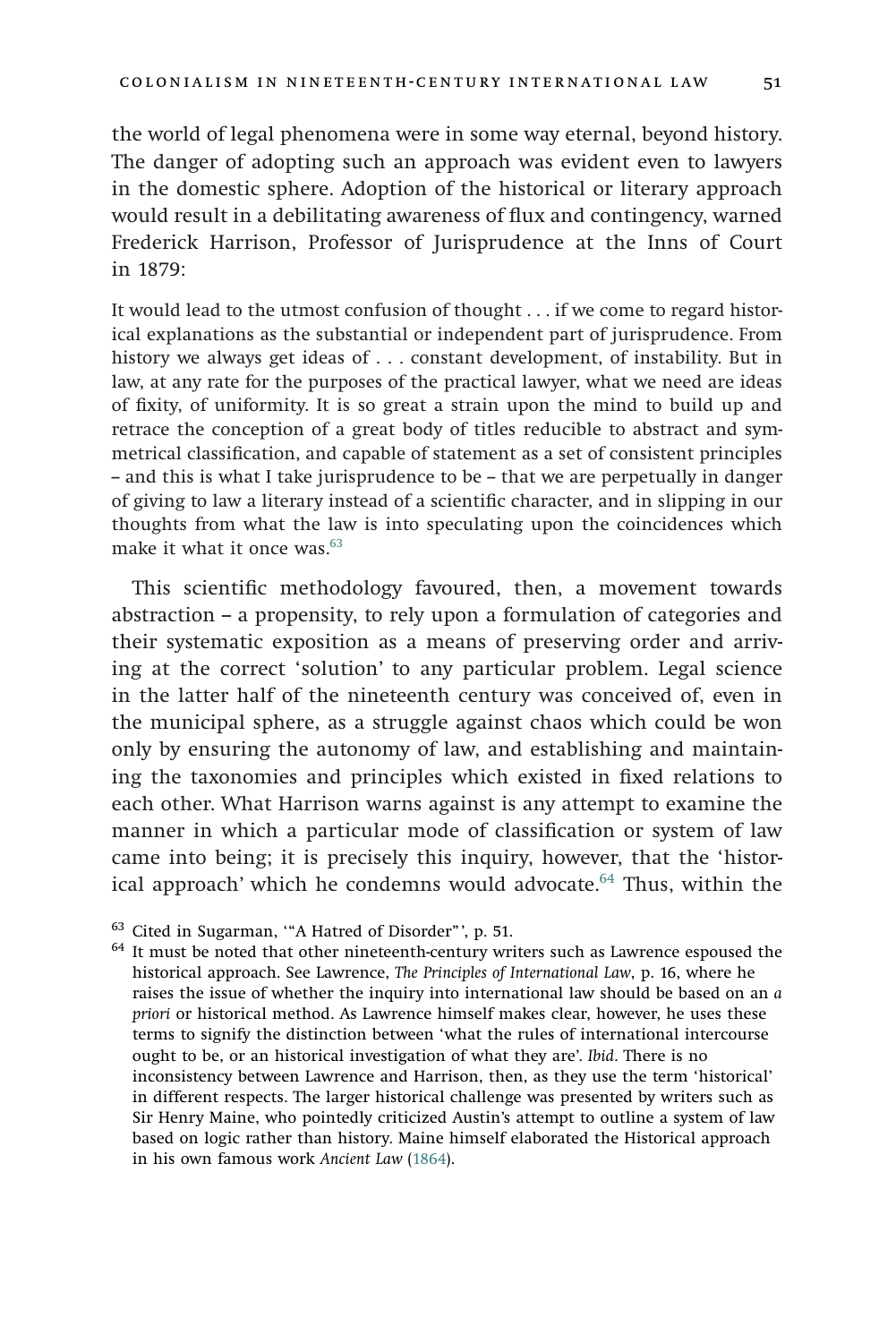analytic approach, the myth of the state of nature is replaced, in positivist jurisprudence, with the myth of a fixed set of principles and a scheme of classifications which reveals itself to the scrutiny of the expert jurist who uses this scheme to establish and develop international law.

While thus outlining a sophisticated scientific technique, however, the question remained as to how these positivist jurists related these techniques - this emphasis on taxonomy, on the juridical character of state behaviour -- with the idea of 'society' which was indispensable to any claim that international law possessed any sort of status as law, and which was the basis of the defence presented by Westlake and Lawrence against Austin's charges. In order for the reconstructed system of positivism with all its claims to being a science to work, international lawyers had to develop something like a sociological vision, an understanding of various attributes of societies and their customs and the way in which they functioned, both internally and externally, in relation to each other. Society and history were the subject of positivist scrutiny. For positivists, the concepts and classifications they employed could be used to order history and society, but these same concepts and classifications were outside and beyond history. This was one means by which positivism presented itself as universal and eternal, existing in a realm beyond the reach of historical scrutiny. Positivism, in this way sought to suppress its own past. How could the positivist insistence on the primacy of concepts and on the autonomy of law accommodate, encompass, this sociological aspect upon which it was so curiously and ambivalently dependent for its functioning?

The tensions and ambivalences generated by positivist attempts to articulate a new and scientific jurisprudence were as important a part of that body of thought as its self-consciously proclaimed modernity and rigour.

# **Defining and excluding the uncivilized**

#### *Positivism, society and the uncivilized*

A further central feature of positivism was the distinction it made between civilized and uncivilized states. The naturalist notion that a single, universally applicable law governed a naturally constituted society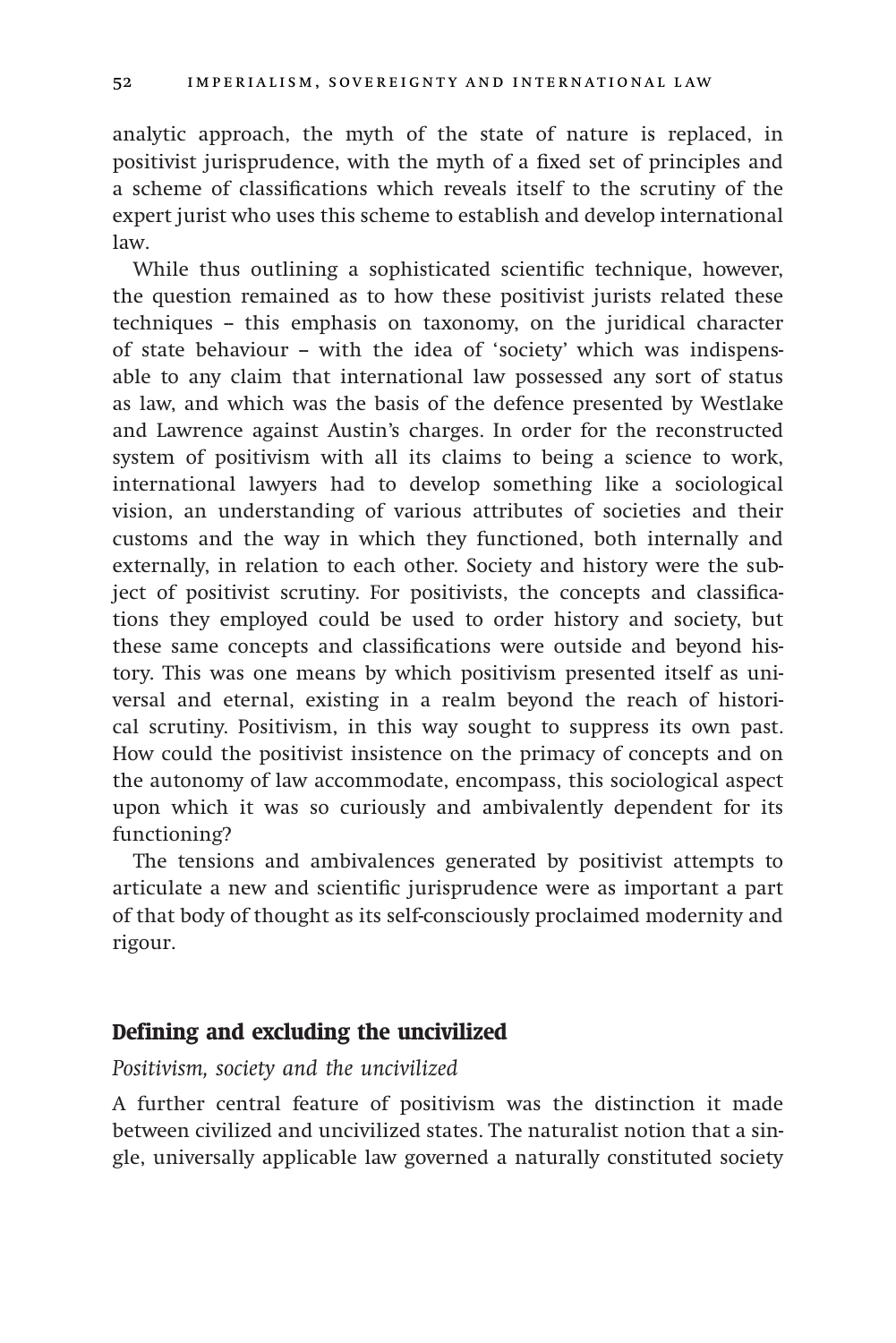of nations was completely repudiated by jurists of the mid-nineteenth century.<sup>65</sup> Instead, nineteenth-century writers such as Wheaton claimed that international law was the exclusive province of civilized societies. Wheaton's brief discussion of earlier jurists such as Grotius suggests a trend which culminated in Wheaton's own stance; Grotius states that law (*jus gentium*) 'acquires its obligatory force from the positive con-sent of all nations, or at least of several'.<sup>[66](#page-73-0)</sup> While this emphasis on the consent of nations foreshadows a central characteristic of positivism, Wheaton notes that Grotius makes no further distinction between different types of nations; nor does he suggest, while acknowledging these differences, that some nations should be granted priority as opposed to others, that some nations participate in the law of nations while others do not[.67](#page-73-0) No distinction is made between the civilized and the uncivilized.

Within Wheaton's scheme, the relative cosmopolitanism of Grotius contrasts with the narrower approaches of jurists such as Bynkershoek, who argued that only the practice of civilized states acquires legal currency. He states that 'the law of nations is that which is observed, in accordance with the light of reason, between nations, if not among all, *at least certainly among the greater part, and those the most civilized*' (emphasis in the original).68

Despite this trend towards excluding the uncivilized states, non-European states were recognised as part of the law of nations even in the early part of the nineteenth century. In a decision handed down in 1825, *The Antelope*, the Supreme Court of the United States confronted the issue of whether slavery was an acceptable practice according to the law of nations. Chief Justice Marshall, in examining this issue, asserted that:

<sup>&</sup>lt;sup>65</sup> Hence Wheaton's critique of Wolf, who argued that the law of nations was something to which all nations had consented, basing this theory on 'the fiction of a great commonwealth of nations (*civitate gentium maxima*) instituted by nature herself, and of which all the nations of the world are members'. Wheaton, *Elements of International Law*, p. 10 (footnote omitted).

<sup>66</sup> Wheaton, *Elements of International Law*, p. 10. <sup>67</sup> *Ibid*.

<sup>68</sup> Wheaton, *Elements of International Law*, p. 10. Montesquieu offers a further variation on these themes; even while dismissing the practices of non-European peoples, he suggests that all nations have some sort of 'international law', which governs their relations with their neighbours: thus 'even the Iroquois, who eat their prisoners, have one. They send and receive ambassadors; they know the laws of war and peace; the evil is, that their law of nations is not founded upon true principles.' *Ibid*.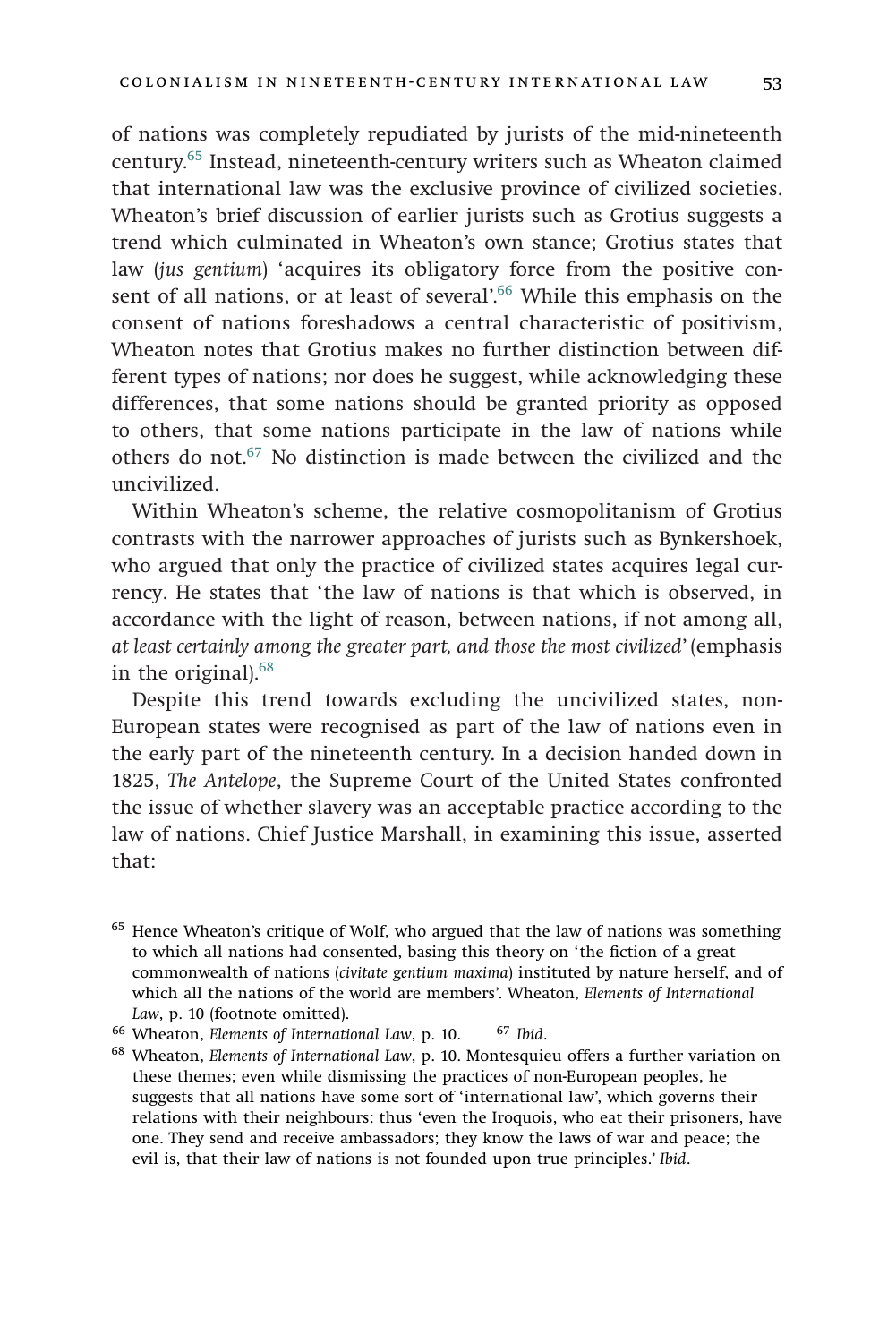The parties to the modern law of nations do not propagate their principles by force; and Africa has not yet adopted them [the modern principles relating to the abolition of slavery]. Throughout the whole of that immense continent, so far as we know its history, it is still the law of nations that prisoners are slaves. $69$ 

The passage is notable for its gesture towards including Africa within the law of nations and suggesting that European states, indeed America itself, had to respect the law of nations as practised within Africa although, ironically, it is African law which ostensibly supports slavery.

By the latter part of the nineteenth century, however, whatever the systems of law existent on that 'immense continent', they are made irrelevant; the custom which counts as law is that which is practised only among the 'civilized countries'. By 1866, Wheaton by contrast argued:

Is there a uniform law of nations? There certainly is not the same one for all the nations and states of the world. The public law, with slight exceptions, has always been, and still is, limited to the civilized and Christian people of Europe or to those of European origin.70

As I have argued, naturalists such as Vitoria recognised the existence of important cultural differences between, for example, the Spanish and the Indians of the Americas. Nevertheless, they asserted that all societies were bound by a universal natural law. The gap between the European and non-European worlds was as evident to Wheaton as it was to Vitoria. For Wheaton and the jurists who succeeded him, however, this gap was to be bridged not by a universal natural law but by the explicit imposition of European international law over the uncivilized non-Europeans. It is simply and massively asserted that only the practice of European states was decisive and could create international law. Only European law counted as law. Non-European states were excluded from the realm of law, now identified as being the exclusive preserve of European states, as a result of which the former were deprived of membership and the ability to assert any rights cognizable as legal. In its most extreme form, positivist reasoning suggested that relations and transactions between the European and non-European states occurred entirely outside the realm of  $l$ aw<sup>71</sup>

Thus the state of nature that naturalists used as a basis for the formulation of rules of international law was unsatisfactory, not only

<sup>69</sup> *The Antelope*, 23 U.S. (10 Wheaton) 5 at 66 (1825).

<sup>70</sup> Wheaton, *Elements of International Law*, p. 15.

<sup>71</sup> Gong, *The Standard of 'Civilization'*, pp. 53--57.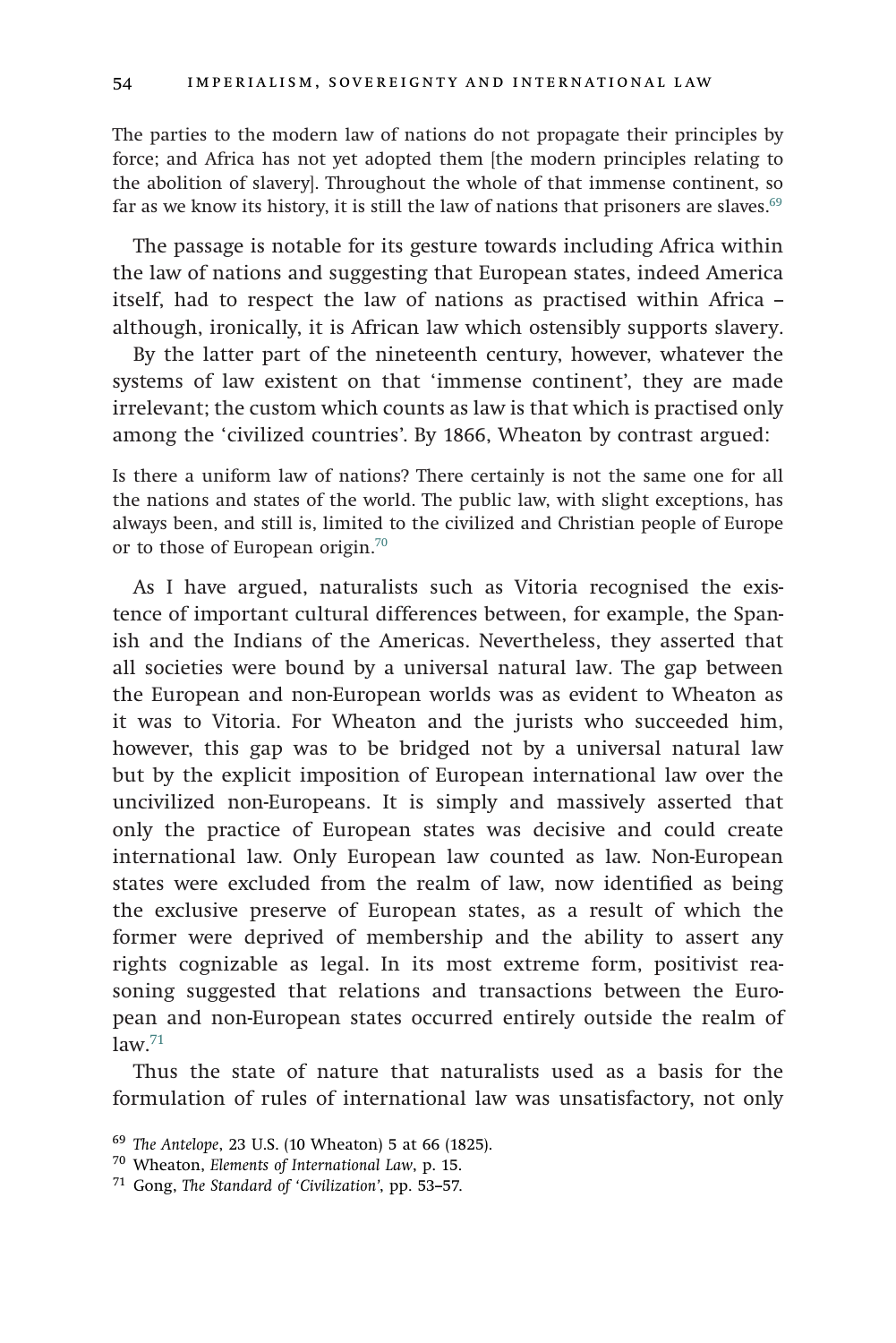because it was subjective, imprecise and based on transcendental principles rather than the realities of state behaviour, but because it failed to make the distinction between the civilized and uncivilized. Westlake writes:

No theorist on law who is pleased to imagine a state of nature independent of human institutions can introduce into his picture a difference between civilized and uncivilized man, because it is just in the presence or absence of certain institutions or in their greater or less perfection, that that difference consists for the lawyer.<sup>72</sup>

The existence of a distinction between the civilized and the uncivilized was so vehemently presupposed by positivist jurists, that the state of nature - and therefore naturalism - becomes epistemologically incoherent because it lacks this central distinction. Quite apart from the notorious failure of naturalism to focus exclusively on state will, then, it was rejected by the positivists for this second reason. Positivist jurisprudence was so insistent on this distinction that any system of law which failed to acknowledge it was unacceptable. In crude terms, in the naturalist world, law was given; in the positivist world, law was created by human societies and institutions. Once the connection between 'law' and 'institutions' had been established, it followed from this premise that jurists could focus on the character of institutions, a shift which facilitated the racialization of law by delimiting the notion of law to very specific European institutions.

As for the political implications following adherence to this distinction, Westlake himself immediately suggests how it could be deployed by justifying his claim that 'the occupation by uncivilized tribes of a tract, of which according to our habits a small part ought to have sufficed for them, was not felt to interpose a serious obstacle to the right of the first civilized occupant'.[73](#page-75-0) Once the distinction is made, then, completely different standards could be applied to the two categories of people. Whatever the practices of the 'uncivilized tribes', in a situation where these practices conflict with the assessment made by the civilized as to the 'real needs' of the uncivilized in relation to land, it is the latter which prevails. Broadly, once non-European states were excluded from the realm of sovereignty, they were precluded from making any sort of legal claim in the realm of international law because only sovereign states were able to participate as full members with all the attendant rights and powers.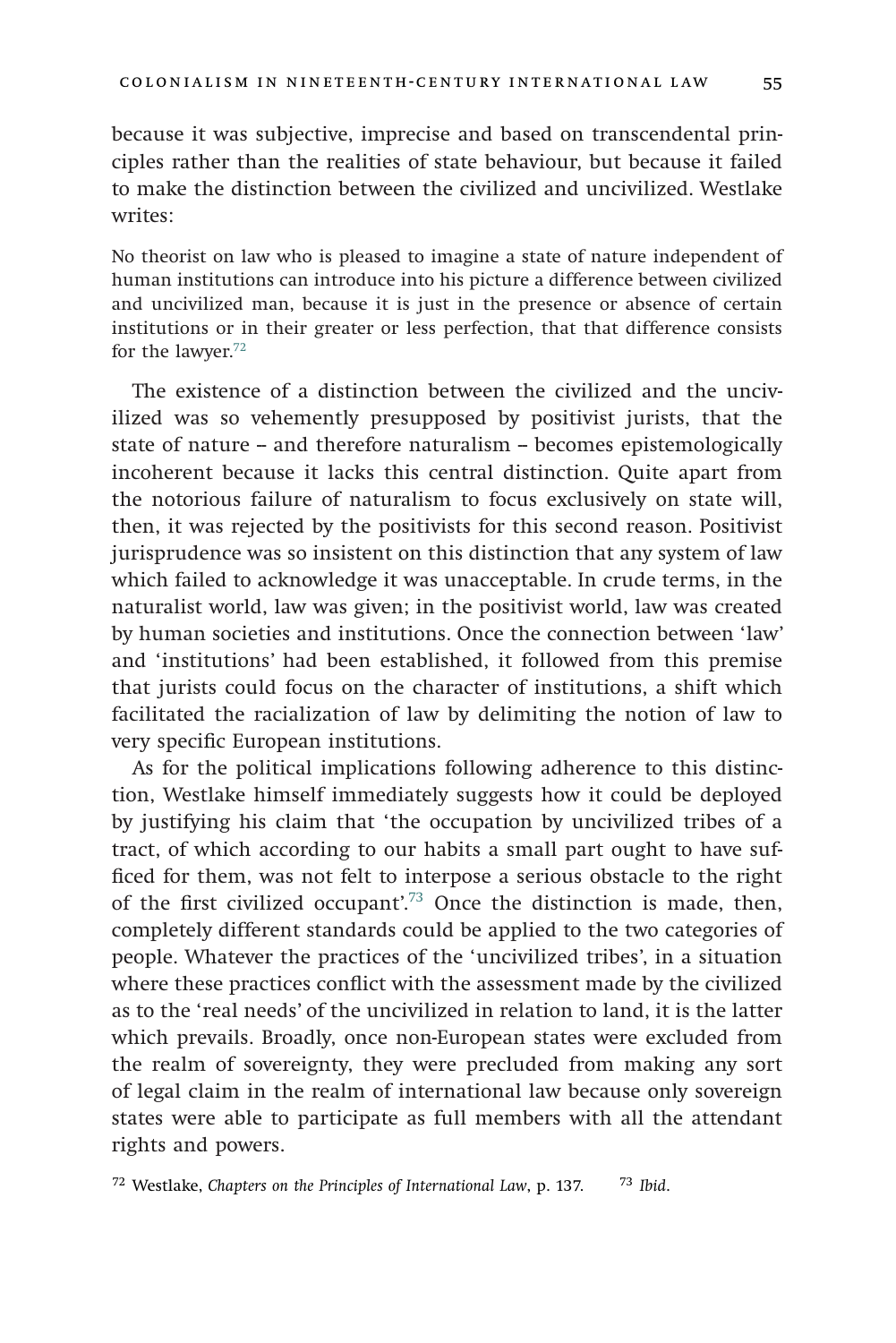In summary, the distinction between the civilized and uncivilized was a fundamental tenet of positivist epistemology and thus profoundly shaped the concepts constituting the positivist framework. The racialization of positivist law followed inevitably from these premises - as demonstrated, for example, by the argument that law was the creation of unique, civilized and social institutions and that only states possessing such institutions could be members of 'international society'. In distinguishing between the civilized and uncivilized at all these different levels, positivist jurisprudence created the first element of what I have termed the 'dynamic of difference', the postulation of a gap between the European and non-European worlds which had to be bridged by positivist international law.

## *The uncivilized and defining sovereignty*

The task of defining sovereignty was fundamental to positivist jurisprudence - and not merely because definition was such an integral part of positivist reasoning and methodology. The positivist insistence that sovereignty was the founding concept of the international system led naturally to a careful scrutiny of what entities could be regarded as 'sovereign'. This was an important theoretical and practical issue, given the positivist argument that the sovereign had supreme authority. Such a project of definition was not so fundamental to the naturalist framework as that jurisprudence outlined a system of law which applied to all human activity, whether of an individual or a sovereign. By contrast, the jurisprudence of 'personality', which dealt with the question of defining the proper subjects of international law, was one of the central issues explored by positivist jurists.<sup>74</sup> Given that the civilized-non-civilized distinction expelled the non-European world from the realm of law and society, the question arose: could non-European societies be regarded as sovereign? It was simple enough to assert that the civilized possessed sovereignty while the uncivilized did not. But positivist jurisprudence had to plausibly establish that cultural difference translated into legal difference. Positivists were equipped with a number of analytical tools to

 $74$  Thus the major treatises of the period, such as Hall and Oppenheim, discussed the 'law of persons' in either the first or second chapter of their works. Hall begins his work with a chapter titled 'Persons in International Law, and Communities Possessing A Character Analogous to Them'. See generally Hall, *A Treatise on International Law*, chapter 1, while Oppenheim provides a theory and history of international law in his introductory chapter and titles the next part of his work 'The Subjects of the Law of Nations'. Oppenheim, *International Law*, Table of contents.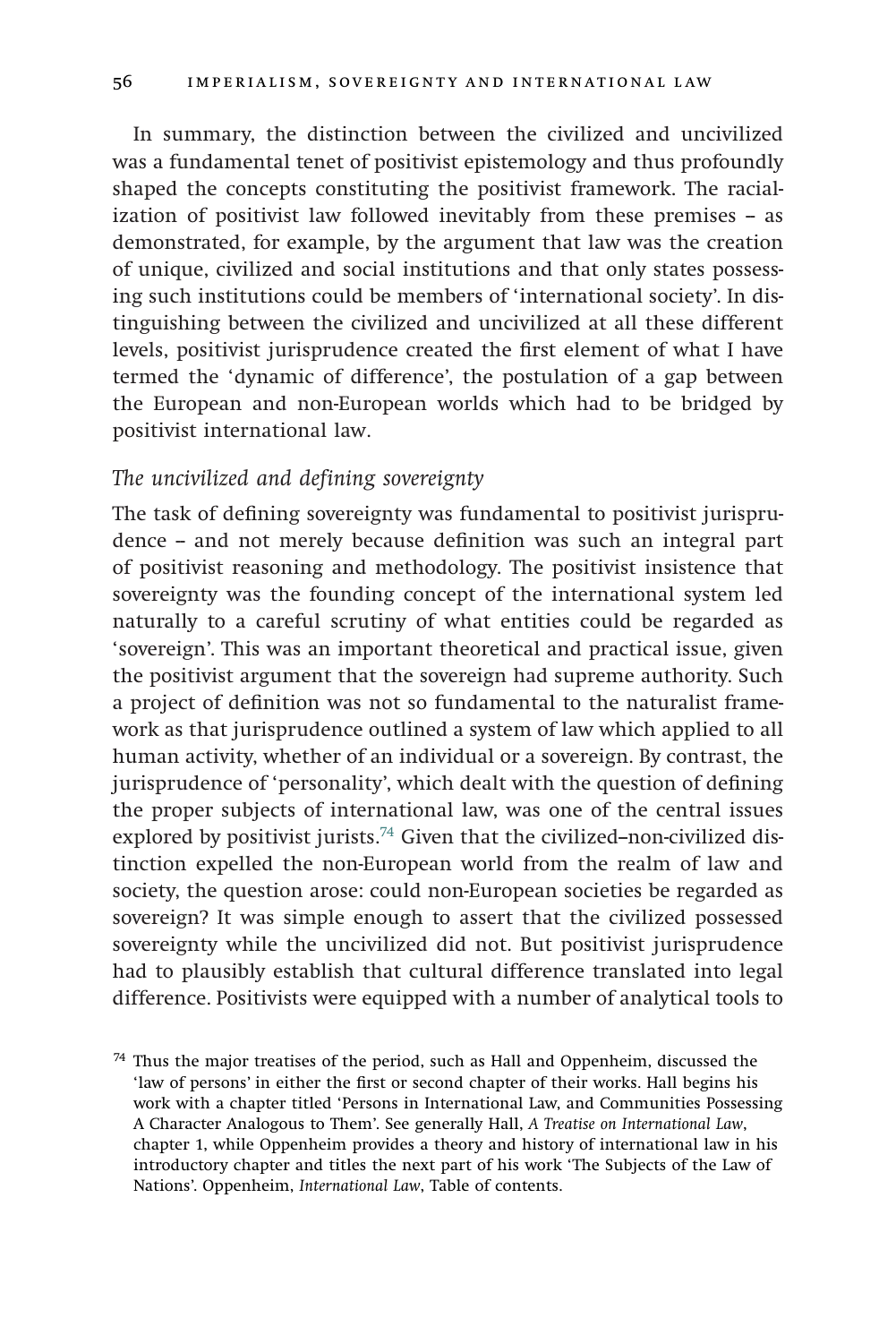arrive at such a conclusion but, given the positivist preoccupation with consistency and coherence, it had to do so in a manner consistent with the broad complex of ideas and systems of thinking which constituted sovereignty doctrine and positivist jurisprudence.

The task of identifying the 'sovereign' and defining 'sovereignty' were inter-related tasks which posed a number of complex problems for jurists. The task involved distinguishing sovereigns proper from other entities -- such as pirates, non-European states and nomads -- which also seemed to possess the attributes of sovereignty. How could it be claimed within this jurisprudence that the barbarian nations, 'a wandering tribe with no fixed territory to call its own', a 'race of savages' and a 'band of pirates['75](#page-75-0) were not sovereign? This question posed a dilemma to nineteenth-century jurists, whose understanding of positivism was ineluctably affected by Austin: simply, these entities satisfied the essential Austinian criteria of sovereignty. As Lawrence acknowledges, even the wandering tribe might 'obey implicitly a chief who took no commands from other rulers'; $\frac{7}{6}$  pirates, similarly, 'might be temporarily under the sway of a chief with unrestricted power'.<sup>77</sup>

The general answer was that sovereignty implied control over territory. For positivists, sovereignty could be most clearly defined as control over territory. Thus Lawrence states:

International Law regards states as political units possessed of proprietary rights over definite portions of the earth's surface. So entirely is its conception of a state bound up with the notion of territorial possession that it would be impossible for a nomadic tribe, even if highly organised and civilized, to come under its provisions[.78](#page-76-0)

Whatever the extent to which an entity may have satisfied the other criteria of statehood, then, a failure to occupy territory would preclude that entity from being treated as sovereign. The primacy of territory is again emphasized by Lawrence when considering two possible bases for the exercise of jurisdiction by a state, and deciding finally that jurisdiction over territory takes precedence over jurisdiction over citizens. Thus Lawrence argues that 'Modern International law, being permeated throughout by the doctrine of territorial sovereignty, has adopted the latter principle as fundamental.['79](#page-76-0)

Territorial control is thus fundamental to sovereignty, whatever the exceptions established to this rule - in the form of the principle, for

<sup>75</sup> Lawrence, *The Principles of International Law*, p. 58. <sup>76</sup> *Ibid*. <sup>77</sup> *Ibid*.

<sup>78</sup> *Ibid*., p. 136. <sup>79</sup> Lawrence, *The Principles of International Law*, p. 190.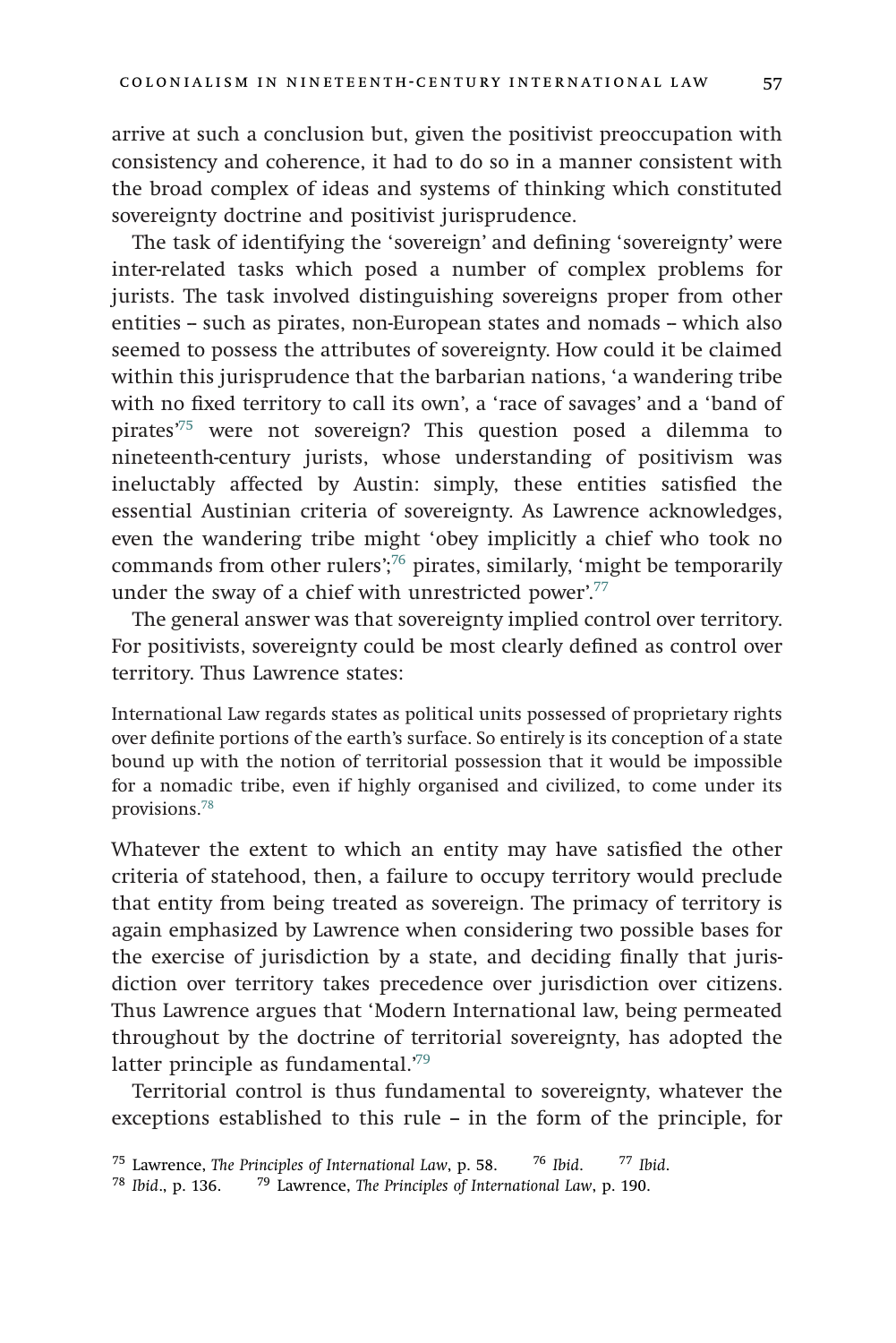example, that foreign sovereigns and diplomats are not completely subjected to a state's jurisdiction although they may be present within the territory of that state. $80$  Thus wandering tribes could not be sovereign because they failed the territorial requirement; they were not in sole occupation of a particular area of land. But the problem then confronting the jurists was that many of the uncivilized Asiatic and African states easily met both the Austinian definition of sovereignty and the requirement of control over territory; they thus posed a great problem to positivist attempts to distinguish civilized and uncivilized societies. Further, the historical reality, as Alexandrowicz points out regarding the Indies, for example, was that:

All the major communities in India as well as elsewhere in the East Indies were politically organised; they were governed by their Sovereigns, they had their legal systems and lived according to centuries-old cultural traditions. $81$ 

In Africa, as scholars such as Elias have argued, the kingdoms of Benin, Ethiopia and Mali, for instance, were sophisticated and powerful political entities which were accorded the respect due to sovereigns by the European states with which they established diplomatic relations. $82$ 

Positivist jurists could hardly disregard these facts, given especially that European powers had entered into treaties with such communities. The works of eighteenth-century jurists, for instance, gave accounts of diplomatic usages in countries such as Persia, Siam, Turkey and China, analysed the negotiations which led to the making of various treaties, and included these treaties within larger collections of international treaties.<sup>83</sup> Confronted with this dilemma, positivists resorted once more to the concept of society. The broad response was that Asiatic states, for example, could be formally 'sovereign'; but unless they satisfied the criteria of membership in civilized international society, they lacked the comprehensive range of powers enjoyed by the European sovereigns who constituted international society.<sup>84</sup>

<sup>80</sup> *Ibid*., p. 221. <sup>81</sup> Alexandrowicz, *An Introduction*, p. 14.

<sup>82</sup> See Elias, *Africa*, pp. 6–15. For a detailed study of the early history of treaty making between African and European states, see Alexandrowicz, *The European--African Confrontation*.

<sup>83</sup> See Alexandrowicz, 'Doctrinal Aspects'; see also Jeremy Thomas, 'History and International Law in Asia: A Time for Review?', in Ronald St John Macdonald (ed.), *Essays in Honor of Wang Tieya* (Dordrecht: Martinus Nijhoff, 1994).

<sup>&</sup>lt;sup>84</sup> On the problems of categorizing these entities, see Oppenheim: 'No other explanation of these and similar facts [the fact that these non-entities engaged in sovereign behaviour] can be given except that these not-full Sovereign States are in some way or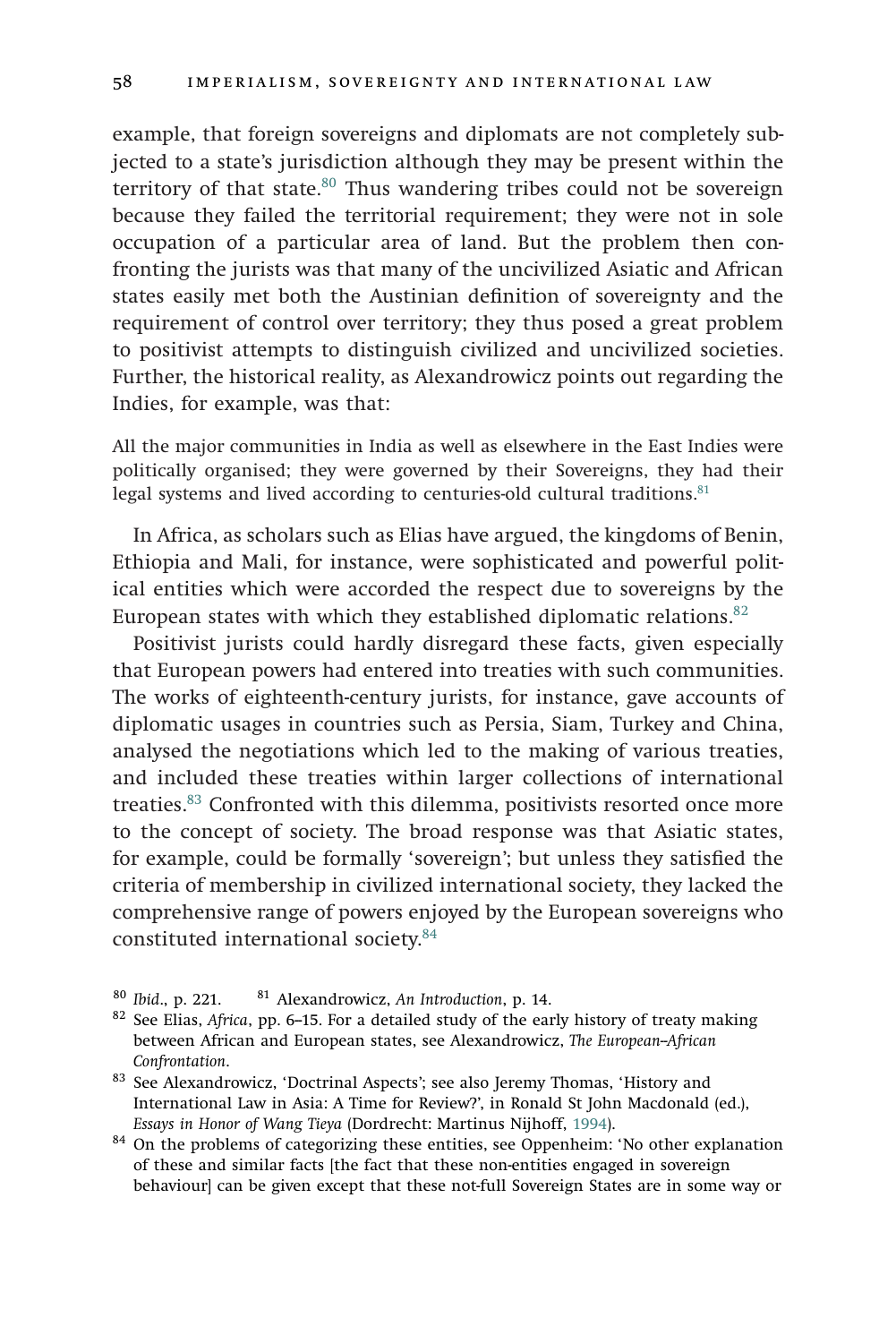The creation and maintenance of the division between the civilized and uncivilized was crucial to the intellectual and political validity of positivist jurisprudence. The distinction between the civilized and uncivilized was to be made, then, not in the realm of sovereignty, but of society. Society and the constellation of ideas associated with it promised to enable the jurist to link a legal status to a cultural distinction. Thus positivists argued that sovereignty and society posed two different tests, and the decisive issue was whether or not a particular entity  $-$  even a sovereign -- was a full member of international society. Lawrence makes this point when considering the legal status of a wandering tribe:

yet none of these communities would be subject to International Law, because they would want various characteristics, which, though not essential to sovereignty, are essential to the membership of the family of nations.<sup>85</sup>

The tribes remain outside the realm of international law, not so much because they lack sovereignty, but because they are wanting in the other characteristics essential to membership of international society. It follows then, despite positivist preoccupations with sovereignty doctrine, that 'society' and the 'family of nations', is the essential foundation of positivist jurisprudence and of the vision of sovereignty it supports. In the final analysis, non-European states are lacking in sovereignty because they are excluded from the family of nations. The novel manoeuvre of focusing on society enabled positivist jurists to overcome the historical fact that non-European states had previously been regarded as sovereign, that, by and large, they enjoyed all the rights accompanying this status, and that their behaviour constituted a form of practice and precedent that gave rise to rules and doctrines of international law.

The concept of society enabled positivists to develop a number of strategies for explaining why the non-European world was excluded from international law. One such strategy consisted of asserting that no law existed in certain non-European, barbaric regions. According to this argument, the distinction between the civilized and uncivilized was too obvious to require elaboration. Thus Lawrence, for example, states 'It would, for instance, be absurd to expect the king of Dahomey to establish a Prize Court, or to require the dwarfs of the central African

another International Persons and subjects of International Law.' Oppenheim,

*International Law*, p. 110. See *ibid.*, pp. 154-156.

<sup>85</sup> Lawrence, *The Principles of International Law*, p. 58.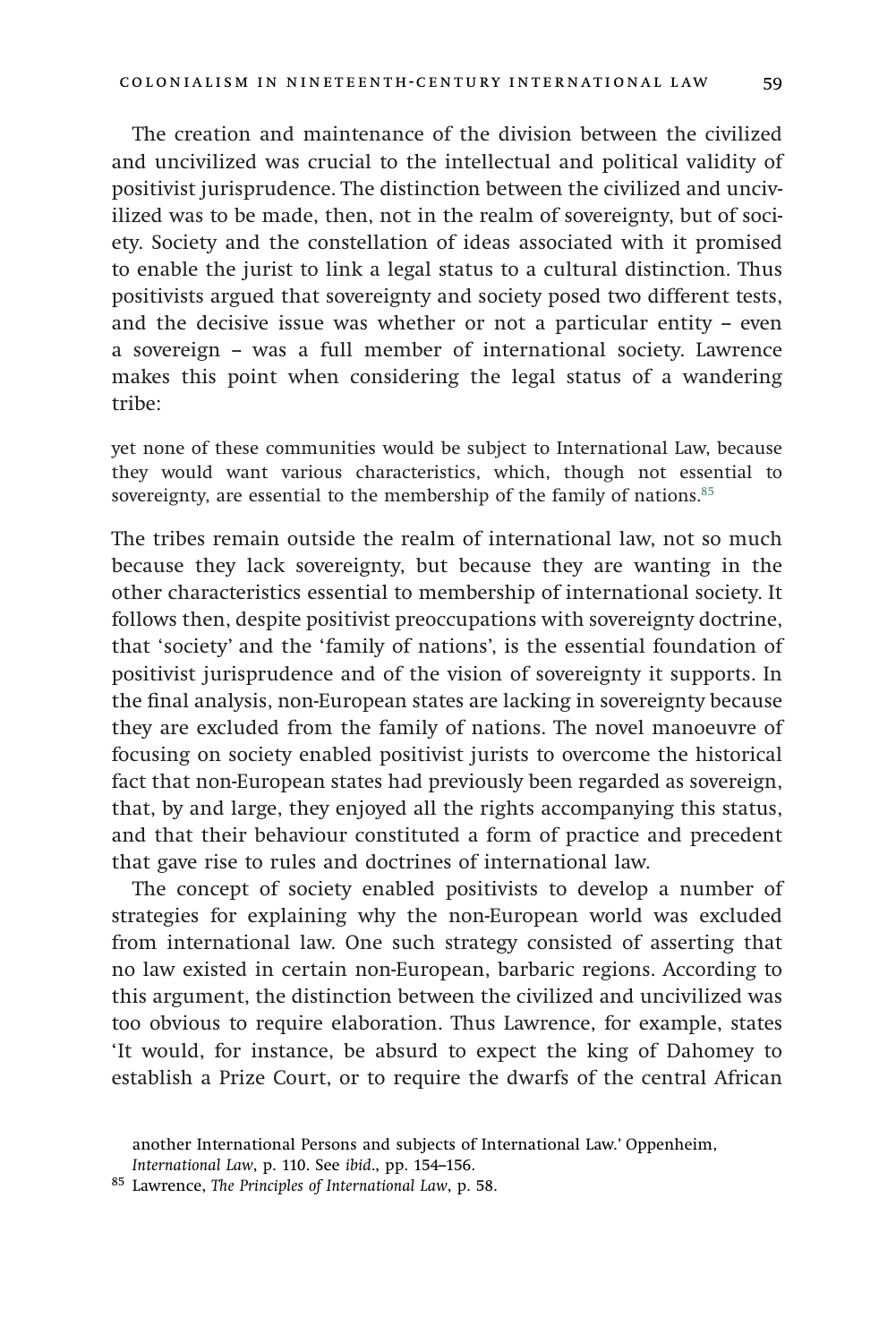forest to receive a permanent diplomatic mission'.<sup>86</sup> Such powerful evocations of the backward and barbaric confirmed the incongruity and unthinkability of any correspondence between Europe and these societies. Law did no more than maintain an essential and self-evident distinction.

And yet, closer examination of primitive societies suggested disconcerting parallels. Westlake describes the inquiries of the 'historical school' into societies 'remote from our own':

We learn from them how the different peoples whom we study usually conducted themselves with regard to family, property, or any other matter which in our actual England is regulated by law; by what beliefs and motives and by what commands or compulsion if any, their conduct was kept to its usual lines. And by accumulating a number of such investigations we learn how what we now know as the law of a country has arisen. But the analytical school are certainly right in maintaining that, if we give the name of law to anything which we so discover in a remote state of society before we have fixed in our minds what we mean by that name, we beg the question, and have no security that our language has any consistent and therefore useful sense.<sup>87</sup>

The passage reflects many of the techniques of positivism analysed earlier. The 'analytical school' establishes a definition, adheres to it and applies it rigorously and unyieldingly. Any conflict between the realities disclosed by the historical researchers and the definition must be resolved in favour of the definition, in order to maintain its 'consistent and therefore useful sense'. Language, it would seem, cannot yield to acknowledged empirical reality where this could lead to destabilizing the concepts and categories on which the system is based. In the final analysis, it would seem, the matter is decided by the simple assertion that whatever the commonalities between European and non-European societies, European societies are civilized and sovereign while non-European societies are not. Thus Westlake, even while acknowledging the fact that 'different peoples' can possess a system which

<sup>86</sup> *Ibid*. For an insightful study of this rhetoric, see Riles, 'Aspiration and Control', 723. As Riles points out in her important study, 'Lawrence's polemic participated on a number of levels in the creation of an essentialised and coherent European community defined in dichotomous opposition to non-European "savages".' *Ibid*., 736. As Riles further elaborates: 'This essentialised European identity depended however, upon an opposition of Europe to non-Europe that articulated in symbolic terms inequalities of power between Europeans and their colonial subjects.' Riles, 'Aspiration and Control', 737.

<sup>87</sup> Westlake, *Chapters on the Principles of International Law*, p. viii.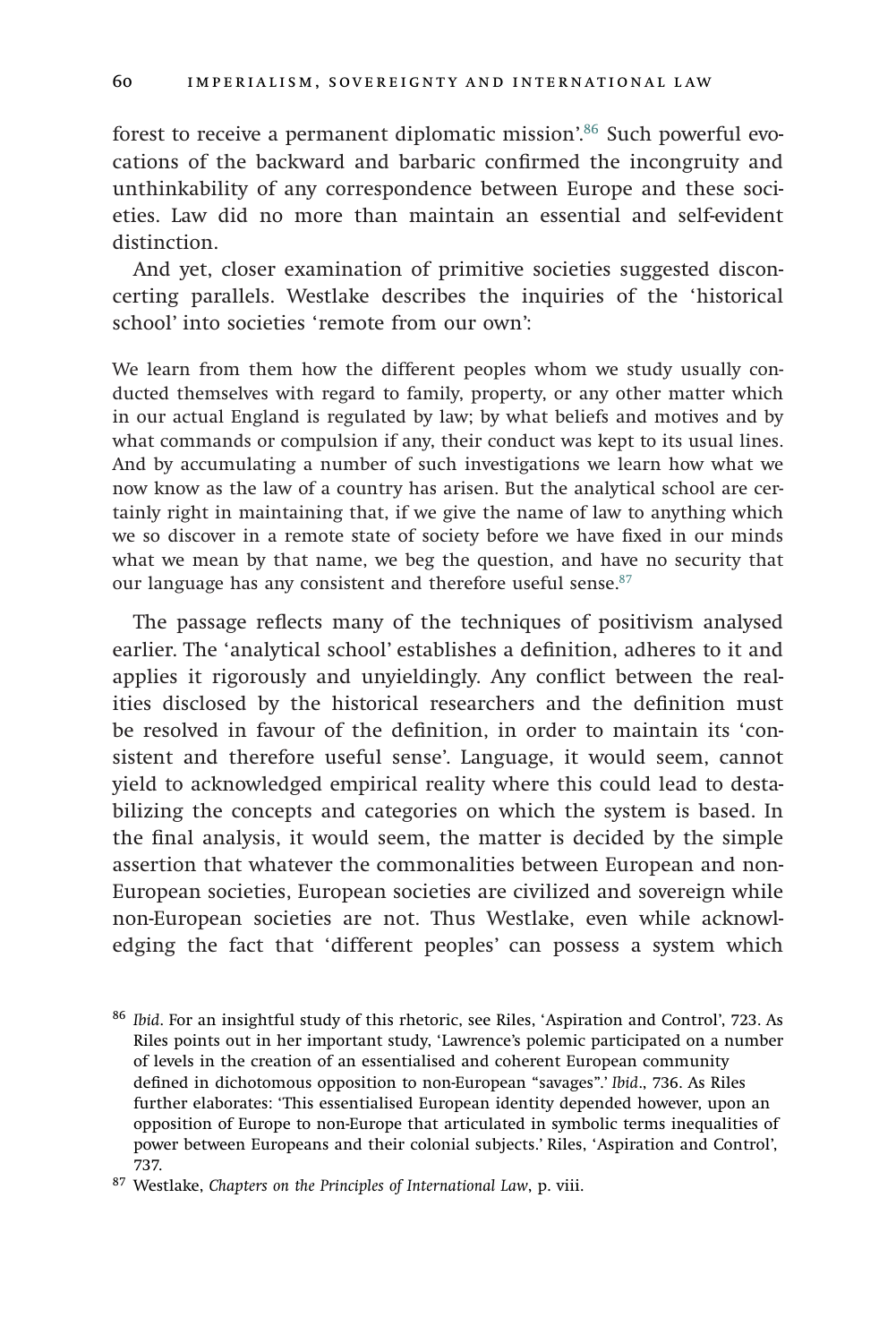disconcertingly parallels that of England, quickly proceeds to affirm that 'our actual England is regulated by law'.<sup>88</sup>

Law, then, is the preserve of England; and while other remote societies may appear to have their own laws, any tendency to affirm this similarity must be immediately repulsed as it could result in the collapse of the language of sovereignty and therefore of international law itself. Simply and summarily then, within nineteenth-century jurisprudence, law cannot be defined in such a way as to encompass the practices which historical research demonstrates as serving the same function as 'law' in Western society.

The methodology of the analytical school was thus important, not merely in terms of the broad theoretical debate it was engaged in with the historical school, but because it was through the suppression of implications arising from the historical school that the analytical school could make the distinction between the civilized and non-civilized which was central to positivist attempts to preserve the coherence of their jurisprudence in the face of the problems posed by the non-European world.

A second strategy used to distinguish the civilized from the uncivilized consisted of asserting that while certain societies may have had their own systems of law these were of such an alien character that no proper legal relations could develop between European and non-European states. Positivist jurists such as Westlake, then, made further distinctions between the Asiatic states, for example, which were characterized as being in certain respects civilized but 'different'<sup>89</sup> and the 'tribal peoples' who were more severely denounced as completely backward.90

In this way, positivists formulated different classifications for the non-Europeans, and distinctions were made for certain purposes between the societies of Asia, Africa and the Pacific.<sup>91</sup> Basically, however, these classifications were irrelevant in terms of the broad issue of the central

<sup>&</sup>lt;sup>88</sup> The word 'actual' is used in a curious fashion, almost as though to add reassurance, to suppress the suggestion -- which Westlake himself provokes -- that there could be some other England which compares with the savage societies which Westlake is intent on separating from England.

<sup>89</sup> Westlake, *Chapters on the Principles of International Law*, p. 102. For Westlake, government is the test of civilization; Asiatic states satisfy this test as they comprise populations 'leading complex lives of their own' with their own systems of family relations, criminal law and administration. *Ibid*., pp. 141--142.

<sup>&</sup>lt;sup>90</sup> See Westlake, *Chapters on the Principles of International Law*, pp. 142-155.

<sup>&</sup>lt;sup>91</sup> See discussion on pp. 84-[86.](#page-73-0)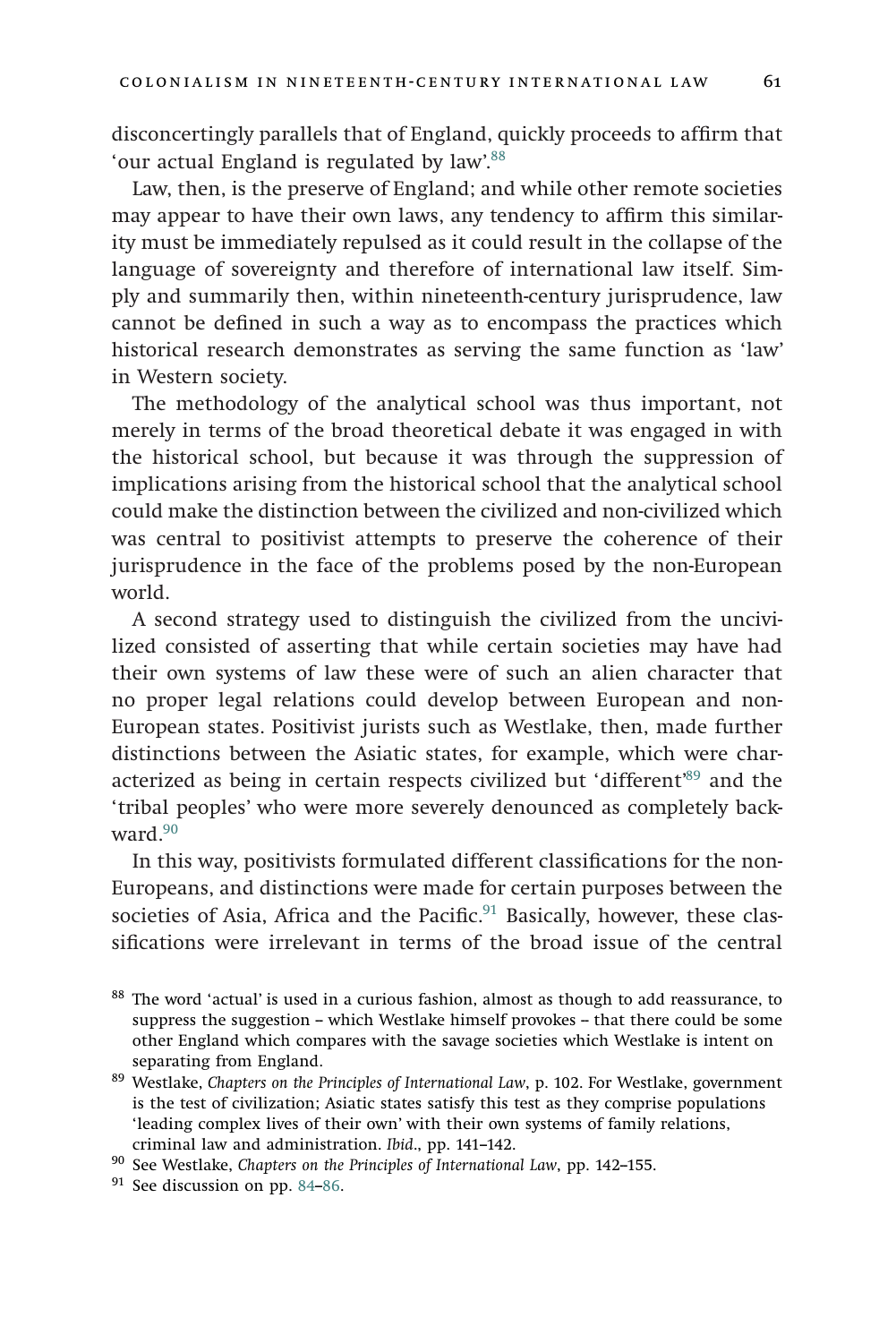distinction between the civilized and uncivilized. All non-European societies, regardless of whether they were regarded as completely primitive or relatively advanced, were outside the sphere of law, and European society provided the model which all societies had to follow if they were to progress.

The positivist attempt to distinguish between the civilized and uncivilized was fraught with unresolvable complications. Westlake's analytic approach sought to extinguish any suggestion of correspondence between advanced European and primitive non-European peoples; but seen from a broader perspective, there was a complete irony in this insistence that only one form of law could accurately be given the term 'law'. After all, it was precisely by relativizing and contesting Austin's rigid definition of law, a strategy used by members of both the analytical and historical schools, that international law could claim to be law at all.<sup>92</sup> If states could be regarded as governed by 'law' they were governed by law in the same way that the primitive societies described by Maine were governed by law, notwithstanding the lack of a determinate sovereign who issues laws enforced by controls. $93$  Seen from this perspective, there is an identity between primitive societies and international law; and it is by asserting the validity of primitive societies governed by custom, the principal source of international law, that international law is established as a scientific discipline. Having been so established, however, international law then emphatically disassociates from the primitive by becoming the authoritative, master discipline which identifies, places and expels the primitive. The implications of the disconcerting identity between the international and the primitive is not explored. For if the uncivilized non-European societies were to be expelled from the field of international society because they were barbaric and primitive, it followed that international law occupied a similar status with respect

 $92$  The analytic approach relativised Austin by arguing that his definition was only one definition of law. This is the approach taken by Westlake, *Chapters on the Principles of International Law*, pp. viii--ix. Walker went further and argued that Austin's definition was philologically inaccurate. See Walker, *A History of the Law of Nations*, pp. 14--17. The historical approach suggested that Austin's definition of law appplied only to modern European society. Others, such as Bryce, went further and argued that Austin's definition did not apply accurately to *any* societies. See Wilfrid E. Rumble, 'Introduction', in John Austin, *The Province of Jurisprudence Determined* (Wilfrid E. Rumble, ed., New York: Cambridge University Press, 1995), p. xxii. In essence, both the analytic and historical schools, in attempting to rescue the discipline of international law, were attacking Austin for privileging one very specific meaning of the word 'law'.

<sup>93</sup> For a discussion of Maine's work in this context, see Walker, *A History of the Law of Nations*, p. 12.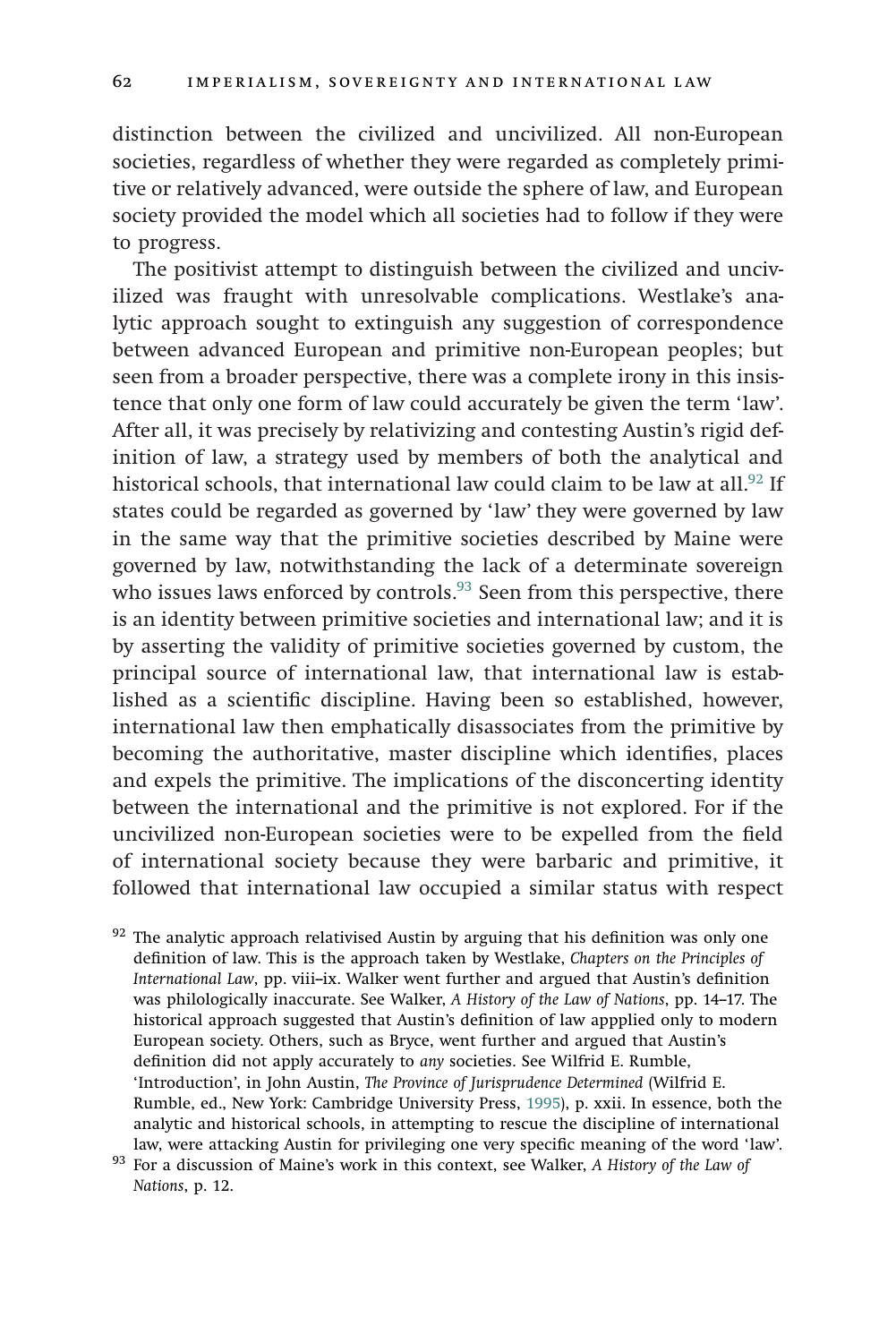to domestic law, law properly so called. If this was so then international law was an inferior discipline just as non-European peoples were inferior peoples; correspondingly, rather than possessing any integrity and coherence of its own, international law bore only a faint and subordinate relationship with domestic law, and could hope to evolve only by imperfectly mimicking the definitive institutions and practices of domestic law. Conformity with the master model of Europe, after all, was the path to progress prescribed by positivist international lawyers for the non-European peoples. These implications are not addressed by the positivist jurists intent both on establishing their discipline and demonstrating its usefulness.

Even at the theoretical, jurisprudential level, then, alien societies are a primary threat to the integrity of the overall structure. Consequently, the international law of the period can be read, not simply as the confident expansion of intellectual imperialism, but as a far more anxiety-driven process of naming the unfamiliar, asserting its alien nature, and attempting to reduce and subordinate it.

Within the positivist universe, then, the non-European world is excluded from the realms of sovereignty, society, law; each of these concepts which acted as founding concepts to the framework of the positivist system was precisely defined, correspondingly, in ways which maintain and police the boundary between the civilized and uncivilized. The whole edifice of positivist jurisprudence is based on this initial exclusion, this determination that certain societies are beyond the pale of civilization. Furthermore, it is clear that, notwithstanding positivist assertions of the primacy of sovereignty, the concept of society is at least equally central to the whole system.

Quite apart from the fact that the concept of society was crucial to any refutation of Austin's criticism, it was only by recourse to this concept that jurists could divide the civilized from the uncivilized and thereby demarcate in legal terms the exclusive sphere occupied by European states. This distinction having been established, it was possible for jurists to draw upon disciplines such as anthropology to elaborate on the characteristics of the uncivilized. Finally, the constitution of sovereignty doctrine itself was based on this fundamental distinction because positivist definitions of sovereignty relies on the premise that civilized states were sovereign and uncivilized states were not.

Afflicted by all the insecurities generated by Austin, positivist jurists nevertheless attempted to present international law as a coherent and autonomous scientific discipline which could play an important role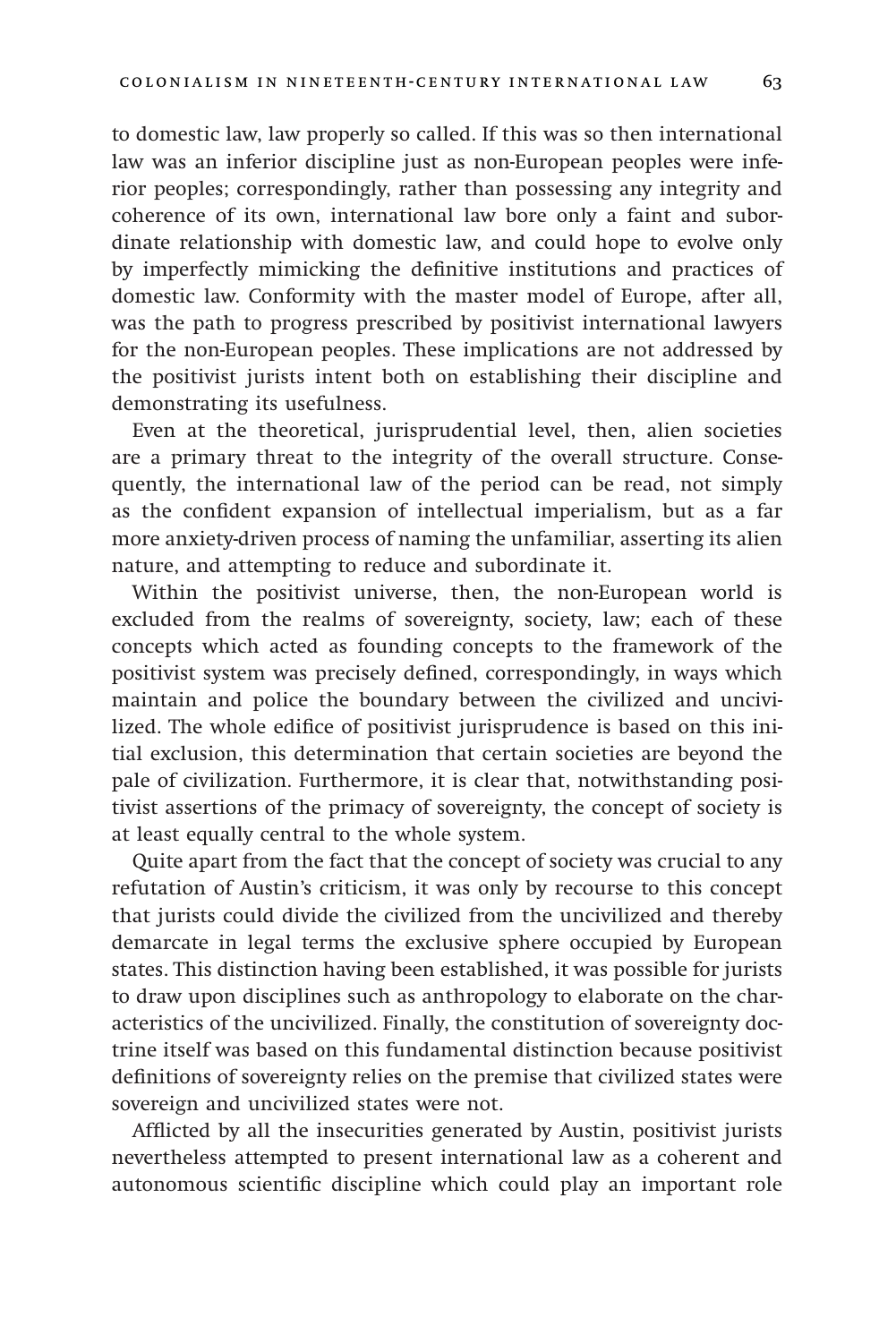in the management of international relations. For an international law anxious to establish itself and make good its claims to be both scientific and practical, colonialism could be seen as an ideal subject. This was not merely because 'colonial problems' had become a central preoccupation of European powers to whom the acquisition of colonies had become fundamental to their prestige, and whose consequent competition for colonies threatened to lead to the first great European war since the defeat of Napoleon. It was also because the colonial problem appeared, at least initially, to be free of many of the central complications raised by Austin. Both the analytical and historical schools pointed to the deficiencies of Austinian thinking, but the real power of his critique of international law emerged whenever a dispute developed between two sovereign states. How was such a dispute to be resolved in the absence of an overarching sovereign to articulate the appropriate law, adjudicate the dispute and enforce the verdict? The absence of any such system was made explicit by the efforts made at the end of the nineteenth and early twentieth centuries to institute a system of international arbitration and to codify international law, which could be seen as attempts to address exactly these problems. $94$  By contrast, the colonial encounter did not directly pose such problems: it was an encounter, not between two sovereign states, but between a sovereign European state and an amorphous uncivilized entity; and enforcement posed no real difficulties because of massively superior European military strength. Having stripped the non-European world of sovereignty, then, the positivists in effect constructed the colonial encounter as an arena in which the sovereign made, interpreted and enforced the law. In this way, the colonial arena promised international jurists a chance to develop a jurisprudence which demonstrated the efficacy, coherence and utility of international law free of the ubiquitous and unanswerable Austinian objections.<sup>95</sup> In short, the colonies offered international law the same opportunity they traditionally extended to the lower classes and the dissolute members of the aristocracy – of the imperial centre:

 $94$  On these efforts and the importance attached to them, see Oppenheim, 'The Science of International Law', 313; Koskenniemi, *From Apology*, pp. 123--129.

<sup>&</sup>lt;sup>95</sup> As Riles notes jurists such as Lawrence 'diverted attention from the positivist vision of law as *force*, and reorganised international law around the theme of *order* to reassure the reader of viability of the discipline's project'. Riles, 'Aspiration and Control', 726 (footnotes omitted, italics in original). Further, it was particularly in the colonial context that the idiom of order could acquire an especially compelling significance. *Ibid*., p. 727.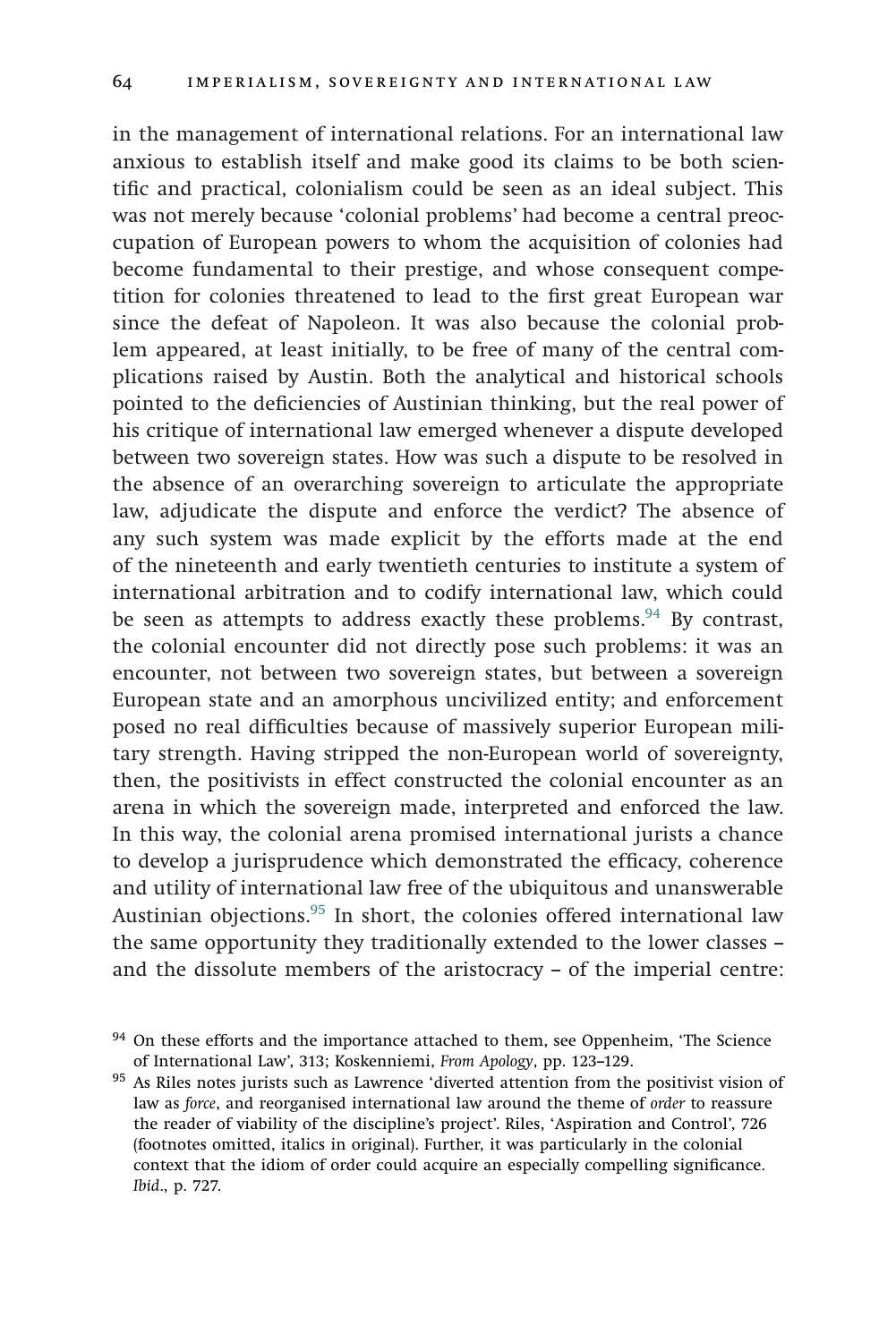the opportunity to make something of yourself, to prove and rehabilitate yourself.

The division between the civilized and the uncivilized was central to this project: however, efforts to effect this crucial distinction were disrupted by the complication that the uncivilized resembled the civilized in very important respects, while the discipline of international law itself bore disconcerting connections with the primitive. The primitive was not so much outside international law awaiting its ordering ministrations, but within the very heart of the discipline, and the subsequent efforts of the international jurist to define and manage the primitive served to conceal this fundamental connection.

# **Native personality and managing the colonial encounter**

#### *Introduction*

Whatever the positivist assertions as to the legal absence of non-European societies, however, contact between European Empires and the societies of Asia, Africa and the Pacific was intensifying at precisely this period, the latter half of the nineteenth century. The expansion of colonial Empires was one of the defining features of the international relations of the period. Jurisprudentially, the task confronting the positivists was that of formulating the doctrines which could legally account for this expansion of Europe. The interaction between European and non-European societies, which had by this time been taking place for more than four centuries, had generated a significant and complex body of treaties.<sup>96</sup>

Despite this, the positivists purported to expel the non-European world from the realm of legality by insisting on the distinction between civilized and non-civilized states and then proceeding to effect the readmission of non-European states into 'international society' by the use of the modern and distinctive analytic tools of positivism. Basically, then, just as positivists sought to reconstitute the discipline according to prevailing ideas of modernity and science, so too they endeavoured to recast entirely the legal basis of relations between the civilized and uncivilized by framing the project as though the colonial encounter

<sup>96</sup> See Alexandrowicz, *An Introduction* and *The European--African Confrontation*; Ian Brownlie, 'The Expansion of International Society: The Consequences for the Law of Nations', in Hedley Bull and Adam Watson (eds.), *The Expansion of International Society* (New York: Oxford University Press, 1984), pp. 357-369 at pp. 358-361.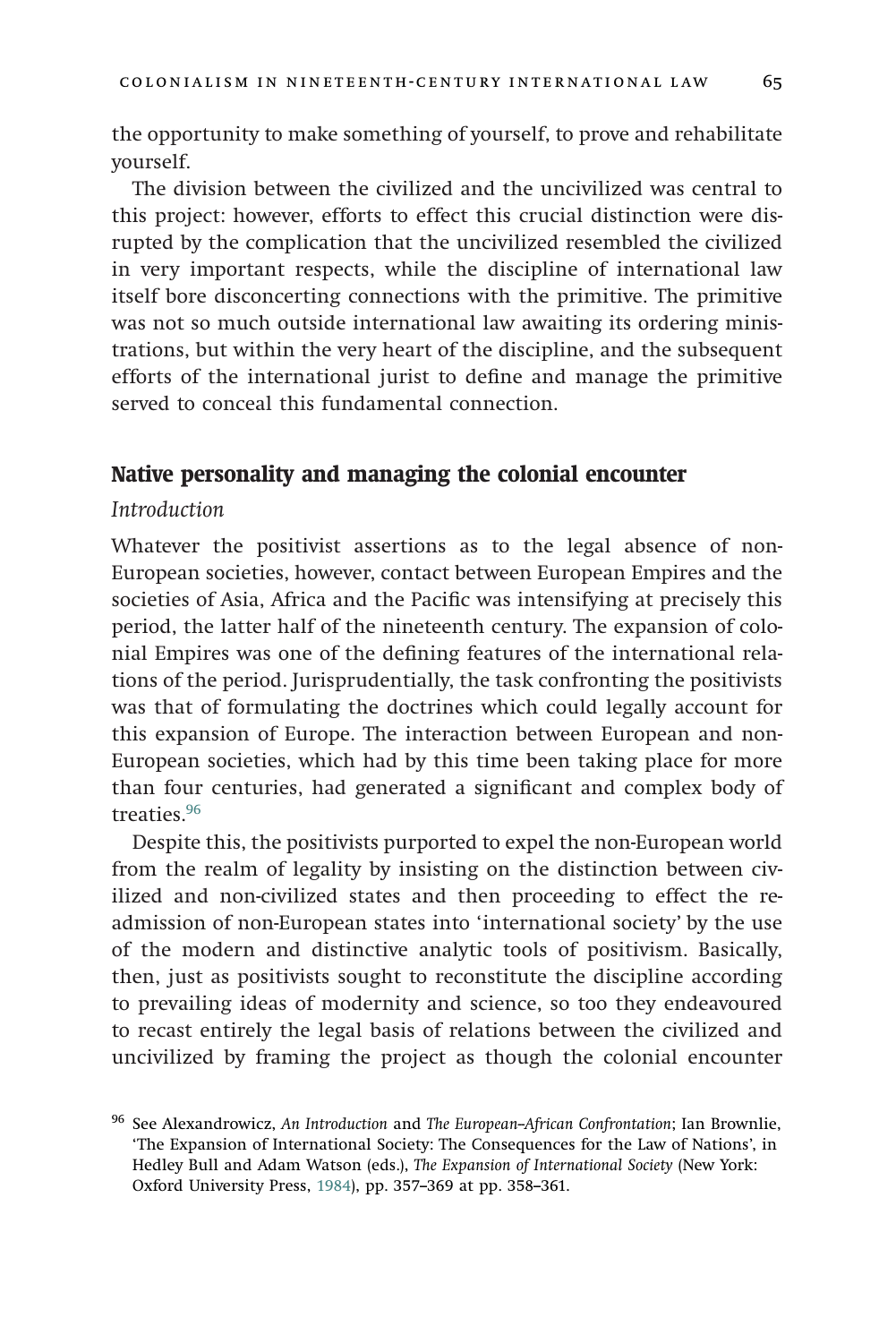was about to occur, as opposed to having already taken place. This was accomplished by basing the inquiry on the premise that the uncivilized were outside the law, and the positivist task was to define the terms and methods by which they were to be assimilated into the framework of law. Positivist jurists made little attempt to acknowledge, much less engage with, the naturalist past and the techniques used by the naturalists to account for the preceding centuries of contact between European and non-European peoples. The principal importance of this manoeuvre was that the re-entry of non-European societies into the sphere of law could now take place on terms which completely subordinated and disempowered those societies. This was achieved by deploying the new, racialised scientific lexicon of positivism which, it was asserted, represented a higher and decisive truth. The language of positivism was only one part of a far larger and massively elaborate vocabulary of conquest that had been developing in many of the disciplines of the late nineteenth century. Anthropology, science, economics and philology, while purporting in various ways to expand impartial knowledge, participated crucially in the colonial project. $97$ International law relied upon, reinforced and reflected this larger body of thought, from which it could borrow when required to further its own project.

This section explores this positivist project by focusing on three closely related and intersecting concerns. First, I examine how the positivist method, with its ambitions to be scientific and coherent, effected the assimilation of the non-European world into international society, and the different doctrines and techniques it developed for this purpose. Second, I focus particularly on the concept of sovereignty and the variations of sovereignty that are embodied in the doctrines of assimilation and, in particular, the notion of 'quasi-sovereignty' that positivists developed in order to remedy problematic aspects of their theory of assimilation. This was only one example of sovereignty doctrine mutating in the confusions arising from the colonial encounter. Thirdly, I examine how positivists characterized the different peoples of Asia, Africa and the Pacific, and the effects and function of these characterizations within the overall positivist framework. Finally, I seek to place these jurisprudential developments within a broader context, as diplomatic, political and ideological considerations inevitably

<sup>97</sup> This is one of the central themes of Said's work. See Said, *Orientalism*, pp. 12--13.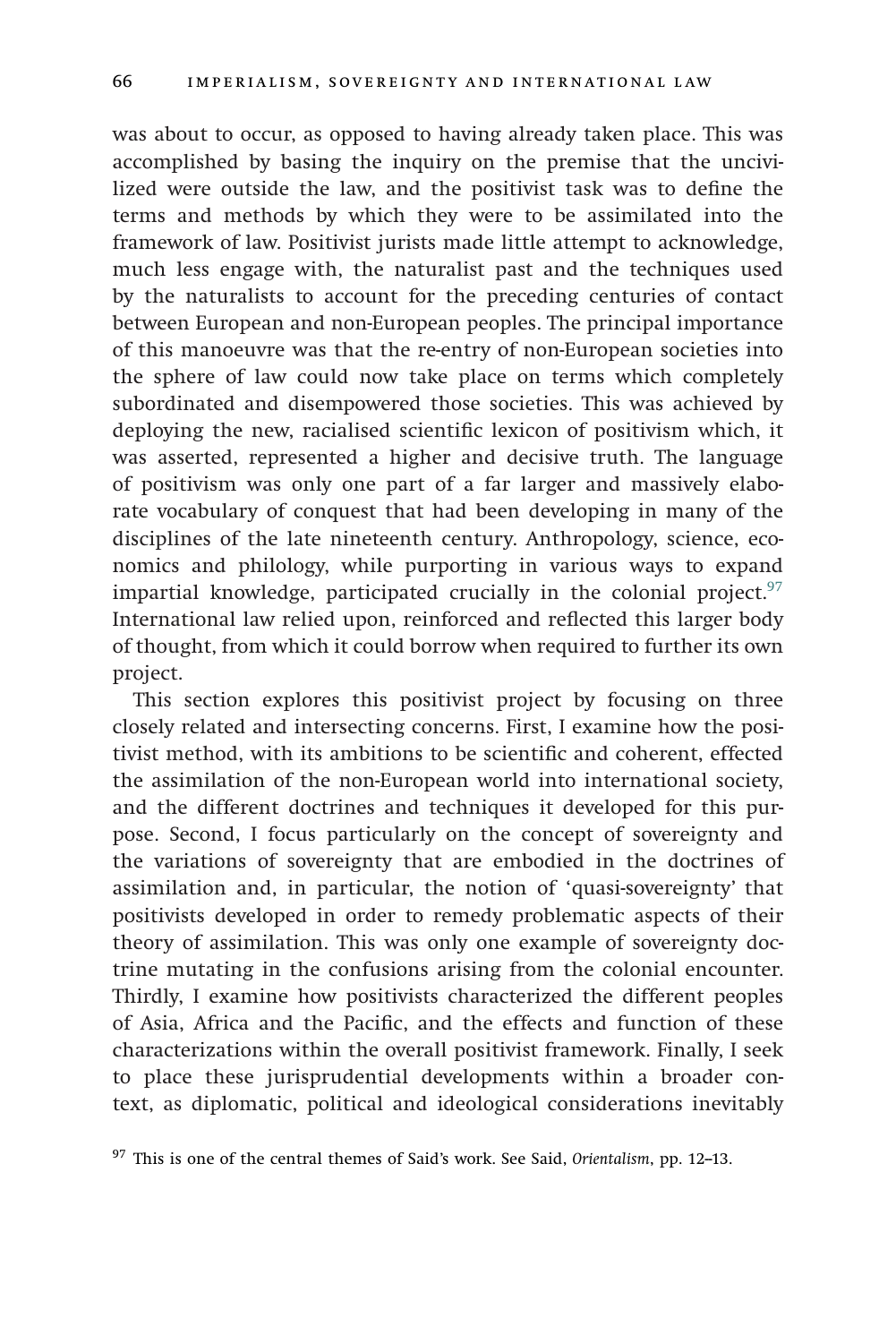affected the development and application of these doctrines. For these purposes, I focus on the Berlin Africa Conference of 1884-5, which sought to deal with the problems attendant upon the partitioning of Africa.

### *Doctrines of assimilation*

In somewhat simplistic terms, non-European peoples could be brought within the realm of international law through four basic and often interrelated techniques. First, treaty making constituted the basic technique for regulating relations between European and non-European peoples. Treaties could provide for a broad set of arrangements, ranging from agreements governing trading relations between the two entities to treaties by which the non-European entity ostensibly ceded complete sovereignty to the European entity. Secondly, non-European peoples were colonized and thus subjected to the control of European sovereignty. Colonization took place by a number of methods including by a treaty of cession, by annexation, or by conquest. Thirdly, independent non-European states such as Japan and Siam (as it then was) could be accepted into international society by meeting the requirements of the standard of civilization of, and being officially recognised by, European states, as proper members of the family of nations. Fourthly, European states, particularly in the latter part of the nineteenth century, often acquired control over Asian and African societies by a special type of treaty, protectorate agreements. While these four categories are crudely distinct, they are nevertheless far from mutually exclusive: protectorates were established through treaties, for example, and protectorates sometimes became colonies.

## Treaty relations between Europeans and non-Europeans

The juridical problems that positivists faced in developing a jurisprudence that would account for colonialism were attributable not only to the analytic limitations of positivism but to the particular character of the colonial expansion as it occurred in the latter part of the nineteenth century.

It is hardly controversial that one of the primary driving forces of nineteenth-century colonial expansion was trade. The right to enter other territories to trade, the freedom of commerce asserted so powerfully and inevitably even in Vitoria's time, was a principal rule of nineteenth-century legal and diplomatic relations. Historically, much of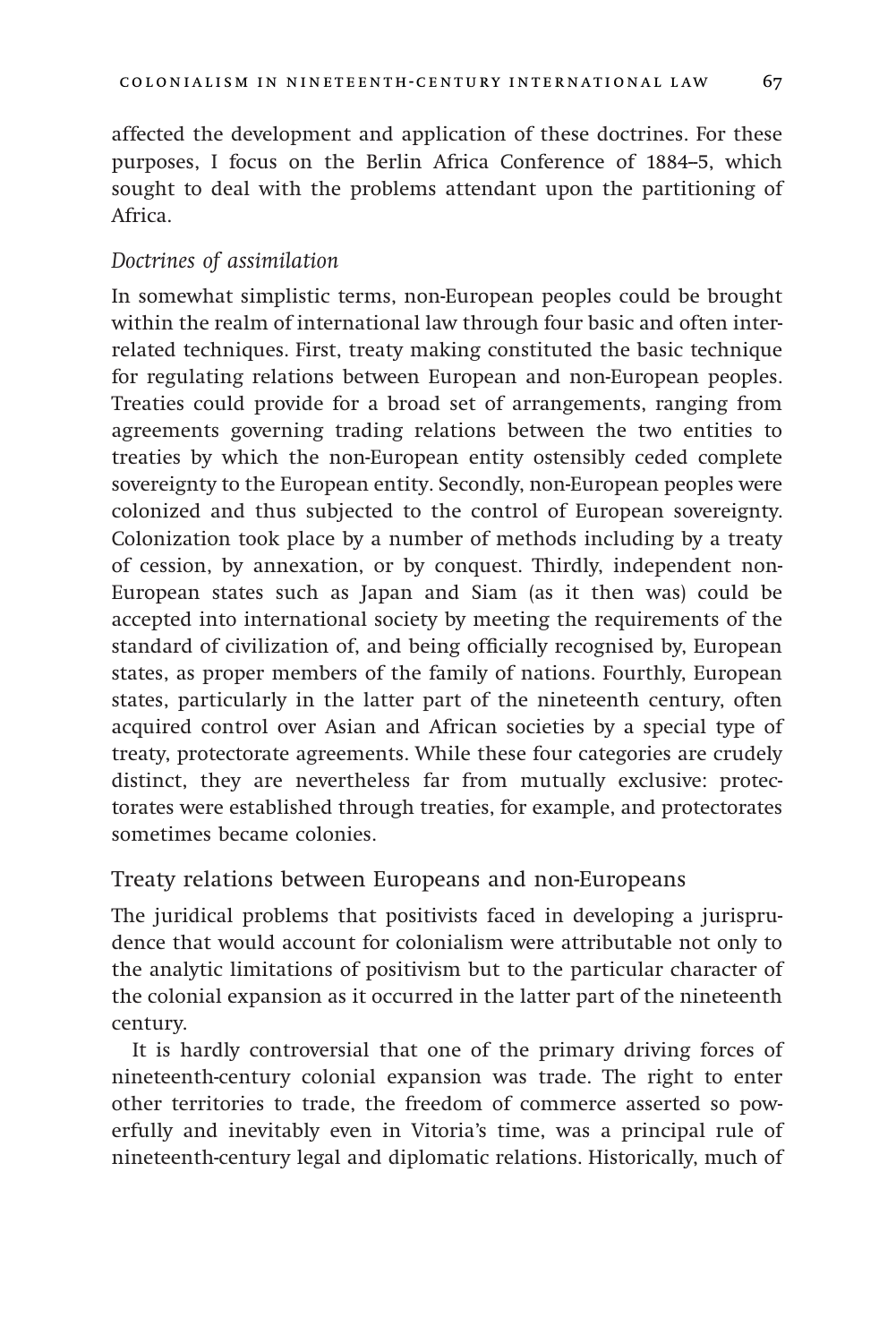the early trade had been conducted by trading companies such as the British East India Company and the Dutch East India Company.<sup>98</sup> The characteristics and functions of such companies had been clearly summarized by M. F. Lindley:

Formed in most cases, at all events from the point of view of the shareholders, for the purpose of earning dividends, these corporations have proved to be the instruments by which enormous areas have been brought under the dominion of the States under whose auspices they were created, and in this way they have been utilised by all the important colonizing Powers. The special field of their operation has been territory which the State creating them was not at the time prepared to administer directly, but which offered good prospects from the point of view of trade or industrial exploitation.<sup>99</sup>

All these factors inevitably affected the international law of the period. Doctrines were developed to give trading companies some measure of legal personality by characterizing them as extensions of the Crown by virtue of royal charter.<sup>100</sup> Trading companies were thus capable of asserting sovereign rights over non-European peoples who were deprived of any sort of sovereignty by this same law.101 Company charters allowed them not merely to trade in particular areas, but to make peace and war with natives, and the power to coin money. $102$  The control of territories by companies established for the explicit purpose of making money meant, inevitably, that the territories were administered simply for profit.103 Unsurprisingly, governance driven by such imperatives resulted in excesses which led to wars between the companies and the African and Asian peoples they purported to govern, as a consequence

- <sup>101</sup> Thus, as Lindley notes of the British East India Company, 'what was at first a mere trading Corporation came in the course of time to exercise sovereign rights over an immense area which afterwards passed under the direct administration of the British Crown'. Lindley, *The Acquisition and Government*, p. 94.
- $\frac{102}{103}$  *Ibid.*

<sup>98</sup> See generally D. K. Fieldhouse, *The Colonial Empires: A Comparative Survey from the Eighteenth Century* (London: Weidenfeld & Nicolson, 1966).

<sup>99</sup> Lindley, *The Acquisition and Government*, p. 91.

<sup>100</sup> For a discussion of the powers and status of the British East India Company, *see Nabob of Arcot* v. *The East India Company*, 3 Bro.C.C. 292; 29 Eng. Rep. 544 (1791), reprinted in (1967) 6 *British International Law Cases* 281.

<sup>103</sup> See Lawrence, *The Principles of International Law*, pp. 174--175. As Fieldhouse points out, these trading companies changed their modes of operation very significantly over the years. From being intent simply on trading in the sixteenth and seventeenth centuries, these companies increasingly engaged in acquiring and governing territories in order to protect their interest in the eighteenth and nineteenth centuries. See Fieldhouse on the East India Company and England's colonization of India. Fieldhouse, *The Colonial Empires*, pp. 149--152, 161--173.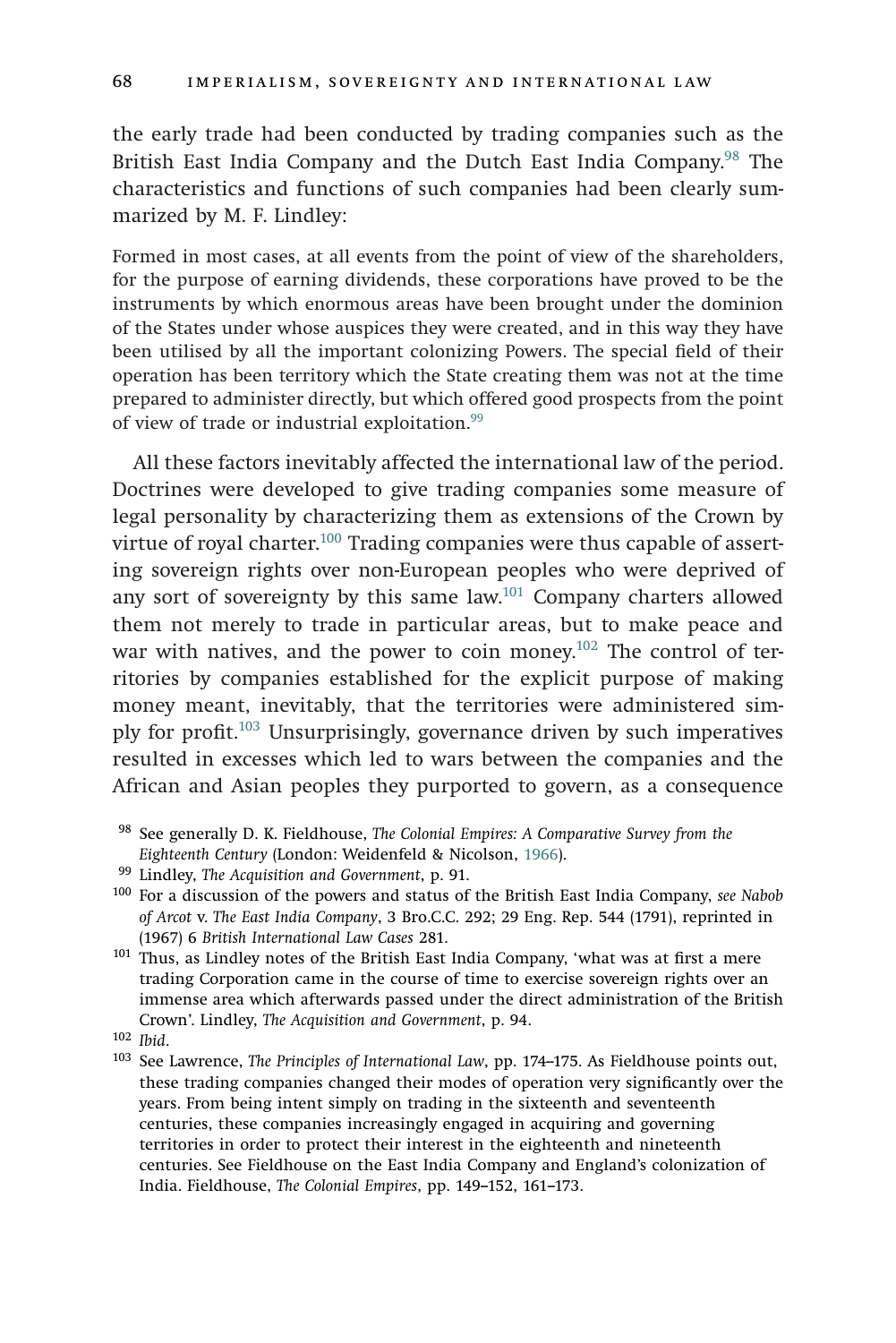of which these companies often embroiled their chartering sovereigns in complex foreign wars.

By the end of the nineteenth century, European states were directly assuming responsibility for colonial territories. Direct rule by the European sovereign itself often followed. Thus, The East Indian Company was dissolved and the British Crown took direct control over India in 1858.<sup>104</sup> The direct involvement of European states in the whole process of governing resulted in a shift from the vulgar language of profit to that of order, proper governance and humanitarianism. This new synthesis was articulated at the Berlin Conference in 1884–5, where humanitarianism and profit-seeking were presented in proper and judicious balance as the European Powers carved up Africa. The Berlin Conference marked a new phase in the colonial enterprise, not only because it formulated a new ideological basis for the expansion of European Empires but because it attempted to establish a firm and clear framework for the management of the colonial scramble which otherwise threatened to exacerbate inter-European rivalries.<sup>105</sup>

The direct involvement of European states in the scramble for colonies led to a number of complications. Legal niceties were hardly a concern of European states powerfully intent on imperial expansion. The positivists insisted on the supreme power of the sovereign state; but if everything a state did was 'legal', then law had no place at all in the scheme of international relations. Thus, in order to assert the existence and relevance of the discipline, positivism had to balance its emphasis on sovereign power with the formulation of a clear set of rules which were observed and obeyed by sovereign states. This familiar problem, of the relationship between law and politics in positivist international law, manifested itself uniquely in the colonial encounter. State behaviour was the basis of positivist jurisprudence; but it was difficult to detect any consistent and principled behaviour in the flux, confusion and self-interest of the colonial encounter. Consequently, there was every danger that law would degenerate into expediency.

A further problem was posed by the fact that although positivists asserted that non-European societies were officially excluded from the

<sup>104</sup> Pursuant to the Government of India Act of 1858. Lindley, *The Acquisition and Government*, p. 95.

<sup>105</sup> The Berlin Conference, however, hardly succeeded in eliminating such rivalries. Britain and France nearly went to war over the 1898 'Fashoda incident', for example. See generally David Levering Lewis, *The Race to Fashoda: European Colonialism and African Resistance in the Scramble for Africa* (New York: Weidenfeld & Nicolson, 1987).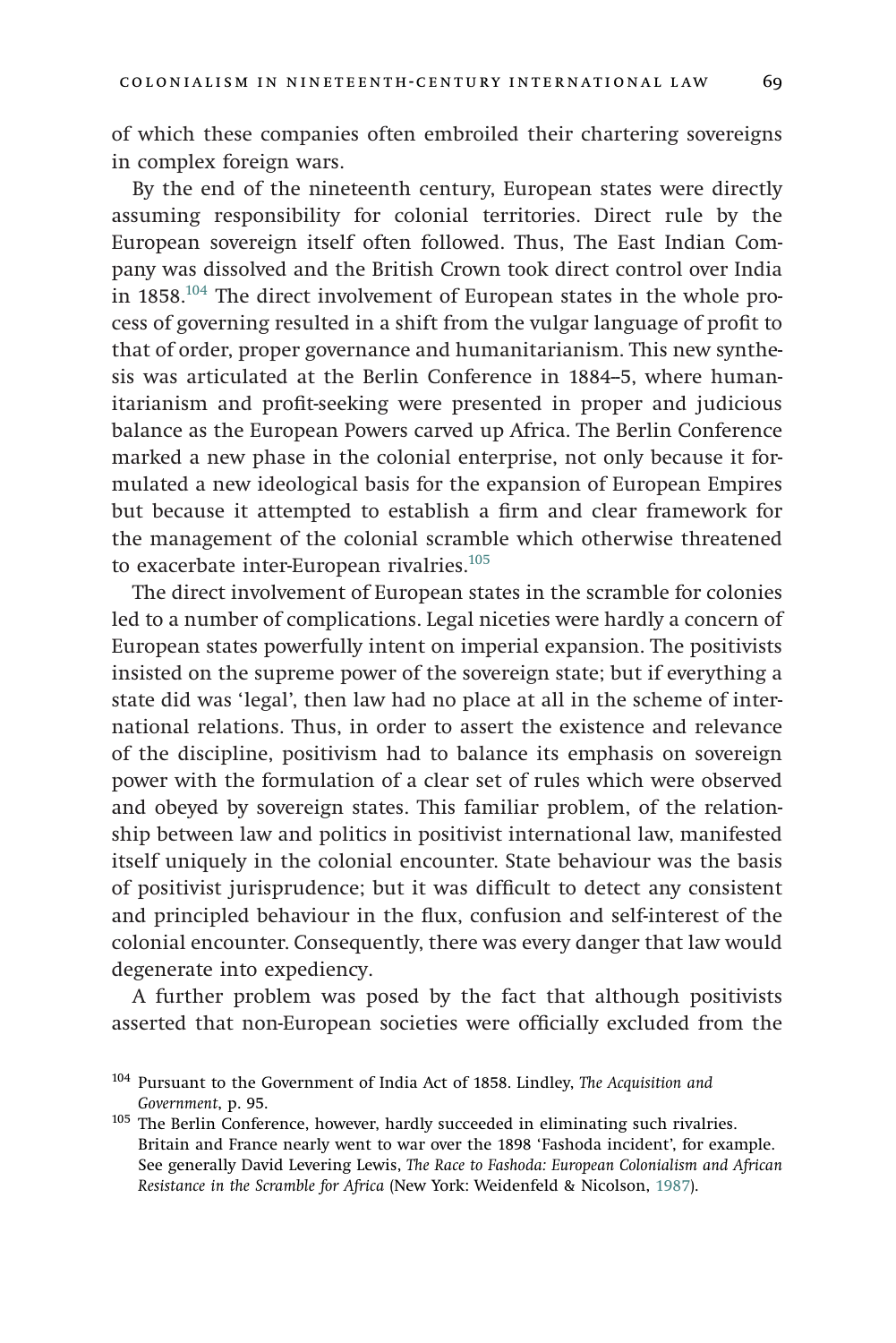realm of international law, numerous treaties had been entered into between these supposedly non-existent societies and European states and trading companies in the period from the fifteenth century onwards. Furthermore, these treaties, and the state practice which followed, suggested that both the European and non-European parties understood themselves to be entering into legal relations. Many doctrines of international law, accepted even by the nineteenth-century jurists, had been produced by this intercourse. As Alexandrowicz's comprehensive account of the relations between the European and East Indian states prior to the nineteenth century points out, for example

the details of mutually agreed principles of inter-State dealings can be ascertained from the texts of treaties and documents relating to diplomatic negotiations which took place before and after their conclusion.<sup>106</sup>

The status of these treaties became problematic as a result of the emergence of positivism. Indeed, several jurists of the eighteenth century had anticipated the problem which now confronted the nineteenthcentury positivists. Noting that positive law  $-$  the custom and treaty law developing among European states -- was becoming increasingly significant, these jurists raised the problem of the implications of these developments for the 'universal' international law which applied to all states and which regulated centuries of interaction between Europe and Asia. $107$ 

This history of treaty making posed a challenge to the positivist framework as the fundamental premises of positivism, when extended to their logical conclusion, implicitly suggested that treaties with non-Europeans were impossible. After all, the treaty is a legal instrument; it presupposes, at least, a sense of mutual obligations and an overarching system of law which would both recognize the treaty as a legal instrument and would be resorted to in the event of disputes as to the meaning of the treaty. The existence of a treaty, in this way, presupposed a legal universe to which both parties adhered.108 This presupposition, however, contradicted the powerful positivist claim that non-Europeans were uncivilized, that they were lacking in any understanding of law at all – or else,

<sup>106</sup> Alexandrowicz, *An Introduction*, p. 2.

<sup>107</sup> See Alexandrowicz, 'Doctrinal Aspects'. Alexandrowicz's general argument, presented in this article and in his book on the Asian--European encounter, is that treaties in the period from the fifteenth to the eighteenth centuries were generally more equal than the imposed, unequal treaties of the nineteenth century.

<sup>&</sup>lt;sup>108</sup> Further, as Carty notes, 'treaty making capacity was a vital mark of sovereignty and independence'. Carty, *The Decay of International Law*, p. 65.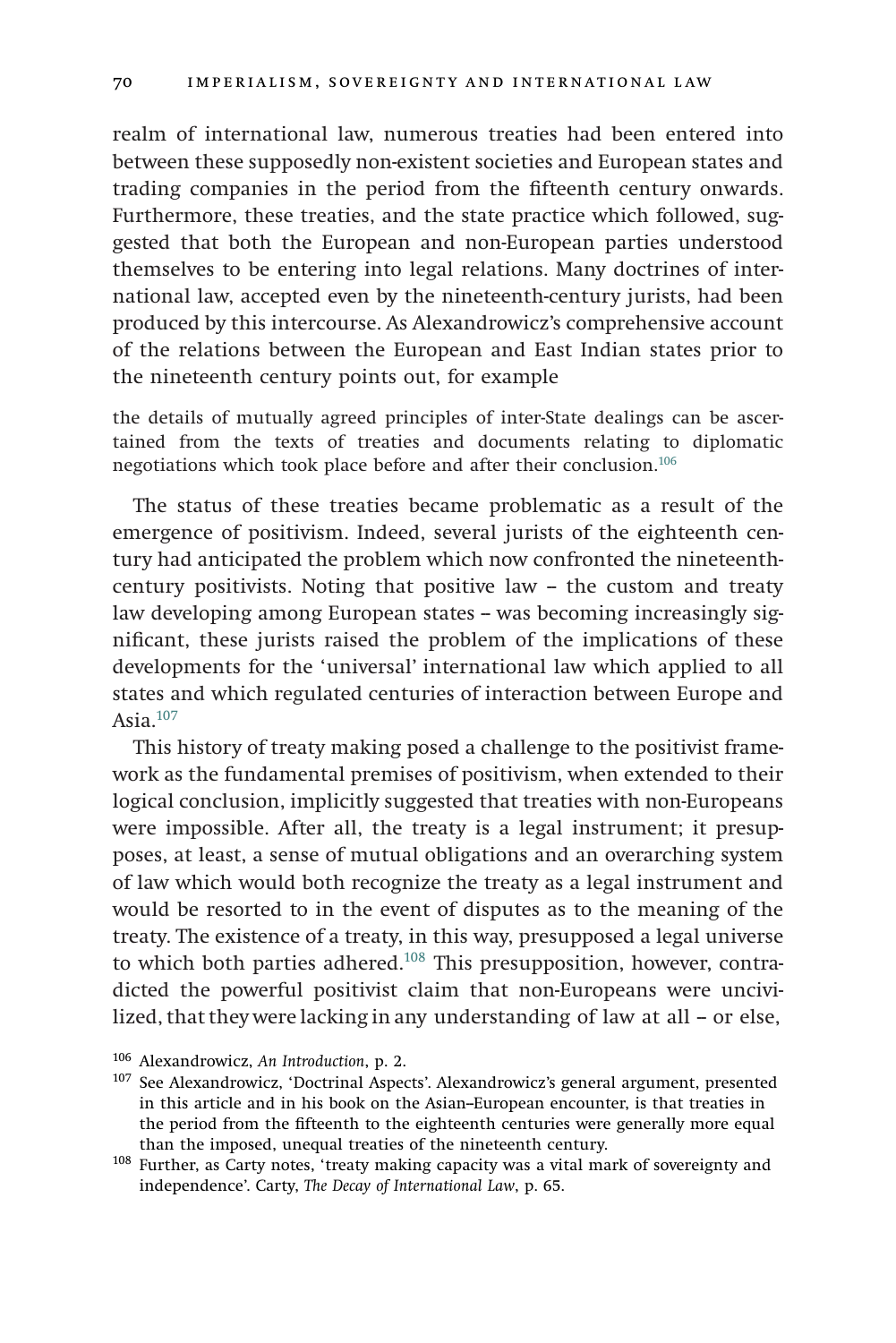that their understanding of law was so fundamentally different from that of the Europeans that the two parties existed in incommensurable universes.

Despite this, the positivists were compelled to apply their science to a legal institution, the treaty, whose existence seemed an aberration within the positivist conceptual universe. Positivists prided themselves on their empiricism, on their focus on state practice as opposed to the subjective metaphysical speculations of the naturalists. The nineteenthcentury European states, demonstrating a lamentable disregard for the positivist assertion so systematically established and elaborated, that non-European peoples were outside the scope of law, relied very heavily on treaties with non-European societies in expanding their empires.

For example, European states intent on creating empires in Africa claimed very often to derive their title from treaties with African chiefs. Positivists had thus to formulate a way of incorporating the inescapable phenomenon of treaty relations between these entities within their system. Furthermore, it was not merely unrealistic but also dangerous to ignore the many detailed treaties between European and non-European states. Many states had conducted themselves on the basis that these treaties were valid. International stability would have been severely undermined if it suddenly became possible for states to question the arrangements, titles and interests which had been ostensibly established by these treaties[.109](#page-19-0) It was precisely the fear of disputes over title to colonial territories among European powers that inspired the Confer-ence of Berlin of 1884-5.<sup>[110](#page-19-0)</sup> Consequently, the non-European world had to be located in the positivist system, not merely for purposes of control and suppression, but to prevent its ambiguous status from undermining European solidarity.

Treaties between European and non-European states thus became the objects of positivist scrutiny. But the methodology used by positivists to examine these treaties had the paradoxical effect of erasing the non-European side of the treaty even when claiming to identify and give effect to the intentions of that party. This was a consequence of the

<sup>109</sup> European and non-European states had entered into many such treaties. See C. H. Alexandrowicz, 'The Theory of Recognition *in Fieri'*, (1958) 34 *British Yearbook of* International Law 176-198.

<sup>110</sup> For a discussion of this, see Westlake, *Chapters on the Principles of International Law*, pp. 137--140. The Berlin Conference, apart from dividing up Africa among the European powers, sought to establish a system by which European powers making claims to African territories had to notify the conference of their claims; it was then open to other members to make objections. *Ibid*.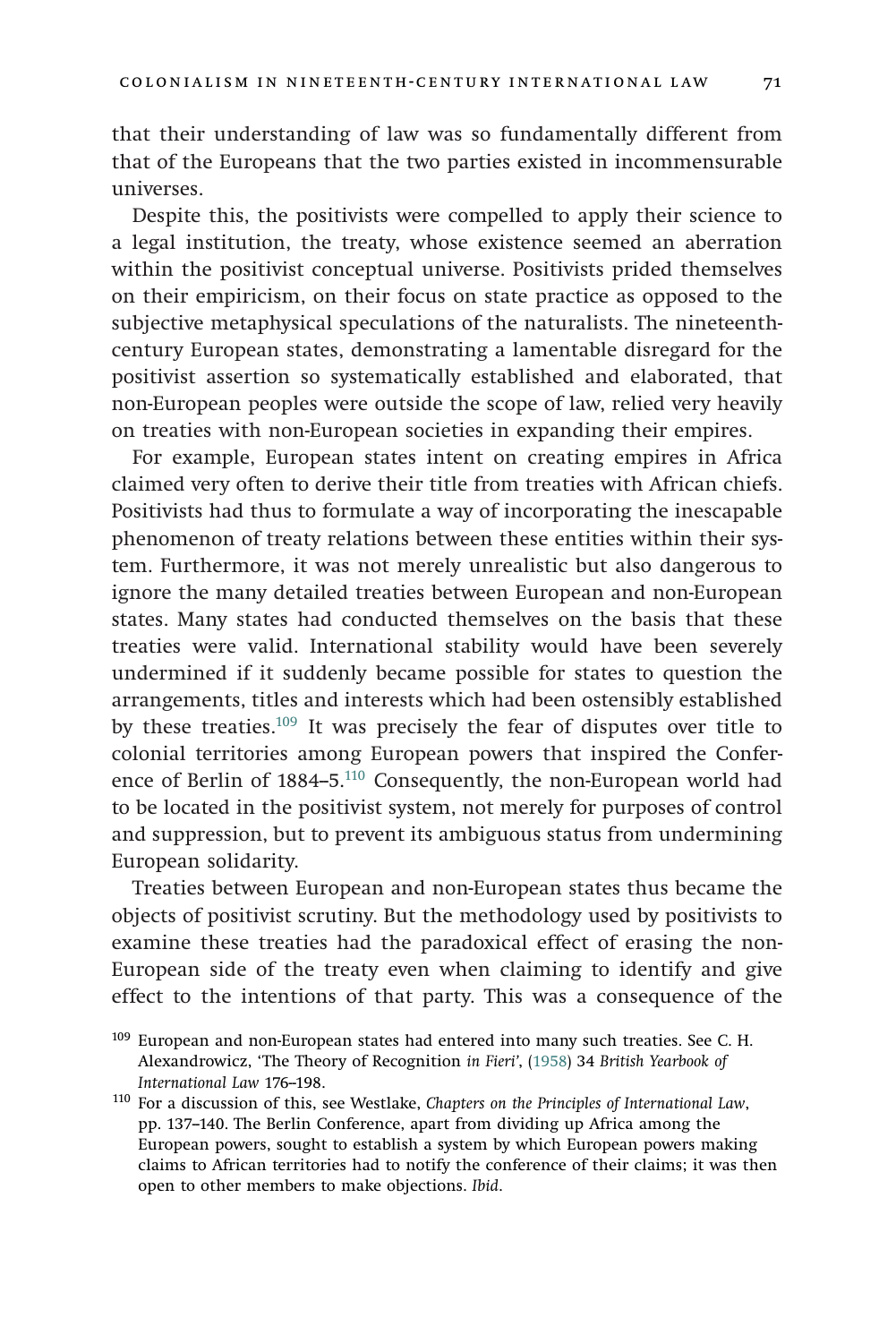positivist practice of focusing on the words of the treaty, to the complete exclusion of the circumstances in which the treaty had been arrived at. In this way, the positivist ignored the massive violence inflicted on non-European peoples, and the resistance of these peoples to that violence.

Anti-colonial resistance took a number of complex and singular forms; the rulers of Ethiopia used both diplomatic and military techniques to maintain Ethiopian independence; $111$  the Kings of Thailand played off rival European powers one against another; $112$  the Chinese authorities relied on translations of Vattel and Wheaton to try and protect their interests against European states.<sup>113</sup> Almost invariably, however, African and Asian states resorted to war in an attempt to stem colonial expansion. Defeat was inevitable given the superior military power of the European states, and it was principally by using force or threatening to use force that European states compelled non-European states to enter into 'treaties' which basically entitled the European powers to do whatever they pleased. Coercion and military superiority combined to create ostensibly legal instruments. Under the positivist system, it was legal to use coercion to compel parties to enter into treaties which were then legally binding[.114](#page-23-0)

The resulting 'unequal treaties' - unequal not only because they were the product of unequal power, but because they embodied unequal obligations -- were humiliating to the non-European states, which sought to terminate such treaties at the earliest opportunity.<sup>115</sup> Rights to trade were an important part of such treaties. Thus the Treaty of Nanking<sup>116</sup> required the Emperor of China, among other things, to

<sup>113</sup> See Wang Tieya, 'International Law in China: Historical and Contemporary

Perspectives', (1990-II) 221 *Académie du Droit International, Recueil De Cours* 195, 232-237.

- <sup>114</sup> See Gong, *The Standard of 'Civilization'*, p. 43.
- <sup>115</sup> On the origins of capitulations, see Gong, *The Standard of 'Civilization'*, pp. 64-65.
- <sup>116</sup> The Treaty was in effect imposed on the Emperor of China after the Chinese defeat in the Opium Wars of 1839-42. The war broke out as a result of Chinese attempts to stamp out the trade in opium which had been a source of immense wealth to European traders in China. See generally Jonathan D. Spence, *The Search for Modern China* (New York: Norton, 1991), pp. 147-164. For details about legal aspects of trading with China in the era preceding the opium wars, see Randle Edwards, 'The Old Canton System of Foreign Trade', in Victor H. Li (ed.), *Law and Politics in China's Foreign Trade* (Seattle: University of Washington Press, 1977), p. 362. As the works of Spence and Edwards make clear, the metaphor of barbarity was used by both sides of the

<sup>111</sup> See K. V. Ram, 'The Survival of Ethiopian Independence', in Gregory Maddux (ed.), *Conquest and Resistance to Colonialism in Africa* (New York: Garland, 1993).

<sup>&</sup>lt;sup>112</sup> See Gong, *The Standard of 'Civilization'*, pp. 210–211, for an account of King Mongkut's dealings with the British.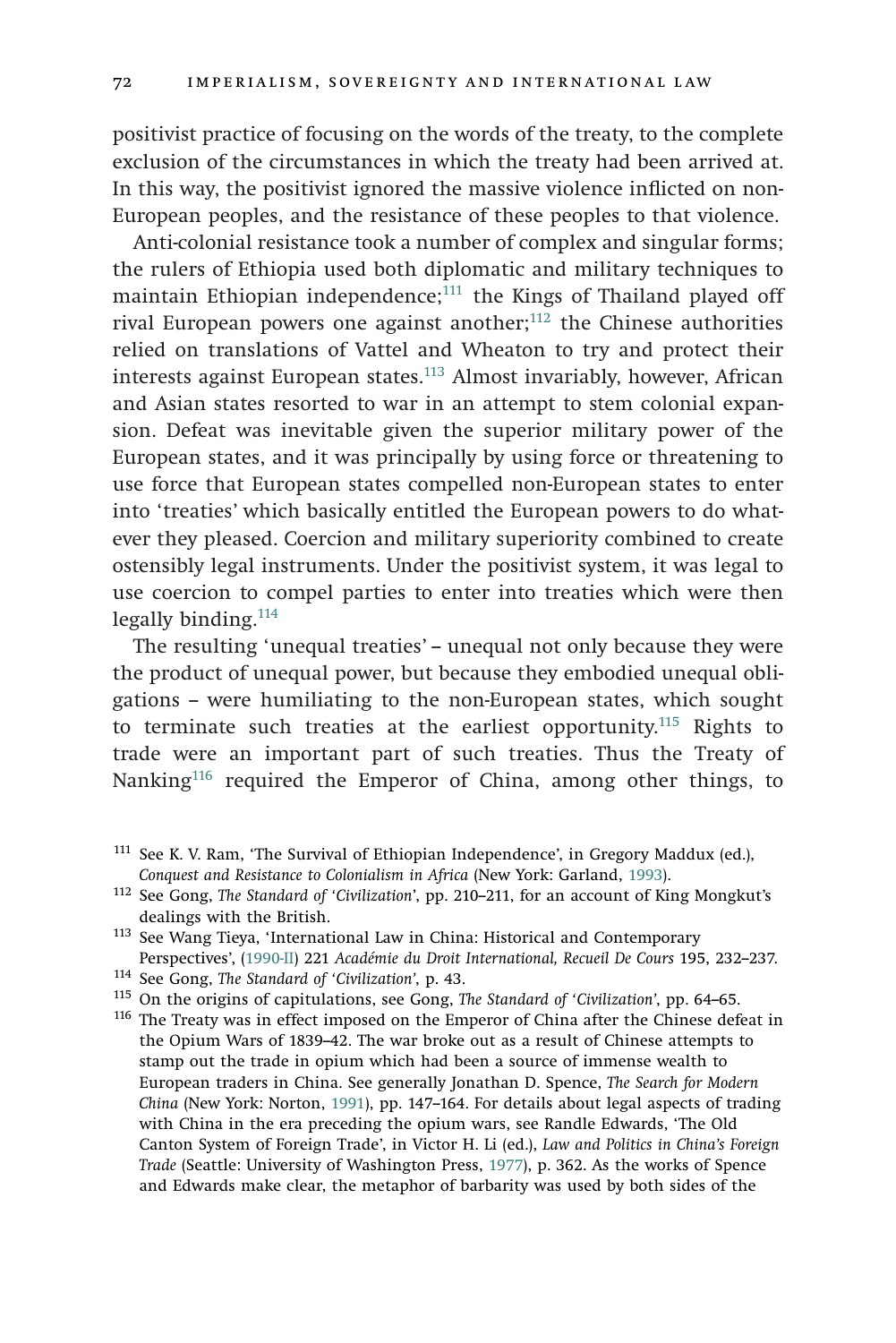cede Hong Kong to Great Britain, $117$  to open five Chinese ports for trade<sup>118</sup> and to establish a 'fair and regular' tariff for British goods<sup>119</sup> -in addition to which the Emperor was required to pay some 21 million dollars to the British for various losses suffered by the British government and citizens as a result of the Opium War which had occurred because the Chinese Emperor sought to prevent British traders from selling opium in China. As a consequence of these developments, non-European peoples were governed not by general principles of international law, but the regimes created by these unequal treaties<sup>120</sup>

The history of violence and military conquest which led to the formation of these treaties plays no part in the positivist's approach to the treaty[.121](#page-26-0) Moreover, the positivists, on the whole, accepted the treaties as expressing clearly and unproblematically the actual intentions of the non-European party. Thus positivists regarded as perfectly authentic and completely natural treaties such as those in which the Wyanasa Chiefs of Nyasaland apparently stated:

We ... most earnestly beseech Her Most Gracious Majesty the Queen of Great Britain and Ireland, Empress of India, Defender of the Faith, &c., to take our country, ourselves and our people, to observe the following conditions:--

I. That we give over all our country within the above described limits, all sovereign rights, and all and every other claim absolutely, and without any reservation whatever, to Her Most Gracious Majesty . . . and heirs and successors, for all time coming[.122](#page-26-0)

interaction. Many of the legal complications that early European traders confronted in China were attributable to the Chinese view that the traders were barbarians and that no direct communication was to occur between the traders and the Emperor. See Edwards, 'The Old Canton System', pp. 364-365.

- <sup>117</sup> Treaty of Nanking, Treaty of Peace, Friendship, and Commerce Between Her Majesty the Queen of Great Britain and Ireland and the Emperor of China, 29 August 1842, G.B.-Ir.-P.R.C., art. III, 93 Consol. T.S. 467.
- <sup>118</sup> This allowed British merchants and their families to reside in these cities for purposes of trade. See Article II of the Treaty of Nanking.
- <sup>119</sup> See Article X of the Treaty of Nanking.
- <sup>120</sup> Wang Tieya describes the collapse of the traditional Chinese view after the attack of the European powers: 'It was not replaced by the modern international order of the system of foreign States, but a new order of unequal treaties. In China's foreign relations, what applied were not principles and rules of international law, but unequal treaties.' Tieya, 'International Law in China', p. 251.
- <sup>121</sup> Although a treaty obtained by coercion would be invalid under contemporary international law, it is difficult to find an example of any of the unequal colonial treaties being set aside on the basis that it was obtained by force.
- <sup>122</sup> Cited in Lindley, *The Acquisition and Government*, p. 186.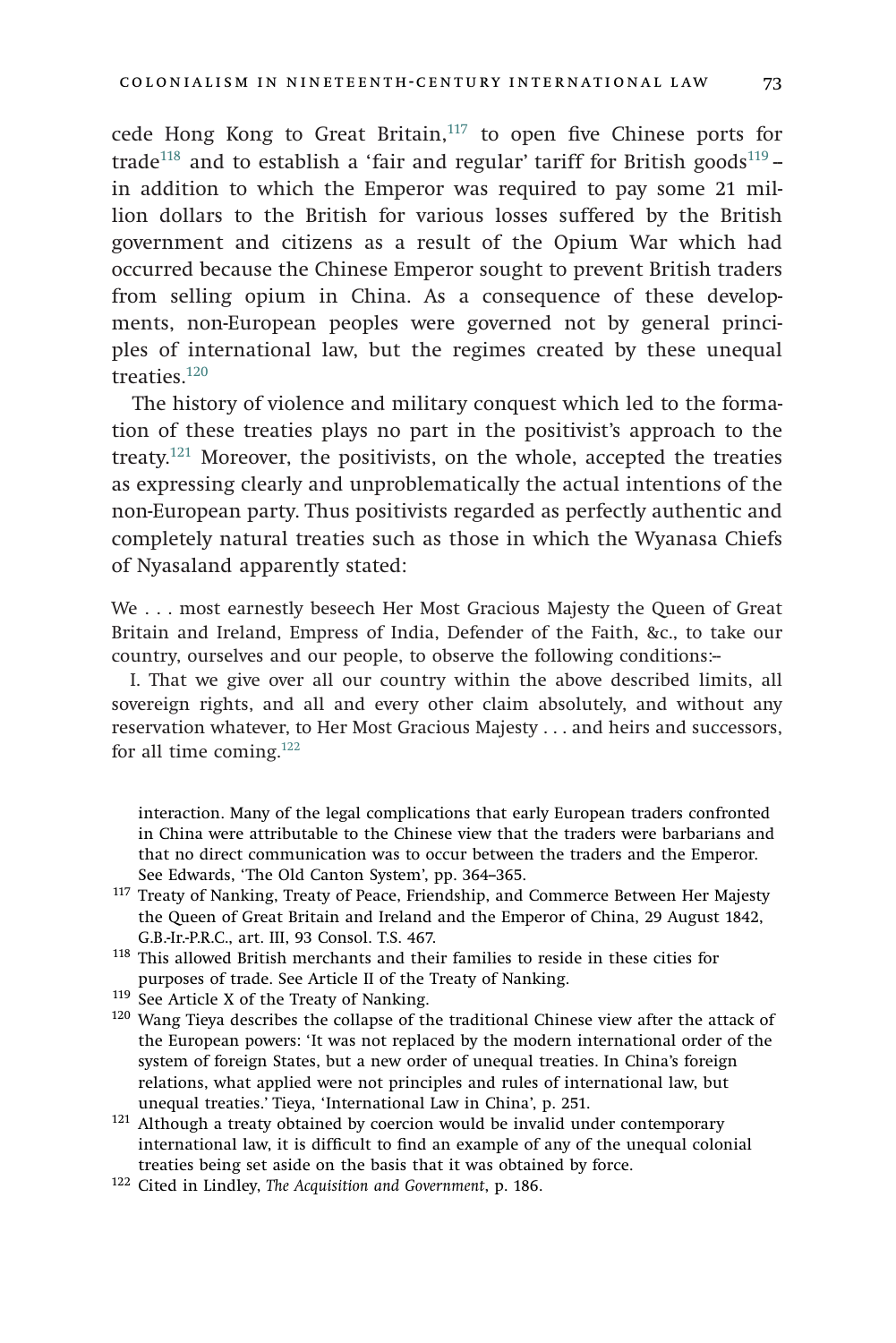Lindley cites this, apparently without any irony, as an example of a treaty of cession. The parties most knowledgeable about treaty making had no illusions about the legal status of these treaties, recognizing them to be simple manifestations of military superiority. Lord Lugard, doven of colonial administrators, $123$  who had actually been involved in the whole treaty making process, made short shrift of the hypocrisy surrounding the issue:

The frank assertion of the inexorable law of progress, based on the power to enforce it if need be, was termed 'filibustering'. It shocked the moral sense of a civilisation content to accept the naked deception of 'treaty-making,' or to shut its ears and thank God for the results. $124$ 

Lugard himself thought it far more preferable for the European powers to 'found their title to intervention on force', rather than in treaties 'which were either not understood, or which the ruler had no power to make, and which rarely provided an adequate legal sanction for the powers assumed'.[125](#page-26-0)

Jurists had some perception of the fraudulence of such treaties; however, they made no contribution to revealing the deceptions of treaty making, instead treating them with the utmost seriousness, and as valid legal instruments; they applied all their considerable scholarship, insight and learning towards identifying the proper import of such treaties and giving them effect. The acceptance of Lugard's argument, after all, would simply confirm the absence of any coherent or effective international legal system and the irrelevance of international lawyers to the great project of Empire.

Rather than confront this possibility the positivist turned to the judicial arena: the broad question here was if the non-European world did not exist for the purposes of international law until properly incorporated into international society, what was to be made of the

<sup>123</sup> Lugard's extraordinary life was inextricably interwoven with Empire; born in India in 1858, the year after the Mutiny, he was the son of a chaplain of the East India Company; he trained for soldiering at Sandhurst, and was employed for several years in the Imperial British East African Company. In that capacity he 'annexed' large parts of Uganda and explored the Niger in an attempt to fend off French competition. His appointment as High Commissioner of Northern Nigeria led to the experiences which resulted in his classic work on colonial administration, *The Dual Mandate*. Recognised internationally as the foremost colonial expert of his time, he served on the Permanent Mandates Commission of the League of Nations; he died in 1945. See Margery Perham, 'Introduction', in Lord Frederick Lugard, *The Dual Mandate in British Tropical Africa* (5th edn., London: Frank Cass, 1965).

<sup>124</sup> *Ibid*., p. 17. <sup>125</sup> *Ibid*.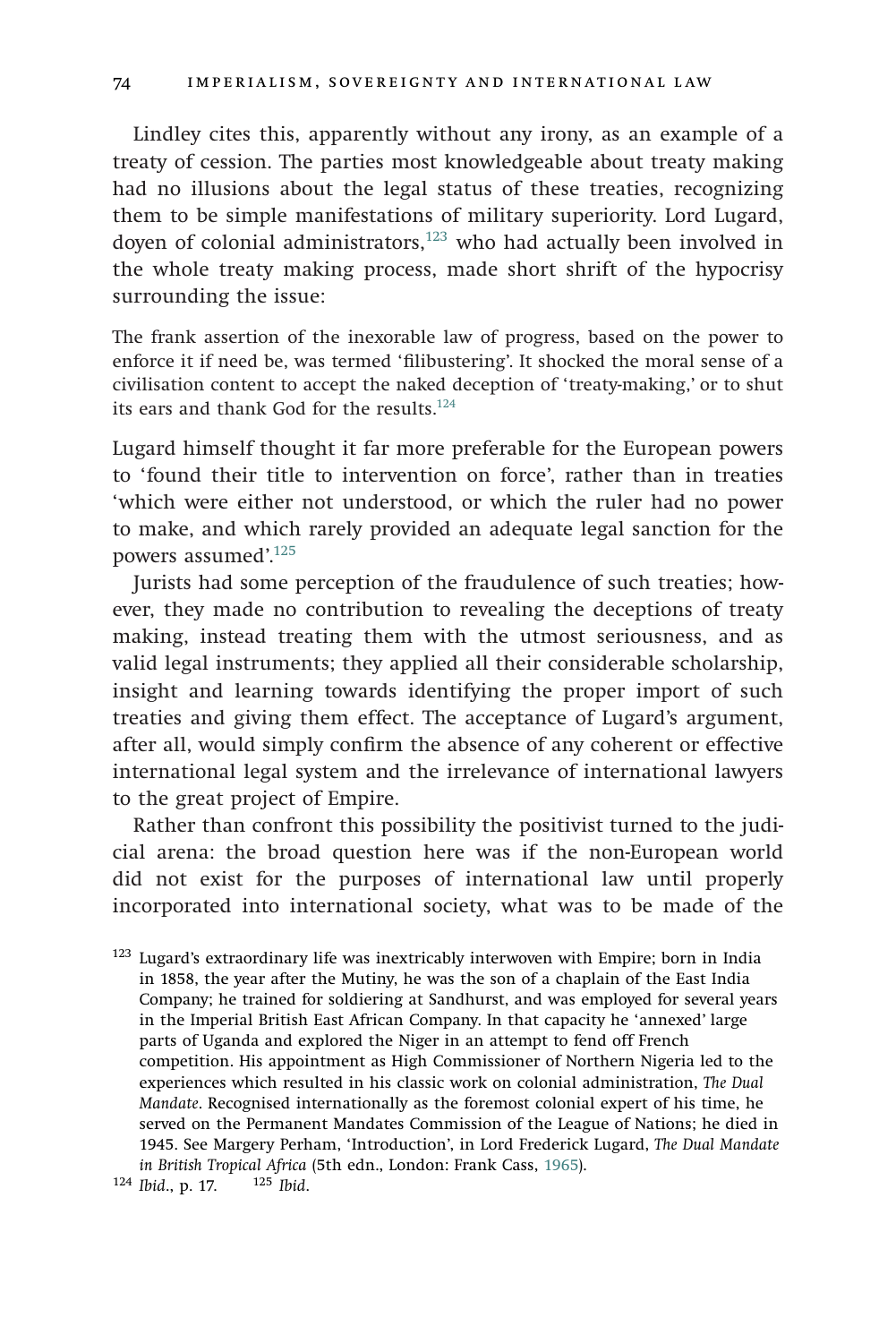many treaties between European and non-European states, supposedly non-existent entities[?126](#page-26-0) Although evading this larger issue, Westlake confronts a part of the problem when writing of Europeans entering alien territories:

We find that one of their first proceedings is to conclude treaties with such chiefs or other authorities as they can discover: and very properly, for no men are so savage as to be incapable of coming to some understanding with other men, and whatever contact has been established between men, some understanding, however incomplete it may be, is a better basis for their mutual relations than force. But what is the scope which it is reasonably possible to give to treaties in such a case, and what effect which may be reasonably attributed to them? $127$ 

In attempting to resolve this difficulty, positivists resorted to concepts of recognition and quasi-sovereignty.

Recognition doctrine was one technique for accounting for the metamorphosis of a non-European society into a legal entity. In broad terms, the doctrine stipulated that a new state came into being when its existence was recognised by established states.<sup>[128](#page-29-0)</sup> The fact that a non-European society may have constituted a state was not in itself sufficient, because of the civilized--non-civilized distinction, to belong to the realm of international law[.129](#page-29-0) In its particular application to uncivilized states, recognition takes place when 'a state is brought by increasing civilisation within the realm of law'.<sup>[130](#page-29-0)</sup> But until this stage was reached, non-Europeans were excluded from the proper application of the doctrine as it operated in the European realm.<sup>[131](#page-29-0)</sup>

Westlake and other positivists attempted to resolve the problem of whether or not the native states were part of international law by

 $126$  This problem would not have arisen, in the natural law universe, where these treaties would have been interpreted as the understanding between different societies governed by universal natural law. This is the problem posed by authorities on the nineteenth century such as Gong:

> How could treaty relations with these 'backward', non-European countries be made consistent with the fact that such relations might be construed of as recognition of legal personality? (Gong, *Standard of 'Civilization*', p. 60)

<sup>127</sup> Westlake, *Chapters on the Principles of International Law*, p. 144.

<sup>128</sup> See Hall, *A Treatise on International Law*, pp. 82--83. See also Oppenheim, *International Law*, p. 116. 'For every State that is not already but wants to be, a member, recognition is therefore necessary. A State is and becomes an International Person through recognition, only and exclusively.'

<sup>129</sup> 'As the basis of the Law of Nations is the common consent of the civilized States, statehood alone does not include membership in the family of nations.' Oppenheim, *International Law*, p. 116.

- <sup>130</sup> Hall, *A Treatise on International Law*, p. 83.
- <sup>131</sup> As Lorimer asserts: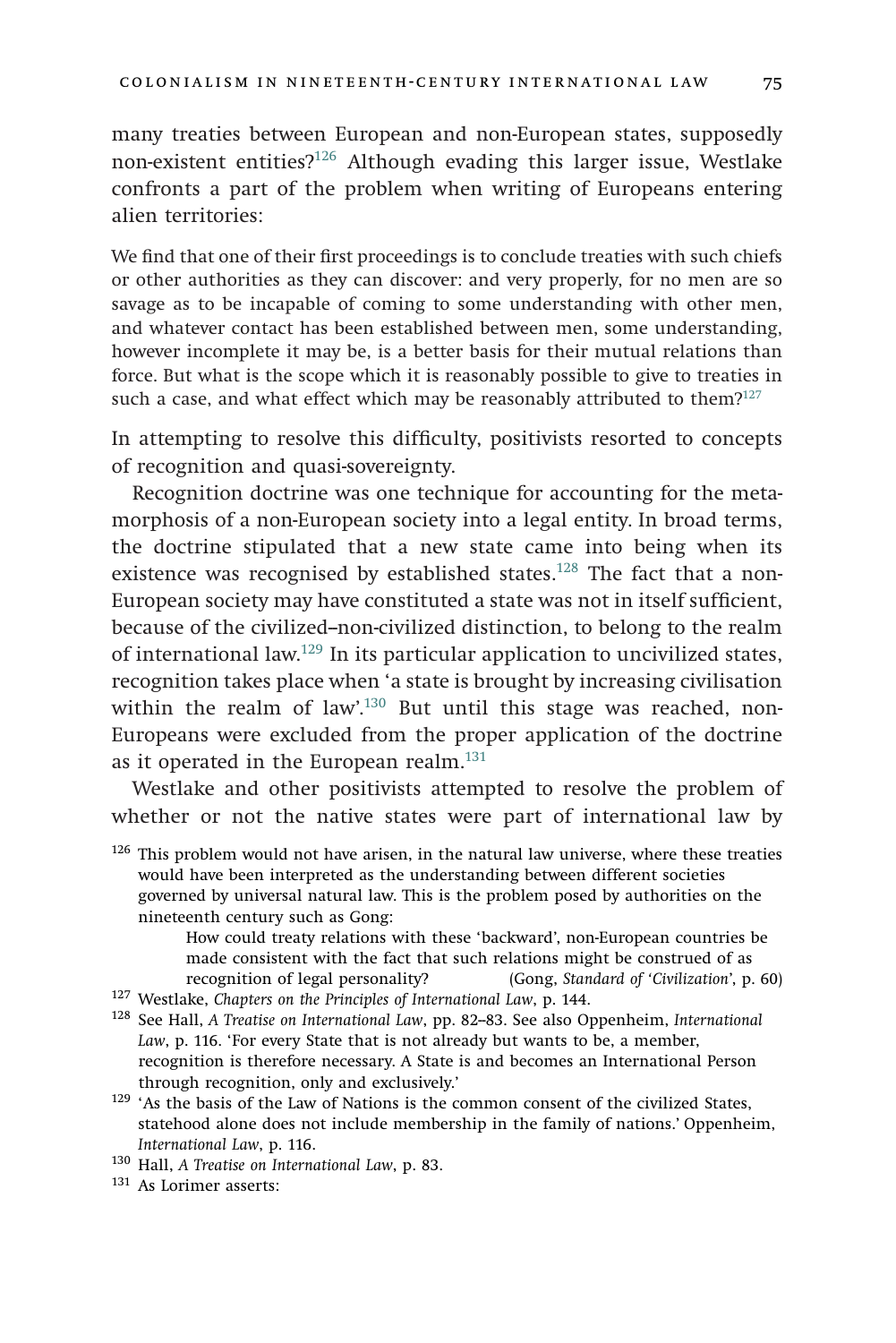arguing that such states, although not proper, sovereign members of international society, were nevertheless partial members $^{132}$ : hence, Westlake proposed that 'Our international society exercises the right of admitting outside states to parts of its international law without necessarily admitting them to the whole of it'.<sup>133</sup> The non-European states thus existed in a sort of twilight world; lacking personality, they were nevertheless capable of entering into certain treaties and were to that extent members of international law[.134](#page-30-0)

But how was the determination made as to who had been admitted into international society, to what extent and for what purposes? The answers to these questions were extremely vital as it was common for European states to challenge the claims made by rival states that they had acquired property rights or even sovereignty over territory by way of treaty with, for example, an African chief. A European state attacking a rival claim to sovereignty over territory would argue that the chief who had entered into the treaty had no authority to do so, that he was not properly a chief, that the land covered by the treaty was not within the chief's authority to transfer and so forth. It was important, then, to devise rules that could resolve all these disputes and that would fix and stabilise the personality of non-European entities; failure to achieve this would lead to an exacerbation of inter-European tensions. Moreover, positivists regarded the successful resolution of such problems as a test of the coherence and value of positivist international law. Indeed, it was precisely this accomplishment which distinguished the positivist from his less able naturalist predecessor. Thus Lawrence dismissed the law of the Middle Ages, when the European expansion

The right of undeveloped races, like the right of undeveloped individuals, is a right not to recognition as to what they are not, but to guardianship  $-$  that is, to guidance -- in becoming that to which they are capable, in realising their special ideals. (Lorimer, *The Institutes of the Law of Nations*, p. 157) Thus it was only through 'guardianship' that the non-Europeans could achieve any status.

- <sup>132</sup> As Lorimer put it: 'He [the international jurist] is not bound to apply the positive law of nations to savages, or even to barbarians, as such; but he is bound to ascertain the points at which, and the directions in which, barbarians or savages come within the scope of partial recognition.' Lorimer, *The Institutes of the Law of Nations*, p. 102.
- <sup>133</sup> Westlake, *Chapters on the Principles of International Law*, p. 82. Westlake presents this flexibility as an advantage offered by the system: 'This is an instance of the way in which all institutions, being free and not mechanical products, shade off from one to another.' *Ibid*.
- <sup>134</sup> Oppenheim, too, developed a similar doctrine; see Oppenheim, *International Law*, p. 155. See also the opinion of arbitrator Max Huber in the Island of Palmas Case (*U.S*. v. *Netherlands*), 2 R.I.A.A. 829, 852 (1928).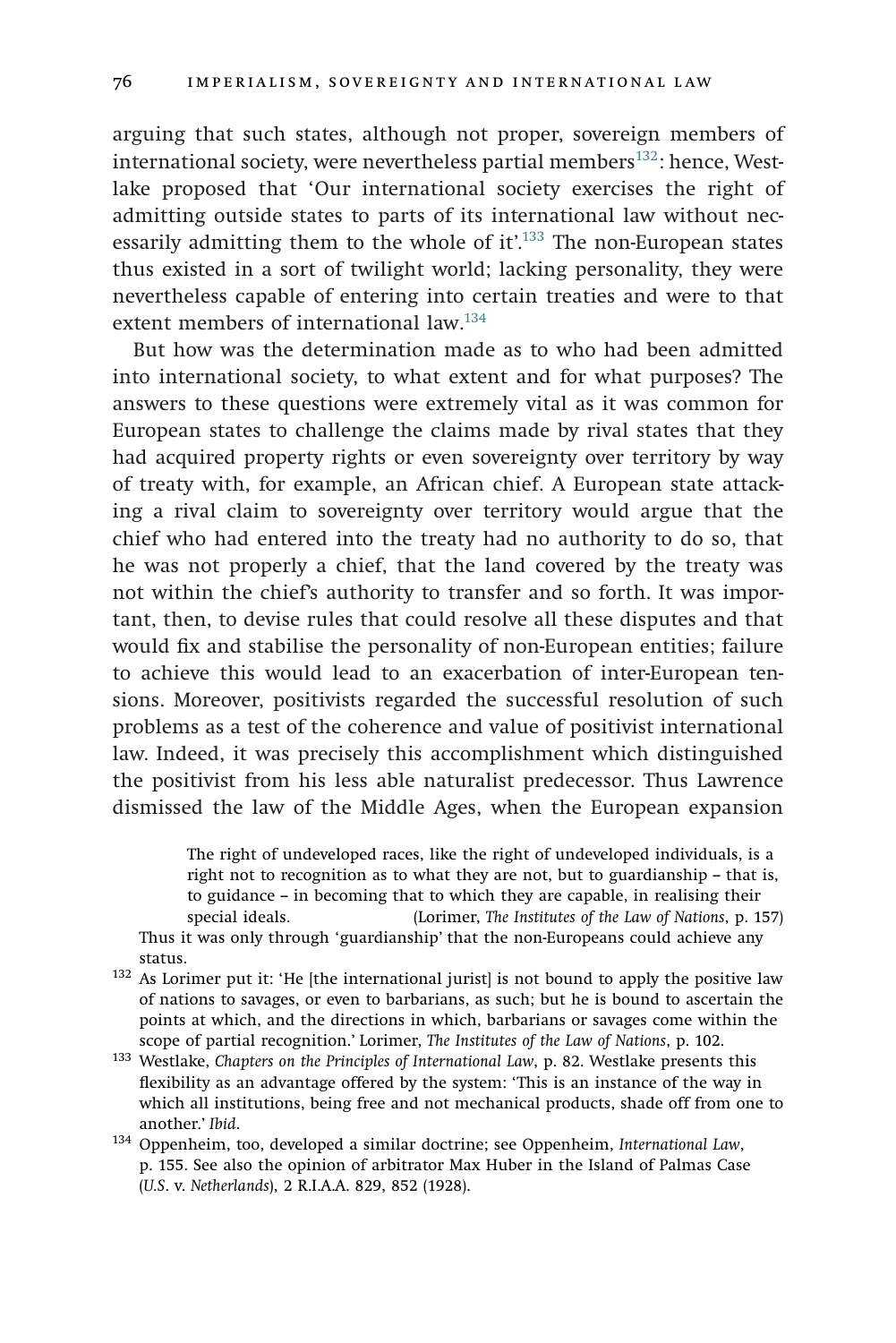commenced, as 'it was powerless to decide what acts were necessary in order to obtain dominion over newly discovered territory, or how great an extent of country could be acquired by one act of discovery or colonisation'.[135](#page-30-0)

The basic method of resolving the problem of personality comprised a complex process of determining the status of the non-European entity through the doctrine of recognition, and then examining whether the right the European state claimed with respect to that entity was consistent with its legal status. $136$  For example, if the entity was recognised as having a personality which enabled it to alienate its lands, then European states which had entered into a treaty with that entity regarding rights to the land could claim to possess valid title. But the use of recognition for these purposes raised further tensions. On the one hand, recognition was bestowed by a state according to its own discretion; on the other, positivists argued that recognition could take place only within certain confines which were juridically established[.137](#page-30-0) Positivists such as Westlake argued that the legal capacity of the entity was pre-determined by the degree of civilization it had attained. Thus African tribes, according to Westlake, could not transfer sovereignty because they were incapable of understanding the concept;<sup>[138](#page-31-0)</sup> whereas Asian states possessed this capacity, being of a higher level of civilization[.139](#page-31-0) Within this scheme, the jurist's task was to develop a system of classification, of taxonomy, which could properly categorise every entity encountered in the course of colonial expansion. The implication is that the individual, and often self-interested, recognition bestowed by a European state could not operate in such a way as to change the inherent

- <sup>135</sup> Lawrence, *The Principles of International Law*, p. 52. Lawrence then characterizes Grotius as being engaged in the task of solving this problem by an application of the Roman law of property. It was from this prism, then, that doctrines of sovereignty were formulated.
- <sup>136</sup> It was vital for these purposes that some agreement be established between international lawyers from different backgrounds. Hence Westlake is at pains to point out that his views on some of these issues correspond with those of Portuguese jurists. See Westlake, *Chapters on the Principles of International Law*, p. 146.
- $137$  This is a familiar problem with respect to recognition doctrine as a whole.
- <sup>138</sup> Thus for Westlake, sovereignty was acquired by other procedures some of which had been formalised at the Berlin Conference. While natives could alienate property, sovereignty was obtained, 'not in treaties with natives, but in the nature of the case and compliance with conditions recognized by the civilized world'. Westlake, *Chapters on the Principles of International Law*, p. 145. Westlake's argument was completely contrary to actual state practice; see Alexandrowicz, *The European--African Confrontation*, pp. 48-50.
- <sup>139</sup> Oppenheim, *International Law*, p. 286.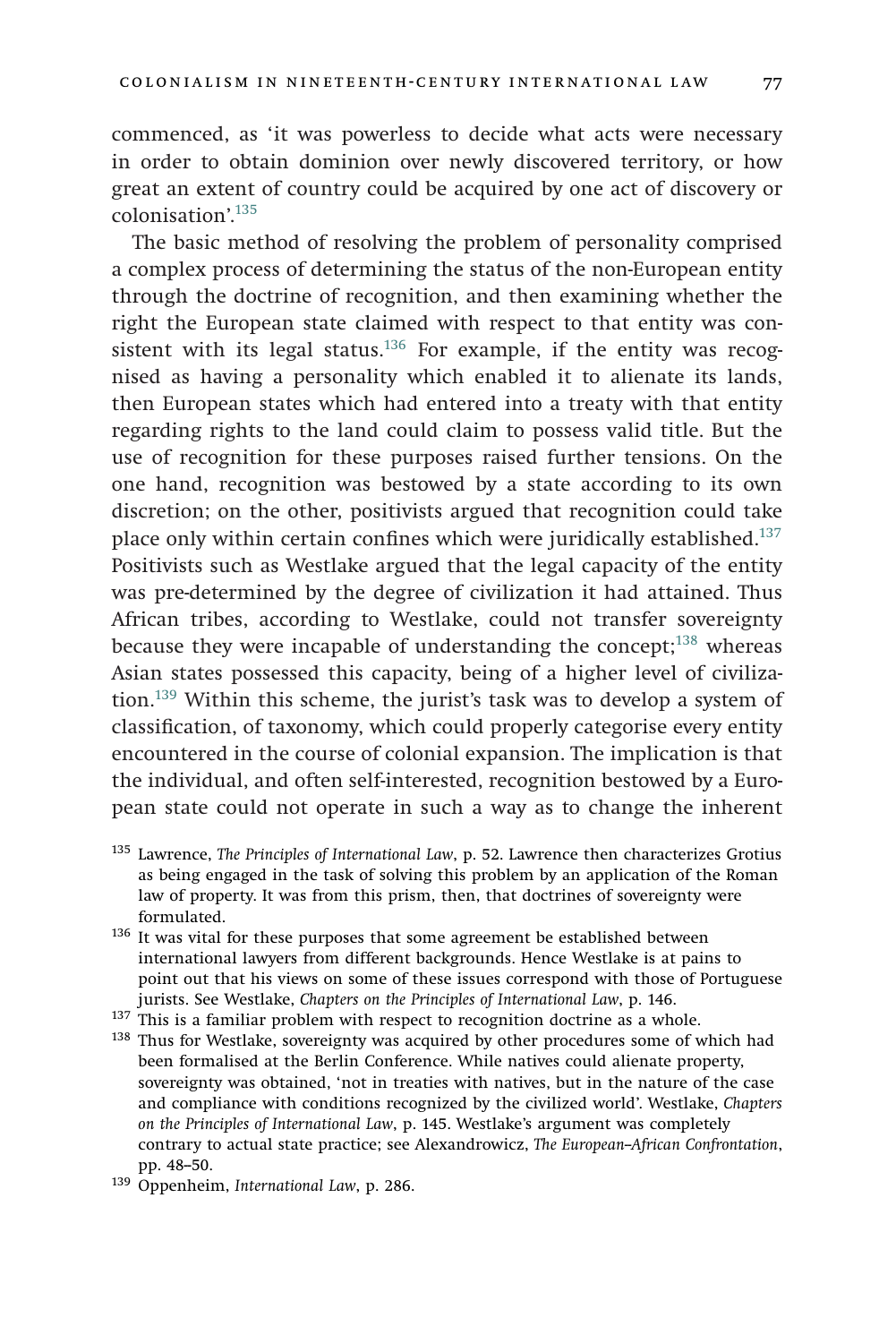capacities of the entity in question, capacities which were objectively established by the entity's position on the scale of civilization. In short, international law had established rules defining the capacities of native peoples and individual states had to exercise their discretion within the boundaries of such rules.

Each of these elements of the positivist framework intended to establish objective legal standards whose application could resolve international disputes faced insuperable problems. The project of classification, for example, faced a formidable challenge. Essentially, positivist jurisprudence sought to combine anthropological insight with taxonomic precision: each entity was to be studied, its degree of civilization ascertained and its legal status allocated accordingly. This was the system used to account for a proliferation of entities ranging from 'Amerindian and African kings and chiefs, Muslim sultans, khans and emirs, Hindu princes and the empires of China and Japan'.<sup>[140](#page-31-0)</sup> Given the range of societies and practices it had to deal with, however, it is hardly surprising that positivist jurists themselves finally acknowledged the limitations of their own methods. Lawrence asserts, in discussing the question of whether or not an entity should be admitted into international membership, that 'a certain degree of civilization is necessary, although it is difficult to define the exact amount'.[141](#page-31-0) The willingness of a non-European to be bound by international law would not in itself suffice to ensure membership; but beyond this, Lawrence suggests that 'In matters of this kind, no general rule can be laid  $d$ own'<sup>142</sup>

Nor did state practice reveal a consistent set of principles as to questions of admittance and capacity. Recognition was granted by states not in accordance with any international principle, but according to the powerful and unpredictable expediencies of competition for colonies. Certainly, there were occasions on which unanimity prevailed among European states, as when Turkey was ceremoniously admitted into the circle of European nations. $143$  In such a case, the collective act of recognition established the existence of an entity whose capacity was

<sup>140</sup> Hedley Bull, 'The Emergence of a Universal International Society', in Hedley Bull and Adam Watson (eds.), *The Expansion of International Society* (New York: Oxford University Press, 1984), pp. 117-141 at p. 117.

<sup>&</sup>lt;sup>141</sup> Lawrence, *The Principles of International Law*, p. 58. <sup>142</sup> *Ibid.*, p. 59.

<sup>143</sup> Lawrence, *The Principles of International Law*, p. 84. On this occasion, by the Treaty of Paris of 1856, Turkey was 'admitted to participate in the advantages of the public law and system of Europe'.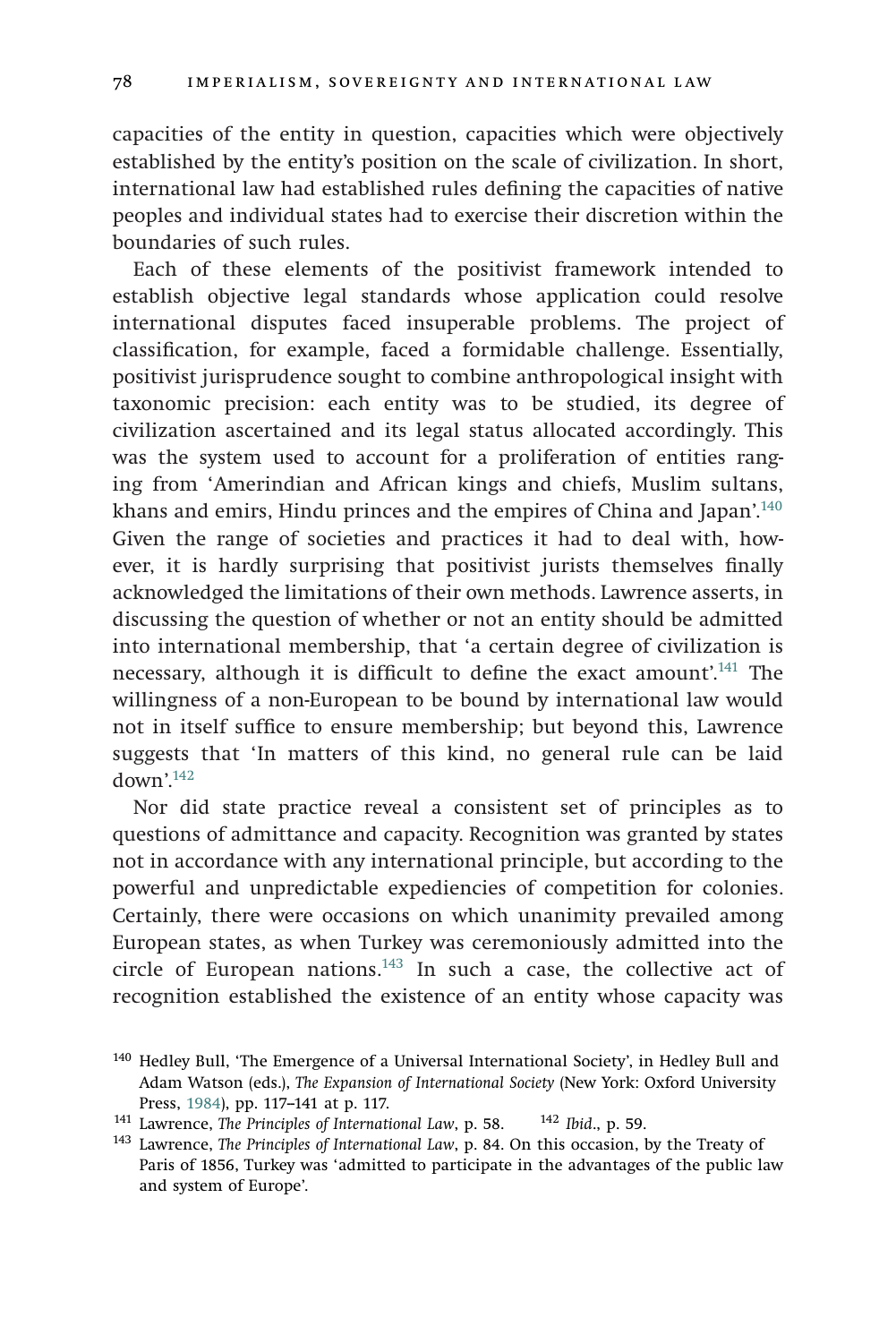accepted and agreed upon by European states. This, however, was a relatively rare occurrence. Colonial expansion was achieved by a haphazard and chaotic series of encounters between rival European states, trading companies and Asian and African societies. European states adopted different views of native personality, depending on their own interests. The problem was that native personality was fluid, as it was created through the encounter with a European state which would inevitably 'recognise' the capacity of the non-European entity according to its own needs.<sup>[144](#page-32-0)</sup> A European state which had been granted particular treaty rights by an African chief would insist on the validity of the treaty and on the capac-ity of the chief to enter into such an agreement.<sup>[145](#page-32-0)</sup> But acceptance of this approach meant that whatever an individual state did created law: this, as Lorimer points out 'deprives international law of permanent basis in nature and fails to bring it within the sphere of jurisprudence'[.146](#page-32-0) The cost of accepting this solution was to dispense with the idea of law altogether at the expense of sovereignty. Recognition doctrine was based on the premise that each state could make its own decision; having gone this far, international law failed to establish any boundaries to this discretion, as a consequence of which the subjective and self-interested views of the state appeared to prevail.<sup>147</sup>

In an attempt to establish standards independent of arbitrary state will, Westlake was prepared, ironically, $148$  to base the capacity of non-European peoples on the degree of understanding of the non-European party entering into a treaty: 'We have here a clear apprehension of the principle that an uncivilized tribe can grant by treaty such rights as it understand and exercises, but nothing more.<sup>149</sup> He continues that

<sup>&</sup>lt;sup>144</sup> Oppenheim seems to accept this when noting 'when they [Christian states] enter into treaty obligations with them [non-Christian states], they indirectly declare that they are ready to recognize them for these parts as International Persons and the subjects of the Law of Nations', Oppenheim, *International Law*, p. 155.

<sup>145</sup> It was a common tactic among states disputing each other's claims to argue, for example, that the chieftain who entered into a treaty ceding the disputed territory was not the proper chief. See generally S. E. Crowe, *The Berlin West African Conference 1884--1885* (Westport, CN: Negro Universities Press, 1970), pp. 158--159.

<sup>146</sup> Lorimer, *The Institutes of the Law of Nations*, p. 104.

 $147$  As Gong notes: 'The subjective nature of the recognition process and the political element within the standard of "civilization" put the European powers in the always powerful and sometimes awkward position of having to be judge in their own cases.' Gong, *Standard of 'Civilization'*, p. 61.

<sup>&</sup>lt;sup>148</sup> Ironic because of the basic positivist premise that natives are entirely outside the law.

<sup>149</sup> Westlake, *Chapters on the Principles of International Law*, p. 149.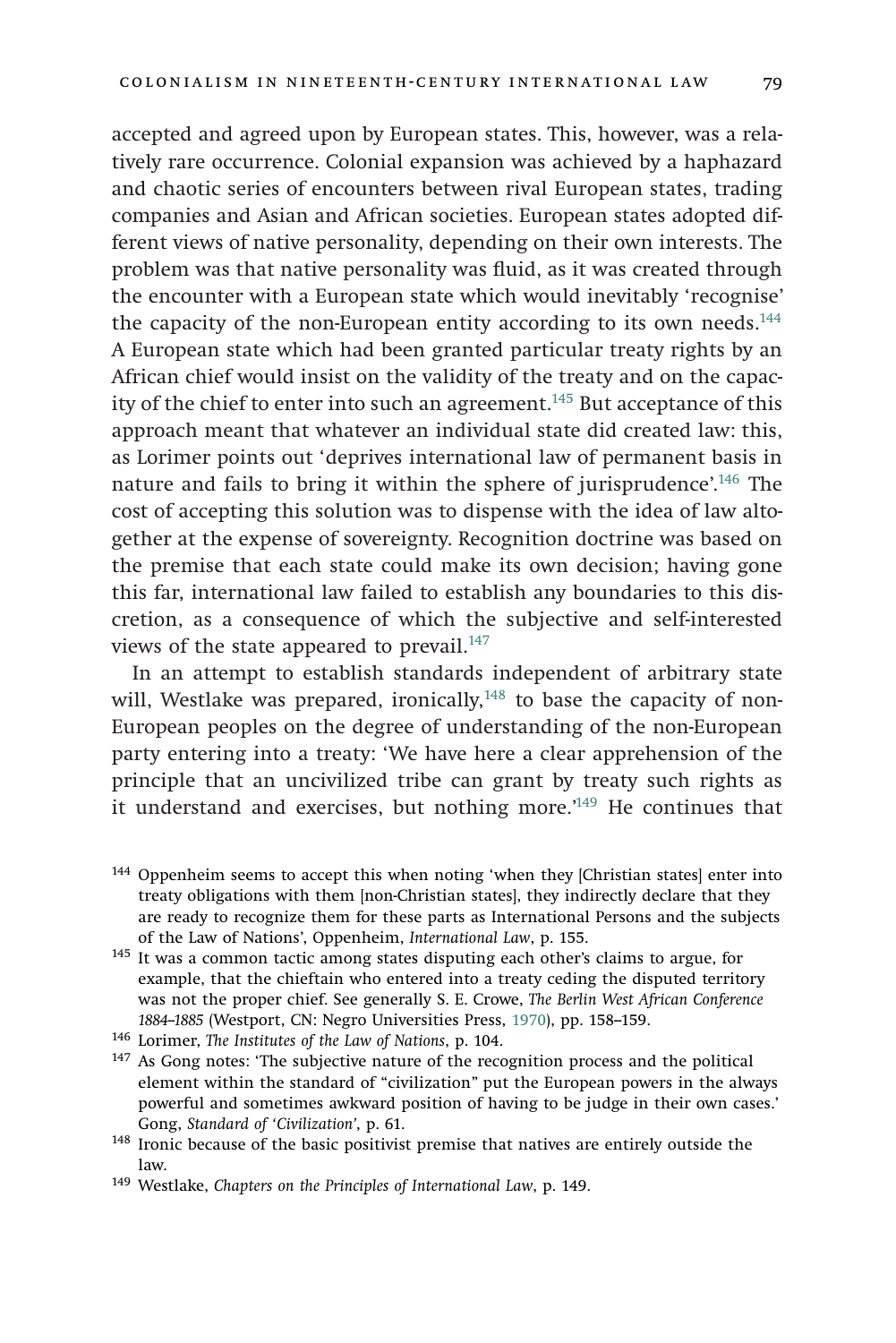cession of this sort 'may confer a moral title to such property or power as they understand while they cede it, but that no form of cession by them can confer title to what they do not understand'.[150](#page-33-0) As a consequence, 'it is possible that a right of property may be derived from natives, and this even before European sovereignty has existed over the spot'.<sup>151</sup>

If native understanding was the test, the question then naturally arose: how was a jurist to ascertain what these natives were capable of understanding? Westlake addresses this problem in his examination of two treaties which were the subject of disputes between Portugal and England, each claiming rights over the same territory. Westlake is finally compelled to resort to his conjecture as to native understanding in order to decide this issue. He dismisses one treaty as 'mixed with a farrago which must have been mere jargon to him [the Chief]'. As opposed to another where 'there is nothing beyond the comprehension of the Makololo chiefs'.[152](#page-33-0) Having initially asserted that non-Europeans were absent from the legal universe, Westlake now resorts to constructing the Makololo chiefs and divining their consciousness in order to give his scheme some semblance of coherence. Fundamentally, then, the positivist attempt to obliterate the non-European from their scheme having failed, it then resorted to acknowledging the presence of the non-European and accounting for it in a manner consistent with positivist notions of international law, objectivity and precision. Even this more compromised endeavour, however, was far from successful; no clear, objective standards were established for deciding whether a particular African chief could cede only property rather than sovereignty.

It is almost superfluous to note that while European powers claimed to derive rights from treaties they entered into with non-European states, they refused to accept the obligations arising from them. Thus Hall, noting the tendency on 'the part of such [non-European] states to expect that European countries shall behave in conformity with the standards which they themselves have set up', concludes that treaties create only obligations of 'honour' on the part of the European states[.153](#page-33-0)

<sup>150</sup> *Ibid*., p. 145.

<sup>151</sup> *Ibid*. In asserting this proposition, Westlake also cited Chief Justice Marshall's views in *Johnson* v. *McIntosh* 121 U.S. 18 Wheat. 1543 (1823), in Westlake, *International Law*, p. 148. <sup>152</sup> *Ibid*., p. 153.

<sup>153</sup> See W. E. Hall, *A Treatise on International Law*, cited in Gong, *Standard of 'Civilization'*, p. 61. See also Crawford's summary of statehood doctrine in the nineteenth century in Crawford, *The Creation of States*, pp. 12--15.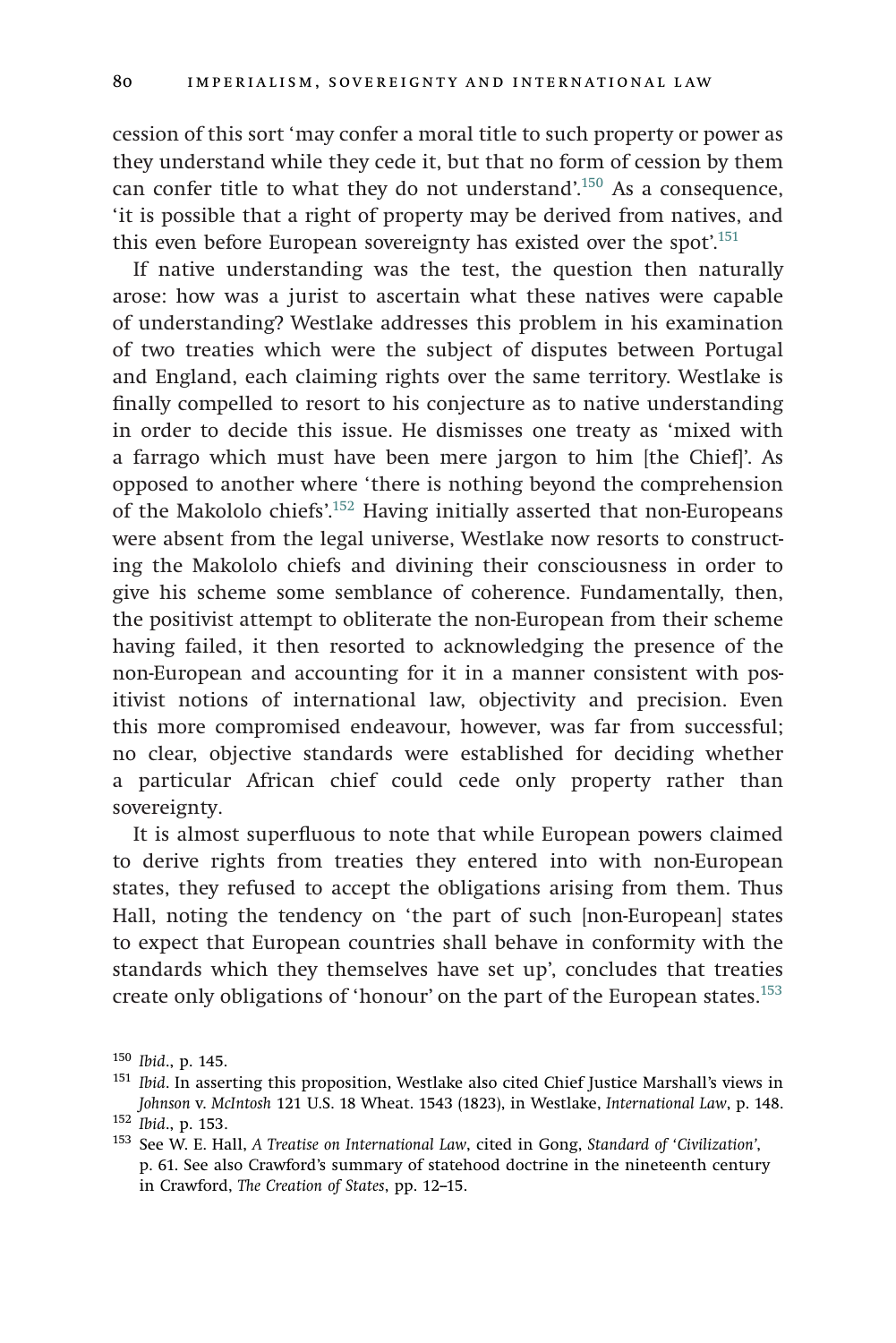Oppenheim, similarly, argued that European states interacted with non-European states on the basis of 'discretion, and not International Law<sup>, [154](#page-33-0)</sup>

Positivism claimed to provide, through a precise examination of state behaviour, and the employment of a comprehensive and carefully articulated system of classification, a precise answer to any legal problem with which it was confronted. Once the actualities of the application of positivism to resolving problems of native title are examined, however, it becomes evident that such claims were hardly well founded. The matter is resolved not in accordance with these detailed and elaborate principles, but on an almost completely ad hoc basis, by a process which is finally reduced to attempting to reconstruct what Makololo chiefs imagine themselves to be agreeing to. The randomness of this process is acknowledged by the jurists themselves. Thus Lawrence acknowledges that 'Each case must be judged on its own merits by the powers who deal with it'.<sup>[155](#page-33-0)</sup> All this is quite apart from the fact that jurists simply could not account for the ambiguous position occupied by the non-European world, simultaneously capable of entering into treaty relations, and yet lacking in any cognizable international personality. Positivists grandiosely claimed that while their system was based on empirical science, it nevertheless remained autonomous from the messy world of politics, society and history that it imperiously and decisively ordered. The complex realities of late-nineteenth-century politics and the ambiguous character of the native overwhelmed the positivist system; its failure to coherently place and incorporate the non-European entity into its overall scheme, negated its much-vaunted claims of being comprehensive, systematic and consistent. The ambivalent status of the non-European entity, outside the scope of law and yet within it, lacking in international personality and yet necessarily possessing it if any sense was to be made of the many treaties which European states relied on, was never satisfactorily defined or resolved, as Oppenheim acknowledges:

No other explanation of these and similar facts [the fact that these non-sovereign entities engaged in sovereign behaviour] can be given except that these not-full

<sup>155</sup> Lawrence, *The Principles of International Law*, p. 85.

<sup>&</sup>lt;sup>154</sup> Oppenheim, *International Law*, pp. 34-35. See also Westlake: 'The moral rights of all outside the international society against the several members of that society remain intact, though they have not and can scarcely could have been converted into legal rights.' Westlake, *Chapters on the Principles of International Law*, p. 140.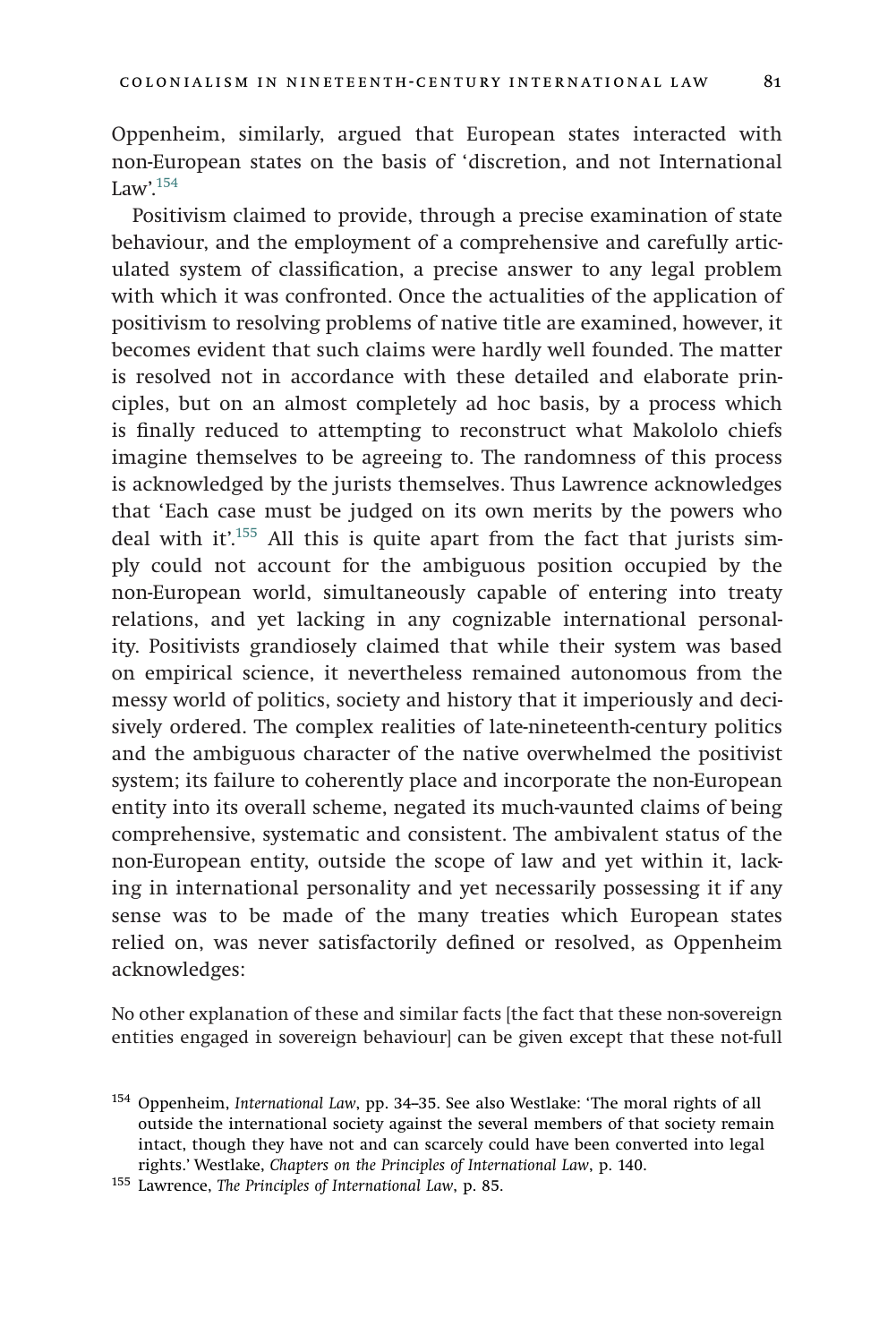Sovereign States are in some way or another International Persons and subjects of International Law.[156](#page-34-0)

## Colonization

The problem of the legal personality of non-European peoples could be most simply resolved by the actual act of colonization which effectively extinguished this personality. Once colonization took place, the colonizing power assumed sovereignty over the non-European territory, and any European state having business with respect to the territory would deal with the colonial power; in this way, legal relations would take place, once more, between two European powers. Whatever the continuing frictions and tensions between these powers -- as to access to the markets and resources of the colony, for example – they were in many respects less jurisprudentially complicated than relations between European and non-European entities.

Once again, however, questions of native personality played an important role in determining whether colonization had properly taken place in the first instance. The jurisprudence concerning the issue of how sovereignty was acquired over non-European peoples was controversial and unsettled because, once again, states took very different views on this matter depending on their own interests.157 Broadly, however, discovery,<sup>158</sup> occupation, conquest,<sup>159</sup> and cession<sup>160</sup> were some of the doctrines historically devised to deal with this issue. The conceptual framework offered by private law, and in particular property law, played an influential role in the jurisprudence regarding the acquisition of territory[.161](#page-35-0) Positivist analysis focused on questions such as what acts

- <sup>158</sup> The basic idea underlying discovery was that the mere 'discovery' of a territory sufficed to provide title; discovery was used as a basis for title in the fifteenth and sixteenth centuries, but was generally discredited by international lawyers as a valid basis for establishing title because it was so prone to abuse. See Lindley, *The Acquisition and Government*, pp. 128--138.
- <sup>159</sup> See Hall, *A Treatise on International Law*, pp. 522-529, 'Conquest consists in the appropriation of the property in, and of the sovereignty over, a part or the whole of the territory of a state, and when definitively accomplished, vests the whole rights of property and sovereignty over such territory in the conquering state.'
- 160 In 1912, an authority such as Oppenheim listed five modes of acquiring territory: cession, occupation, accretion, subjugation and prescription. See Oppenheim, *International Law*, p. 284.
- <sup>161</sup> See generally Carty, *The Decay of International Law*, for a study of the complex ways in which these analogies were made.

<sup>&</sup>lt;sup>156</sup> Oppenheim, *International Law*, p. 110. <sup>157</sup> See *ibid.*, p. 283.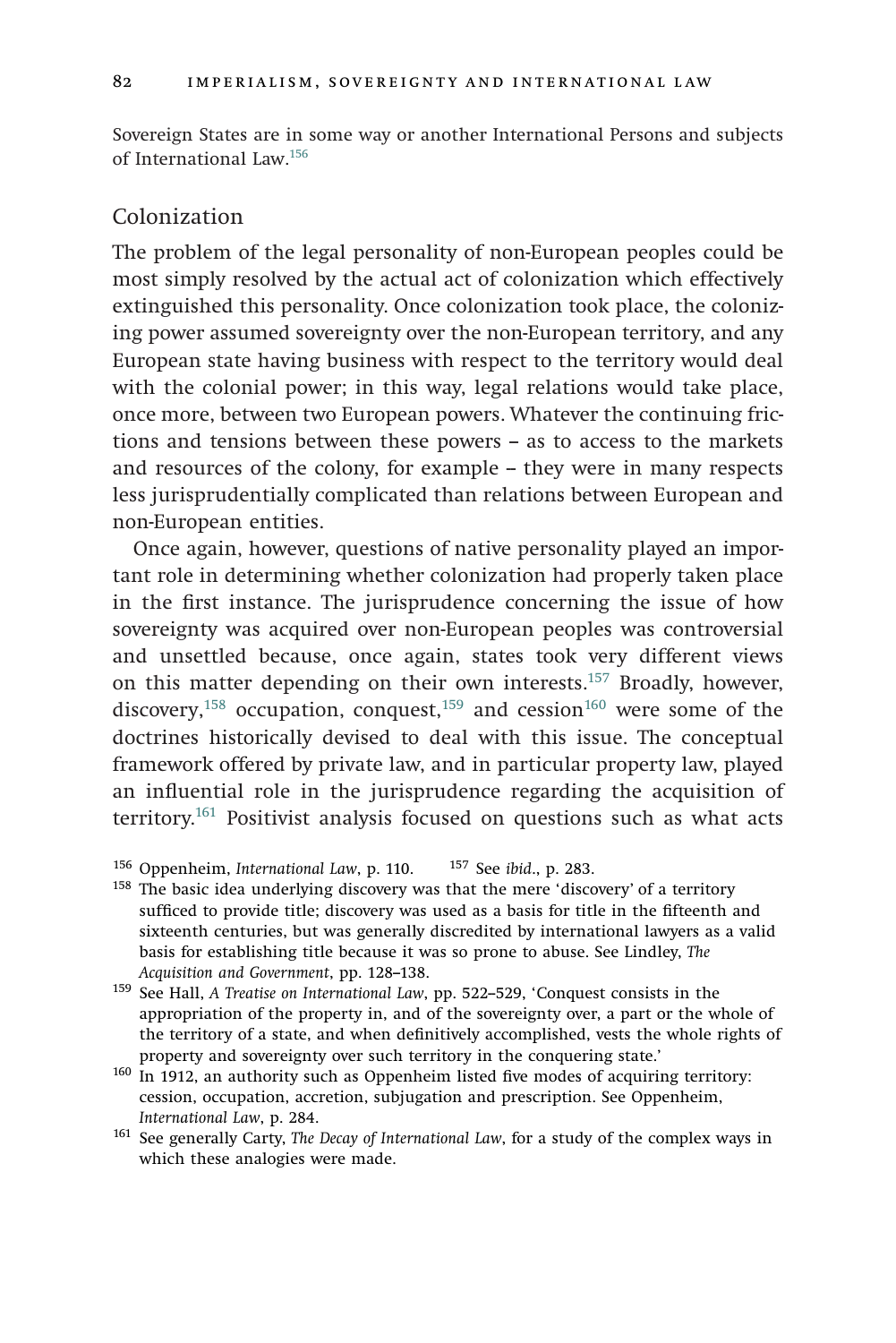were sufficient to show that the European state had acquired control over the territory, or that occupation had been 'effective' in order to prevent a state from claiming that it had acquired valid title over an entire territory simply by landing there.

Conquest generally involved militarily defeating an opponent and thus acquiring sovereignty over the defeated party's territory[.162](#page-35-0) Conquest was one of the most ancient ways of acquiring title and, within the nineteenth-century framework, it was a completely legal and valid way of expanding territory. Recognition of such a right of conquest is completely contrary to the very concept of law, as it legitimizes outcomes dictated by power rather than legal principle. Nevertheless, conquest received legal sanction. Given the military weakness of the non-European states, and the absence of any legal limitations on a state's ability to commence a war, it was inevitable that European Empires would expand by the conquest of large parts of Asia and Africa.<sup>[163](#page-35-0)</sup> Furthermore, as Korman notes, European states quite openly relied on the doctrine of conquest as a basis for their title[.164](#page-36-0)

The emphasis on the concept of property, and the positivist view that uncivilized peoples were not legal entities, also contributed towards doctrines such as 'occupation', erasing the existence of many non-European peoples:

Only such territory can be the object of occupation as is no State's land, whether entirely uninhabited, as e.g. an island, or inhabited by natives whose community is not to be considered as a State. Even civilized individuals may live and have private property on a territory without any union by them into a State proper which exercises sovereignty over such territory. And natives may live on a territory under a tribal organization which need not be considered a State proper[.165](#page-36-0)

This meant that the territory of 'tribal' peoples could be appropriated simply through occupation by the European state on the basis that tribal organization did not correspond with a 'State'. Thus British title to the Australian continent was based on occupation of uninhabited territory,

<sup>162</sup> For a comprehensive and detailed study of conquest, see Sharon Korman, *The Right of Conquest: The Acquisition of Territory by Force in International Law and Practice* (New York: Oxford University Press, 1996).

<sup>163</sup> For an outline of conquest see Oppenheim, *International Law*, pp. 302--307. Conquest seems to have been officially outlawed in contemporary international law as a means of acquiring title to territory.

<sup>164</sup> See Korman, *The Right of Conquest*, p. 66. <sup>165</sup> Oppenheim, *International Law*, p. 292.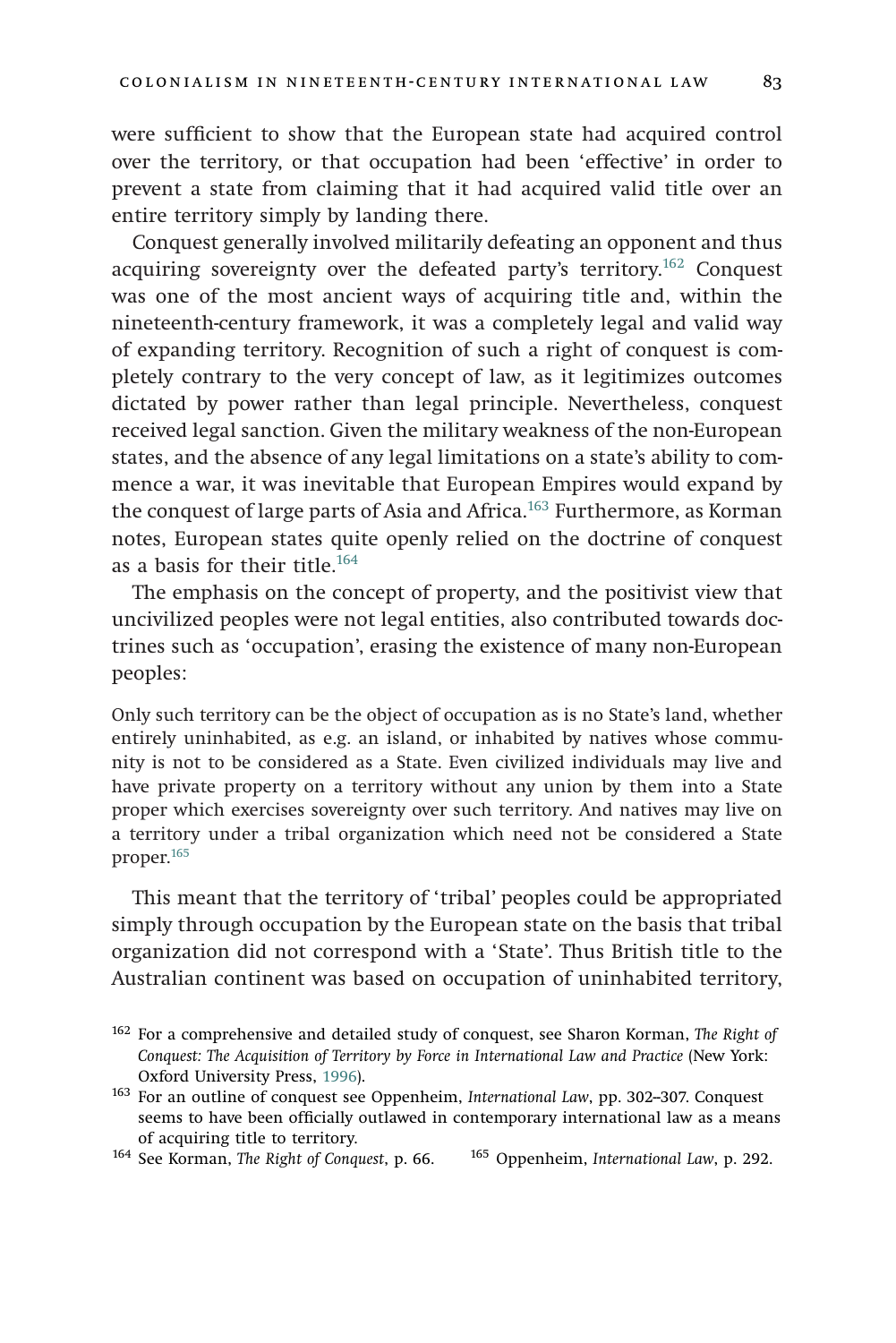<span id="page-71-0"></span>*territorium nullius*; it was irrelevant that Aboriginal peoples had occupied the continent for many thousands of years.<sup>[166](#page-36-0)</sup>

Each of these doctrines relied upon different notions of native personality, as the particular means of asserting title depended on the positivist assessment of the degree of civilization of the peoples occupying the land. Using this scale, the positivists asserted, for example, that in the case of merely tribal peoples occupation itself would suffice. If the natives belonged to what positivists regarded as an uncivilized and yet organised polity, however, European powers would have to assert title through some other means such as conquest or cession.<sup>167</sup> The issue of cession raised the problems discussed earlier as to treaty relations between European and non-European peoples. The legitimacy of conquest as a mode of acquiring control, together with the positivist argument that resort to force was a valid expression of sovereign will, meant that few restrictions were imposed on imperial expansion.

#### Complying with the standard of civilization

Certain states, such as Japan and Siam, succeeded in retaining their nominal independence. For such states, acceptance into the family of nations could occur only if they met the 'standard of civilization' which amounted, essentially, to idealized European standards in both their external and, more significantly, internal relations.

These standards pre-supposed and legitimized colonial intrusion, in that a non-European state was deemed to be civilized if it could provide an individual, a European foreigner, with the same treatment that the individual would expect to receive in Europe.<sup>168</sup> The development of this framework appears to correspond with the changing nature of European penetration of the non-European world and the legal regimes which had been devised to accommodate this. As discussed earlier, the first phase of contact took place through trading companies which confined their activities principally to trade; as they gradually adopted a more intrusive role in the governance of the non-European state in order to further their trading interests, more demands were made on non-European states,

<sup>&</sup>lt;sup>166</sup> See Lindley, *The Acquisition and Government*, pp. 40–41.

<sup>&</sup>lt;sup>167</sup> For discussion of the various ways in which title could be obtained over territories occupied by primitive peoples, see Westlake, *Chapters on the Principles of International* Law, pp. 155-166. British acquisition of title over India presented a different set of problems by virtue of the existence of what was posited as a complex political system there. See *ibid*., p. 191.

<sup>&</sup>lt;sup>168</sup> See Westlake, *Chapters on the Principles of International Law*, pp. 102-103, 141-142.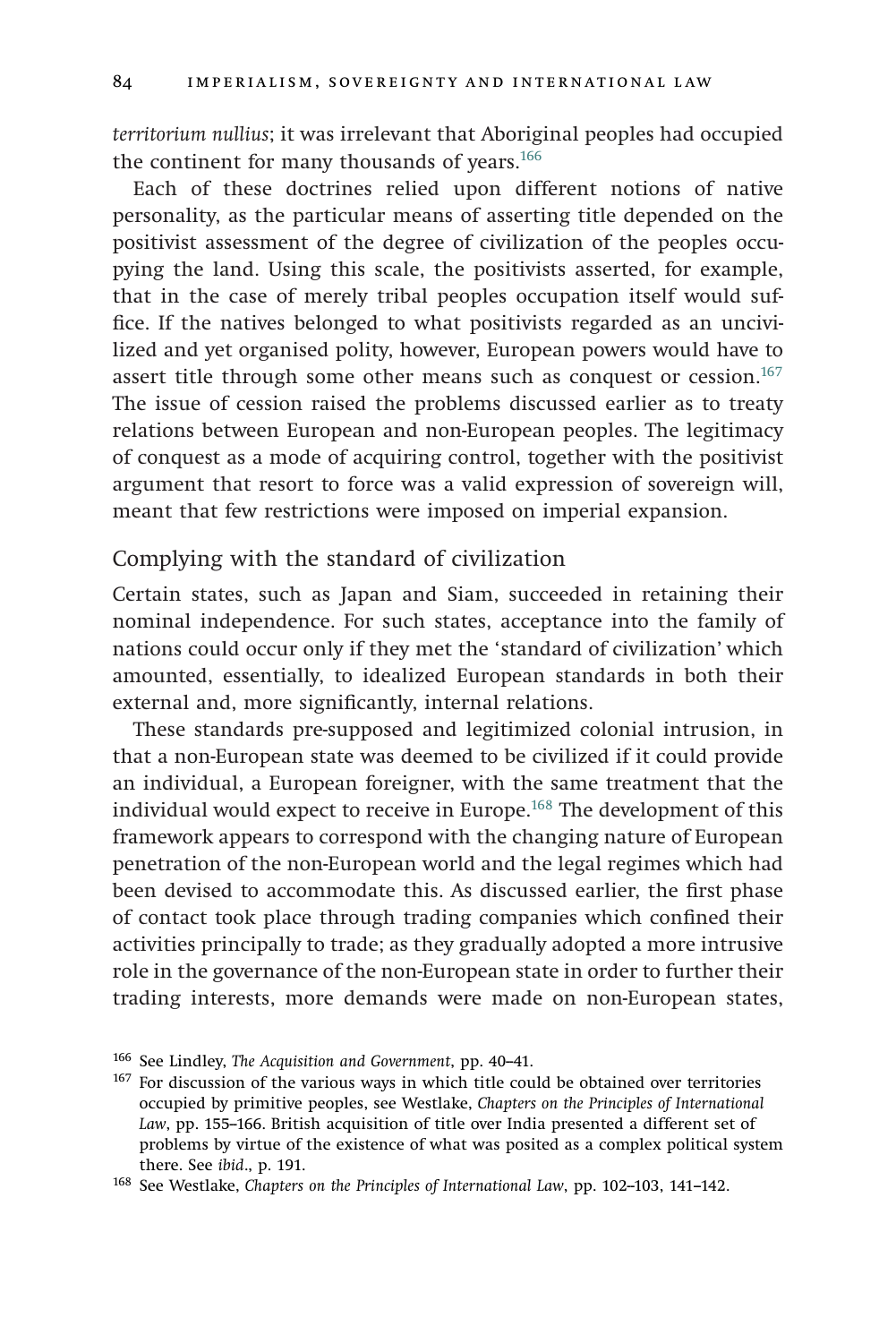which were compelled under threat of military action to make increasing concessions to the interests of the traders. Apart from demonstrating some of the characteristics of an unequal treaty, the Treaty of Nanking (1842) suggests how different European practices and policies were gradually introduced into non-European societies and then expanded. Once it had been established by way of treaty that Europeans had a right to reside and trade in a particular state, it was not altogether surprising that international jurists would use this as a measure of whether a country was civilized or not. Westlake presents the basic test:

When people of European race come into contact with American or African tribes, the prime necessity is a government under the protection of which the former may carry on the complex life to which they have been accustomed in their homes.[169](#page-37-0)

Westlake argued that the 'Asiatic Empires' were capable of meeting this standard, provided that the Europeans were subject to the jurisdiction of a European consul rather than subject to the local laws; but even so, this meant only that European international law had to merely 'take account' of such Asiatic societies rather than accept them as members of the family of nations.<sup>[170](#page-37-0)</sup> For the European states, the local systems of justice were completely inadequate, and there was no question of submitting one of their citizens to these systems. Non-European states were thus forced to sign treaties of capitulation which gave European powers extra-territorial jurisdiction over the activities of their own citizens in these non-European states.<sup>171</sup> This derogation from the sovereignty of the non-European state was naturally regarded as a massive humiliation by that state, which sought to terminate all capitulations at the earliest opportunity[.172](#page-38-0) Capitulations were a part of the unequal treaty regime imposed on these states and generally comprised one part of a treaty which usually granted rights to trade and rights to establish residences,

<sup>171</sup> See Oppenheim, *International Law*, p. 395; this jurisdiction was exercised by European consuls in the non-European states; these competence of these consuls comprised 'the whole civil and criminal jurisdiction, the power of protection of the privileges, the life, and property of their countrymen'. *Ibid*., p. 497.

<sup>172</sup> See Anand, *New States*, pp. 21–23; Tieya, 'International Law in China', p. 195. Alexandrowicz argues that originally, capitulations were voluntarily undertaken by Asian states who were sympathetic to the problems faced by traders in a foreign culture, and who sought to facilitate trade by means of the capitulation which, in the early stage of the colonial encounter, took place on equal terms. Capitulations at that stage did not signify inequality or inferiority; that occurred by the nineteenth century. See Alexandrowicz, *An Introduction*, p. 97.

<sup>169</sup> *Ibid*., p. 141. <sup>170</sup> See *ibid*., p. 142.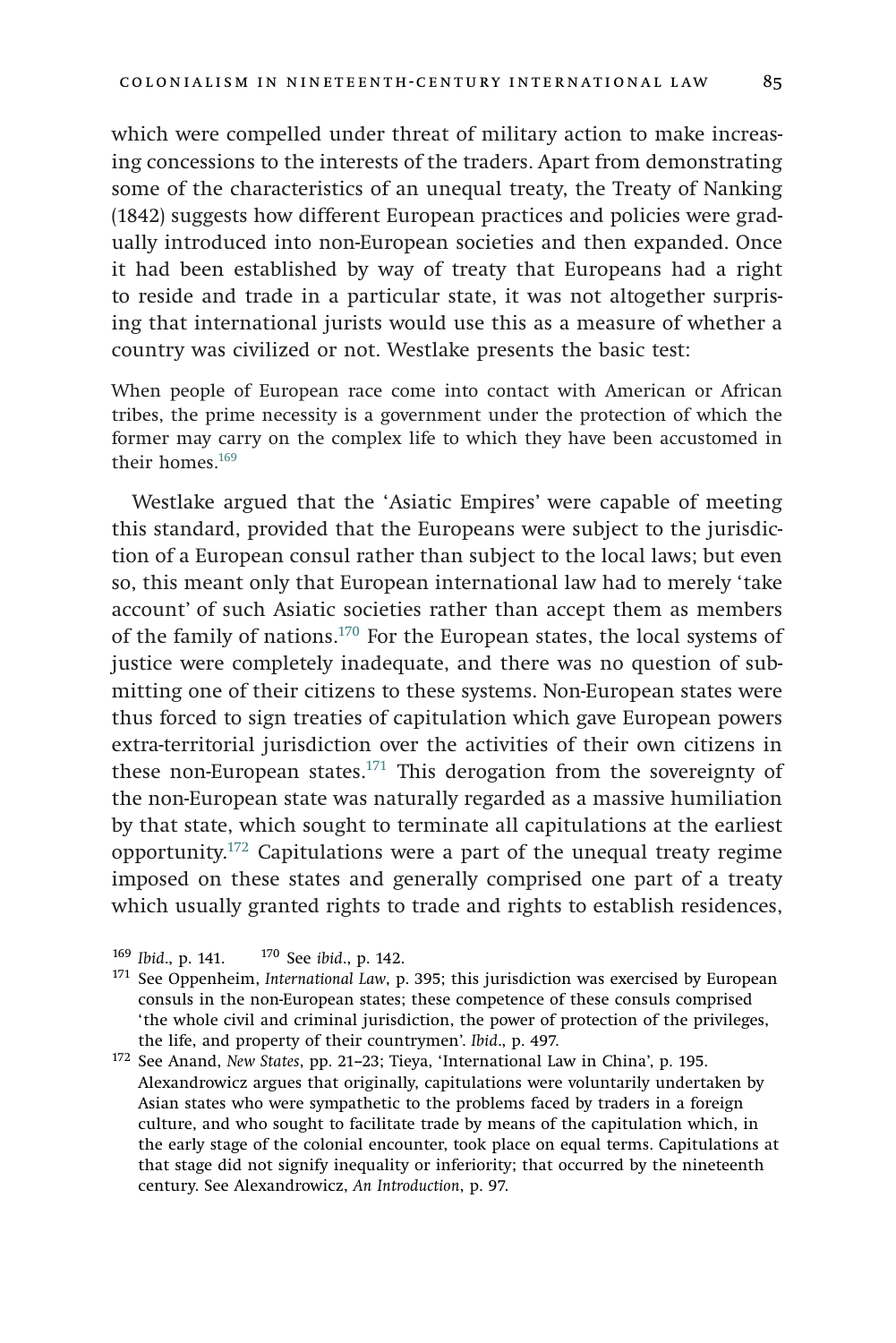for example.[173](#page-40-0) Once these treaties allowed for a trading presence, it was almost inevitable that the scope of the rights demanded by the European powers to enable them effectively to carry on their trade expanded.

Both external and internal reform had to be carried out by a state seeking entry into the family of nations. In the external sphere, the state had to be capable of meeting international obligations and maintaining the diplomatic missions and channels necessary to enable and preserve relations with European states. In the internal sphere, the state was required to reform radically its legal and political systems to the extent that they reflected European standards as a whole. Put another way, this test in effect suggested that the project of meeting the standard of civilization consisted of generalizing the standards embodied in the capitulation system which was specific to aliens, to the entire country.<sup>174</sup> In the domestic sphere, then, the non-European state was required to guarantee basic rights - relating to dignity, property, freedom of travel, commerce and religion, and it had to possess a court system which comprised codes, published laws and legal guarantees.<sup>175</sup> All these rules compelling domestic reform essentially required profound transformations of non-European societies in ways that negated the principle of territorial sovereignty. Oppenheim states the principle in its fullest form:

In consequence of its internal independence and territorial supremacy, a State can adopt any Constitution it likes, arrange its administration in a way it thinks fit, make use of legislature as it pleases, organise its forces on land and sea, build and pull down fortresses, adopt any commercial policy it likes and so on.<sup>176</sup>

While positivist jurisprudence insisted that states were formally equal and that they possessed extensive powers over their own territory, a different set of principles applied in the case of non-European states, which significantly compromised their internal sovereignty and their cultural distinctiveness in order to be accepted as legal subjects of the system. It was not open for non-European states to exercise the far-ranging freedoms over their internal affairs suggested by Oppenheim, principally

<sup>173</sup> See Gong, *Standard of 'Civilization'*, p. 211, citing the Treaty of Friendship and Commerce Between Her Majesty and the Kings of Siam, 18 April 1855 (the Bowring Treaty).

<sup>&</sup>lt;sup>174</sup> Thus it was only after Japan had extensively revised its civil and criminal codes that it was admitted to the family of nations. See Gong, *Standard of 'Civilization'*, p. 29.

<sup>&</sup>lt;sup>175</sup> See *ibid.*, pp. 14-15. Gong provides a clear and useful summary, taken from various texts, of what the standard of civilization required.

<sup>176</sup> Oppenheim, *International* Law, p. 178.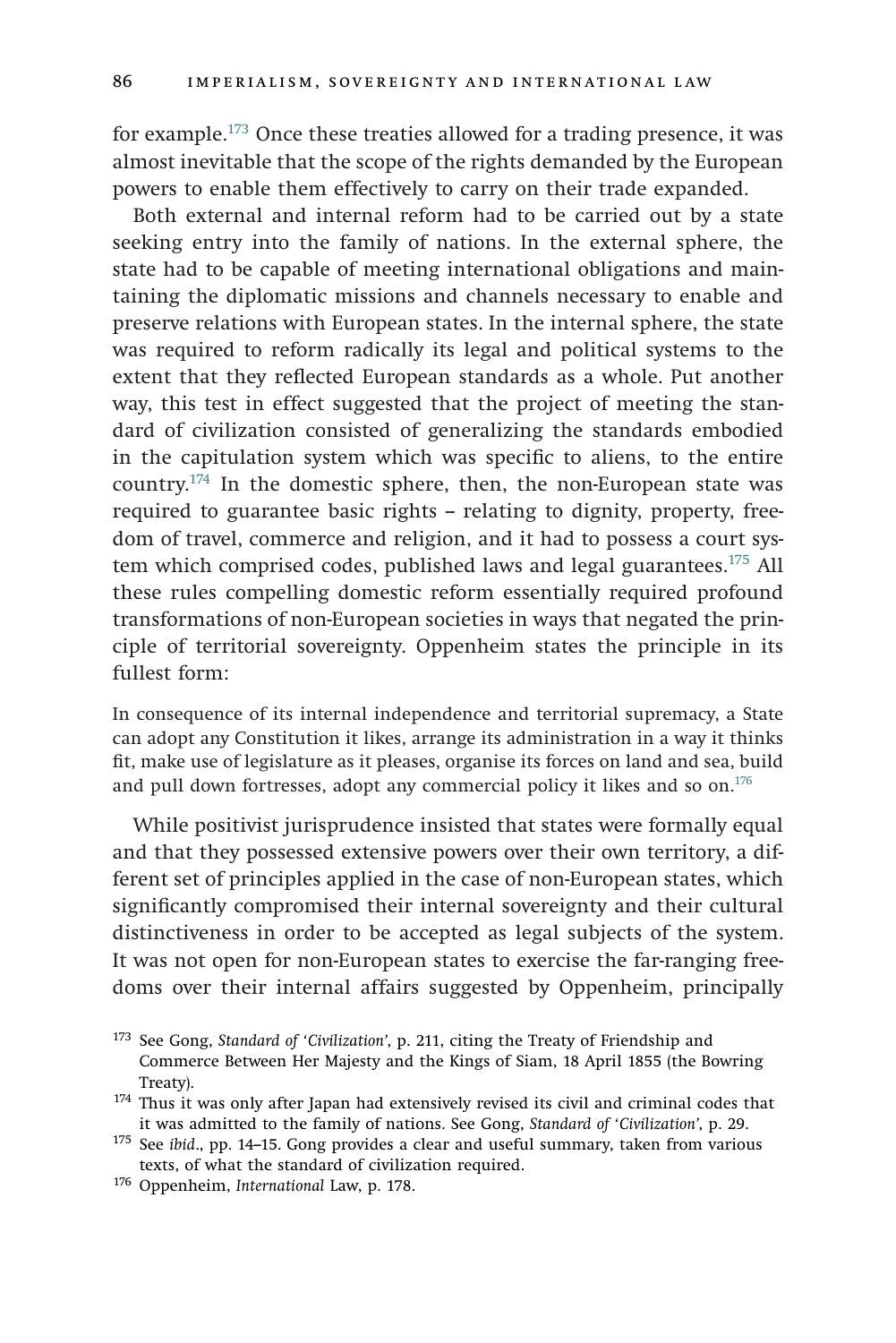because it was only if the non-European states had adopted Western forms of political organization that they were accepted into the system. Basically, then, the actions non-European states had to take to enter into the system negated the rights which they were supposed formally to enjoy upon admittance.

#### Protectorates

Towards the latter part of the nineteenth century, protectorates were a common technique by which European states exercised extensive control over non-European states while not officially assuming sovereignty over those states.[177](#page-41-0) Although used to regulate relations within Europe itself, the protectorate device was modified by European states and used in unique ways to further their colonial empires. The protectorate was ostensibly a means of protecting vulnerable states from 'great power politics' by entrusting those very same great powers with the task of looking after the interests of these vulnerable states.<sup>178</sup> Thus the 'protectorate' was essentially a treaty by which uncivilized states placed themselves under the 'protection' of European states. Under this regime, the European state would acquire complete control over the external affairs of the non-European state, and this meant that the non-European state could not communicate with any other European state without the permission of its 'protector'[.179](#page-41-0) In theory, then, the non-European states retained their sovereignty over internal affairs. Indeed, a number of disputes heard by the British courts, for example, established and affirmed this proposition.<sup>180</sup>

The distinction between internal and external sovereignty, that protectorates technically established was, however, porous. As Westlake remarks, for example, 'the institution of protectorates over uncivilized nations has given greater freedom to the initial steps towards their

<sup>178</sup> See Alexandrowicz, *The European--African Confrontation*, p. 62.

<sup>179</sup> See *ibid.*, pp. 62-83. Alexandrowicz defines a protectorate in the following terms: The Protectorate means a split of sovereignty and its purpose is to vest in the Protector rights of external sovereignty while leaving rights of internal sovereignty in the protected entity. In this way the Protector shelters another entity against the external hazards of power politics.

(Alexandrowicz, *The European--African Confrontation*, p. 62) See also Crawford, *The Creation of States*, pp. 187-188.

<sup>&</sup>lt;sup>177</sup> On protectorates in general, see Lindley, *The Acquisition and Government*, pp. 180-206; Oppenheim, *International Law*, pp. 296-298.

<sup>180</sup> For example, *Duff Development Co.* v. *Kelentan Govt*. [1924] A.C. 797. See Lindley, *The* Acquisition and Government, pp. 194-200 for a discussion of the status of Malay and Indian protectorates.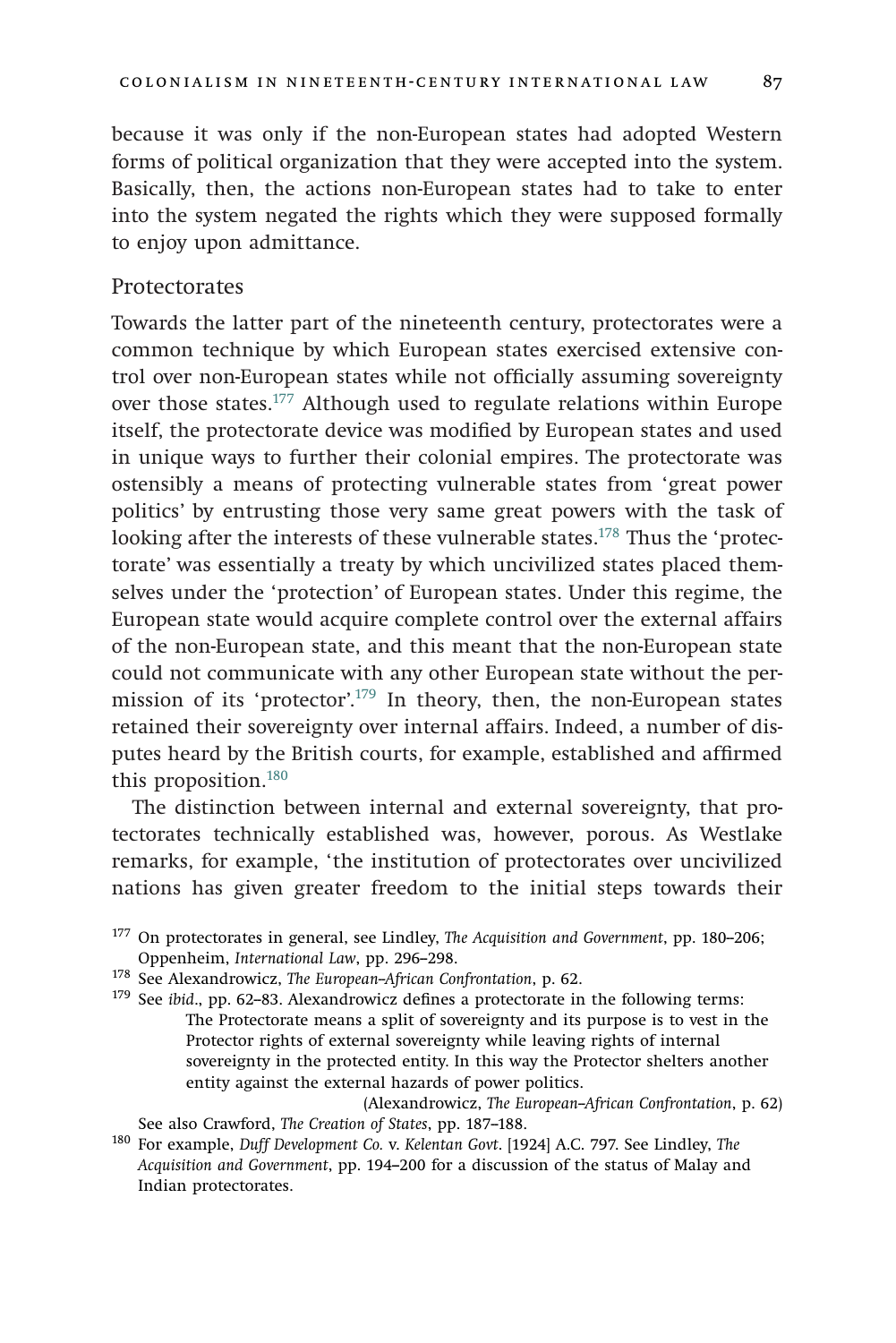acquisition'.<sup>181</sup> This was legally justified by protectorate provisions which enabled the protecting power to assume control over internal affairs because this was explicitly provided for in the agreement, $182$  or else because the native ruler was incapable, for example, of maintaining 'good government' within the protectorate. $183$  The artificiality of the supposed distinction between external and internal sovereignty is suggested by the fact that even questions of succession, which were the very core of native sovereignty, were often to be approved of by the protecting power.184 As Maine points out, regimes such as the protectorate were a complete aberration from Austin's idea of sovereignty:

It is necessary to the Austinian theory that the all-powerful portion of the community which make laws should not be divisible, that it should not share its power with anybody else, and Austin himself speaks with some contempt of the semi-sovereign or demi-sovereign states which are recognised by the classical writers of International Law. But this indivisibility of Sovereignty, though it belongs to Austin's system, does not belong to International Law. The powers of sovereigns are a bundle or collection of powers and they may be separated one from another $185$ 

Significantly, then, the protectorate mechanism enabled European states to exercise control over a state with respect to both its internal and external affairs, even while asserting that sovereignty was properly located in the native ruler. As Lindley notes,

By such an arrangement, one state could acquire complete control over another, so far as third nations were concerned, without necessarily assuming the burden

- <sup>181</sup> Westlake, *Chapters on the Principles of International Law*, p. 184. Lindley goes further in saying: 'The more modern protectorates [i.e. protectorates established with respect to non-European states] . . . have been usually intended or destined to result in the incorporation of the protected region into the Dominions of the protecting Power, or, at all events, in an increasing control by that Power over the internal affairs of the protected country.' Lindley, *The Acquisition and Government*, p. 182.
- <sup>182</sup> See *ibid.*, p. 184, discussing the Warsangali Treaty between chiefs of the Warsangali near the Somali coast -- and Britain, whereby the Warsangali agreed to act upon the advice of British Officers 'in matters relating to the administration of justice, the development of the resources of the country, the interests of commerce, or in any other matter in relation to peace, order and good government and the general progress of civilization'.
- <sup>183</sup> See Lindley, *The Acquisition and Government*, p. 196.

<sup>185</sup> Henry Sumner Maine, *International Law: A Series of Lectures Delivered Before the University of Cambridge*, *1887* (London: John Murray, 1888), p. 58.

<sup>184</sup> See *ibid*., p. 200.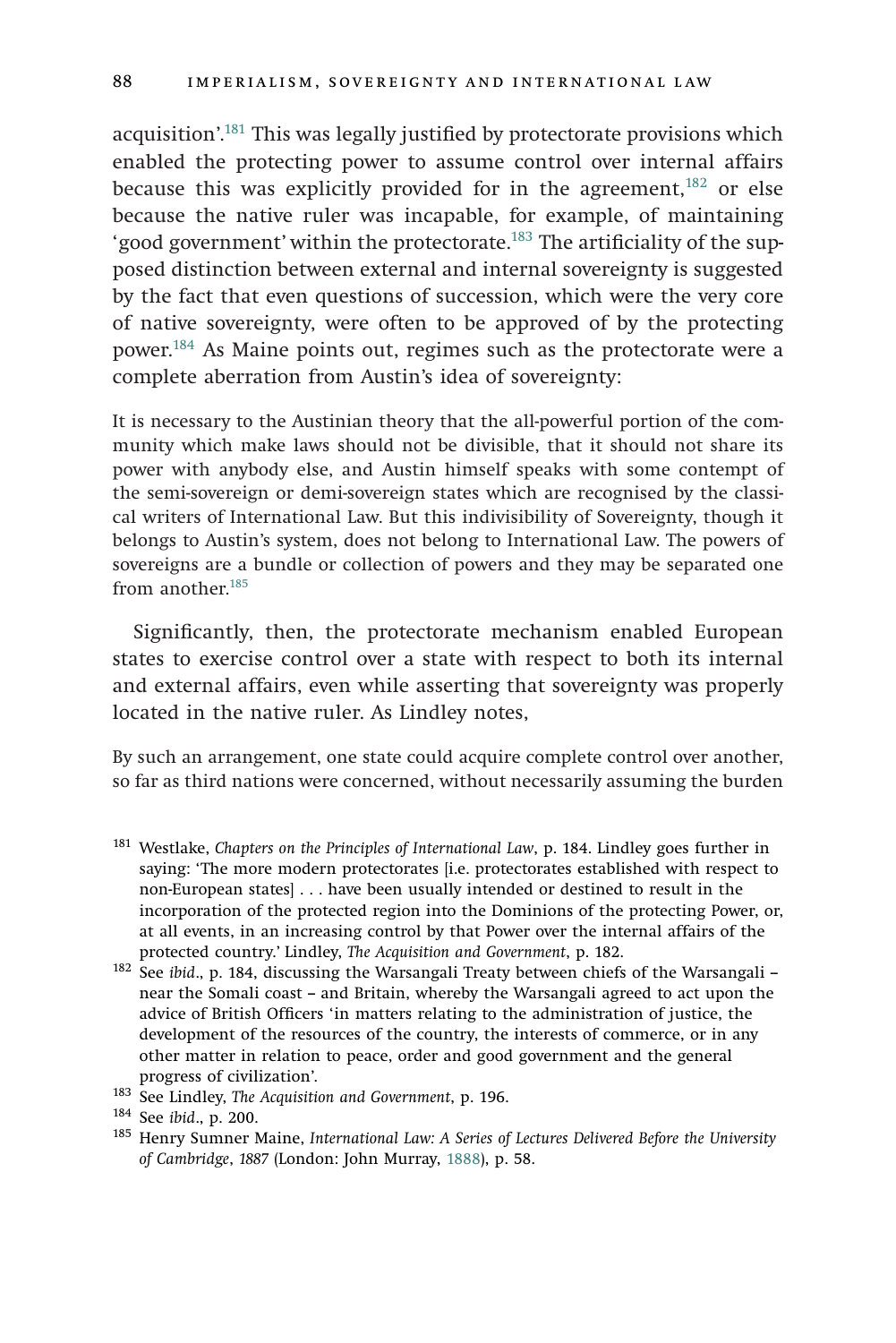of its administration, and it was this feature of the protectorate which favoured its extensive adoption by European Powers in the spread of their dominion.<sup>186</sup>

The protectorate was a wonderfully flexible legal instrument because it could be used for a number of different purposes. It could, as Lindley suggests, be used to exclude competing European powers. Equally, it could be used to acquire control over the interior realm of the native state when that was considered desirable. The existence of a protectorate enabled European states to regulate the degree of sovereignty of a local ruler, depending on the circumstances. Thus in terms of some issues, the local ruler could be characterized as having capacity to transfer property to the protecting power, for example. In other cases, where the protecting power wished to assert its own power, it could declare that the matter in question was within the protecting power's sphere of authority.<sup>187</sup> In analysing British practice as a protecting state with respect to Indian princely kingdoms, it is asserted that

There *is* paramount power in the British Crown, of which the extent is wisely left undefined. There *is* a subordination in the native states, which is understood but not explained. The paramount power intervenes only on grounds of general policy, where interests of the Indian people or the safety of the British power are at stake.<sup>188</sup>

What is notable is that, at a time when sovereignty was generally regarded as fixed, stable and monolithic, $189$  colonial jurists selfconsciously grasped the usefulness of keeping sovereignty undefined in order that it could be extended or withdrawn according to the requirements of British interests. It is also notable in this passage that Britain had by now assumed responsibility for the well being of the natives and used this, too, as a basis for intervention. In the final analysis, then, the distinction between protectorates and colonies was gradually eroded; the protectorate was a vehicle by which the European power controlled both the internal and external relations of the native

<sup>186</sup> *Ibid*., p. 182.

<sup>&</sup>lt;sup>187</sup> For the complications which could arise in the context of which rights attributable to sovereignty were being exercised, see *R.* v. *Crewe*, 2 Eng. Rep. 576 (K.B. 1910).

<sup>188</sup> Westlake, *Chapters on the Principles of International Law*, p. 207 (1894), citing William Lee-Warner, *The Protected Princes of India* (London: Macmillan & Co., 1894), pp. 37-40.

 $189$  For an analysis of this image of nineteenth-century sovereignty see Kennedy, 'International Law', p. 119: 'By century's end, international law would countenance but one form of political authority, absolute within its territory and equal in its relations with other sovereigns.'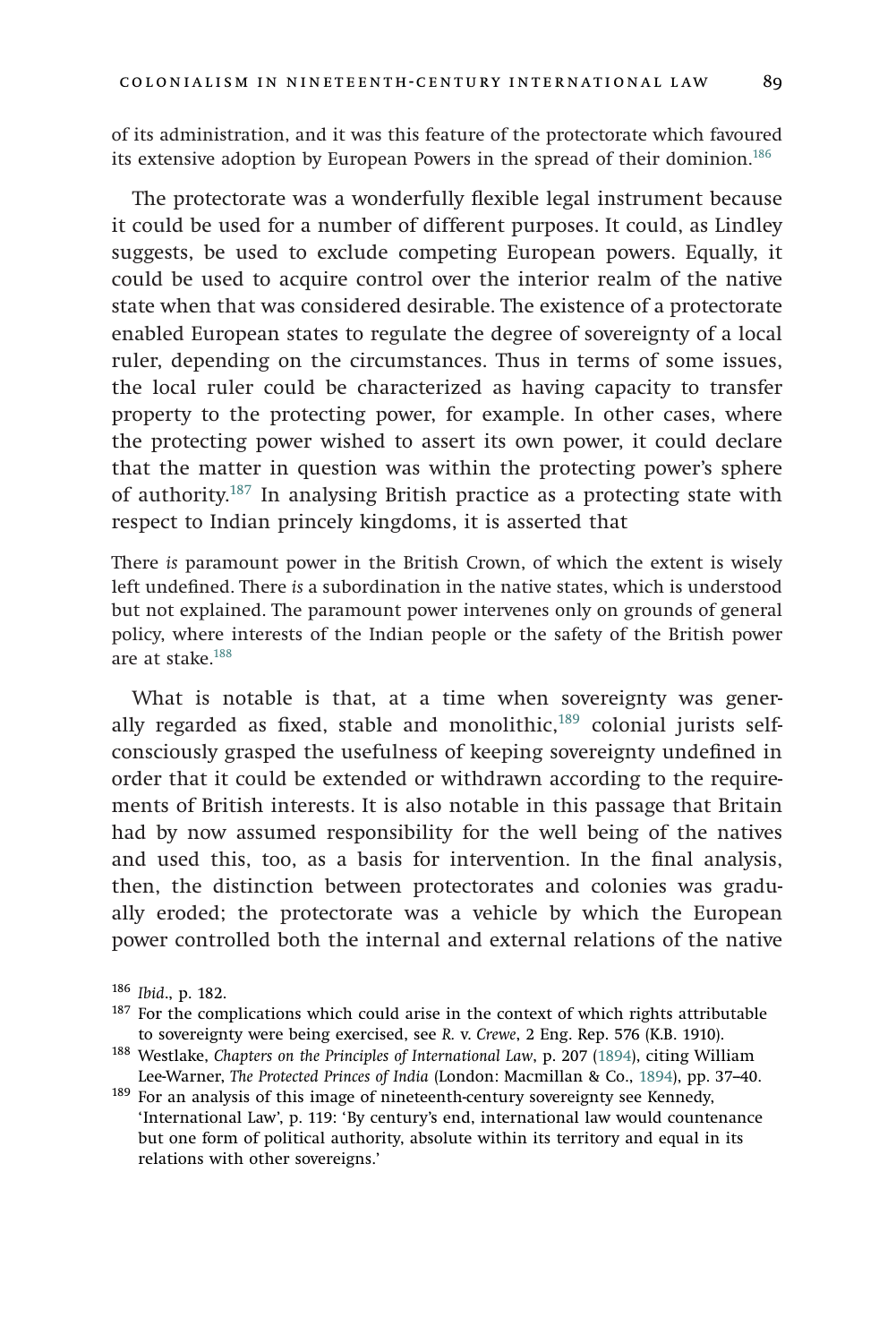state.[190](#page-45-0) As in the case of Vitorian jurisprudence, intervention was endorsed by a number of techniques, by the powerful invocation of disorder and lawlessness which necessitated the imposition of order which could take place only through conquest posited as unwillingly undertaken. The protectorate, then, demonstrated yet another variation on sovereignty as it developed in the colonial encounter. The use of the protectorate as a flexible instrument of control corresponded with a growing appreciation of the uses of 'informal Empire' and the realization that an important distinction could be made between economic and political control.<sup>191</sup> While it was desirable to exploit the raw materials of Asian and African countries and develop new markets there, this was achieved, where possible, without assuming political control over the territory and with it all the costs and problems of managing a colony. Seen from this perspective, the ideal situation was one in which economic control could be exercised over a non-European state which was nominally, at least, 'sovereign'. As a legal instrument, the protectorate arrangement was ideally suited for the implementation of such a policy[.192](#page-45-0)

#### *The Berlin Conference of 1884--1885*

### Introduction

Given the conceptual inadequacies of the positivist framework for dealing with the colonial encounter, the positivist validation of the use of force, and the intense competition among European states for colonies, it was hardly surprising that international law contributed very little towards the effective management of the colonial scramble. The tensions arising from the scramble were such that the European powers held the Berlin Conference of 1884–5 to try and resolve matters. Here, diplomacy and the traditional balance of power politics combined with

- $190$  Lindley asserts that the protectorate was intended to lead to 'an increasing control by that [protecting] Power over the internal affairs of the protected country. The sovereignty is to be acquired piecemeal, the external sovereignty first.' Lindley, *The Acquisition and Government*, p. 182.
- $191$  See John Gallagher and Ronald Robinson, 'The Imperialism of Free Trade' (1953) 6 *The Economic History Review* 1--15. For a discussion of the role of informal empire in the broad context of the imperial project see Michael W. Doyle, *Empires* (Ithaca, NY: Cornell University Press, 1986).
- <sup>192</sup> In the final analysis, however, the British, for example, found it necessary to assume political control over most of the territories which they initially treated as protectorates; it was only in this way that they could create the political conditions and stability which enabled economic expansion.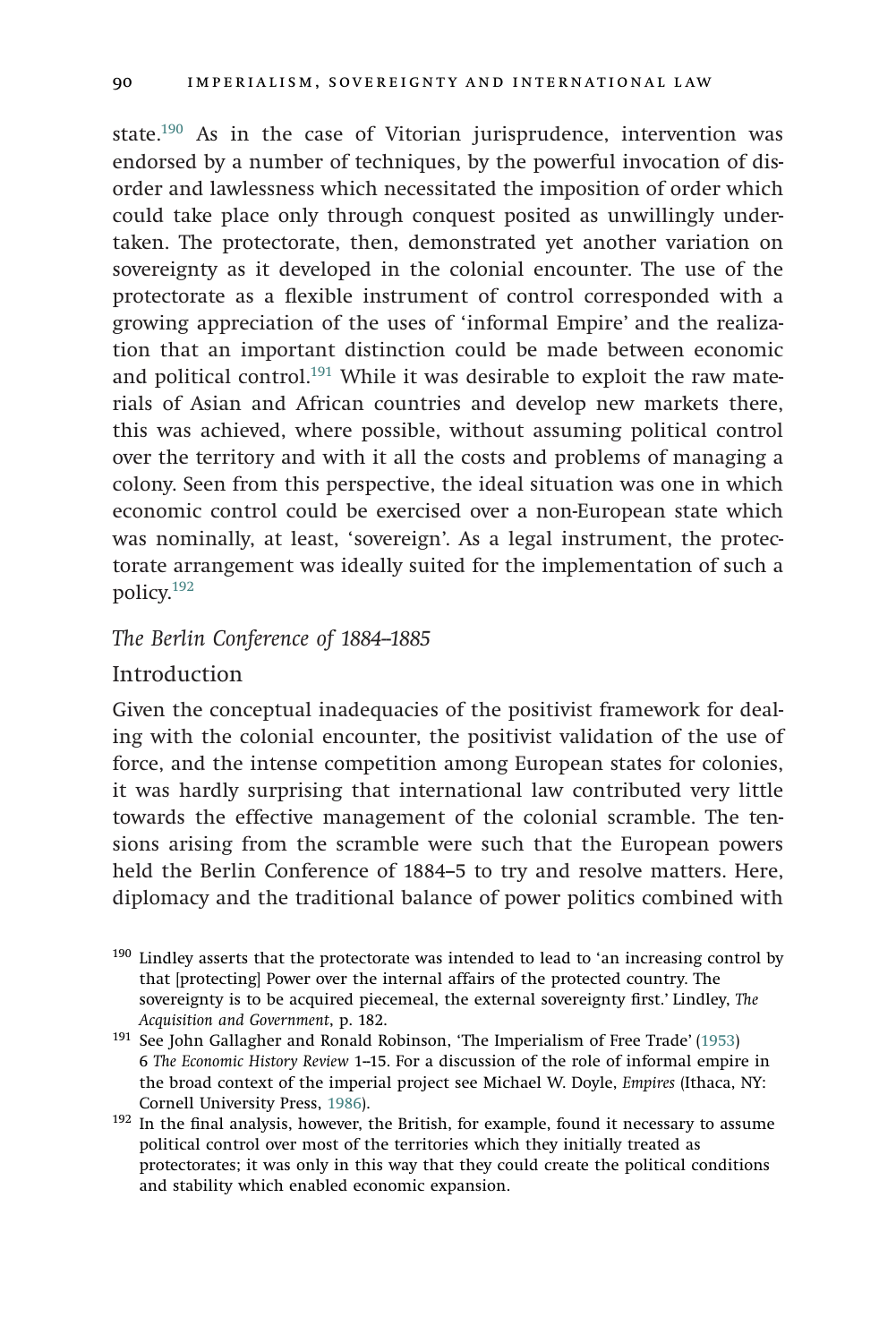international law, as the imperial powers of Europe attempted to create a legal and political framework, to ensure that colonial expansion in the Congo Basin took place in an orderly way which minimised tensions among the three most powerful European states at the time, England, France and Germany. This part of the chapter focuses on the legal attempts to define and domesticate the native and place him securely within the authoritative framework of positivist jurisprudence, together with the related theme of the complex ways in which law and politics intersected in the grand project of colonial management.

African peoples played no part at all in these deliberations. As U. O. Umozurike points out, 'The most irrelevant factor in deciding the fate of the continent was the Africans themselves who were neither consulted nor apprised of the conference',<sup>193</sup> a conference which determined in important ways the future of the continent and which continues to have a profound influence on the politics of contemporary Africa.<sup>[194](#page-47-0)</sup> This exclusion was reiterated and intensified in a more complex way by the positivist argument that African tribes were too primitive to understand the concept of sovereignty to cede it by treaty: as a consequence, any claims to sovereignty based on such treaties were invalid[.195](#page-47-0) This proposition may have been advanced not only for reasons of theoretical consistency, but in order to preclude the rampant abuse by European adventurers of the treaty mechanism by which they claimed to acquire sovereignty. Nevertheless, its effect was to transform Africa into a conceptual *terra nullius*; as such, only dealings between European states with respect to those territories could have decisive legal effect.<sup>196</sup> The Berlin Conference<sup>197</sup> was a unique event, furthermore, as it was the first occasion on which European states<sup>[198](#page-48-0)</sup> sought as a body to address the

- <sup>193</sup> U. O. Umozurike, *International Law and Colonialism in Africa* (Enugu, Nigeria: Nwamife Publishers, 1979), p. 26. See also Elias, *Africa*, pp. 18--34.
- <sup>194</sup> See Makau wa Mutua, 'Why Redraw the Map of Africa?: A Moral and Legal Inquiry', (1995) 16 *Michigan Journal of International Law* 1113--1176.
- <sup>195</sup> See Oppenheim, *International Law*, pp. 285-286 for the general proposition that cessions of territory by native tribes made to States fall outside the Law of Nations; for the application of the doctrine to Africa specifically, see Westlake, *Chapters on the* Principles of International Law, pp. 149-155.
- <sup>196</sup> See Westlake, *Chapters on the Principles of International Law*, p. 154.
- <sup>197</sup> See Crowe, *The Berlin West African Conference*, pp. 158--159; Mutua, 'Why Redraw the Map', pp. 1126-1134.
- <sup>198</sup> The instrument which emerged from the Conference was the General Act of the Conference of Berlin Concerning the Congo, Signed at Berlin, 26, 1885, Official Documents, *American Journal of International Law* 7. France and Germany first developed the idea of holding the Conference; invitations were issued in three stages,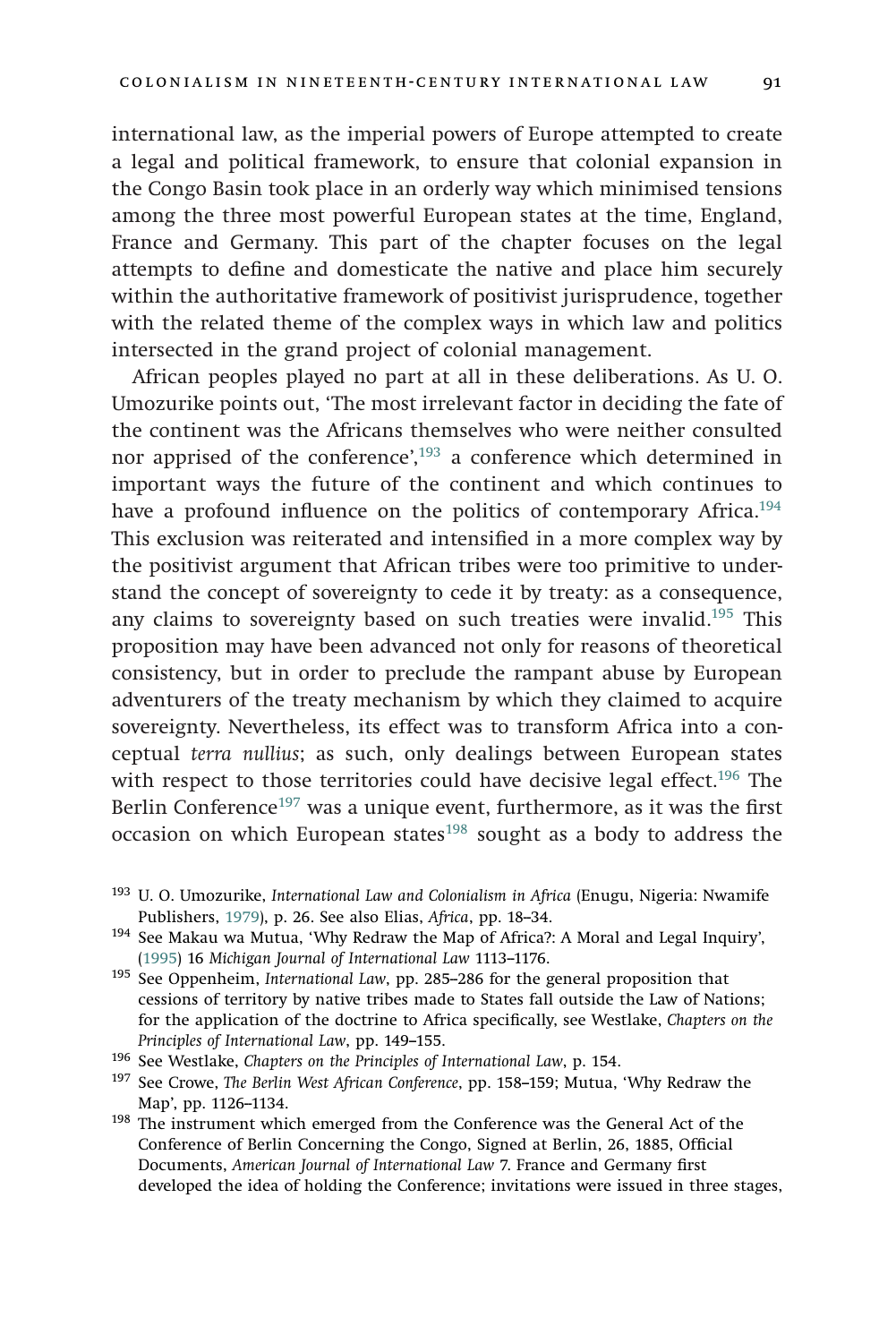'colonial problem'. Although concerned with the division of Africa, the conference's deliberations illuminated many aspects of the broader question of colonialism as a whole. The management of the division of Africa by systematizing the colonial scramble and the articulation of a new ideology of colonialism were two of the conference's major projects.

#### Partitioning and managing Africa

Trade was the central preoccupation of the conference, which focused on issues of free trade in the Congo basin,<sup>199</sup> and free navigation of the Congo and Niger Rivers[.200](#page-49-0) In discussing these issues, the implicit failure of international law to devise a coherent framework for regulating the European--African encounter became evident. As the previous discussion on treaties suggests, the modes of acquiring trading rights and control over non-European territory were easily open to abuse, as European trading companies or even adventurers such as Henry Morton Stanley<sup>201</sup> could enter into 'treaties' which, they claimed, provided them with rights, if not actual sovereignty, over vast areas of land. The Berlin Conference, in addition to focusing on trade issues, thus sought to create a unified system by which claims could be asserted and recognised.

The underlying and crucial issue in this debate was the issue of the legal personality of African tribes. Despite the objections of jurists such as Westlake, $202$  treaties with African tribes were the basis on which claims were made to African territory. This raised the familiar and by now apparently insurmountable problem of deciding the capacity of the African entity and the status of that entity within the overall political structure of the tribe.

first to Great Britain, Belgium, the Netherlands, Portugal, Spain and the United States; later, to Austria, Russia, Italy, Denmark, Sweden and Norway; and finally to Turkey. See Crowe, *The Berlin West African Conference*, pp. 220–221.<br><sup>199</sup> See ibid., pp. 105–118. <sup>200</sup> See Article 3 of the General Act.

<sup>200</sup> See Article 3 of the General Act.

<sup>201</sup> Stanley, acting on behalf of the International Association of the Congo headed by King Leopold II, King of the Belgians, made hundreds of treaties with native 'sovereigns' in the region and thus gained control over large portions of the Congo basin which eventually formed the Congo Free State; Leopold was the personal sovereign over the state whose existence was recognized by the powers at the Berlin Conference. See Lindley, *The Acquisition and Government*, p. 112; Crowe, *The Berlin West African Conference*, pp. 158--160.

<sup>202</sup> Westlake argued that African tribes were too simple to understand the concept of sovereignty and hence were incapable of transferring it by treaty. See Westlake, *Chapters on the Principles of International Law*, pp. 144--146.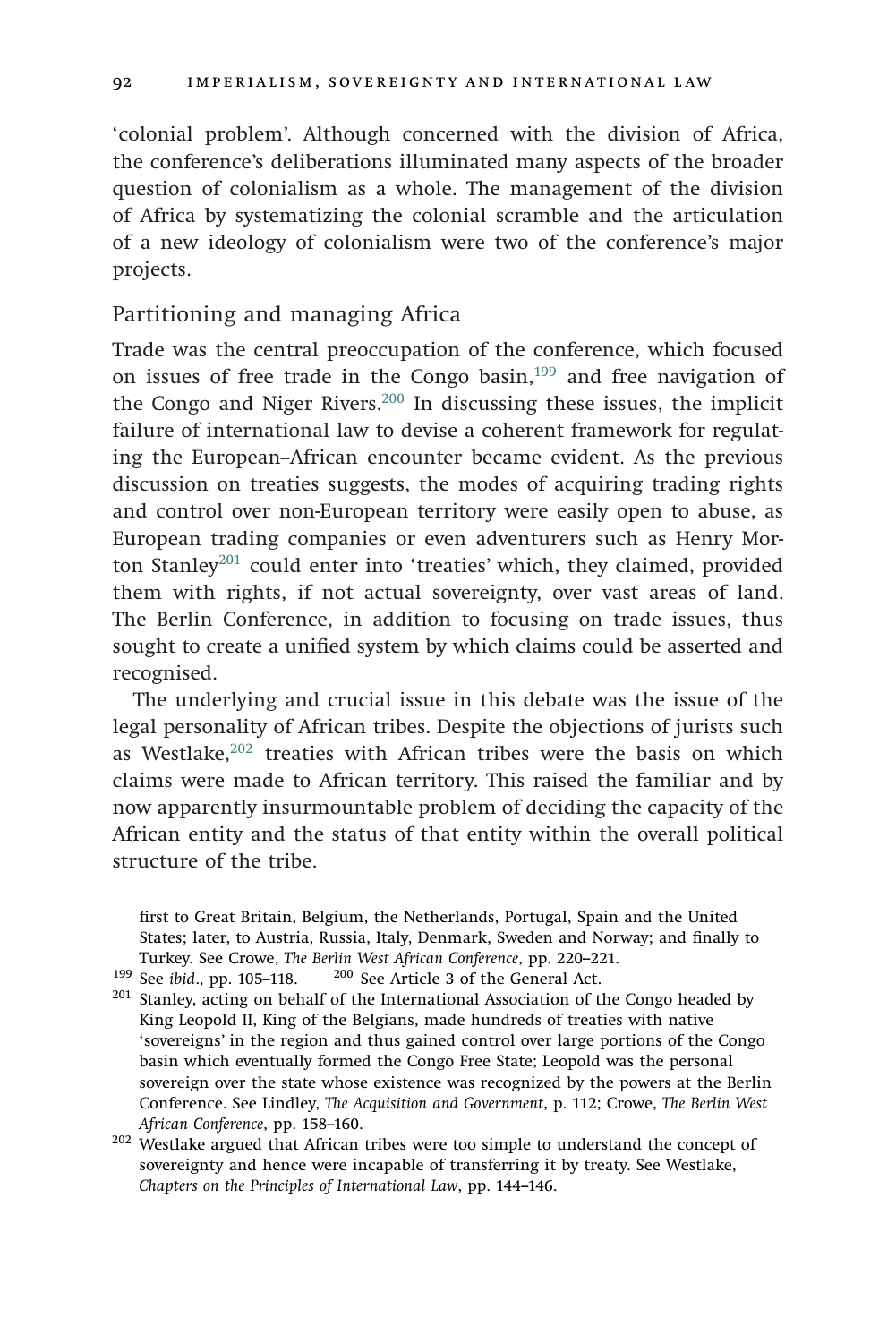An alternative proposal was made by the American representative to the Berlin Conference, Mr Kasson, who argued that:

Modern international law follows closely a line which leads to the recognition of the right of native tribes to dispose freely of themselves and of their hereditary title. In conformity with this principle my government would gladly adhere to a more extended rule, to be based on a principle which should aim at the voluntary consent of the natives whose country is taken possession of, in all cases where they had not provoked the aggression.<sup>203</sup>

Kasson's proposal was greeted cautiously, and the conference 'hesitated to express an opinion' on such a delicate matter; $^{204}$  $^{204}$  $^{204}$  scholarly opinion was divided as to whether Kasson's proposal, even though not officially accepted, nevertheless reflected the practice of states[.205](#page-21-0) On the one hand, Kasson's proposal would have severely and unacceptably curtailed colonial powers if indeed the principle had been implemented in such a way as to require scrupulous evidence of proper consent. $206$  On the other hand, absent such an inquiry into the validity of the ostensible consent, the proposal simply offered a justification for entering into more treaties with African states, claiming that such treaties conformed with the scheme outlined by Kasson.

Several jurists such as Westlake pointed out that Kasson's scheme was impractical and dangerous. Its proper implementation raised questions to which there were no clear answers:

Is any territorial cession permitted by the ideas of the tribe? What is the  $a$ uthority -- chief, elders, body of fighting men -- if there is one, which those ideas point out as empowered to make the cession? With what formalities do they require it to be made, if they allow it to be made at all? $207$ 

There is more than a suggestion in Westlake, furthermore, that the individuals characterized as 'African chiefs' in these treaties exploited all these confusions for their own purposes.<sup>208</sup>

Overall, therefore, no clear procedure for acquiring valid title was laid down by the conference. This same vagueness afflicted the conference's attempt to clarify the issue of 'effective occupation'. The conference

<sup>203</sup> Cited in Westlake, *Chapters on the Principles of International Law*, p. 138. On Kasson's contribution to the Conference see Crowe, *The Berlin West African Conference*, pp. 97-98.

<sup>204</sup> See Westlake, *Chapters on the Principles of International Law*, p. 138.

<sup>205</sup> See Crawford, *The Creation of States*, p. 179.

<sup>206</sup> See Westlake, *Chapters on the Principles of International Law*, p. 139.

<sup>&</sup>lt;sup>207</sup> *Ibid.*, pp. 139-140.

<sup>&</sup>lt;sup>208</sup> See Westlake, *Chapters on the Principles of International Law*, pp. 139-140.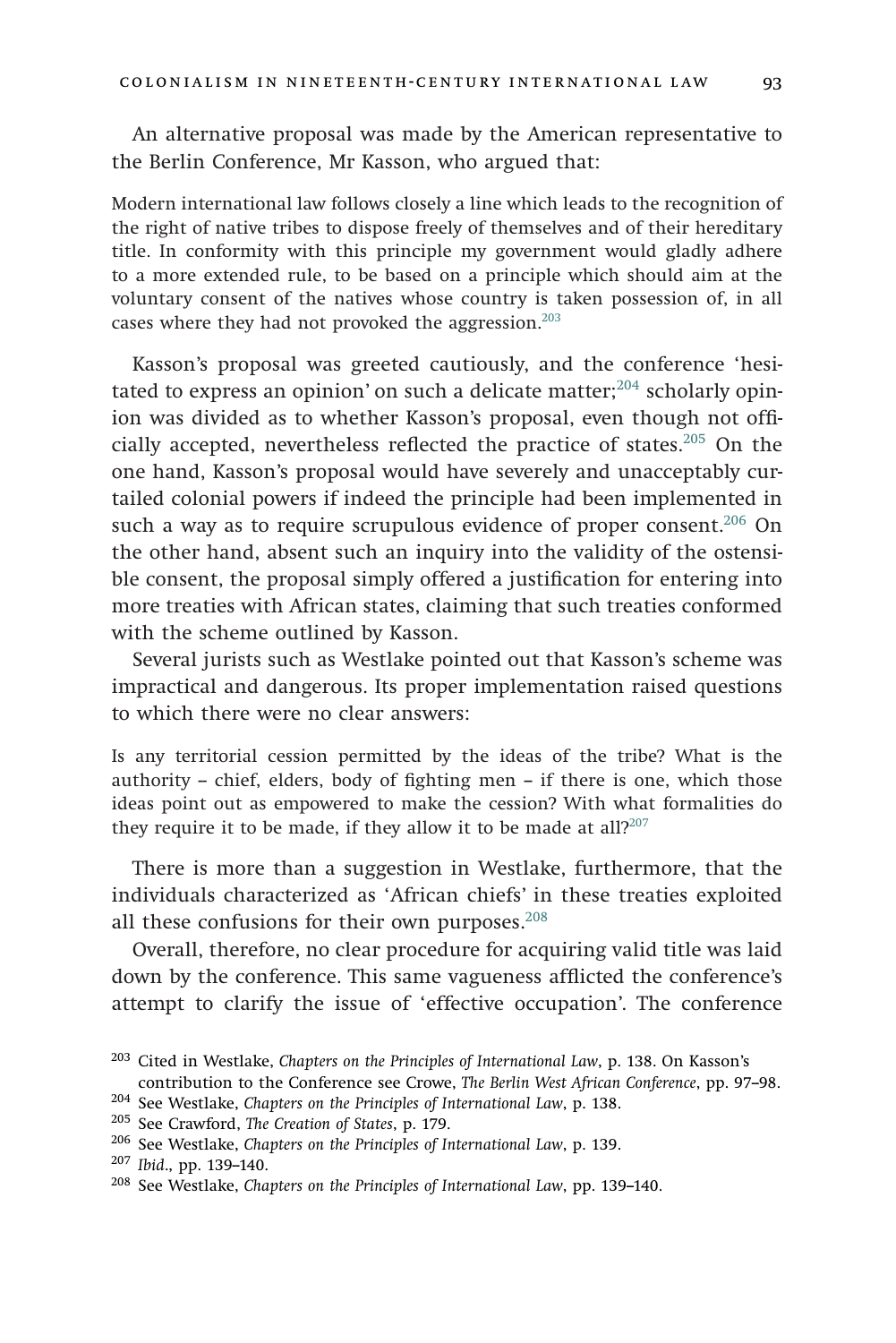basically stipulated that any party taking possession of a tract of land in Africa was required to notify all other members of this possession $^{209}$  $^{209}$  $^{209}$ and, further, was required to exercise its authority in its possessions in such a way as to protect existing rights within the territory. $210$  This was intended to prevent countries from making claims to territory based only on the most tenuous connections with that territory, and to ensure that control was accompanied by international responsibility. The conference was only partially successful in achieving these ambitions, as Britain, which had the largest interests in Africa, opposed all efforts to impose greater responsibility on the colonizing powers. $211$  These attempts to formulate rules for effective occupation acknowledged the lack of any precise, accepted and workable principles regulating the colonial encounter. The best that could be achieved was to proceduralise the matter by requiring states acquiring territorial interests to notify other signatories of their claims, to enable these states to lodge any objections[.212](#page-26-0) No clarity existed as to how such claims were to be resolved, or in what forum.

This unsatisfactory resolution represented a fundamental irony for positivist jurisprudence. Positivists had sought at numerous levels of their jurisprudence to erase the problematic native from their scheme; the native was expelled from the realm of the family of nations and excised from history by positivist disregard for the four preceding centuries of diplomatic relations, and excluded from the process of treaty making. Native resistance and opposition were silenced by the positivist practice of reading a treaty with no regard to the violence and coercion which led to its formation. Despite all such attempts to exclude the African from the conference, however, the identity of the African native became the central preoccupation of its deliberations over the question of systematizing territory. And despite positivist attempts to assume complete control over the identity of the native, the native remained unknowable in a way which threatened the stability and unity of Europe. Conventional histories of the conference make the powerful point that Africans were excluded from its deliberations. The story of

<sup>&</sup>lt;sup>209</sup> See Chapter VI, Article 34 of the General Act. For discussion as to the problem of effective occupation see Crowe, *The Berlin West African Conference*, pp. 176-191.

<sup>210</sup> Article 35 of the General Act.

<sup>&</sup>lt;sup>211</sup> See Crowe, *The Berlin West African Conference*, pp. 176-191. In particular, Britain sought to restrict the application of these principles to the coastal states in Africa; and, further, prevented these principles from applying to protectorates.

<sup>212</sup> The term used in the Act is 'reclamations' rather than protest. Article 34 of the General Act.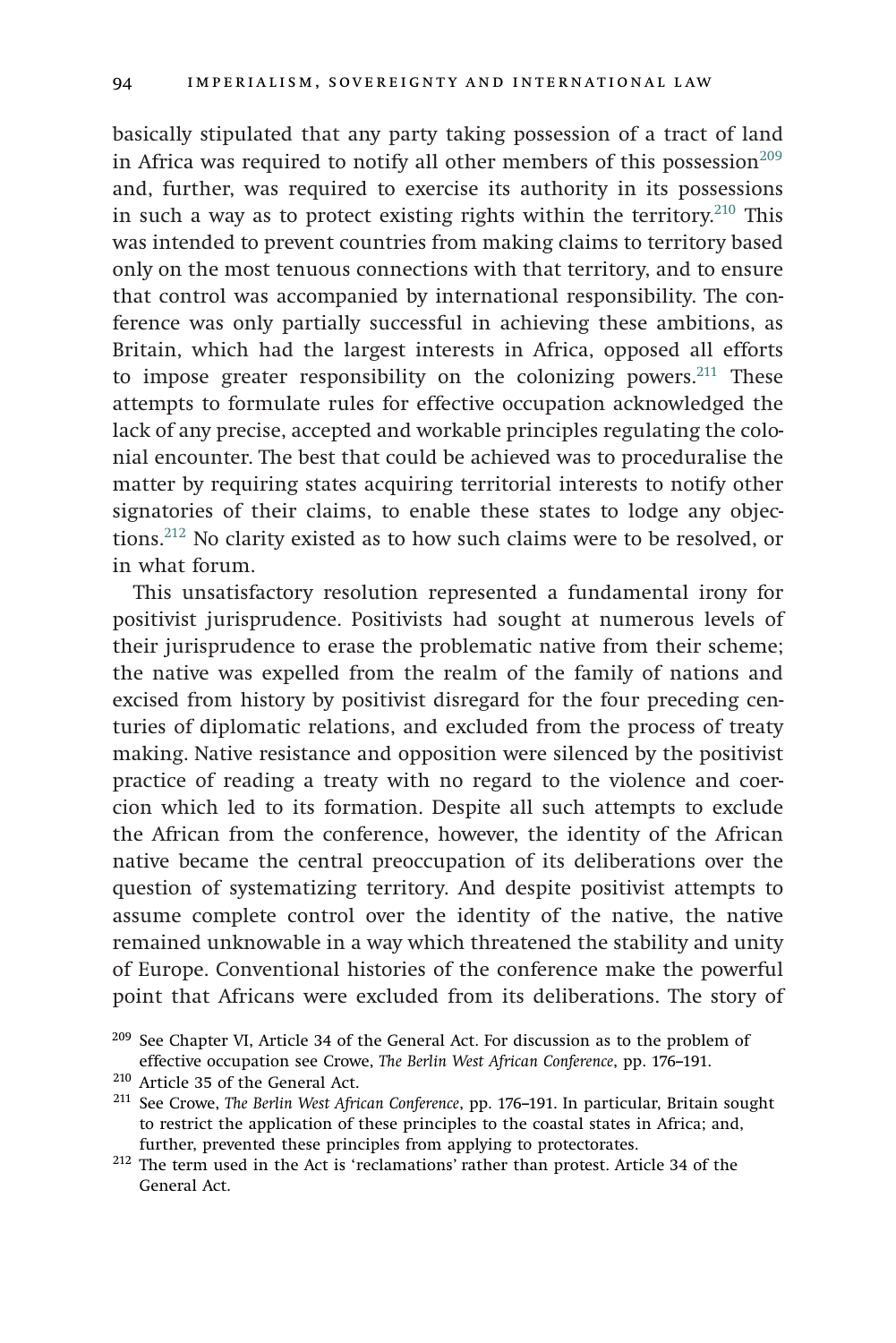the conference may also be written, however, from another perspective which focuses on the complex way in which the identity of the African was an enduring and irresolvable problem that haunted the conference's proceedings.

The existence of unassimilability, and the problems of native identity and their effect in bringing to crisis the colonial will to power, may well be worth identifying and celebrating; but such a celebration must be tempered with the knowledge that whatever the disruptions inflicted on the logic of colonial narratives, these did little to ameliorate the real and violent consequences which followed for African societies.

Although Kasson's approach was attacked and criticized, subsequent practice suggests that to that extent that *any* remotely legal explanation could be given to the partition of Africa, it was based on his proposal.[213](#page-26-0) Seen in this perspective, which accepted the possibility of treaties between Africans and Europeans, consent, as ostensibly granted by Africans, became a complete reversal of what it was supposed to mean. Consent, rather than an expression of the will of the relevant party, was instead created in accordance with the exigencies of the situation. What resulted, in effect, was a system of treaty making in which ideas of 'consent' acquired a peculiar and completely distorted form. Consent, of course, was the basis of positivist jurisprudence, and the science of jurisprudence, authorities such as Oppenheim argued, consisted precisely in determining whether such consent had led to the formation of certain rules, which would then be binding on the state which had so consented. A rich and complex set of ideas which are still an integral aspect of contemporary international legal jurisprudence -- developed out of this set of considerations. However, with regard to native consent, a very different set of issues arose. Here, consent was created by the jurist; agency was created by the writer, as African chiefs, Indian princes and Chinese Emperors, were ascribed powers to consent to various measures which benefited the European powers. They were excluded from personality; when granted personality, this was in order to enable the formulation of a consistent jurisprudential system or else to transfer the entitlement which the Europeans sought. Having articulated a legal framework for acquiring sovereignty over African territory which was radically disconnected from the actual practice<sup>[214](#page-26-0)</sup> on which they purported to base their system, positivists,

<sup>&</sup>lt;sup>213</sup> See Crawford, *The Creation of States*, pp. 178-179 and sources cited therein, which include Lugard.

<sup>214</sup> See Crawford, *The Creation of States*.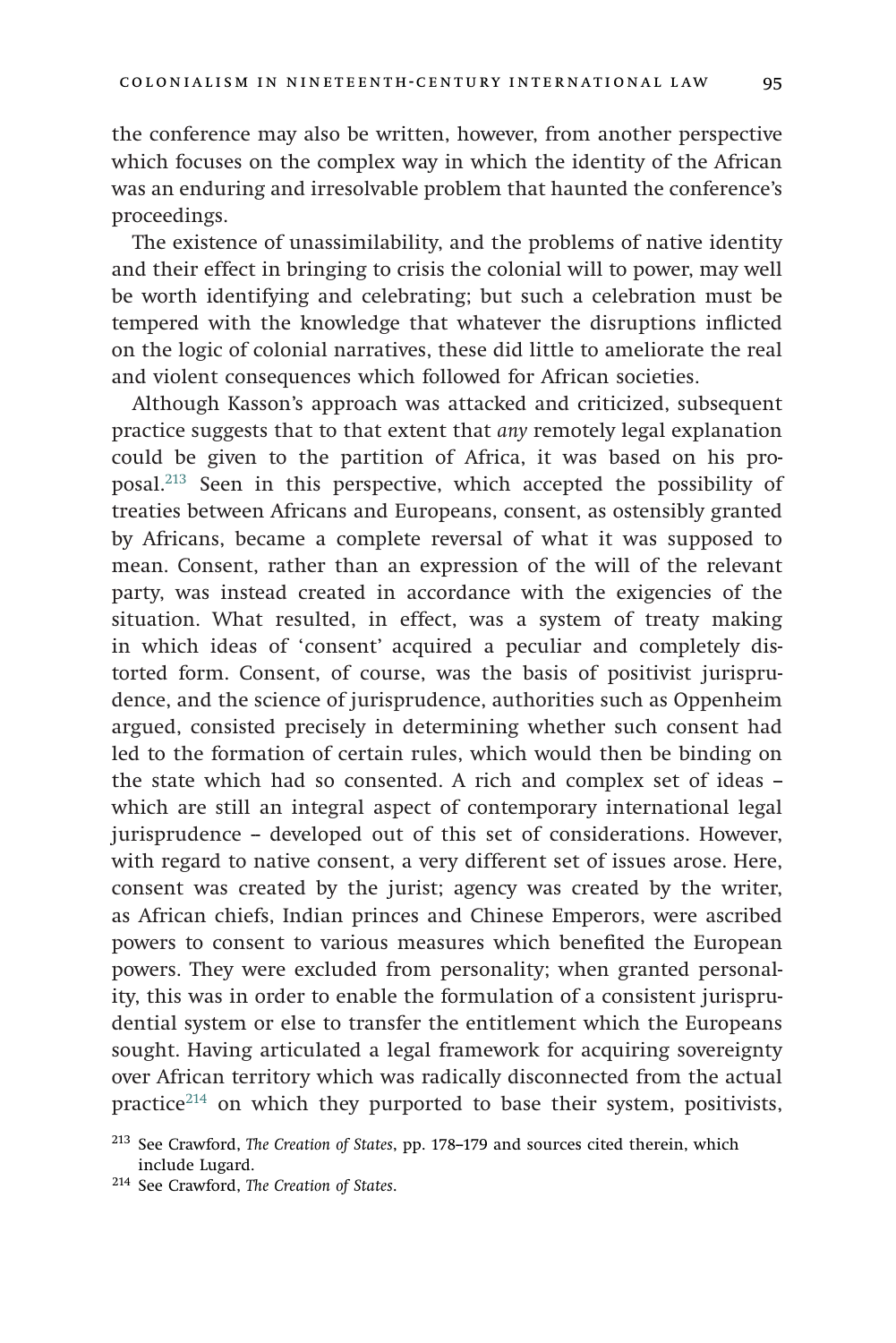in a now familiar reversal, discarded several important elements of their jurisprudence; whereas previously they insisted that treaties could not be the basis for acquiring sovereignty over African territory, they now applied their science to the interpretation and application of treaties.

Justifying colonialism: trade, humanitarianism and the civilizing mission $^{215}$ 

The Berlin Conference was perhaps the first occasion on which Europe as a body went some way towards articulating a philosophy of colonialism which was appropriate for the late nineteenth century, a time in which the colonial project entered a new phase because of the direct involvement of states in the furtherance of colonialism, and because of the systematic economic exploitation of the colonies which led not only to intense inter-state rivalries but the increasing importance of the colonies for the metropolitan economy. The idea of the civilizing mission, of extending Empire for the higher purpose of educating and rescuing the barbarian, had a very ancient lineage.[216](#page-26-0) Versions of the civilizing mission were used by all the actors who participated in imperial expansion. New challenges were posed to the way in which imperial states conceived of themselves and their colonies once, for example, the United Kingdom dissolved the East India Company and assumed direct responsibility towards its Indian subjects.<sup>[217](#page-26-0)</sup>

The humanitarian treatment of inferior and subject peoples was thus one of the issues addressed by the conference. Over the previous century or so, the slave trade had been gradually abolished by international law. The conference, however, while reiterating the necessity to stamp out

<sup>217</sup> This led Queen Victoria to declare that the Crown was as responsible towards its native Indian subjects as it was to all its other subjects. See Quincy Wright, *Mandates Under the League of Nations* (Chicago: University of Chicago Press, 1930), p. 11, n. 18.

<sup>&</sup>lt;sup>215</sup> 'The conquest of the earth, which mostly means the taking it away from those who have a different complexion or slightly flatter noses than ourselves, is not a pretty thing when you look at it too much. What redeems it is the idea only. An idea at the back of it.' Joseph Conrad, *Heart of Darkness* (Edinburgh: W. Blackwood & Sons, 1902).

<sup>&</sup>lt;sup>216</sup> See Pagden's study of how the modern European Empires modelled themselves on the Roman Empire, and the Roman idea of what may be termed the 'civilizing mission'. Anthony Pagden, *Lords of All the World: Ideologies of Empire in Spain, Britain and France c. 1500-c.1800* (New Haven: Yale University Press, 1995). See especially his discussion of Cicero's version of the 'civilizing mission', *ibid.*, pp. 22–23.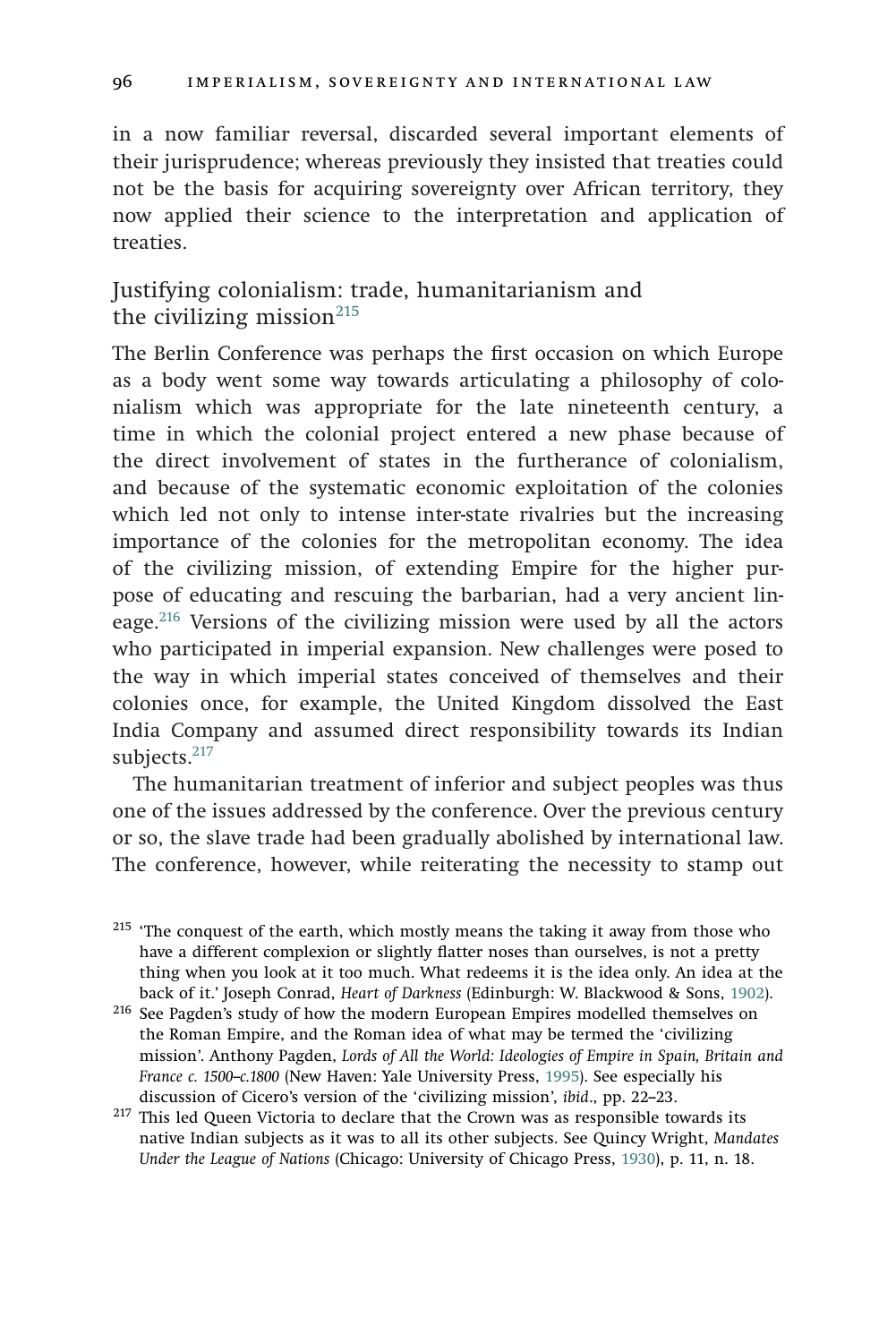the trade, went further. In his opening speech at the conference, Prince Bismarck noted that 'all the Governments invited share the wish to bring the natives of Africa within the pale of civilization by opening up the interior of the continent to commerce'.<sup>218</sup> The British representative made similar remarks, warning of the dangers of completely unregulated trade and arguing for that type of trade which would 'confer the advantages of civilization on the natives'.<sup>219</sup> The conference concluded that it had properly embodied these concerns in Article 6, which read in part:

All the Powers exercising sovereign rights or influence in the aforesaid territories [the conventional Basin of the Congo] bind themselves to watch over the preservation of the native tribes, and to care for the improvement of the conditions of their moral and material well-being, and to help in suppressing slavery and especially the Slave Trade.<sup>[220](#page-26-0)</sup>

These vaguely expressed concerns were only sporadically implemented;[221](#page-27-0) indeed, the most notable achievement of the conference was the creation of the Congo Free State, which was subsequently recognised as belonging to the personal sovereignty of King Leopold II of the Belgians and which was the scene of mass atrocities.<sup>222</sup> Nevertheless, the humanitarian rhetoric of the conference was extremely important because it refined the justification for the colonial project. Trade was not what it had been earlier, a means of simply maximizing profit and increasing national power. Rather, trade was an indispensable part of the civilizing mission itself; the expansion of commerce was the means by which the backward natives could be civilized. 'Moral and material' well being were the twin pillars of the programme. This gave the whole rhetoric of trade a new and important impetus. Implicit within it was a new world view: it was not simply the case that independent communities would trade with each other. Now, because trade was the mechanism for advancement and progress, it was essential that trade be extended as far as possible into the interior of all these societies.

<sup>218</sup> Quoted in Lindley, *The Acquisition and Government*, p. 332.

<sup>&</sup>lt;sup>220</sup> Article 6 of the General Act.

 $221$  Crowe, for example, asserts quite forcefully that humanitarian issues played only a very small role in the Conference. See Crowe, *The Berlin West African Conference*, pp. 3,  $103 - 04.$ 

<sup>&</sup>lt;sup>222</sup> See Lindley, *The Acquisition and Government*, pp. 112-113. Adam Hochschild, *King Leopold's Ghost: A Story of Greed, Terror, and Heroism in Colonial Africa* (Boston: Houghton, Mifflin, 1999).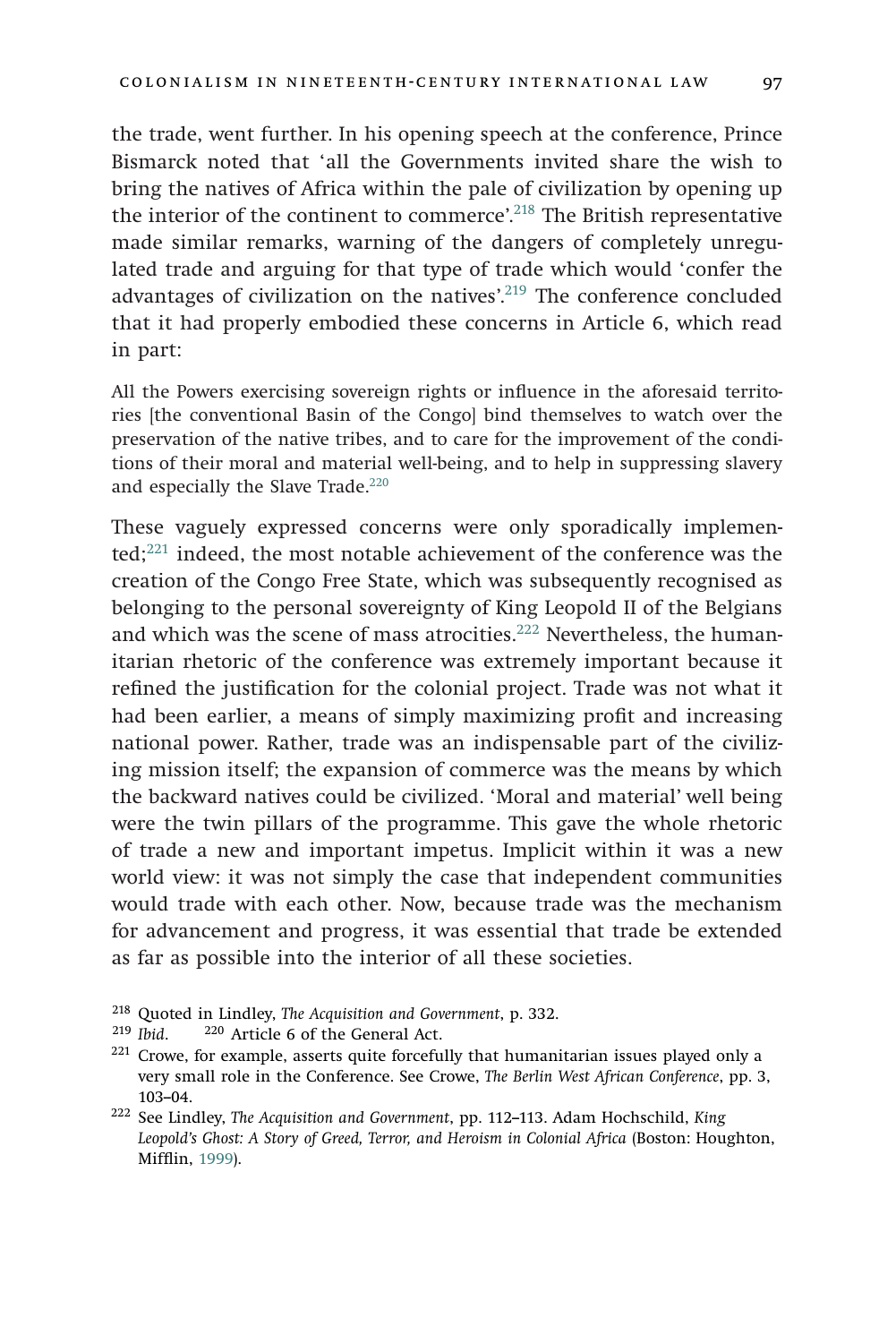## *Recognition and the reconstruction of positivism*

I have stressed and reiterated the importance of the concept of society because its significance for the whole edifice of positivist jurisprudence has not been adequately appreciated. Although a fundamental part of the nineteenth-century positivist vocabulary, 'society' has ceased to be a legal concept of any importance in contemporary discussions of international law. This is because recognition doctrine serves to obscure the role and function of 'society' by presenting it as a creation of sovereignty. In terms of my overall argument, this manoeuvre is crucial for the purposes of obscuring the understanding of society's operational role as a mechanism by which cultural assessments can be transformed into a legal status. Furthermore, presenting society as a creation of sovereignty suggests another way in which international law suppresses the colonial past at the doctrinal level. Recognition doctrine was fundamental, not only to the task of assimilating the non-European world, but to the very structure of the positivist legal system. Lorimer points to this in arguing that 'Recognition, in its various phases, constitutes the premise of the positive law of nations when stated as a logical sys-tem'.<sup>[223](#page-29-0)</sup> The link between positivism and recognition may be traced both historically<sup>[224](#page-29-0)</sup> and logically. In logical terms, Lorimer's assertion appears correct, in that the positivist emphasis on the sovereign as being the fundamental basis of international law suggests that it is only the phenomena which the sovereign recognize that become part of the legal universe. Recognition doctrine is implicitly based on the assumption of the existence of a properly constituted sovereign. Only those principles which are created and accepted by sovereigns constitute law, only those entities which are granted legal personality by the sovereign exists within the legal universe. Once established, the sovereign becomes the prism, the gaze, which reconstitutes the legal universe. What this view of recognition doctrine conceals, however, is the complex process by which the sovereign is constituted in the first place.

<sup>223</sup> Lorimer, *The Institutes of the Law of Nations*, p. 3. Indeed, Lorimer commences his work by stating that the Law of Nations is divided into three leading doctrines: (1) The doctrine of recognition; (2) The doctrine of normal relations that result from the doctrine of recognition; (3) The doctrine of the abnormal relations that result from the doctrine of recognition. *Ibid*.

 $224$  For an account of the beginnings of the doctrine of recognition in the eighteenth and early nineteenth centuries and how this corresponded with the emergence of positivism, see Alexandrowicz, 'The Theory of Recognition', p. 176.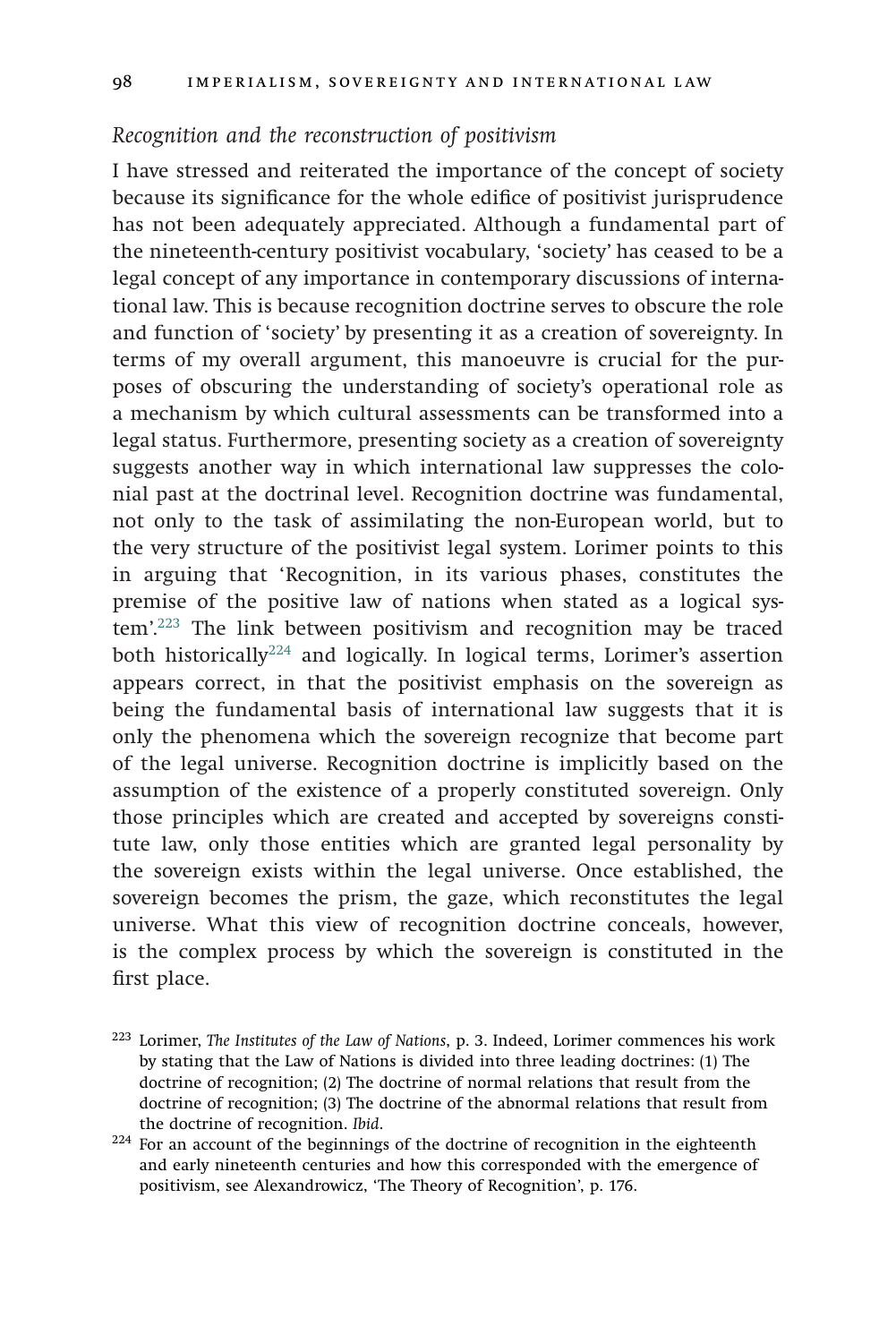for the discipline, as suggested by contemporary debates about the right of self-determination, for example. Within the framework of the colonial encounter, however, it is possible to trace how a very selfconscious effort was made to constitute sovereignty in ways that were explicitly racialised. Austin argued that law was the command of the sovereign. Positivists focused on sovereignty, but at least with respect to the European--non-European distinction, the powerful and defining idea that sovereignty was the exclusive preserve of Europe was enabled by an elaboration of the concept of 'society'. Law properly prevailed only among the members of society. Consequently, for the positivists, the concept of law was intimately connected with the concept of society, rather than that of sovereignty as outlined by Austin[.225](#page-29-0) The concept of society is crucial to the positivist scheme because it enables a distinction to be made between different types of states; the effect of the distinction is to exclude non-European states from the family of nations and hence from the realm of sovereignty itself.<sup>226</sup> Seen in this way, the constitution of sovereignty depended on the elaborations which 'society doctrine' alone could develop. This reliance on the concept of society to establish sovereignty seems somewhat at odds with the claim that sovereignty is the core and essential principle of international law, and that everything within the system derives from sovereignty.

The sovereign European state was established through reliance on the concept of society. Once constituted, however, the sovereign asserts supremacy by presenting itself as the means by which society operates and comes into being. It is through recognition doctrine that sovereignty doctrine is reconstructed and presents itself as self-contained, coherent, comprehensive and all-encompassing. A structure of power and decision making is implicit in the doctrine because the power to 'recognise' new

<sup>225</sup> See Hall, *A Treatise on International Law*, p. 40. 'It is scarcely necessary to point out that as international law is a product of the special civilisation of modern Europe, and forms a highly artificial system of which the principles cannot be supposed to be understood or recognized by countries differently civilized, such states can only be presumed to be subject to it as inheritors of that civilisation. They have lived, and are living, under law, and a positive act of withdrawal would be required to free them from its restraints.'

<sup>226</sup> Crawford summarizes the situation in the nineteenth century as: 'States as such were not therefore necessarily members of the Society of Nations. Recognition, express or implied, solely created their membership and bound them to obey international law.' Crawford, *The Creation of States*, p. 13.